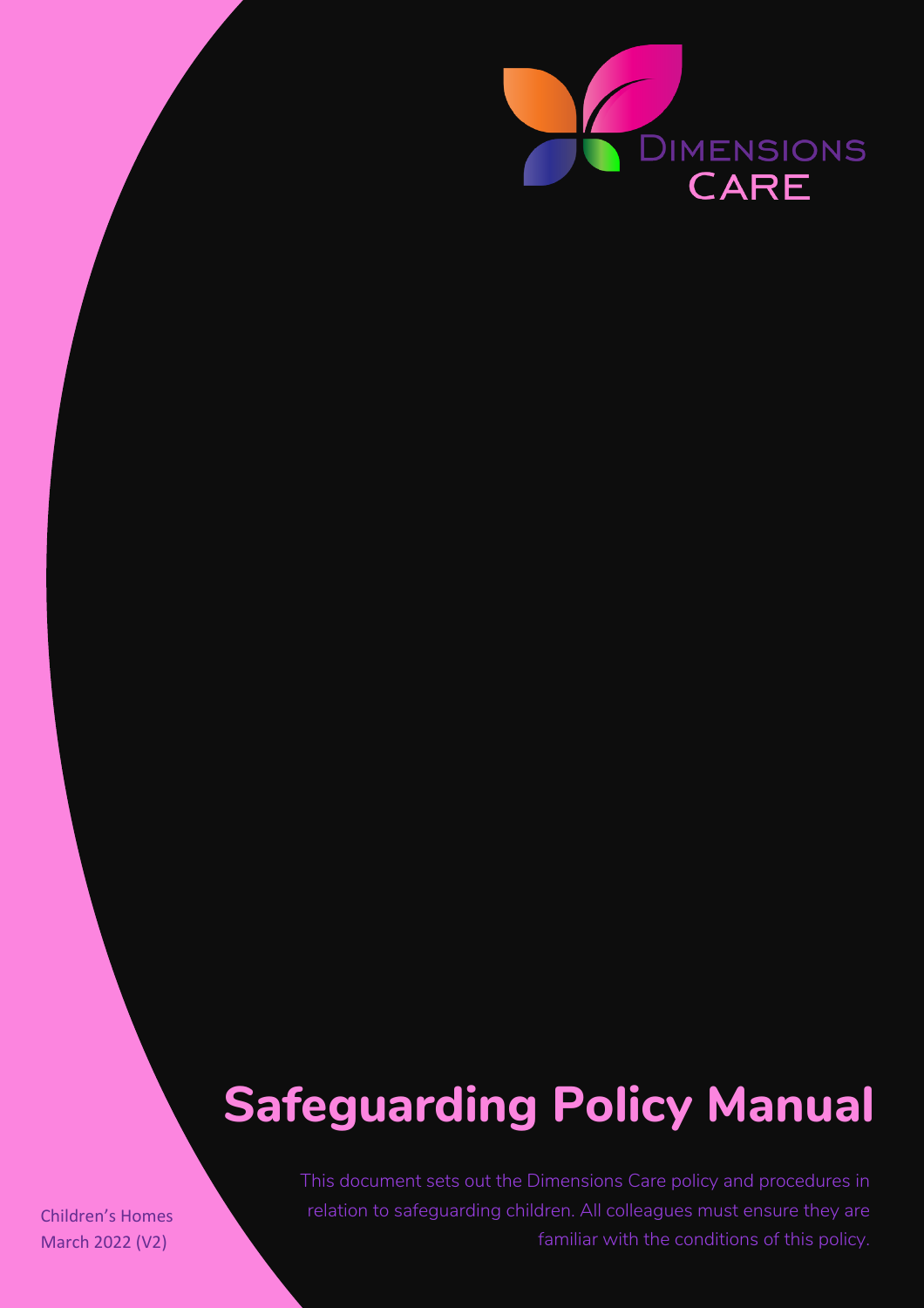

### Important Information

### WORKING TOGETHER TO PROTECT CHILDREN FROM HARM

This is a core policy. It covers a range of safeguarding issues that may impact upon children living in our residential children's homes.

All colleagues should know from the onset that 'nothing is more important than children's welfare. Children who need help and protection deserve high quality and effective support as soon as a need is identified' (Working Together to Safeguard Children, July 2018; Dec 2020). This expectation is fundamental to our ethos and values, as well as being bolstered through the application of the Dyadic Developmental Practice (DDP) framework of integrated therapeutic care.

In addition to this policy, colleagues are expected to familiarise themselves with individual safeguarding polices that are available for specific areas of concern. Our safeguarding policies provide contextual information and clear instruction. The aim is to ensure that colleagues understand what they need to do, and importantly why they need to do it.

These include our:

- Allegations Policy
- Complaints Policy
- Countering Bullying Policy
- Countering CCE Policy
- Countering CSE Policy
- Countering Knife Crime Policy
- Health and Safety Policy
- Missing from Care Policy
- Offensive Weapons Policy
- Physical Contact Policy
- Physical Restraint Policy
- Positive Relationships Policy
- Safe Computing Policy
- Safe Recruitment Policy
- Suicide Prevention Policy
- Managing Self-Harming Behaviours Policy
- Whistleblowing Policy

THE ABOVE LIST IS NOT EXHAUSTIVE AND OTHER KEY POLICIES ARE AVALIABLE.

You can navigate this policy by clicking or tapping on sections listed in the Contents page (P. 2). Simply click or tap on the Dimensions logo to return to Contents.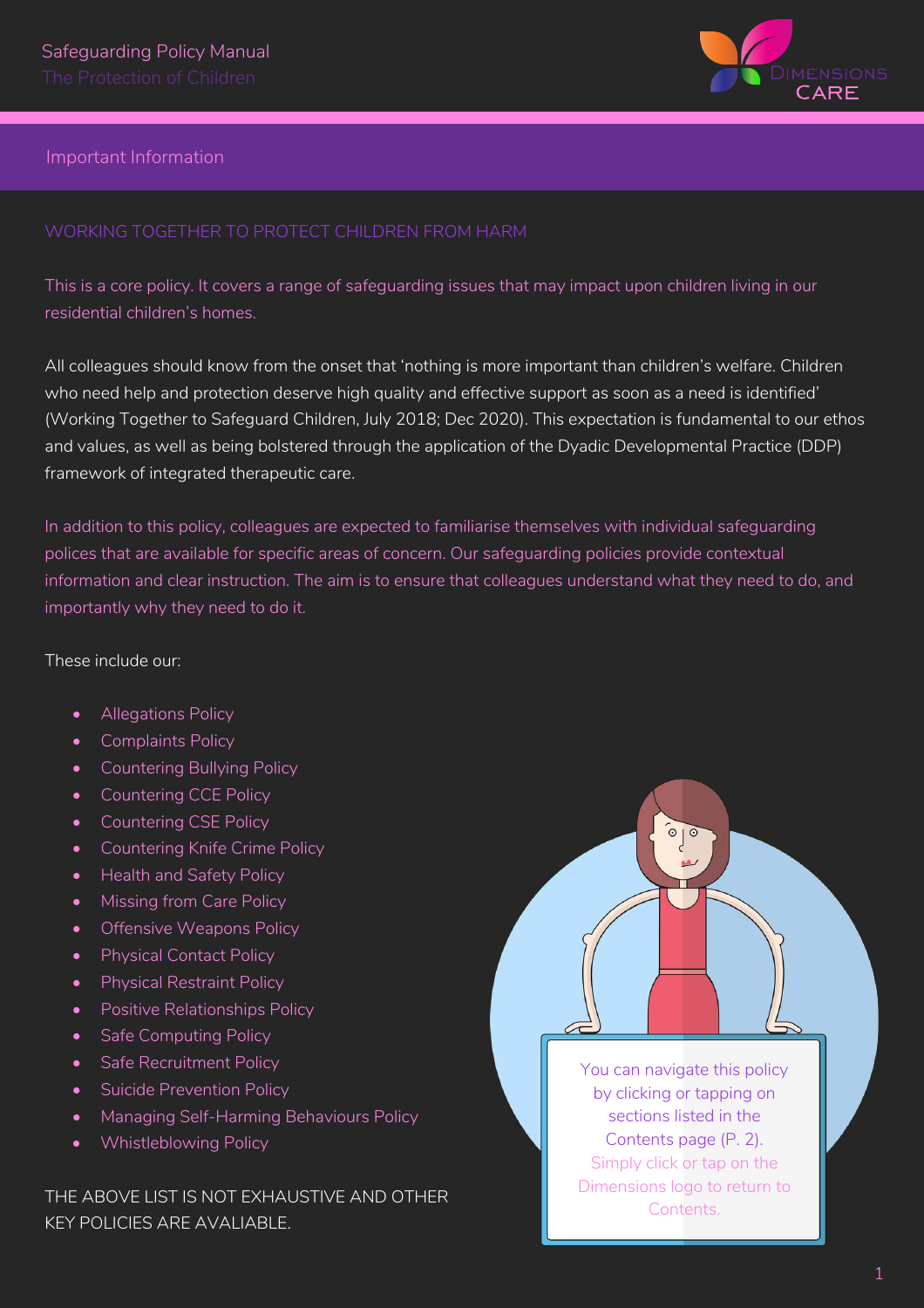

# **Contents**

| SECTION ONE:                                                                                                   | Introduction                                                                         | 3              |
|----------------------------------------------------------------------------------------------------------------|--------------------------------------------------------------------------------------|----------------|
| SECTION TWO:                                                                                                   | What Children & Young People Have Said They Need                                     | $\overline{4}$ |
| SECTION THREE:                                                                                                 | Our Safeguarding Aims                                                                | 4              |
| <b>SECTION FOUR:</b>                                                                                           | Indicators of Abuse & Neglect                                                        | 5              |
| SECTION FIVE:                                                                                                  | The Designated Sfaegiarding Lead (DSL)                                               | 7              |
| SECTION SIX:                                                                                                   | Local Authority Child Protection Services                                            | 9              |
| SECTION SEVEN:                                                                                                 | Local Safeguarding Partnership Boards (LSPBs)                                        | 10             |
| SECTION EIGHT:                                                                                                 | Abuse of Trust                                                                       | 10             |
| <b>SECTION NINE:</b>                                                                                           | Admissions                                                                           | 11             |
| SECTION TEN:                                                                                                   | Allegations & Disclosures (Including "Peer-on-Peer "Abuse & Logging Lessons Learned) | 12             |
| SECTION ELEVEN:                                                                                                | Behaviour Management                                                                 | 20             |
| SECTION TWELVE:                                                                                                | Bullying (Including Cyberbullying)                                                   | 22             |
| SECTION THIRTEEN:                                                                                              | Child Criminal Exploitation (CCE)                                                    | 25             |
| SECTION FOURTEEN:                                                                                              | Child Sexual Exploitation (CSE)                                                      | 30             |
| <b>SECTION FIFTEEN:</b>                                                                                        | Clothing & Appearance                                                                | 34             |
| SECTION SIXTEEN:                                                                                               | Confidentiality                                                                      | 35             |
| SECTION SEVENTEEN:                                                                                             | Drugs (Substance Misuse)                                                             | 36             |
| <b>SECTION EIGHTEEN:</b>                                                                                       | First Aid & Medication                                                               | 41             |
| SECTION NINTEEN:                                                                                               | Guests (Visitors & Overnight Stays)                                                  | 44             |
| SECTION TWENTY:                                                                                                | Hate Crime                                                                           | 45             |
| SECTION TWENTY-ONE:                                                                                            | Honour-Based Abuse (HBA)                                                             | 46             |
| SECTION TWENTY-TWO:                                                                                            | Internet Use & Safe Computing                                                        | 52             |
| SECTION TWENTY-THREE:                                                                                          | Knife Crime                                                                          | 59             |
| SECTION TWENTY-FOUR:                                                                                           | Learning Lessons                                                                     | 62             |
| SECTION TWENTY-FIVE:                                                                                           | Missing from Care (MfC)                                                              | 63             |
| SECTION TWENTY-SIX:                                                                                            | One-to-One Situations                                                                | 74             |
| SECTION TWENTY-SEVEN:                                                                                          | <b>Physical Contact</b>                                                              | 75             |
| SECTION TWENTY-EIGHT:                                                                                          | Physical Contact that is Intimate                                                    | 75             |
| SECTION TWENTY-NINE:                                                                                           | Physical Intervention when Chidlren are in Distress                                  | 76             |
| SECTION THIRTY:                                                                                                | <b>Physical Restraint</b>                                                            | 77             |
| SECTION THIRTY-ONE:                                                                                            | Public Confidence & Professional Standards                                           | 79             |
| SECTION THIRTY-TWO:                                                                                            | Radicalisation & Extremism                                                           | 80             |
| SECTION THIRTY-THREE:                                                                                          | Safe Recruitment                                                                     | 81             |
| SECTION THIRTY-FOUR:                                                                                           | Self-Harm                                                                            | 82             |
| SECTION THIRTY-FIVE:                                                                                           | Sexual Violence & Sexual Harassment                                                  | 84             |
| SECTION THIRTY-SIX:                                                                                            | Suicide Prevention                                                                   | 86             |
| SECTION THIRTY-SEVEN:                                                                                          | <b>Transporting Children</b>                                                         | 89             |
| SECTION THIRTY-EIGHT:                                                                                          | Violence Against Women & Girls (VAWG)                                                | 90             |
| SECTION THIRTY-NINE:                                                                                           | Whistleblowing                                                                       | 91             |
| PLEASE NOTE: Colleagues should refer to individual safeguarding policies for further gudiance and information. |                                                                                      |                |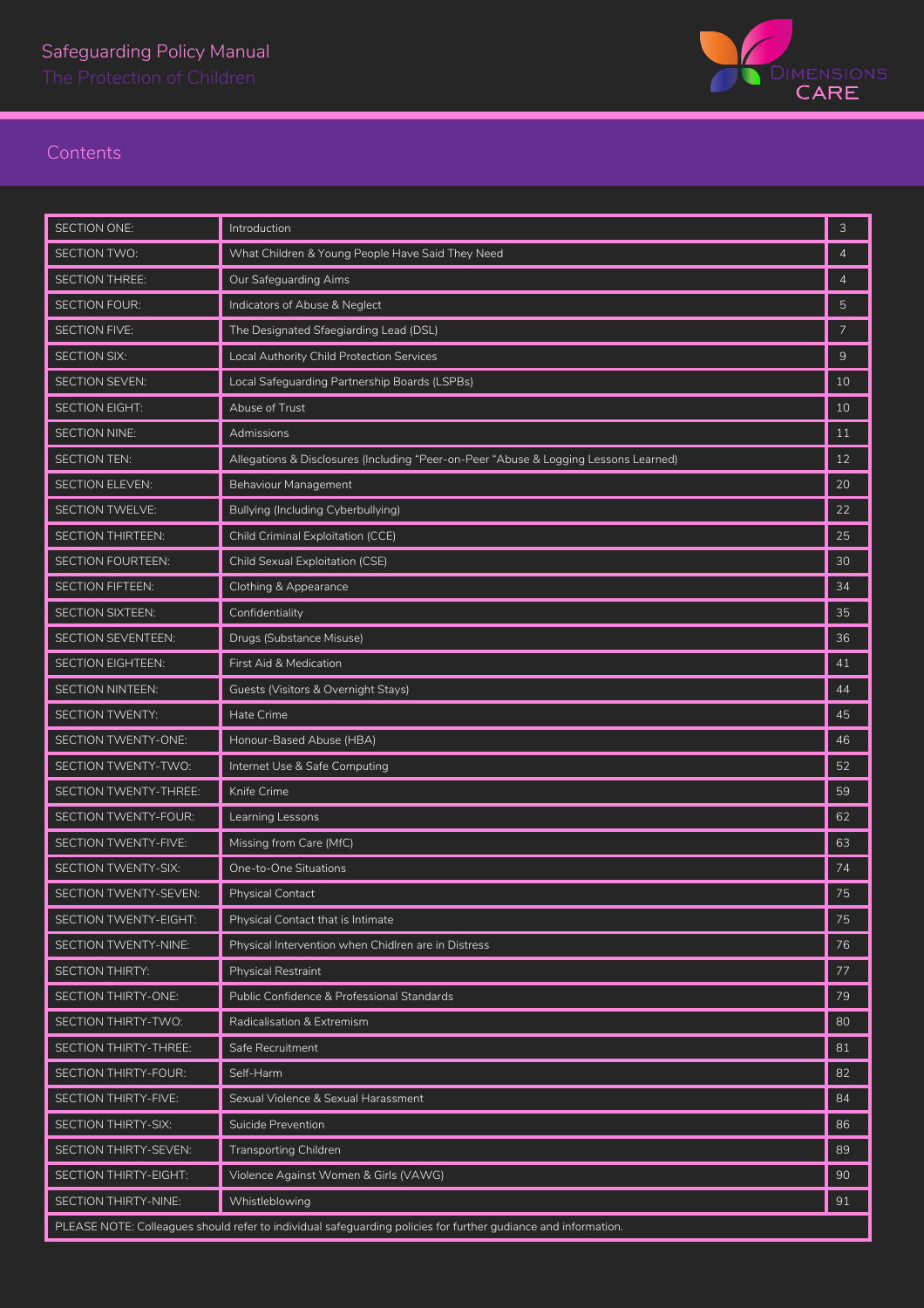

# <span id="page-3-0"></span>SECTION ONE: Introduction

Dimensions Care Limited have a duty to promote the welfare of all child and young people who accessing our services. This means we have an important responsibility to safeguard children and young people. It is the primary duty of all colleagues, and this duty is managed in partnership with other agencies.

All Dimensions Care colleagues (i.e., employees/staff) must follow the aims and principles of this policy, along with the clearly defined procedures. There must be no doubt that if there are any concerns about the welfare of a child, colleagues must speak up and take-action.

- Protecting them from maltreatment or things that are bad for their welfare, health and development;
- Promoting their safety and wellbeing.

Remember: No single practitioner can have a full picture of a child's needs and circumstances and, if children and families are to receive the right help at the right time, everyone who comes into contact with them has a role to play in identifying concerns, sharing information and taking prompt action. (Working Together, July 2018; 2020)

# KEY PRINCIPLES OF SAFE & EFFECTIVE CARE

Our Safeguarding Policy aims to provide clear guidance and instruction to colleagues and volunteers regarding Dimensions Care's safeguarding measures. The policy references and reflects current legislation and guidance about safeguarding issues and other concerns relating to the protection of vulnerable children.

The Care Standards Act 2000, The Children's Homes (England) Regulations 2015, The Children Act 1989, Care Act 2014, Safeguarding Vulnerable Groups Act 2006 and, where appropriate, the Mental Capacity Act 2005 provide the statutory underpinning of this policy. Working Together to Safeguard Children (WTSC) (July 2018; 2020), Keeping Children Safe in Education (KCSIE) (2021) and What to Do if You're Worried a Child is Being Abused (2015) are referenced throughout as key documents.

- Individual colleagues and volunteers must understand that they cannot singularly on their own meet the complex needs of children and young people. This means that they must work together to ensure that vulnerable children and young people remain safe from harm;
- In order that collaborative practice is effective, it is vital that every individual working with children and young people remains aware of the role that they play and the role of other professionals;
- Being clear that effective safeguarding systems are person-centred (i.e., the needs and welfare of the child or young person must be central to agreed interventions, strategies, and risk mitigation).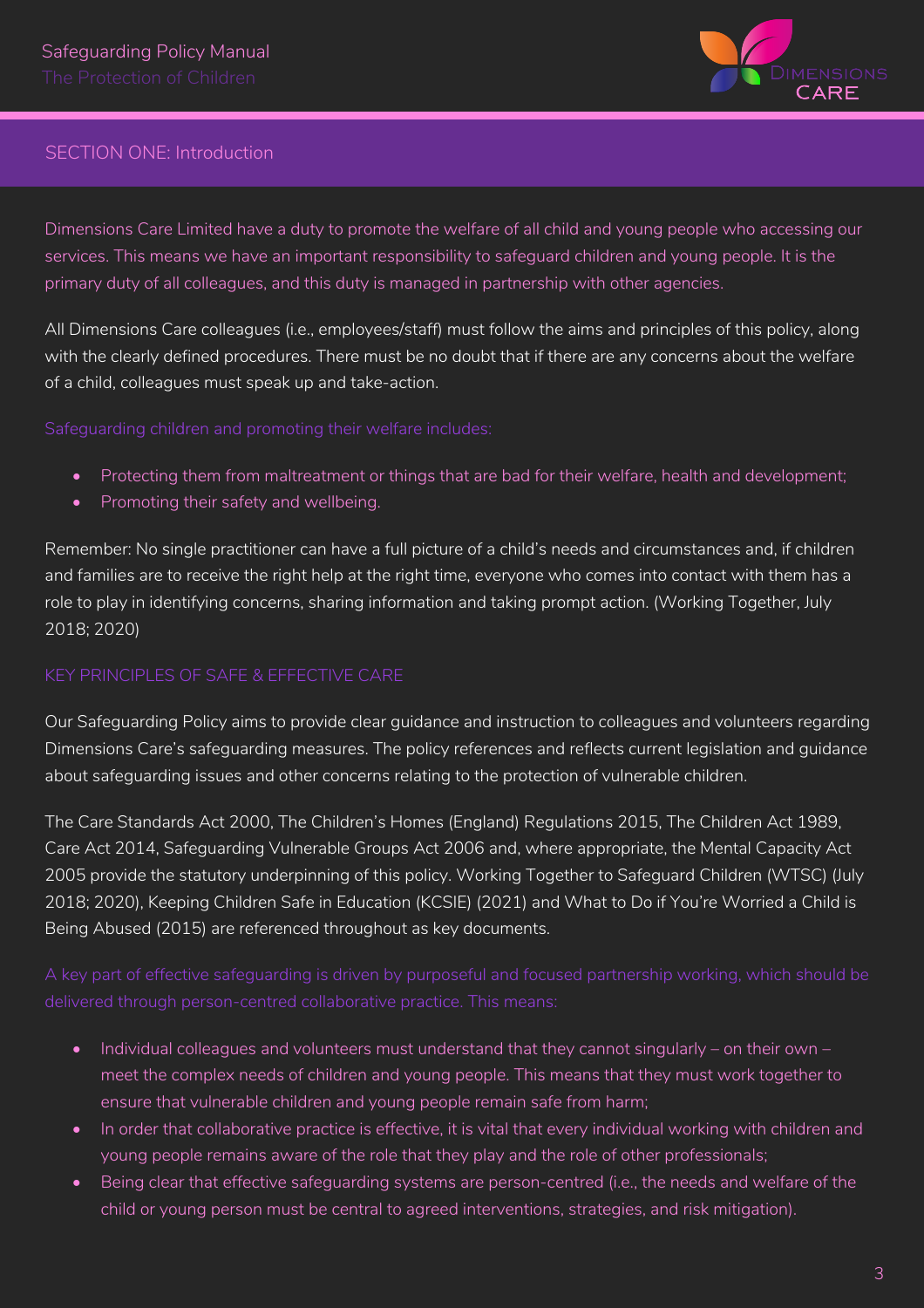

# <span id="page-4-0"></span>SECTION TWO: What children & young people Have said they need

It is clarified form the onset that we have a duty to take the views, wishes, and feelings of children and young people who access our services into account, particularly in relation to matters affecting their support, welfare, and their lives. We have taken the emphasis of 'children have said that they need' within WTSC (2018; 2020) and used this to inform our approach to safeguarding children and young people.

Colleagues are expected to ensure:

- To notice when things are troubling children and young people
- Understanding and Action:
- Children and young people are supported to understand what is happening. They are heard and understood and to have that acted upon
- Stability:
	- To develop an on-going stable relationship of trust
- Respect:
	- Children and young people are treated as competent rather than not competent
- Information and Engagement:
	- Children and young people are informed about and involved in procedures, decisions, concerns, and plans
- Explanation:
	- Children and young people are informed of the outcome of assessments and decisions and reasons when their views have not met with a positive response
- Support: Children and young people are provided with support "in their own right"
- 
- Children and young people are provided with advocacy to help them to offer their views
- Protection:
	- Children and young people are protected against all forms of abuse and discrimination.

# SECTION THREE: Our safeguarding Aims

This policy aims to ensure children and young people who access our care are safe and protected from harm. For children and young people, this means safeguarded against emotional, physical, institutional, and domestic abuse, or substantiated indications of bullying, self-harm, and faltering growth.

The next section of this policy seeks to inform colleagues of the indicators associated with abuse or neglect. This will help colleagues to understand not only what children may have already experienced, but also to inform them of the need to remain vigilant to any indications of potential abuse whilst in our care.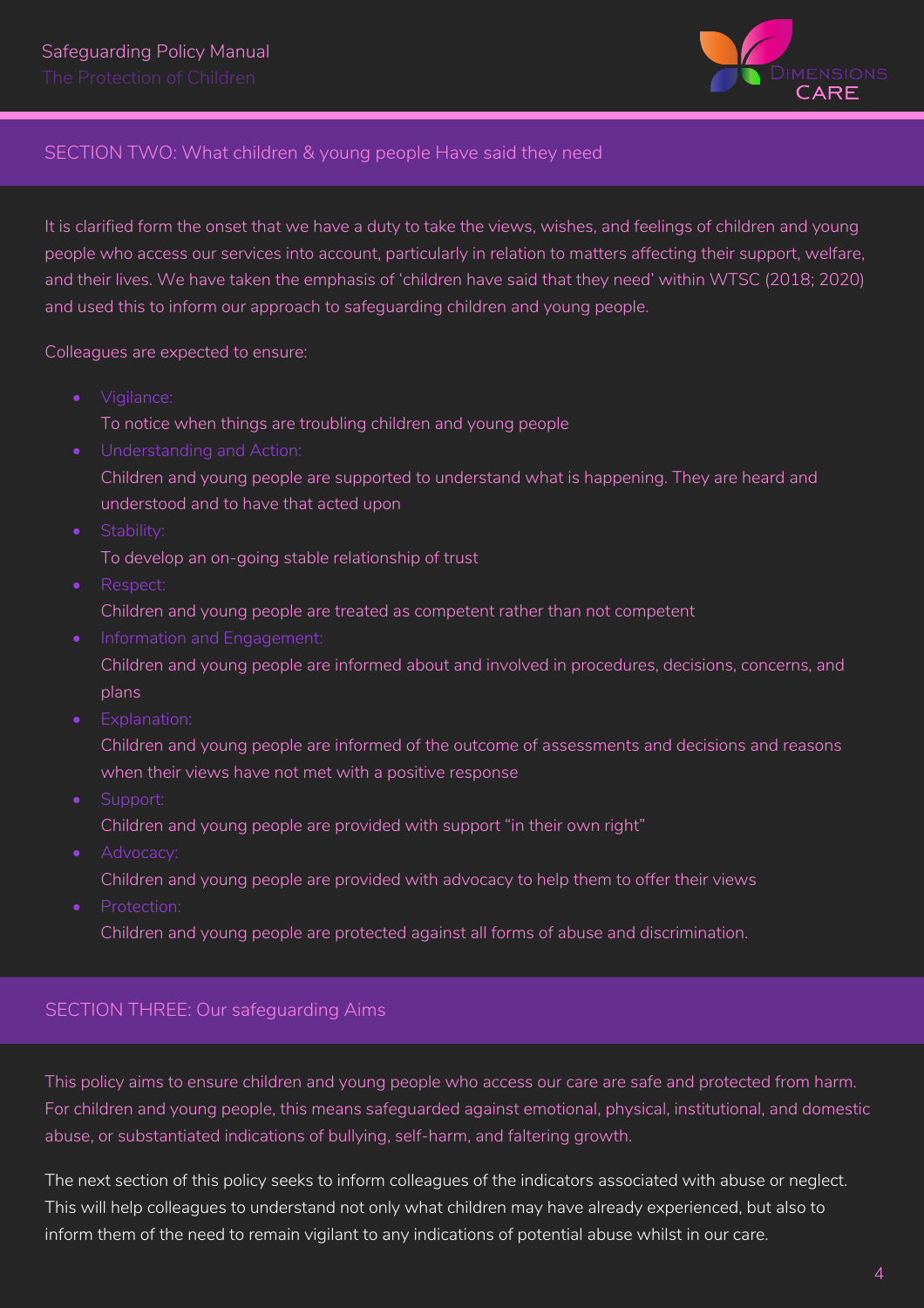

### <span id="page-5-0"></span>SECTION FOUR: Indicators of Abuse & Neglect

#### ABUSE

Abuse is a form of maltreatment of a child. Somebody may abuse or neglect a child by inflicting harm or by failing to act to prevent harm. Children may be abused in a family or in an institutional or community setting by those known to them or, more rarely, by others. Abuse can take place wholly online, or technology may be used to facilitate offline abuse. Children may be abused by an adult or adults or by another child or children.

#### PHYSICAL ABUSE

Physical abuse is a form of abuse which may involve hitting, shaking, throwing, poisoning, burning or scalding drowning, suffocating or otherwise causing physical harm to a child. Physical harm may also be caused when a parent or carer fabricates the symptoms of, or deliberately induces, illness in a child.

#### EMOTIONAL ABUSE

Emotional abuse is the persistent emotional maltreatment of a child such as to cause severe and adverse effects on the child's emotional development. It may involve conveying to a child that they are worthless or unloved, inadequate, or valued only insofar as they meet the needs of another person. It may include not giving the child opportunities to express their views, deliberately silencing them or 'making fun' of what they say or how they communicate. It may feature age or developmentally inappropriate expectations being imposed on children. These may include interactions that are beyond a child's developmental capability as well as overprotection and limitation of exploration and learning, as well as preventing the child from participating in normal social interaction.

It may involve seeing or hearing the ill-treatment of another. It may involve serious bullying (including cyberbullying), causing children frequently to feel frightened or in danger, or the exploitation or corruption of children. Some level of emotional abuse is involved in all types of maltreatment of a child, although it may occur alone.

#### SEXUAL ABUSE

Sexual abuse involves forcing or enticing a child or young person to take part in sexual activities, not necessarily involving a high level of violence, whether or not the child is aware of what is happening. The activities may involve physical contact, including assault by penetration (for example rape or oral sex) or nonpenetrative acts such as masturbation, kissing, rubbing, and touching outside of clothing. They may also include non-contact activities, such as involving children in looking at, or in the production of, sexual images, watching sexual activities, encouraging children to behave in sexually inappropriate ways, or grooming a child in preparation for abuse. Sexual abuse can take place online, and technology can be used to facilitate offline abuse. Sexual abuse is not solely perpetrated by adult males. Women can also commit acts of sexual abuse, as can other children.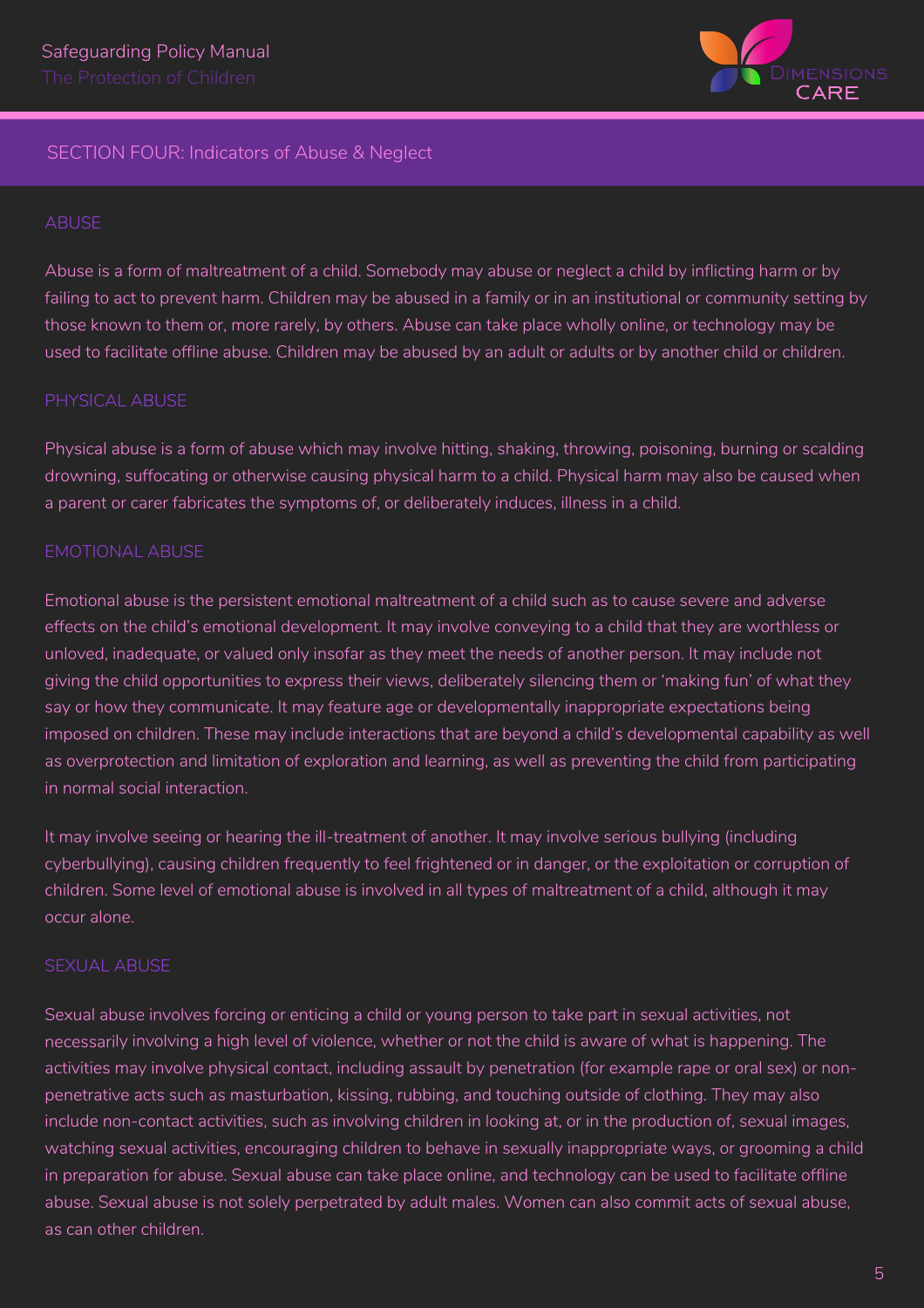

#### **NEGLECT**

Neglect is the persistent failure to meet a child's basic physical and/or psychological needs, likely to result in the serious impairment of the child's health or development. It includes self-neglect and any relate impact of financial abuse. Neglect may occur during pregnancy, for example, as a result of maternal substance abuse.

Once a child is born, neglect may involve a parent or carer failing to: provide adequate food, clothing, and shelter (including exclusion from home or abandonment); protect a child from physical and emotional harm or danger; ensure adequate supervision (including the use of inadequate care-givers); or ensure access to appropriate medical care or treatment. It may also include neglect of, or unresponsiveness to, a child's basic emotional needs.

#### Protecting Children & Young People from Abuse

#### KNOWING WHAT TO LOOK FOR IS VITAL TO THE EARLY IDENTIFICATION OF ABUSE & NEGLECT.

Colleagues should be aware of indicators of abuse and neglect, so that they are able to identify cases of children who may need help or protection.

If colleagues are unsure, they should always speak to the Designated Safeguarding Lead (DSL).

#### The DSL for each home is the registered manager.

The overall safeguarding lead is Wayne Price (Operations Director). Wayne is the Nominated Safeguarding Lead (NSL). You can call him on: 07904 488050 (wayne@dimensionscare.co.uk). Wayne works closely with Laura Kudarenko (Regional Manager), who has responsibility for overseeing all Dimensions Care services and settings. You can call her on: 07960 4055470 (laura@dimensionscare.co.uk). Laura reports to Wayne. The registered manager must inform Laura and Wayne of any serious concerns.

By working together, both with colleagues and external agencies, we seek to ensure that children, young people, and adults accessing Dimensions Care Limited are consistently:

- Protected from any form of maltreatment arising from harm;
- Prevented from suffering impairment of health or development;
- Provided with safe and effective care and support;
- Given every opportunity to secure optimum life chances.

This applies to every area of service provision offered by Dimensions Care and extends to all colleagues regardless of their role and responsibilities. We expect that colleagues will speak up if they see or hear anything that could be a potential concern.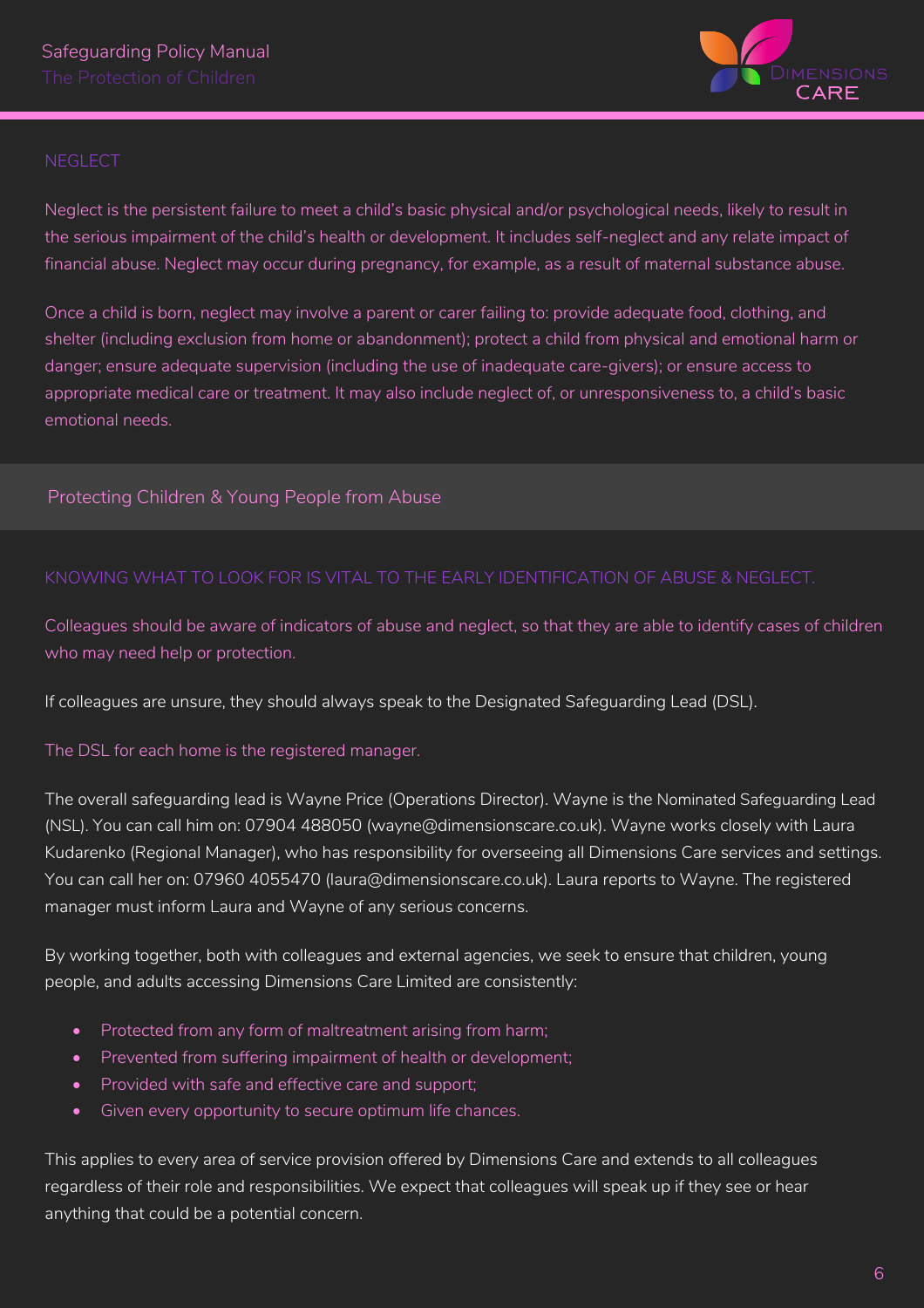

# <span id="page-7-0"></span>SECTION FIVE: The Designated Safeguarding Lead (DSL)

The registered manager is the Designated Safeguarding Lead (DSL). The DSL must be informed of all concerns, issues or incidents regarding children living in our children's homes.

Whilst the activities of the DSL can be delegated to appropriately trained deputies, the ultimate lead responsibility for safeguarding children remains with the DSL.

The DSL has a duty to notify Laura and Wayne of any serious concerns. Wayne will then notify the Board of Directors to ensure that duties towards maintaining effective corporate governance are maintained, along with crisis management procedures. The purpose will be to ensure that all reasonable measures are set in place to keep children safe from harm.

#### What does the DSL do?

The purpose of the DSL is to lead in ensuring that appropriate arrangements for keeping children safe from harm or the potential for harm are in place. The DSL has a responsibility to promote the safety and welfare of children, always.

The DSL must:

- Take a lead role in developing and reviewing safeguarding and child protection policies and procedures in partnership with the Nominated Safeguarding Lead (NSL).
- Take a lead role in implementing our safeguarding and child protection policies and procedures. This means ensuring all safeguarding and child protection issues concerning children are responded to in a robust, timely and child-centred way.
- Make sure that everyone working with or for children understands the safeguarding and child protection policy and procedures and knows what to do if they have concerns about a child's welfare.
- Make sure children who access our care know who they can talk to if they have a welfare concern and understand what action the organisation will take in response;
- Receive and record information from anyone who has concerns about a child:
- Store and retain child protection records (according to legal requirements), and Dimensions Care safeguarding and child protection policy and procedures.
- Work closely with the Nominated Safeguarding Lead (NSL) to ensure they are kept up to date with safeguarding issues and are fully informed of any concerns about organisational safeguarding and child protection practice. (Continued Over)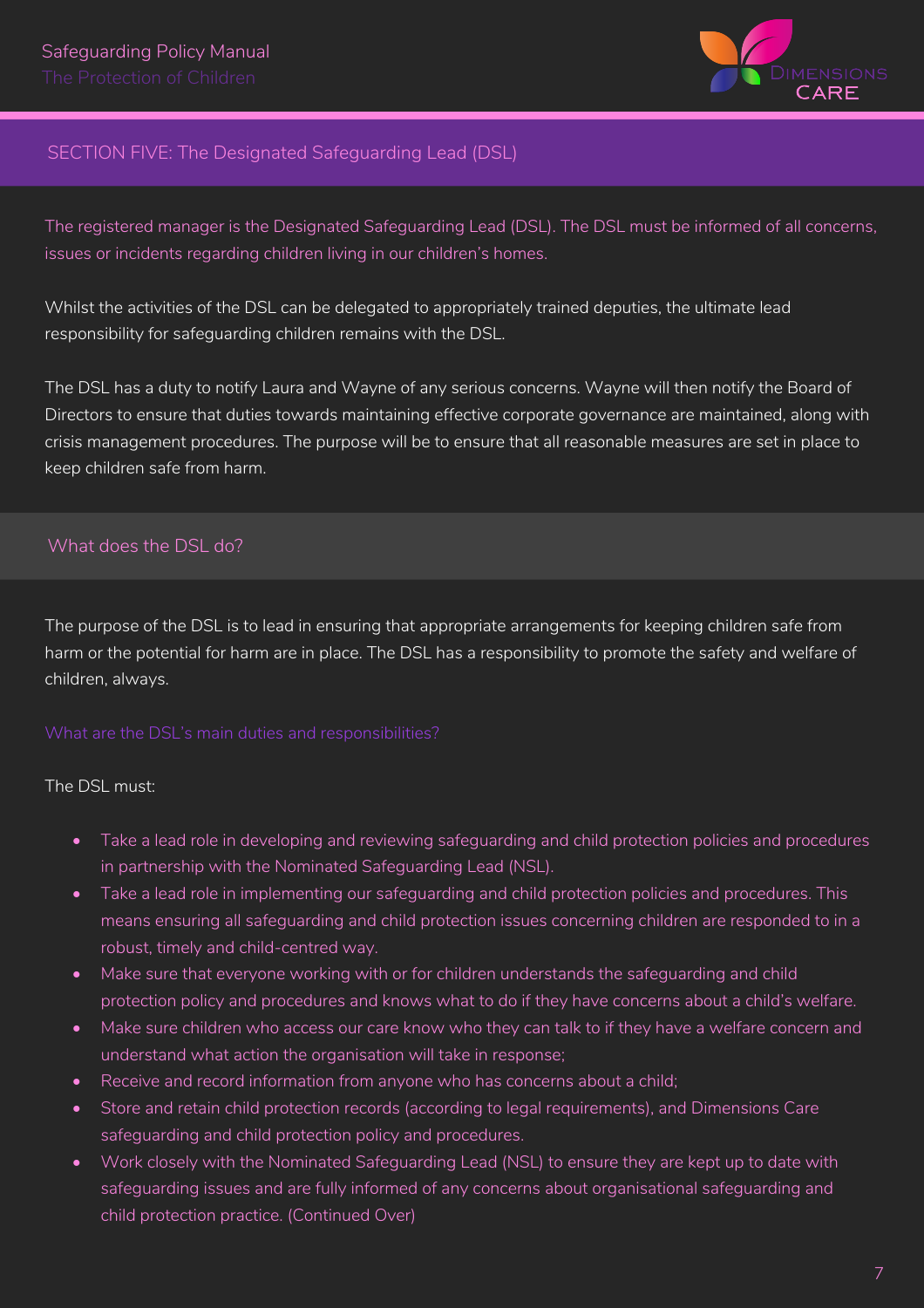

- Take the lead on responding to information that may constitute a child protection concern, including a concern that an adult involved with Dimensions Care may present a risk to children or young people. This includes:
	- i. Assessing and clarifying the information;
	- ii. Making referrals to statutory organisations as appropriate;
	- iii. Consulting with and informing the relevant members of the organisation's management, including the Nominated Safeguarding Lead;
	- iv. Following Dimensions Care safeguarding policy and procedures.
- Liaise with, pass on information to and receive information from statutory child protection agencies such as:
	- i. The local authority child protection services; and
	- ii. The Police.

This includes making formal referrals to agencies when necessary.

- Report regularly to the Senior Management Team (SMT) on issues relating to safeguarding and child protection, to ensure that child protection is seen as an ongoing priority issue and that safeguarding requirements are being followed at all levels of the organisation.
- Be familiar with and work within inter-agency child protection procedures developed by the local child protection agencies (i.e., the Local Safeguarding Partnership Board and the Local Authority Designated Officer (LADO) for example).
- Be familiar with issues relating to child protection and abuse, keeping up to date with new developments in this area.
- Attend regular training in issues relevant to child protection and share knowledge from that training with everyone who works or volunteers with or for children and young people at the home, and throughout the organisation.

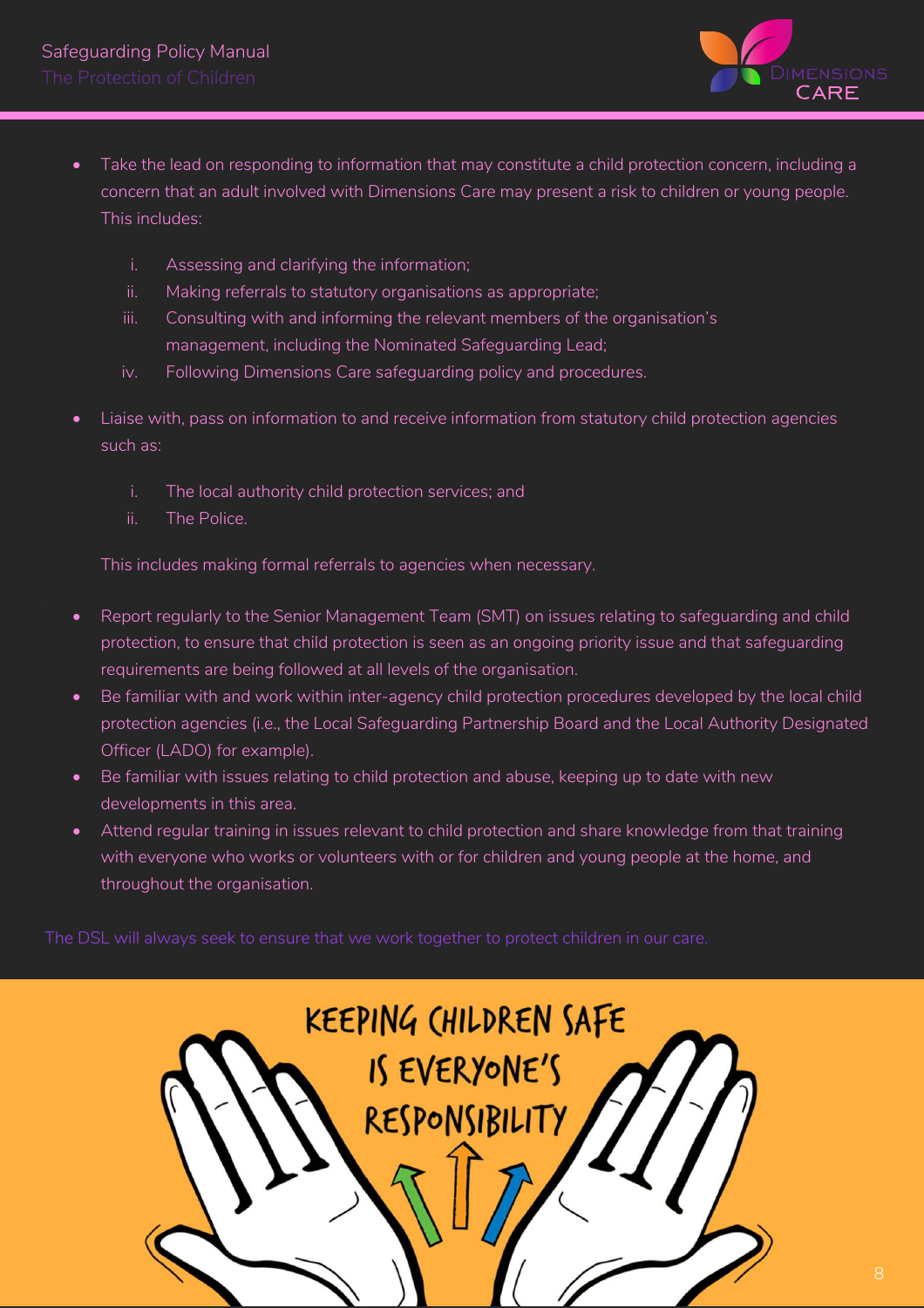

# <span id="page-9-0"></span>SECTION SIX: Local Authority Child Protection Services

Initiated child protection processes indicate that there are significant concerns about the safety or wellbeing of a child. The DSL must be notified if colleagues have concerns about the welfare of a child. If the DSL is not available, colleagues should inform the Management On-Call Service.

The DSL/senior On- Call will co-ordinate a response. In all such cases it is imperative that the following agencies are notified:

#### MASH – Multi-Agency Safeguarding Hub.

The Multi Agency Safeguarding Hub (MASH) brings key professional together to facilitate early, better quality information sharing, analysis, and decision-making, to safeguard children, young people, and vulnerable adults more effectively. Within the MASH, information from different agencies will be collated and used to decide what action to take. As a result, the agencies will be able to act quickly in a coordinated and consistent way, ensuring that children and vulnerable adults are kept safe. Please note: Not all local authorities use the term Multi-Agency Safeguarding Hub (MASH) and have provisions that meet "MASH" duties under a different name.

The MASH acts as the first point of contact, receiving new safeguarding concerns/enquiries relating concerns about abuse, neglect, or concerns about potential/actual harm impacting upon children.

#### Emergency Duty Team (EDT)

The Emergency Duty Team (EDT) deals with social care emergencies outside office hours involving vulnerable children or adults.

#### The Police

Call 999 if the child is at immediate risk of harm. If colleagues know or suspect that a child is in danger, the Police must be called. All colleagues notifying the Police must inform the DSL/senior On-Call immediately. Accurate records must be taken and retained within the child's case files.

#### Local Authority Designated Officer (LADO)

Every local authority should have a Local Authority Designated Officer (LADO) or team of officers (either as part of multi-agency arrangements or otherwise). Their role is to be involved in the management and oversight of allegations against people who work with children.

Arrangements should be put in place to ensure that any allegations about those who work with children are passed to the LADO without delay.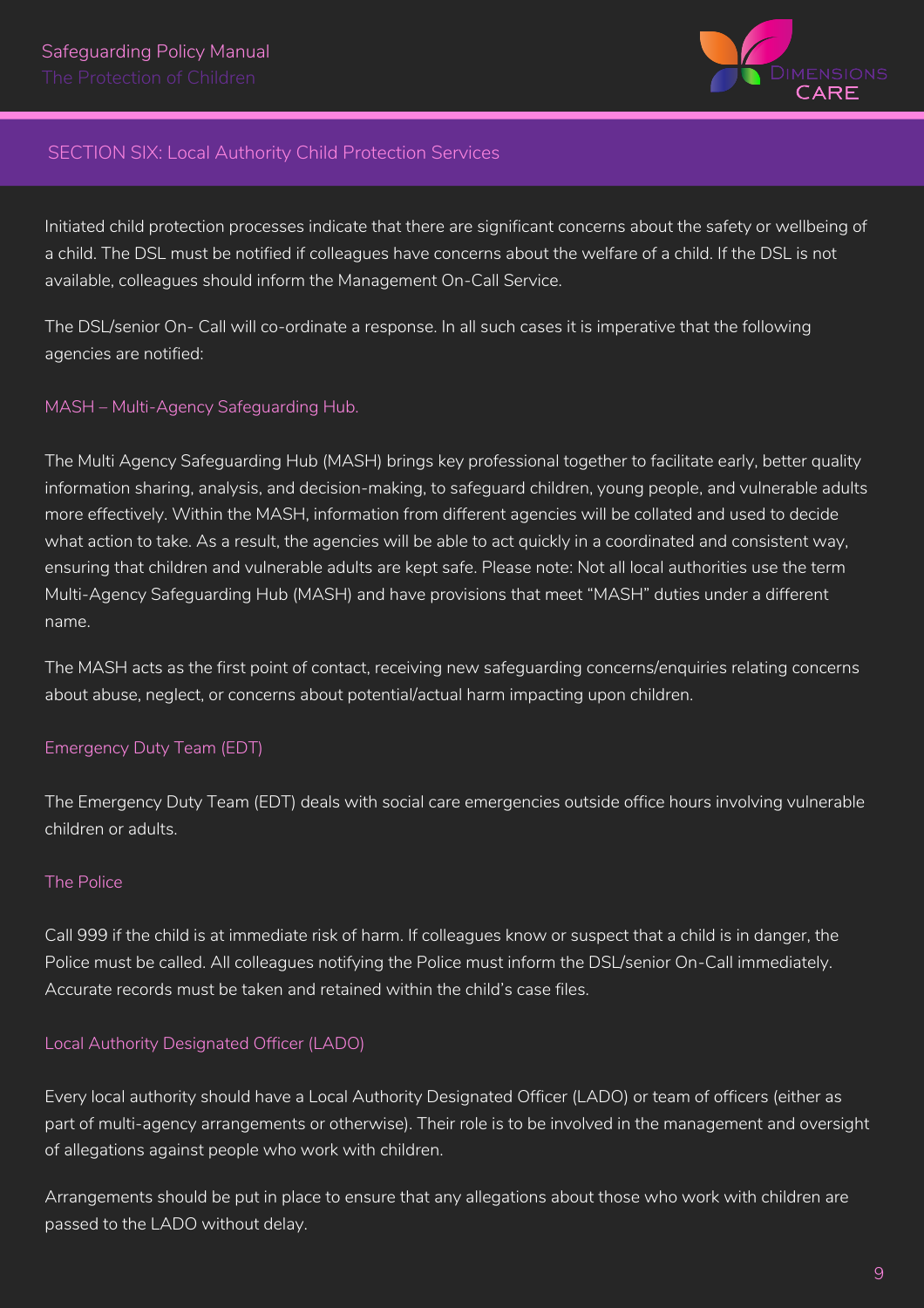

# <span id="page-10-0"></span>SECTION SEVEN: Local Safeguarding Partnership Boards

Every Local Authority in the country must have Multi-Agency Safeguarding Arrangements (MASA) in partnership with the Police and Health. The below table provides a list of Local Safeguarding Partnership Boards for the West Midlands:

- [Birmingham Children's Partnership](https://www.birmingham.gov.uk/BCP)
- [Birmingham Safeguarding Children Partnership](https://www.lscpbirmingham.org.uk)
- Coventry Safequarding Children Partnership
- [Dudley Safeguarding People Partnership](https://safeguarding.dudley.gov.uk/safeguarding/child/)
- [Sandwell Children's Safeguarding Partnership](https://www.sandwellcsp.org.uk)
- [Solihull Local Safeguarding Children Partnership](https://www.safeguardingsolihull.org.uk/lscp/)
- [Walsall Safeguarding Partnership](https://go.walsall.gov.uk/walsall-safeguarding-partnership/)
- [Wolverhampton Safeguarding Together](https://www.wolverhamptonsafeguarding.org.uk/safeguarding-children-and-young-people)

Colleagues may use the above links to access the Local Safeguarding Partnership that is geographically relevant to their setting or service.

# SECTION EIGHT: Abuse of Trust

The Sexual Offences Act 2003 (Sections 16 and 17) respectively are defined as 'Abuse of position of trust: sexual activity with a child' and 'Abuse of position of trust causing or inciting a child to engage in sexual activity.'

Abuse of Trust:

- Can occur in a number of settings, for example, in an education establishment, a residential establishment, a foster home, a social club or other activity;
- Relates to all relationships where one person is in a position of responsibility (and power) in relation to another person, who is either under 18 years or is a vulnerable adult, whether the relationship is of a heterosexual or homosexual nature;
- Relates to paid employees, ex-employees, unpaid colleagues (for example trainees and students), volunteers, foster carers, consultants and contractors;
- Occurs where the person in a position of trust betrays the trust and enters into a relationship, particularly a sexual relationship, but also other abusive relationships, with a child/young person or vulnerable adult (referred to as service user), for whom they have responsibility.

Abuse of Trust is distinct and different from sexual abuse or other abuse. Sexual and other forms of abuse take place where the victim does not or cannot consent to his or her treatment. There need not be any abuse of a relationship of trust. Any sexual activity which is not freely consenting is criminal.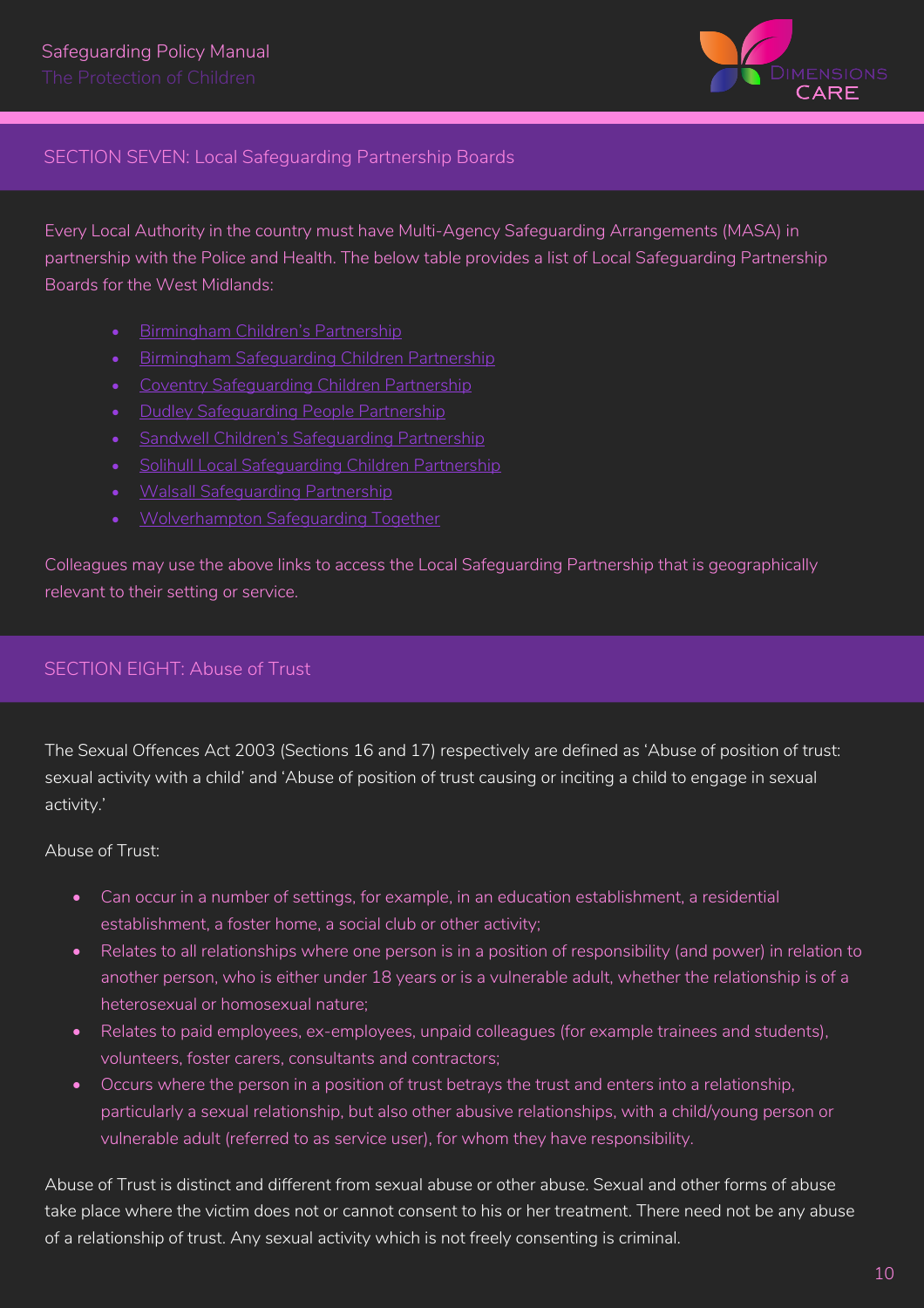

<span id="page-11-0"></span>In contrast, the sexual activity covered by 'Abuse of Trust' may seem consensual, but it is rendered unacceptable because of relative positions of power. This refers to the potential for people in a 'relationship of trust' to misuse or abuse that relationship.

Colleagues and volunteers are in a relationship of trust because they have the potential to hold power or influence over young people. This must never be abused.

### PROCEDURES

Basic Principles:

- The need to safeguard and promote the welfare of children and protect them from sexual activity from those supporting them within a relationship of trust is paramount;
- All adults have a duty to raise concerns about the behaviour of colleagues, managers, volunteers or others which may be harmful to a child, without prejudice to their own position;
- This applies to all adults, regardless of gender, race, religion, sexual orientation, or disability.

All colleagues must be aware that:

- Any form of sexualised activity or behaviour involving a child will not be tolerated. Any colleague proven to be engaged in such activities will be subject to the full rigor of the law;
- Any other inappropriate activities or conduct, such as irregularities with financial support or psychological/emotional abuse, will not be tolerated.

Colleagues must ensure that:

- Psychological, emotional, and mental health needs are included within individual safety planning and risk assessments. All safety planning must be reviewed regularly and made available to all colleagues working with children in the home;
- Any concerns about the behaviour or activities of a colleague, visitor or contractor towards a child must be escalated (without delay) to the DSL.

#### SECTION NINE: Admissions

All colleagues must have unwavering regard for the importance of matching referred children to those already living in our homes. In considering any new referral there must be clear and evidence-based regard to whether the home has enough colleagues who have sufficient skills, experience, and qualifications to support each child and meet their individual needs. This will take account of external agency interventions and support.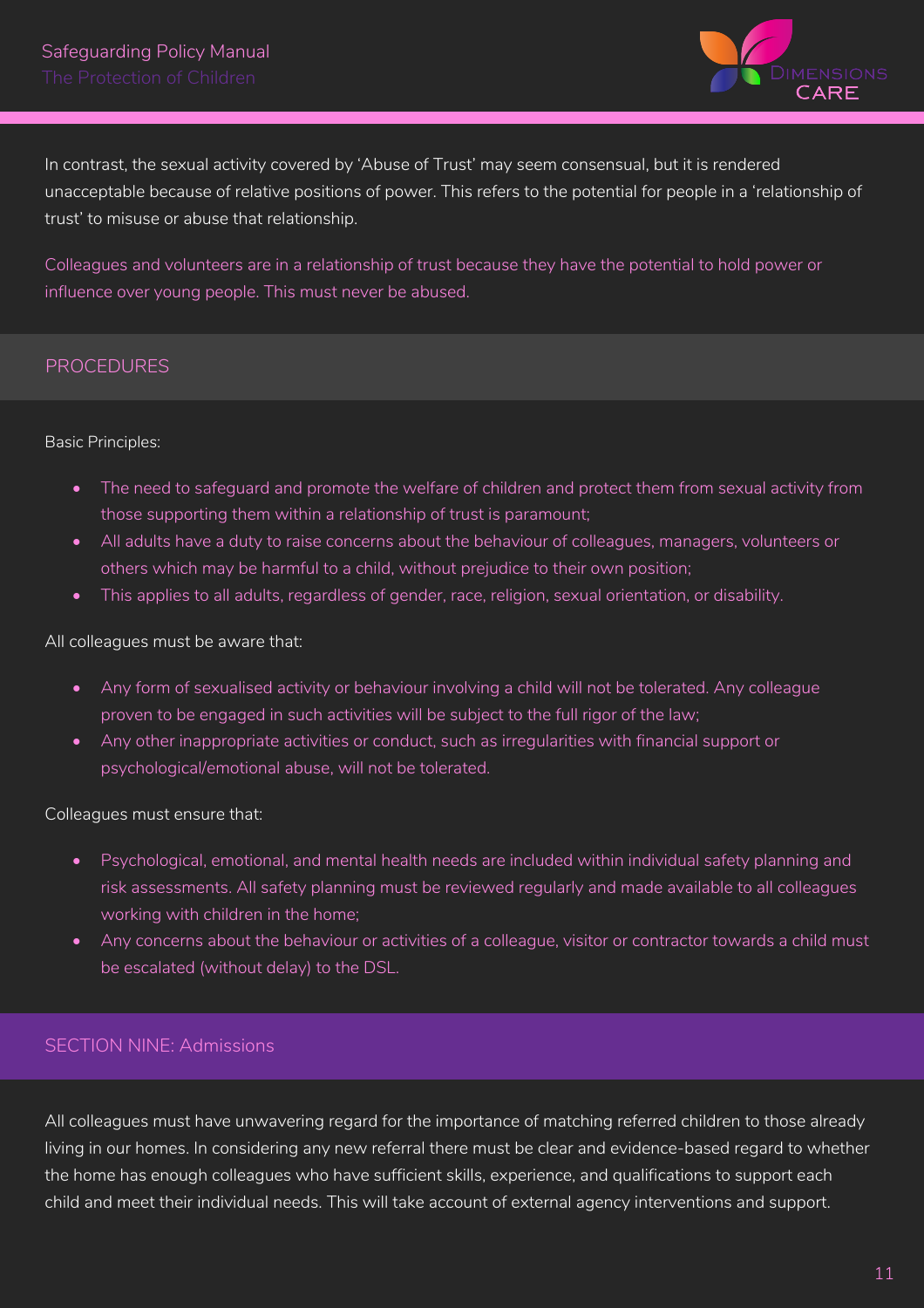

<span id="page-12-0"></span>Furthermore, the peer dynamic ("mix of children") must be considered in terms of the impact of presenting needs, difficulties and any challenging behaviours exhibited by existing children, as well as any child referred.

### ADMISSION'S PROCEDURES

For all potentially suitable referrals, the registered manager (or suitably delegated colleague) must complete:

- A Placement Referral Matching Form and a Proposed Admission Impact Assessment Form;
- Where appropriate, a risk assessment must be used to ascertain the suitability of Unaccompanied Asylum-Seeking Children (USAC) referred to our services. The risk assessment should include information gathered through face-to-face meeting(s) and any other available information.

There must be consideration of the impact of any changes to the annual location assessment to ascertain:

- Any arising safeguarding concerns that could impact upon the children in our care; and
- Changes to accessibility of services.

This should help to establish:

- If the location of the home influences the potential for an already vulnerable child to be a victim of crime, such as being targeted for sexual exploitation;
- Whether there is a likelihood of children becoming drawn into gang crime or anti-social behaviour in the area;
- The suitability of the local neighbourhood as a location to care for children who may have a been victims of abuse, neglect, and trauma; and
- Whether there are environmental factors that would represent a hazard to children, such as locations near level crossings or busy roads.
- Colleagues involved in considering referrals must be able to demonstrate that the above conditions have been fully considered. All child protection arrangements, monitoring, reviewing and support mechanisms must be detailed in full in the child's relevant care plans.

#### SECTION TEN: Allegations & Disclosures

For the avoidance of doubt, if an allegation or a disclosure is made by a child or young person, the procedures clarified in this policy must be followed. A disclosure or allegation made against or about a colleague, regarding their conduct or behaviour towards a child or young person, must be taken seriously and escalated as a priority. This will result in an investigation.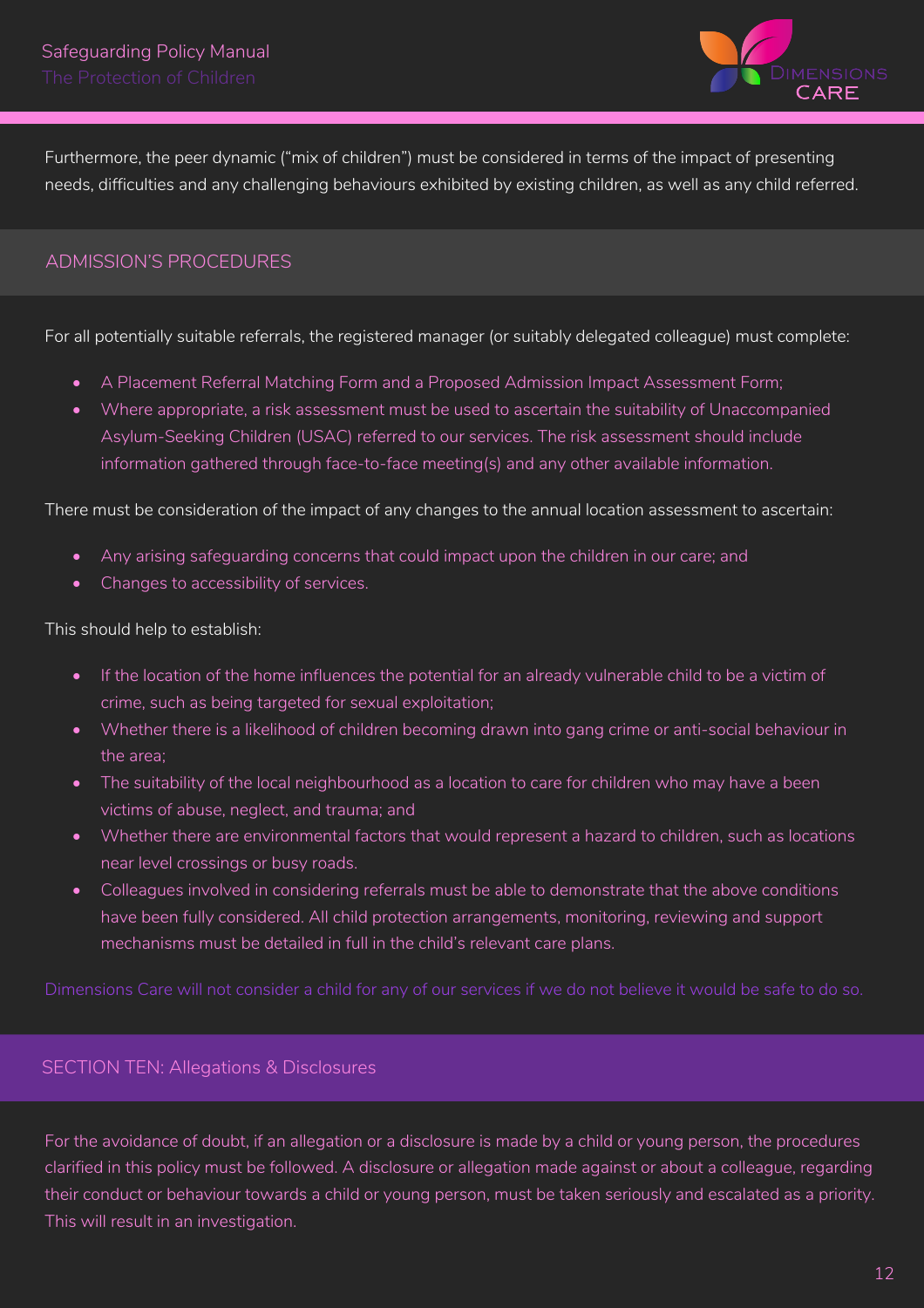

# Definitions

### The following definitions should be used when determining the outcome of allegation investigations:

- Substantiated: There is sufficient evidence to prove the allegation.
- Malicious: There is sufficient evidence to disprove the allegation or a deliberate act to deceive.
- False: There is sufficient evidence to disprove the allegation.
- Unsubstantiated: There is insufficient evidence to either prove or disprove the allegation. The term, therefore, does not imply guilt or innocence.
- Unfounded: To support cases where there is no evidence or proper basis which supports the allegation being made.

Details of allegations that are found to have been malicious should be removed from personnel records. For all other allegations, it is important that a clear and comprehensive summary of the allegation, details of how the allegation was followed up and resolved, and a note of any action and decisions reached, is kept on the confidential personnel file of the accused person. A copy of which must be provided to the person concerned.

# PROCEDURES

# MANAGING ALLEGATIONS

This part refers to managing cases of allegations that might indicate a person would pose a risk of harm if they continue to work in regular or close contact with children and young people in their present position, or in any capacity. It should be used in respect of all cases in which it is alleged that a colleague, agency staff or volunteer has:

- Behaved in a way that has harmed or may have harmed a child;
- Possibly committed a criminal offence against or related to a child;
- Behaved towards a child in a way that indicates s/he would pose a risk of harm;
- Behaved in a way that indicates they make not be suitable to work with children, young people or vulnerable adults.

An allegation against a colleague regarding a child will be referred to the Local Authority Designated Officer (LADO).

In all cases, the Police must be called if illegal activity is suspected, or it is an emergency. This includes historical allegations, as well as allegations against a former colleague. If criminality is alleged, the allegation should be referred to the Police.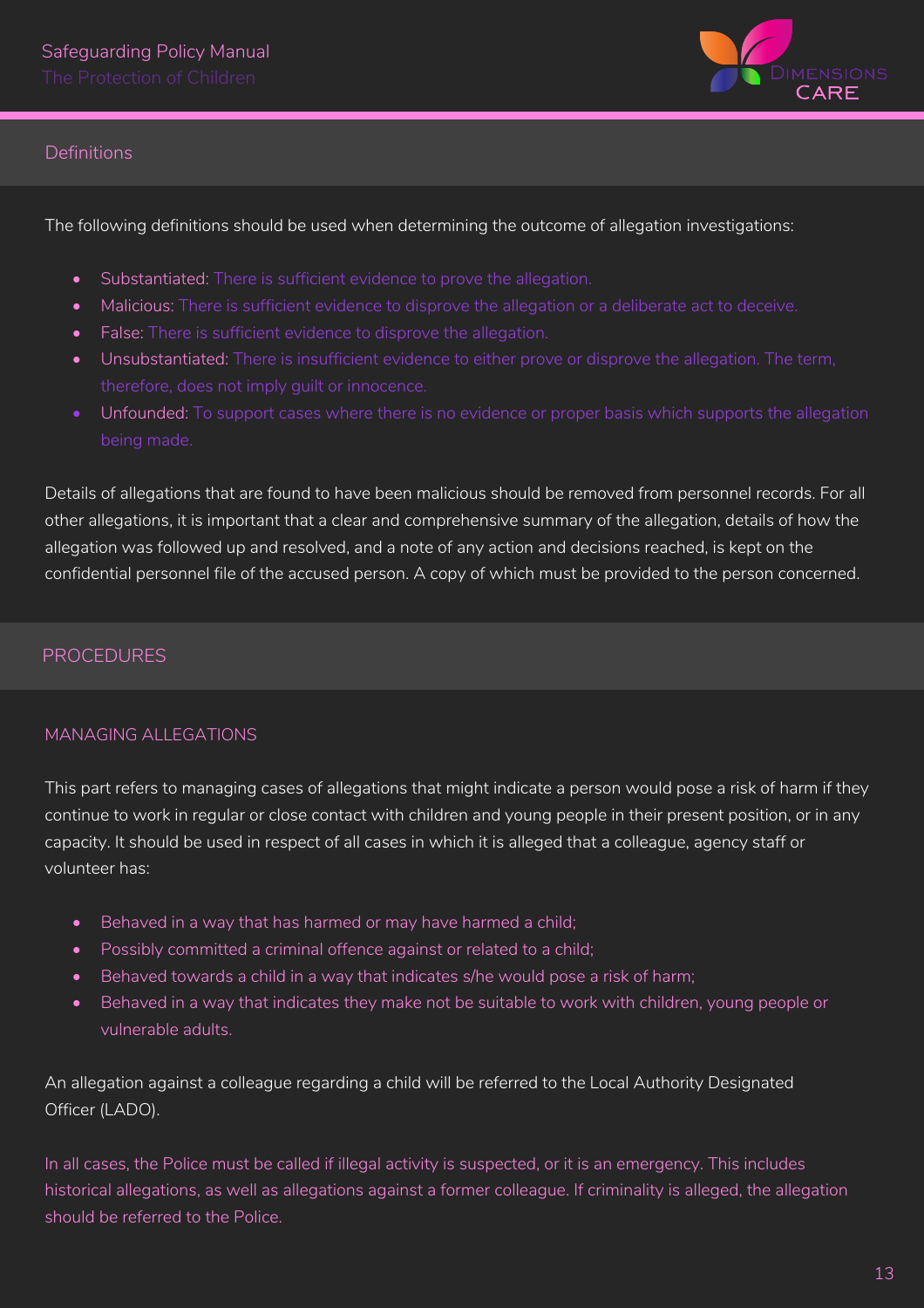

### RESPONDING TO CONCERNS ABOUT POTENTIAL HARM OR ABUSE

The below diagram illustrates what action should be taken and who should take it where there are concerns about a child or young person. If, at any point, there is a risk of immediate serious harm to a child a referral should be made to Children's Services (Social Care). Anybody can make a referral.



An allegation against a member of staff regarding a child or young person will be referred to the Local Authority Designated Officer (LADO).

THE POLICE MUST BE CALLED IF ILLEGAL ACTIVITY IS SUSPECTED, OR IT IS AN EMERGENCY.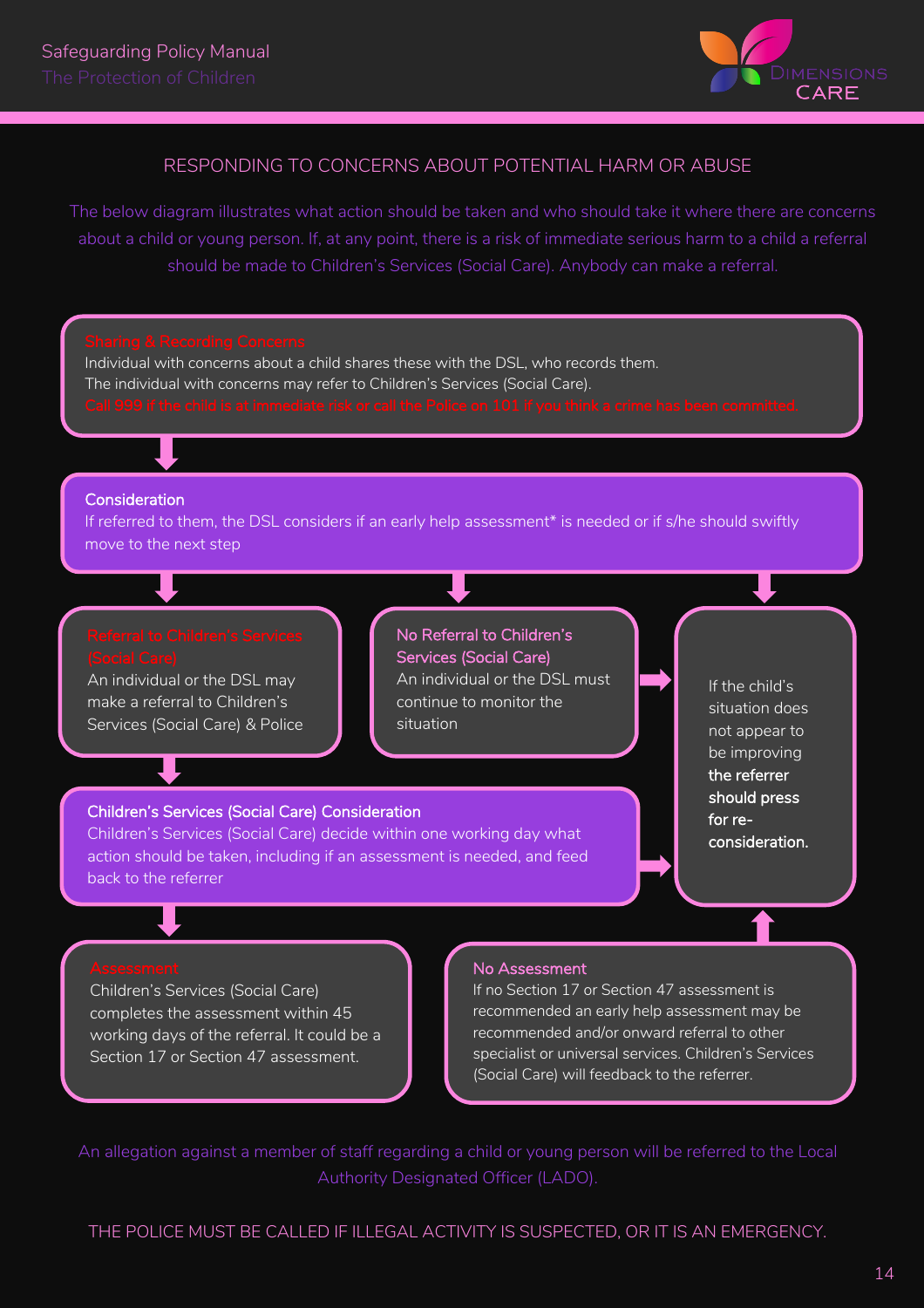

# RAISING CONCERNS & SPEAKING UP

There may arise situation(s) where colleagues have concerns about:

- Any child or young person's welfare and/or wellbeing;
- Any colleague or the practice of any colleague;
- Any other persons' working with the child or young person;
- Any other person who has contact with the child or young person (e.g., a sport coach, scout leader, etc.);
- Any other concerns

If so, you must SPEAK UP. Colleagues are reminded that failure to speak up [regarding concerns identified or witnessed] will necessitate disciplinary action. Please refer to our Whistleblowing Policy for more information.

# INITIAL CONSIDERATIONS

The procedures for dealing with allegations need to be applied with common sense and judgement. Some allegations may be so serious they require immediate intervention by Children's Services Social Care and the Police as appropriate to the circumstances.

# CONFIDENTIALITY

It is extremely important that when an allegation is made, all colleagues involved make every effort to maintain confidentiality and guard against unwanted publicity while an allegation is being investigated or considered.

This is particularly important because an allegation can have a range of outcomes and:

- Gossip and/or assumption about the allegation(s) can (and will) compromise the process; and
- We all have a duty to safeguard the welfare of colleagues.

Colleagues must note that any such inappropriate comment or discussion will be taken extremely seriously in the event of an allegation.

#### RESIGNATIONS & "SETTLEMENT AGREEMENTS"

If the accused person resigns, or ceases to provide their services, this will not prevent an allegation being followed up. A referral to the DBS will be made by the DSL.

If the accused person resigns or their services cease to be used, and the threshold criteria for making a DBS referral is met, it will not be appropriate to reach a settlement or compromise agreement. This is because not complying with a legal duty to make a referral is a criminal offence.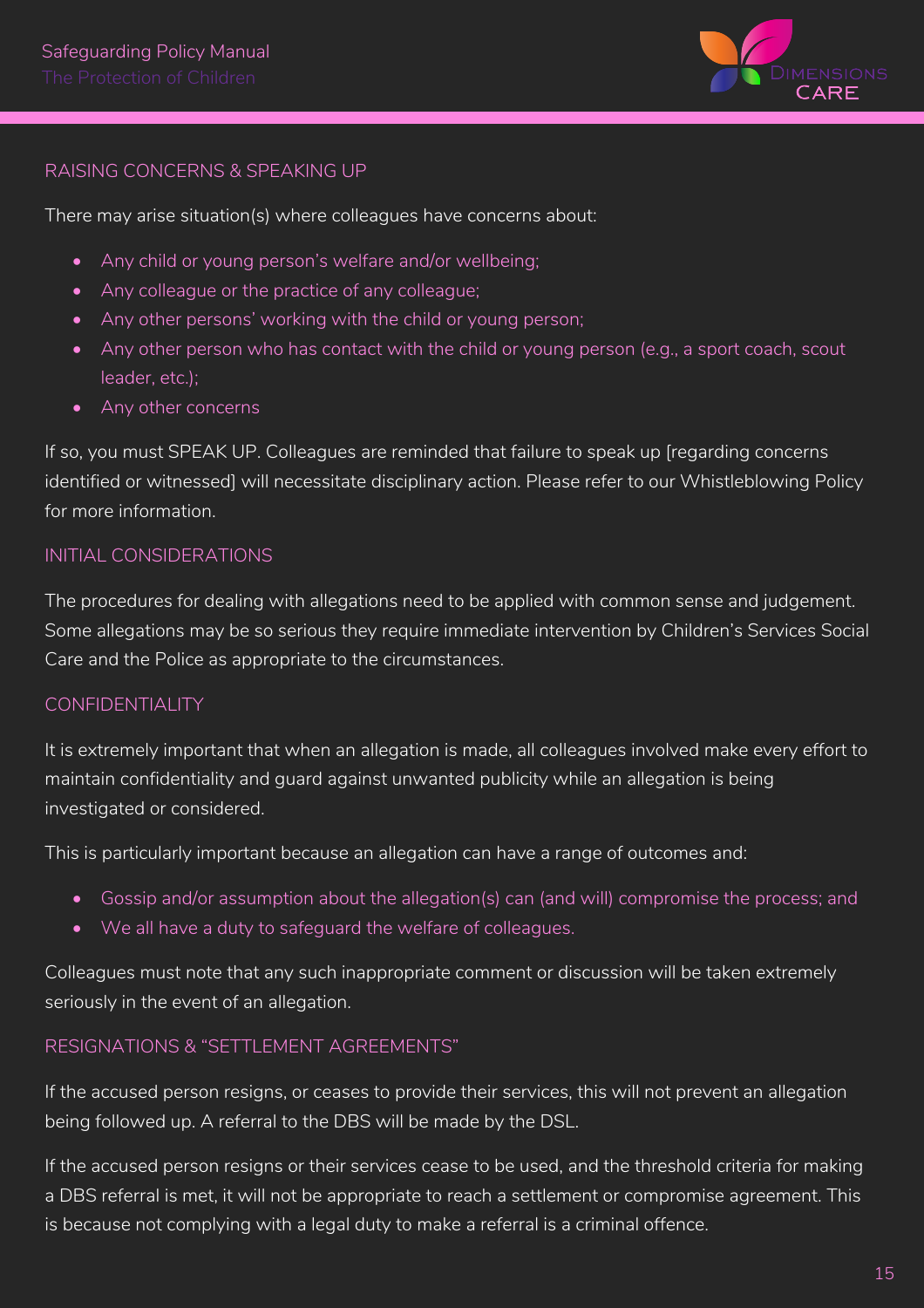

#### Please note:

We have a shared responsibility to safeguard children. For the purposes of this policy if you become aware that, or suspect that, an agency professional has harmed a child or presents in a way that indicates a risk of potential harm, the following procedure still applies.

#### STEP-BY-STEP PROCEDURE

If an allegation is made, or it is suspected or reported that a colleague has mistreated or caused significant harm to a child, it is imperative that this is taken seriously. The following details action that must be taken.

#### STEP ONE

Upon receipt of an allegation, colleagues must report all details to the manager (i.e., DSL) as soon as possible, taking full account of records completed in line with 'What to do if a child makes an allegation or disclosure.' If "out-of-hours," colleagues must inform the manager on call, who will in turn notify the DSL at the first available opportunity.

In all cases where it is alleged that a colleague has potentially harmed, actually harmed, or presented in a way that indicates a risk of harm, the Operations Director (Wayne Price) must be informed. Wayne is the Nominated Safeguarding Lead (NSL). For clarification:

| If the allegation involves:              | You must immediately notify:                                                                                                                                   |
|------------------------------------------|----------------------------------------------------------------------------------------------------------------------------------------------------------------|
| A colleague or an agency<br>professional | The DSL or On-Call Manager. The On-Call Manager will notify the DSL at the first<br>available opportunity, handing over "case responsibility" to them.         |
| The DSL                                  | The On-Call Manager, who will inform the NSL (Managing Director). N.B. If the DSL is<br>on rota as the On-Call Manager, you should go directly to the NSL.     |
| The On-call Manager                      | The DSL of the home where the child lives                                                                                                                      |
| The NSL                                  | The DSL, who must notify either Rob Finney (Tristone's Chief Operating Officer) or<br>Daryl Holkham (Tristone's Director of Operational Corporate Governance). |
| The DSL & the NSL                        | Either Rob Finney (Tristone's Chief Operating Officer) or Daryl Holkham (Tristone's<br>Director of Operational Corporate Governance).                          |

#### IMPORTANT

Dimensions Care colleagues have the option of notifying either Rob Finney (Tristone's Chief Operating Officer) or Daryl Holkham (Tristone's Director of Operational Corporate Governance). Rob and Daryl can be contacted when colleagues feel unable to raise the concern internally (i.e., within Dimensions Care) and/or where an allegation involves the DSL and/or NSL. In all circumstances it is crucial that any allegation made against any colleague is escalated as a priority.

Rob can be contacted by phone on 07340 356371 or by email using rob@tristone.capital and Daryl can be contacted on 07969 973920 or by using daryl@tristone.capital. Rob and Daryl have extensive experience of safeguarding vulnerable groups.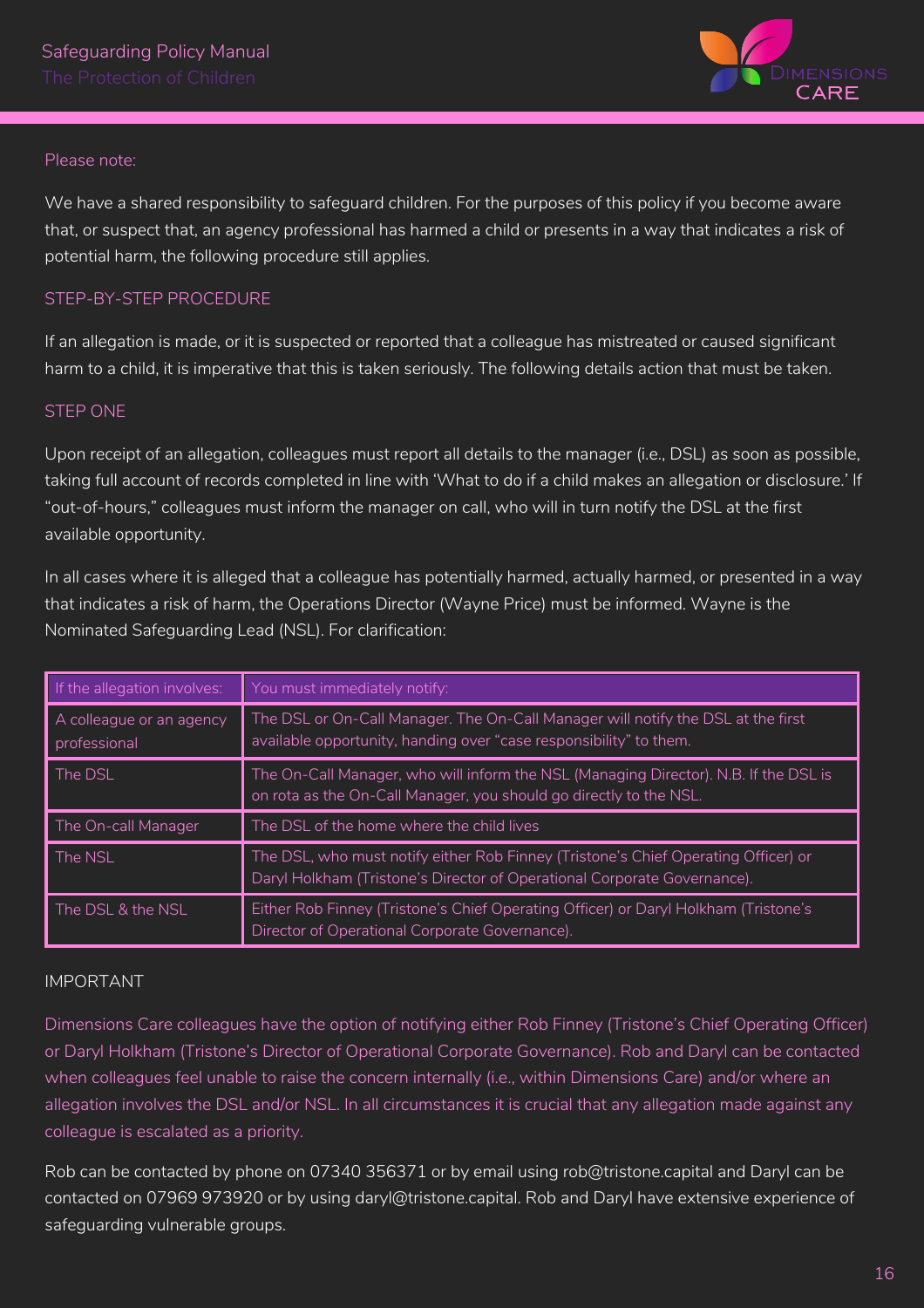

In keeping with procedures outlined in this policy, allegations must be reported within 1 working day to the relevant Local Authority Designated Officer (LADO). The LADO will advise on the actions and/or measures that must be taken. This will be either:

- No further actions required. (LADO has communicated that the allegation does not reach the threshold for escalation).
- An internal investigation with outcomes fed back to LADO for a decision of how to proceed.
- A strategy discussion.

#### ADDITIONAL NOTIFICATIONS

The DSL (or relevant case manager if the DSL is the subject of the allegation) must notify:

- The Police (if criminal behaviour is suspected, such as alleged abuse for example);
- The child's social worker:
- Any appropriate parents (as agreed and detailed in the child's care planning);
- The NSL (who must notify the Board) or Rob Finney/Daryl Holkham if the allegation relates to the NSL);
- Ofsted (Regulation 40 (4)c Notification or a Serious Event)

#### STEP TWO

It is imperative that every reasonable effort is made to ensure that the rights of the child, and colleagues, are protected and promoted. All action taken must be recorded in a safeguarding log, and the welfare of the child/ren concerned must be treated as a priority.

The colleague who is the subject of the allegation may be suspended from work or asked to take 'garden leave.' Suspended colleagues or those on garden leave will remain on full pay during the period of suspension from duties or garden leave (excluding payments that may have been made for sleeping in, etc.).

NOTE: Agency professionals will be asked to leave the premises as soon as it is safe to do so, and the agency will be notified of the allegation. The agency will be informed that the LADO will be informed, and the agency will be named as the employer.

Colleagues subject to these measures will be provided with a single point of contact to support their welfare and respond to any queries (some of which may not be addressed due to any ongoing sensitivities). We are clear that colleagues must be fully supported during the investigation process.

#### STEP THREE

The colleague who is the subject of the allegation should only be informed about the allegation after consulting with the LADO. Colleagues must note that where a Strategy Discussion is needed, or the Police or other statutory agencies may need to be involved, this should not be done until all relevant agencies have been consulted and critically, they have agreed upon what information can be disclosed to the person.

If the person is a member of a trade union or a professional association, they should be advised to seek support from that organisation.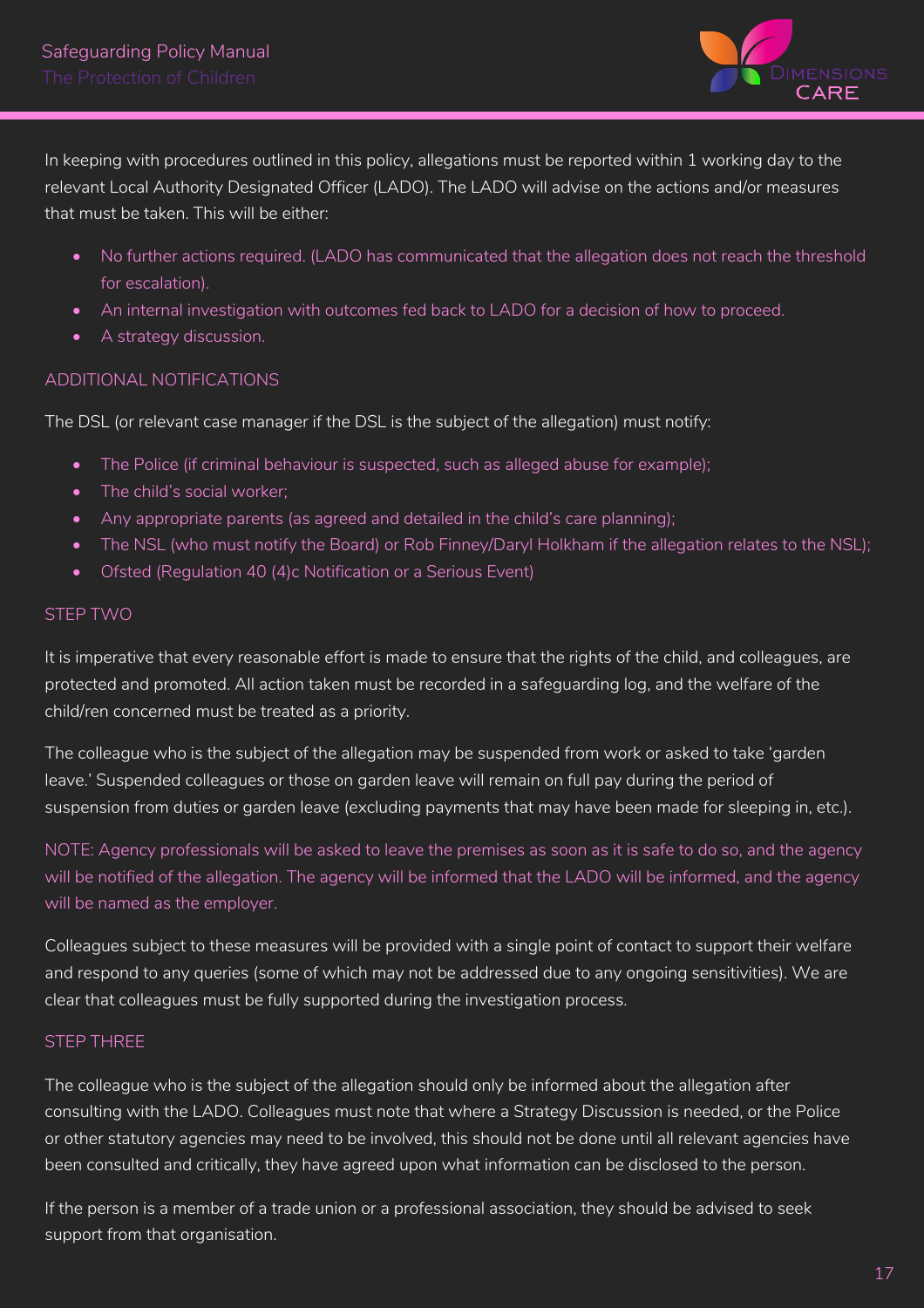

#### STEP FOUR

During the enquiry, the colleague concerned will be told not contact or discuss the matter with colleagues or children.

#### STEP FIVE

If there is cause to reasonably believe the child has suffered or is likely to suffer significant harm a Strategy Meeting will be convened.

A Section 47 'Strategy Meeting' will involve all relevant professionals (including any agency staff provider). They will discuss the allegation and decide the next steps to take. This may involve an "interview under caution" carried out by the Police, and a joint interview of the child by the Police and local authority.

#### STEP SIX

Once the enquiry is complete, the colleague who is the subject of the allegation shall be informed of the outcome(s), where it is appropriate to do so. The decision will be made in consultation with relevant agencies.

Depending upon the outcome of the enquiry, disciplinary measures may be invoked.

Colleagues should note that even if the threshold for a child protection concern has not been reached, Dimensions Care may still proceed with disciplinary measures if there is evidence of behaviour that is consistent with misconduct or gross misconduct. This also applies if the Police decide there are insufficient grounds for a criminal investigation or conviction.

#### STEP SEVEN

If the outcome of the process confirms that the allegation was malicious, unsubstantiated, false, or unfounded, the colleague will be debriefed and asked to participate in a 'Back to Work' interview.

Likewise, if there have been grounds for disciplinary measures that have not resulted in dismissal, the colleague will be debriefed and asked to participate in a 'Back to Work' interview.

In both scenarios, the returning colleague will have the opportunity to discuss any unresolved feelings or concerns with a manager.

If the outcome of the process is substantiated (and the colleague has deliberately harmed a child), Dimensions Care will follow any recommendations and required actions arising from relevant agencies. This will likely include a notification to the Disclosure and Barring Service (DBS). It is possible that the colleague will be dismissed on the grounds of gross misconduct, and the Police will progress their involvement accordingly.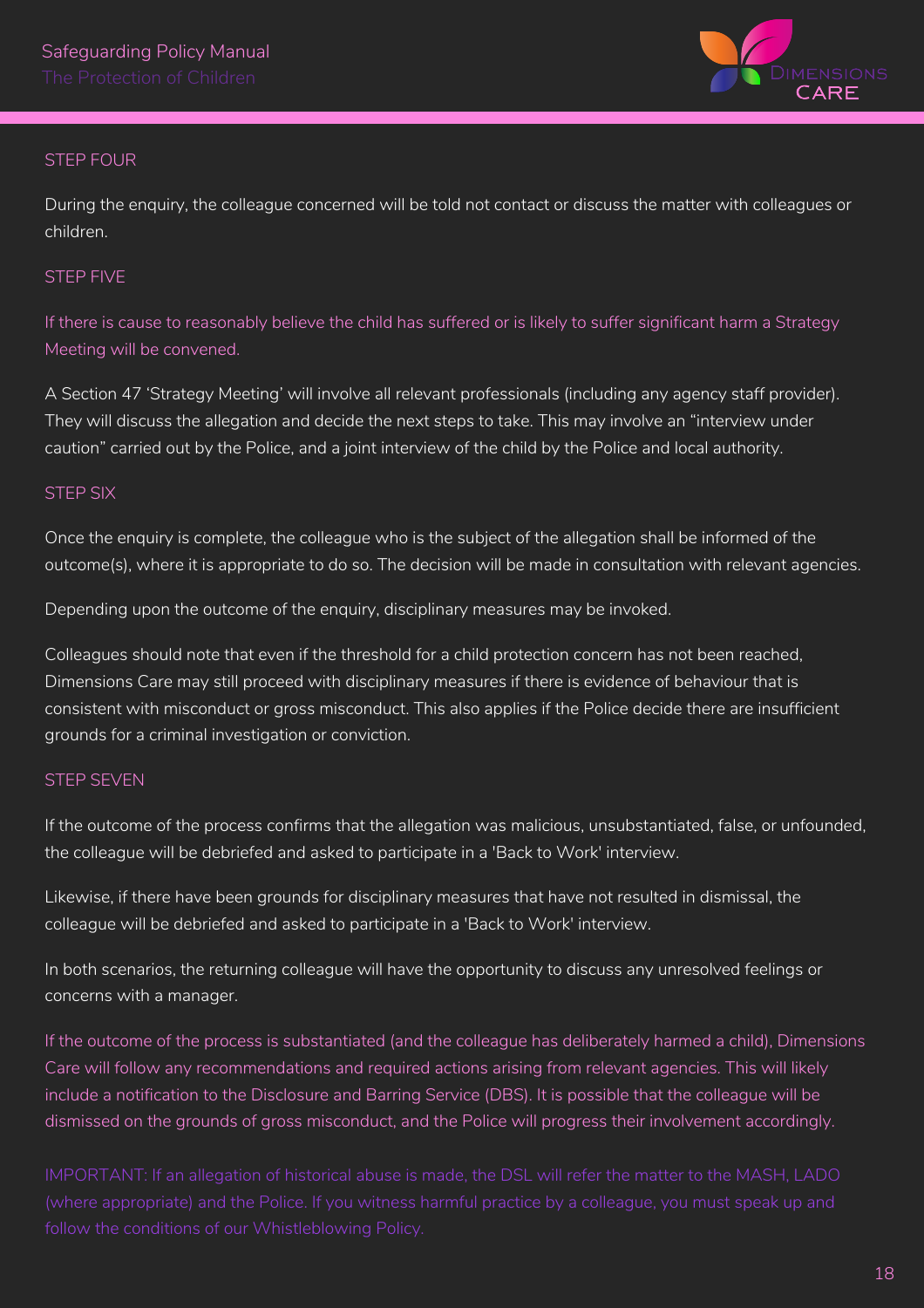

# ALLEGATIONS & DISCLOSURES OF "PEER-ON-PEER" ABUSE

Allegations or disclosures indicating a child has harmed another child is commonly referred to as "Peer on Peer Abuse. Colleagues must be in no doubt that a minority of children have the potential to abuse other children. Colleagues should know the different forms peer-on-peer abuse can take, including bullying, sexual abuse, sexting, and relationship abuse for example.

Colleagues should know that:

- Abuse to and by children in our services is wrong and will be taken seriously;
- The needs of both the victim and perpetrator should be fully considered;
- Abuse to and by children can occur in all settings.

Colleagues should be in no doubt that peer-on-peer abuse is abuse. It is not a game. It is not a joke or banter, and it is never funny, and it is not a "normal" part of growing up.

Action following a concern that a child is harming (or has harmed) another child:

- 1) Where abuse by another child is suspected, alleged and or witnessed, colleagues must immediately inform their line manager or senior on call, who will immediately advise the child's social worker(s) (and/or the EDT Team if after hours) and contact MASH, the local Police is a crime is suspected.
- 2) The above agencies will advise on:
	- (i) How the immediate circumstances are to be managed;
	- (ii) Reach agreement about ensuring that each child's safety is secured;
	- (iii) When and who should action any investigation;
	- $(iv)$  Arrangements for the convening of a strategy meeting. Discussions must take place, decisions made and agreed regarding any immediate arrangements for protecting each person involved;
- 3) If an allegation is made the alleged abuser must not be approached before taking advice from actions as in (1) & (2);
- 4) During (1) identify who is to provide support for each child involved;
- 5) Consider the safety of other children and what, if any, immediate action may be necessary to protect them.

# LEARNING LESSONS

Things gone wrong from time-to-time. As such, the need to learn lessons is crucial to enabling safer care and critical to organisational assurance of good practice. A failure to learn lessons is irresponsible and potentially dangerous, and it counters the ethos and values that drive our commitment to achieving excellence.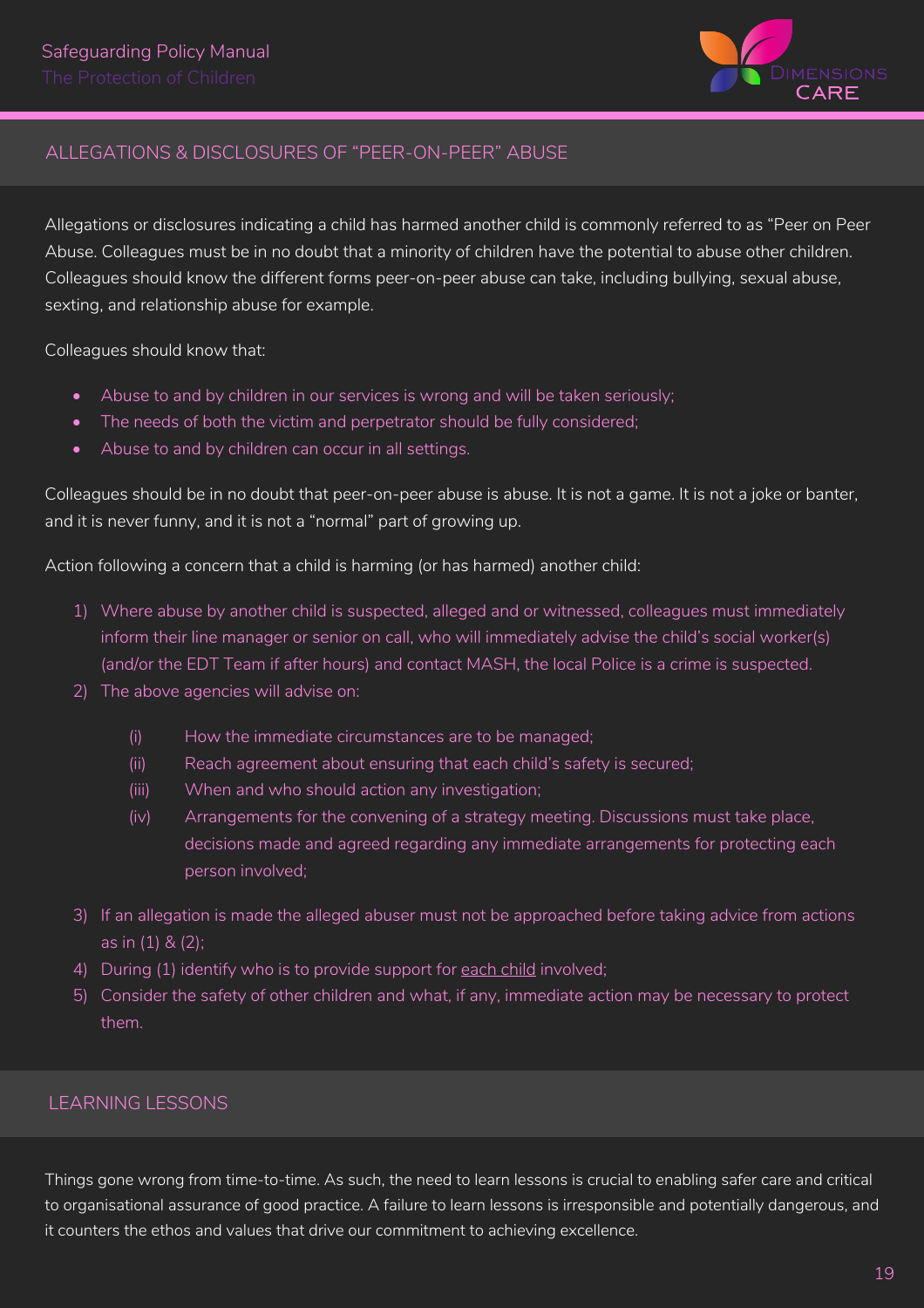

#### <span id="page-20-0"></span>Learning Lessons from Allegations and Disclosures

At the conclusion of a case in which an allegation or disclosure is substantiated, the DSL should review the circumstances of the case with the case manager and SMT to determine whether there are any improvements to be made to existing procedures or practice. This will help to prevent similar events in the future.

To capture lessons learned, Dimensions Care must keep a record of the following:

- A concise summary of what happened
- Action required
- The proposed/actual impact of completing the actions, specifically in terms of how this will improve practice.

The overriding emphasis is about how we actively engage with opportunities to improve practice to keep our children safe from actual harm, and the potential for harm.

### SECTION ELEVEN: Behaviour Management

All children have a right to be treated with respect and dignity, including in those circumstances where they display difficult or challenging behaviour. In whatever way a child presents, rights and respect must never be compromised. Colleagues must always look beyond the behaviour and focus upon the needs of the child.

We have a robust Positive Relationships Policy and Restraint Policy (referenced in this policy and below) which clarifies our approach to managing behaviour and the values associated with empowering children to make positive choices and enabling them to manage their emotions.

### Procedures

Our comprehensive safety planning informs our individualised approach to behaviour management. The focus is to actively promote the welfare of children in our care and reduce the potential for harm.

#### Safety Planning

Each child must have a completed and regularly reviewed safety plan. The safety plan is an overarching risk assessment. The safety plan identifies any known or potential risks associated with individual child. It is imperative that all colleagues working in the home are familiar with each child's safety plan. Each safety plan must be reviewed monthly or following any significant changes in presentation that indicate a change in the level of risk. As such, the Safety plan must be regarded as a "live" tool that aims to safeguard children.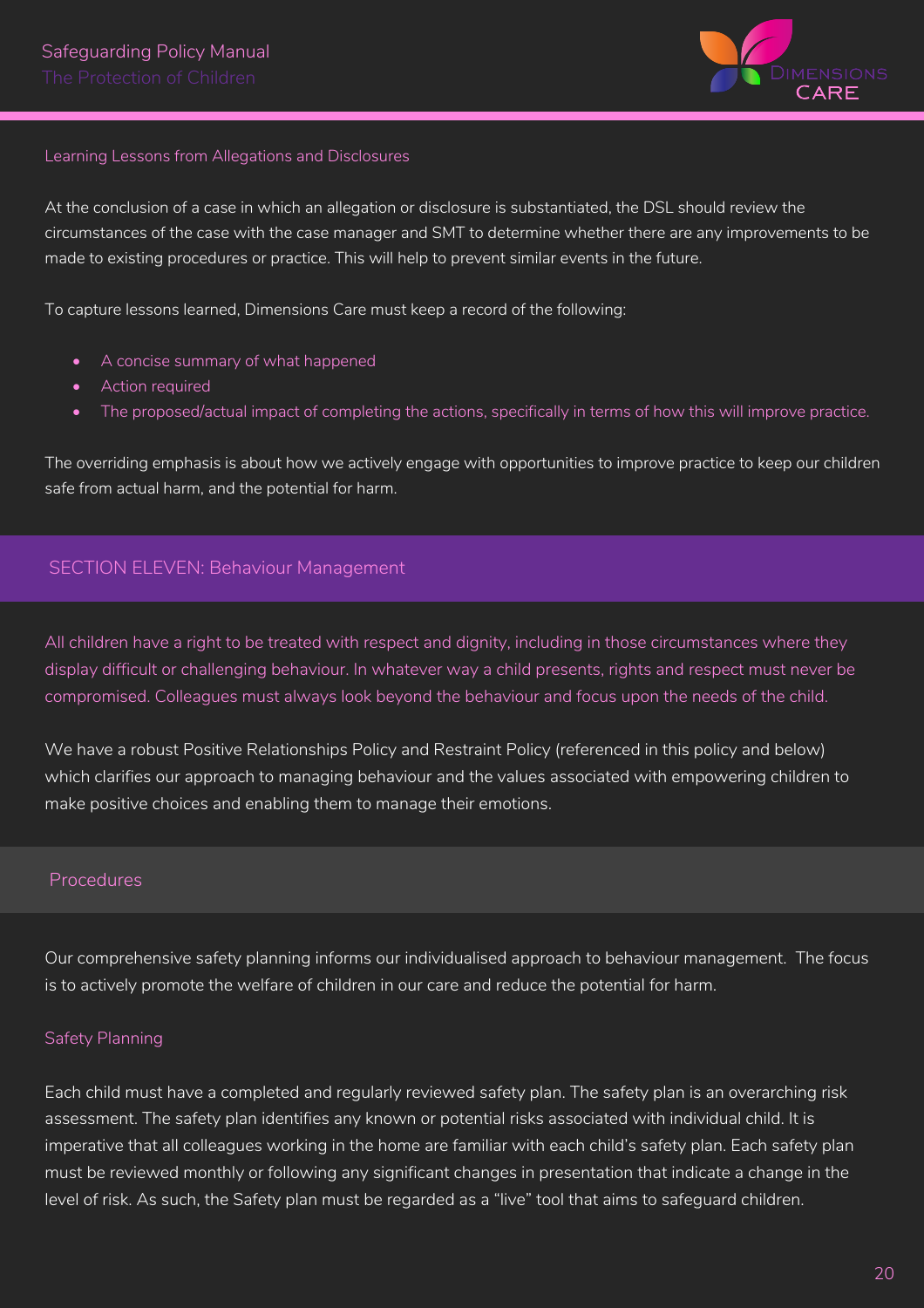

# Crisis Management Plans (CMPs)

As consistent with above, each child must have a completed and regularly reviewed Crisis Management Plan (CMP). The CMP is, in effect, an overarching list of what should and shouldn't be done for each child in the setting. The CMP identifies the following:

- Baseline presentation (i.e., how the child or young person presents) or "What does the behaviour look like?")
- Pre-Crisis presentation (as above)
- Possible Triggers (i.e., what may cause or promote challenging or crisis behaviours)
- Escalation (i.e., how the child or young person presents) or "What does the behaviour look like?")
- Outburst (as above)
- Recovery (as above)

In all cases, the CMP will specify (a) what colleagues must do and (b) what they must not do. The emphasis is upon the use of strategies to de-escalate potentially challenging situations, whilst maintaining the use of DDP.

It is imperative that all colleagues working in the home are familiar with each child's CMP. Each CMP must be reviewed monthly or following any significant changes in presentation that indicate a change in a child's presentation. As such, the CMP must be regarded as a "live" tool that aims to safeguard children.

For any behaviour management strategy to be effective, it is essential that colleagues maintain a strong consistency of approach and it is equally essential that colleagues communicate with one another regarding any changes in the child's presentation or circumstances.

It is essential that children are consulted and able to participate in the development of their own safety planning, taking account of their individual needs and circumstances. However, colleagues must ensure that any action in response to the child's wishes and feelings must be agreed only if it is in the child's best interests.

It is a primary expectation that colleagues will:

- Always demonstrate respect and maintain the dignity of children:
- Be familiar with the conditions of each safety planning;
- Never use force or threatening behaviour;
- Try to defuse (i.e., de-escalate) situations before they escalate;
- Adhere to the expectations, procedures and standards detailed in the Positive Relationships Policy and the Physical Restraint Policy; (Continued over)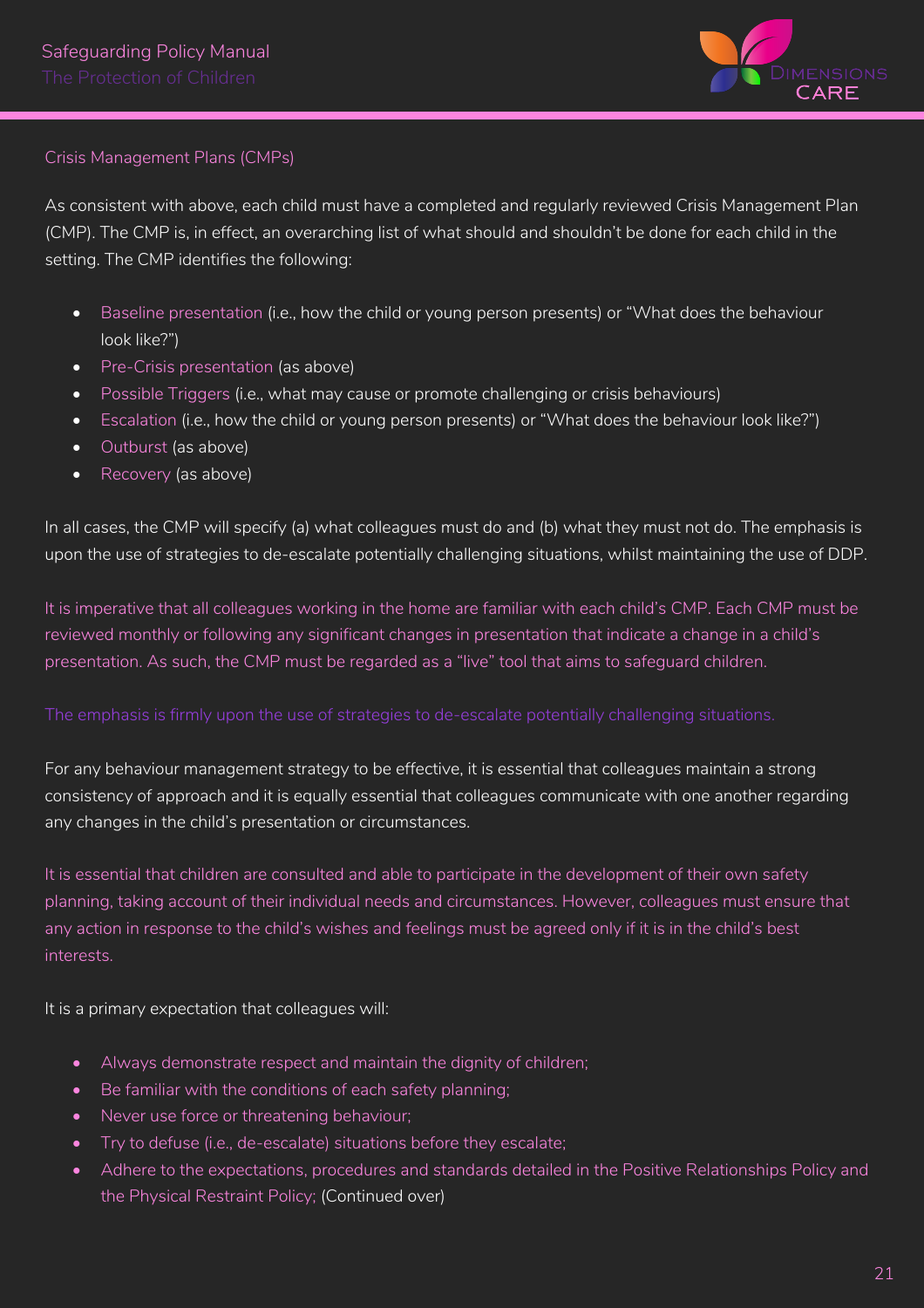

- <span id="page-22-0"></span>• Be mindful of factors that may impact upon a child behaviour (e.g., contact meetings, peer pressure, other safeguarding concerns, etc.) and where necessary, take appropriate action to reduce the likelihood of crisis or challenging behaviours, such as maintaining a focus upon mind-mindedness for example;
- Never use sarcasm, demeaning or insensitive comments towards children. This is never acceptable in any situation; and
- Wherever possible, avoid shouting or any such behaviour that is likely to counter de-escalatory strategies.

It is the responsibility of the registered manager to:

- Ensure that effective and robust safety planning is completed for each child, prior to admission and based upon all available information;
- Review, update and amend safety planning as the child's placement progresses, with meaningful input from the child concerned:
	- o Every calendar month. This is to ensure continued accuracy, and effectiveness;
	- o Following a significant event that relates to concerns over the safety and welfare of the child concerned.
- Inform all colleagues working directly with children of any changes made to safety planning;
- Ensure that all colleagues (including bank, volunteers, and any agency personnel) are familiar with the conditions of each child's safety planning before they work directly with the children.

informed about the circumstances where restraint can and cannot be used.

# SECTION TWELVE: Bullying (Including Cyberbullying)

Although there is no legal definition of bullying, colleagues should be clear that it is a form of abuse. It is usually defined as repeated behaviour which is intended to hurt someone either emotionally or physically.

Bullying is often aimed at certain people because of their race, religion, gender or sexual orientation or any other aspect such as appearance or disability. Emotional abuse may involve serious bullying (including cyber bullying), causing children to feel frightened or in danger, or the exploitation or corruption of vulnerable children.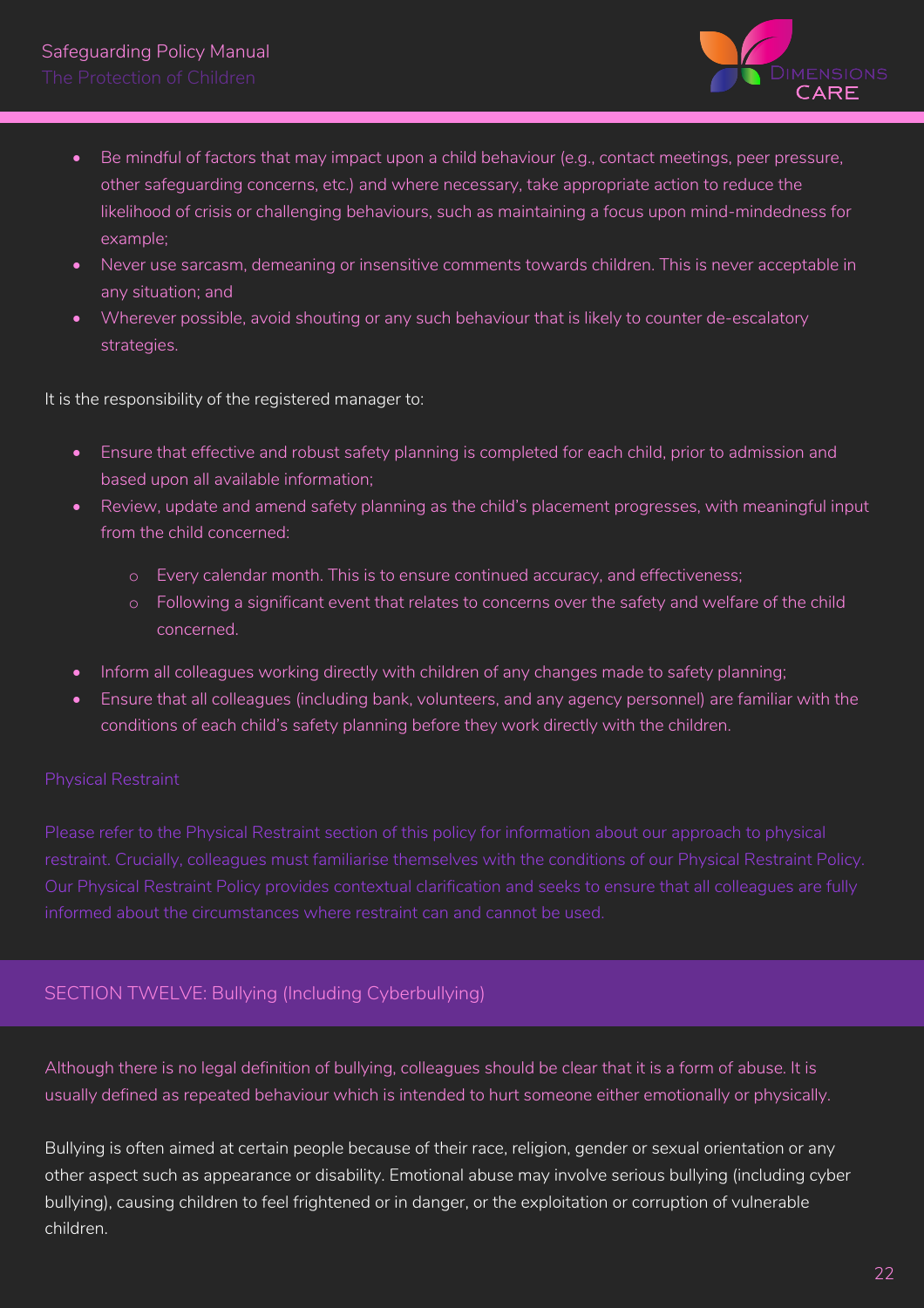

# TYPES OF BULLYING

Bullying can take many forms including:

- Cyber Abuse on-line or via text message; interfering with electronic files; setting up inappropriate websites; inappropriate sharing of images, etc.; interfering with e-mail accounts;
- Faith-based Negative stereotyping; name-calling/ridiculing religious persuasion/identity;
- Gifted and Talented Name-calling, innuendo or negative peer pressure based on high levels of ability or effort; ostracism resulting from perceptions of high levels of ability;
- Homophobic or Transgender Name-calling, innuendo or negative stereotyping based on sexual orientation or perceived sexual orientation; use of homophobic language;
- Physical Kicking or hitting; prodding, pushing or spitting; offensive gestures or intimidating behaviour; damaging or removing property; invasion of personal space; extortion; coercion; other forms of persistent physical assault;
- Racist Physical, verbal, written, on-line or text abuse; ridicule based on differences of race, colour, ethnicity, nationality, culture or language; refusal to co-operate with others based upon any of the above differences; stereotyping because colour, race, ethnicity, etc.; promoting offensive materials such as racist leaflets, magazines or computer software;
- Sexist Use of sexist language; negative stereotyping based on gender;
- Sexual Unwanted/inappropriate physical contact; sexual innuendo; suggestive propositioning; distribution/display of pornographic material aimed at an individual; graffiti with sexual content aimed at an individual. Pressuring someone to act in a sexual way;
- Special Educational Needs or Disability (SEND) Name-calling, innuendo or negative stereotyping based on disability or learning difficulties; excluding from activity because of disability or learning difficulty;
- Verbal Threats or taunts; shunning/ostracism; name-calling/verbal abuse; innuendo; spreading of rumours; glaring; making inappropriate comments in relation to appearance.

#### PROCEDURES

Colleagues who are concerned or have suspicions that a child is being bullied must report these to the registered manager immediately.

Concerns in relation to bullying must be treated with the same sense of urgency as safeguarding concerns in this respect. All disclosures that may indicate potential harm, should be responded to in accordance with safeguarding procedures. This means the DSL must be notified and where appropriate, matters will be escalated to relevant agencies.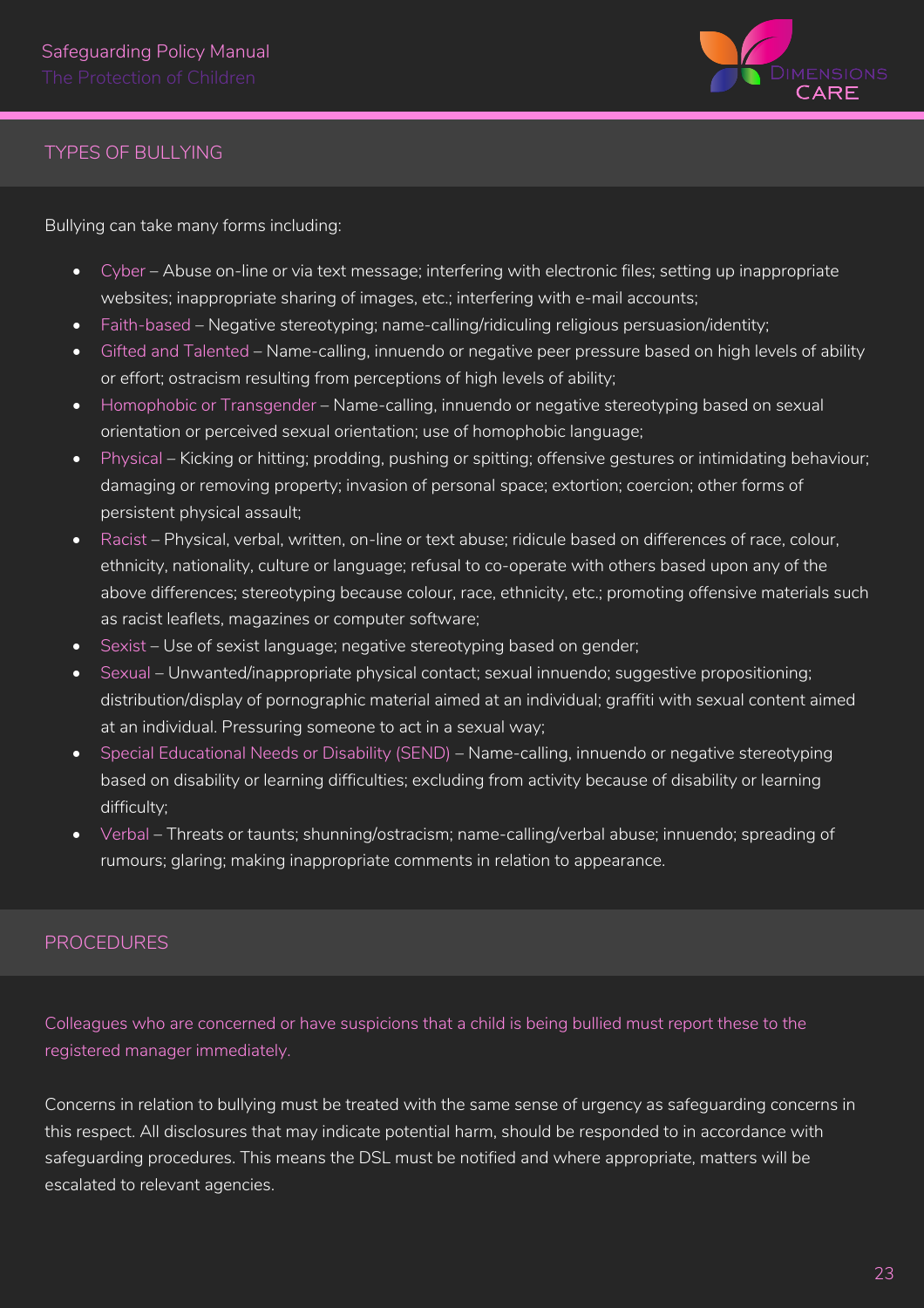

#### The Basics

- Children accessing our services will be encouraged to speak up if they feel they are subject to any bullying, both in and out of the home;
- All incidents and actions must be recorded;
- Both the victim and perpetrator of bullying must be protected from further bullying incidents.

#### Action

Immediate action should be taken to protect children subjected to bullying or involved in bullying. In some cases, a strategy meeting will be convened to discuss a plan of action. Dimensions colleagues will ensure that an action plan to protect the child from further bullying is in place. This will be produced in consultation with the child and any other relevant people (such as the Designated Teacher from the child's school for example). The action plan should be completed prior to the strategy meeting and such a plan must be endorsed by those with legal responsibility. In addition, the person with legal responsibility for the child who is alleged to have carried out any bullying must be included in the discussions, as appropriate. They must be party to any plan and actions to protect both the victim and perpetrator of the bullying from further occurrences.

#### Colleagues must:

- Support children to take action against cyberbullying and empower them to raise any concerns they may have about themselves, their peers or other children;
- Be familiar with the conditions of each child's safety planning, which will identify any vulnerabilities and risks associated with bullying;
- Follow our Countering-Bullying Policy if they are alerted to instances of bullying;
- Complete a record of any incidents and enter a summary of details in the Bullying Concern Register if there is a bullying incident. The Bullying Concern Register requires colleagues to identify the context of entry as being either an (a) Allegation, (b) Incident, or (c) a Precautionary record. The latter (c) refers to entries may escalate towards bullying and therefore require colleagues to monitor and review;
- Understand that a bullying incident should be addressed as a safeguarding concern when there is 'reasonable cause to suspect that a child is suffering, or is likely to suffer, significant harm.'

#### The registered manager must ensure:

- Any vulnerabilities and risks associated with bullying are recorded in each child's safety planning;
- The Bullying Incident Register is maintained and checked for accuracy every month;
- All incidents or alleged incidents of bullying are recorded in detail;
- All colleagues are made aware of any concerns around bullying;
- The home maintains a "zero tolerance ethos" regarding bullying, whether relating to children in our care, colleagues, or adults and children visiting; and should
- Consider identifying a "Bully Buster" from within the team. The Bully Buster will hold Bullying Check-Ins' every month and provide information, expertise, and targeted support for children in the home.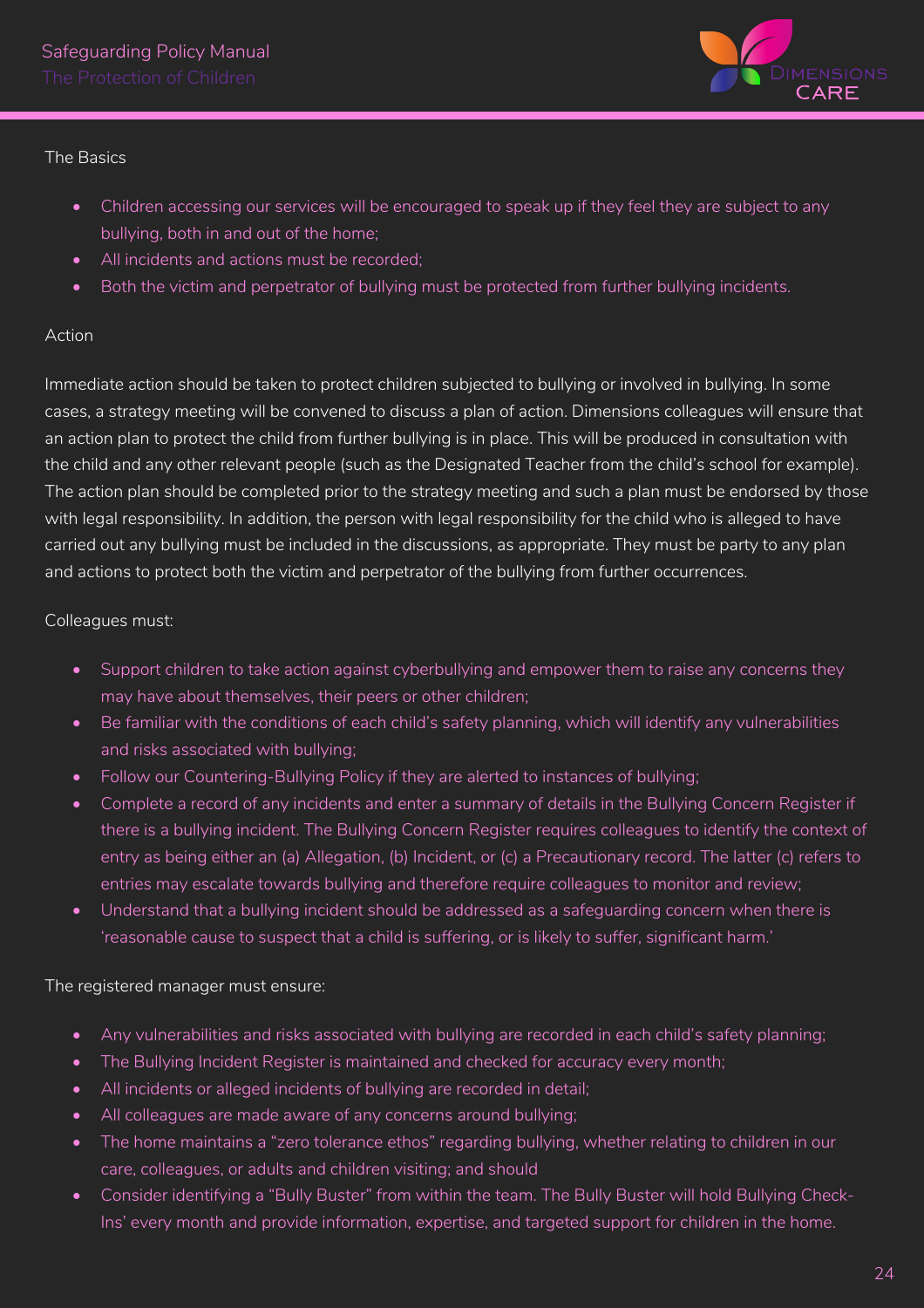

# <span id="page-25-0"></span>SECTION THIRTEEN: Child Criminal Exploitation (CCE)

This section focuses upon Child Criminal Exploitation, specifically Child Trafficking, Modern Slavery and County Lines.

Child Criminal Exploitation (CCE) is a broad descriptor covering a range of activities that can cause physical, sexual and emotional harm to children and young people. The consistent factor is one where an adult uses a child or young person to undertake criminal activities through manipulation and coercion. CCE is child abuse.

The Home Office defines child criminal exploitation as:

'Child Criminal Exploitation... occurs where an individual or group takes advantage of an imbalance of power to coerce, control, manipulate or deceive a child or young person under the age of 18. The victim may have been criminally exploited even if the activity appears consensual. Child Criminal Exploitation does not always involve physical contact; it can also occur through the use of technology. Criminal exploitation of children... includes for instance children forced to work on cannabis farms or to commit theft'. 'Criminal exploitation of children and vulnerable adults' (Home Office, 2018)

It's important to recognise that this section should be read in conjunction with the Missing from Care (MfC) Section of this policy. This is because children and young people who are vulnerable to/at risk of CCE are also at significant risk of going MfC.

# CHILD TRAFFICKING

Child Trafficking is defined as the 'recruitment, transportation, transfer, harbouring or receipt' of a child for the purpose of exploitation. (Article 3 Protocol to Prevent, Suppress and Punish Trafficking in Persons Especially Women and Children, supplementing the United Nations Convention against Transnational Organized Crime) Child trafficking is abuse. Children and young people are recruited, moved, or transported and then exploited, forced to work or sold.

#### CHILDREN ARE TRAFFICKED FOR:

- Child Sexual Exploitation (CSE);
- Benefit fraud;
- Forced marriage;
- Domestic servitude such as cleaning, childcare, cooking;
- Forced labour in factories or agriculture; and
- Criminal activity (such as pickpocketing, begging, transporting drugs, working on cannabis farms, selling pirated DVDs and bag theft for example).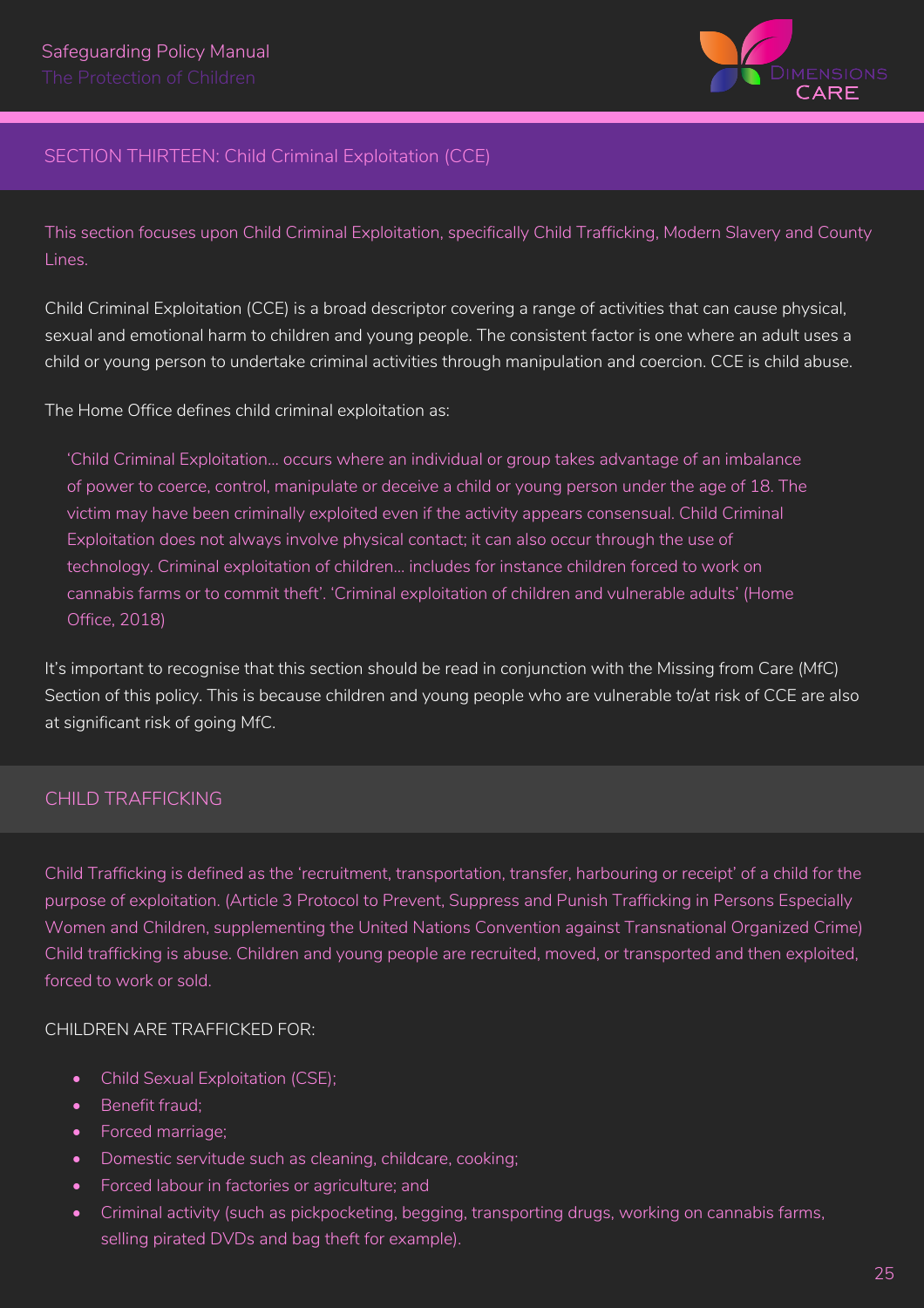

#### What Happens?

- Children are tricked, forced or persuaded to leave their homes. Traffickers use grooming techniques to gain the trust of a child, their family or their community;
- Traffickers may threaten families;
- Traffickers may promise a child a better future in another place;
- Sometimes families will be asked for payment towards the 'service' a trafficker is providing for example sorting out the child's documentation prior to travel or organising transportation;
- Traffickers make a profit from the money a child earns through exploitation, forced labour or crime. Often this is explained as a way for child to pay off a debt they (or their family) 'owe' to the traffickers.

# CHILD TRAFFICKING

Modern slavery is when someone has gained control over, or ownership of, another person and is using this power to exploit them.

It involves the recruitment, movement, harbouring or receiving of men, women or children using force, coercion, abuse of vulnerability, deception, or other means in order to exploit them.

Someone is a victim of modern slavery if they have experienced any of the following:

- Are forced to work because of physical or verbal threats;
- Are owned or controlled by an 'employer', usually through mental, emotional, sexual or physical abuse, or the threat of such abuse;
- Are dehumanised, treated as a commodity, or bought and sold as 'property;'
- Are being held captive, have restrictions placed on their freedom or being moved against their will.

# COUNTY LINES

The following has been adapted from Criminal Exploitation of Children and Vulnerable Adults: County Lines Guidance (September 2018).

#### WHAT IS COUNTY LINES EXPLOITATION?

County lines is the Police term for urban gangs supplying drugs to suburban areas and market and coastal towns using dedicated mobile phone lines or "deal lines." It involves child criminal exploitation (CCE), because gangs use children and young people to move drugs and money to and from "market locations." These children and young people are referred to as "Bics" by the drug dealers, which is used as a reference to their perceived disposability.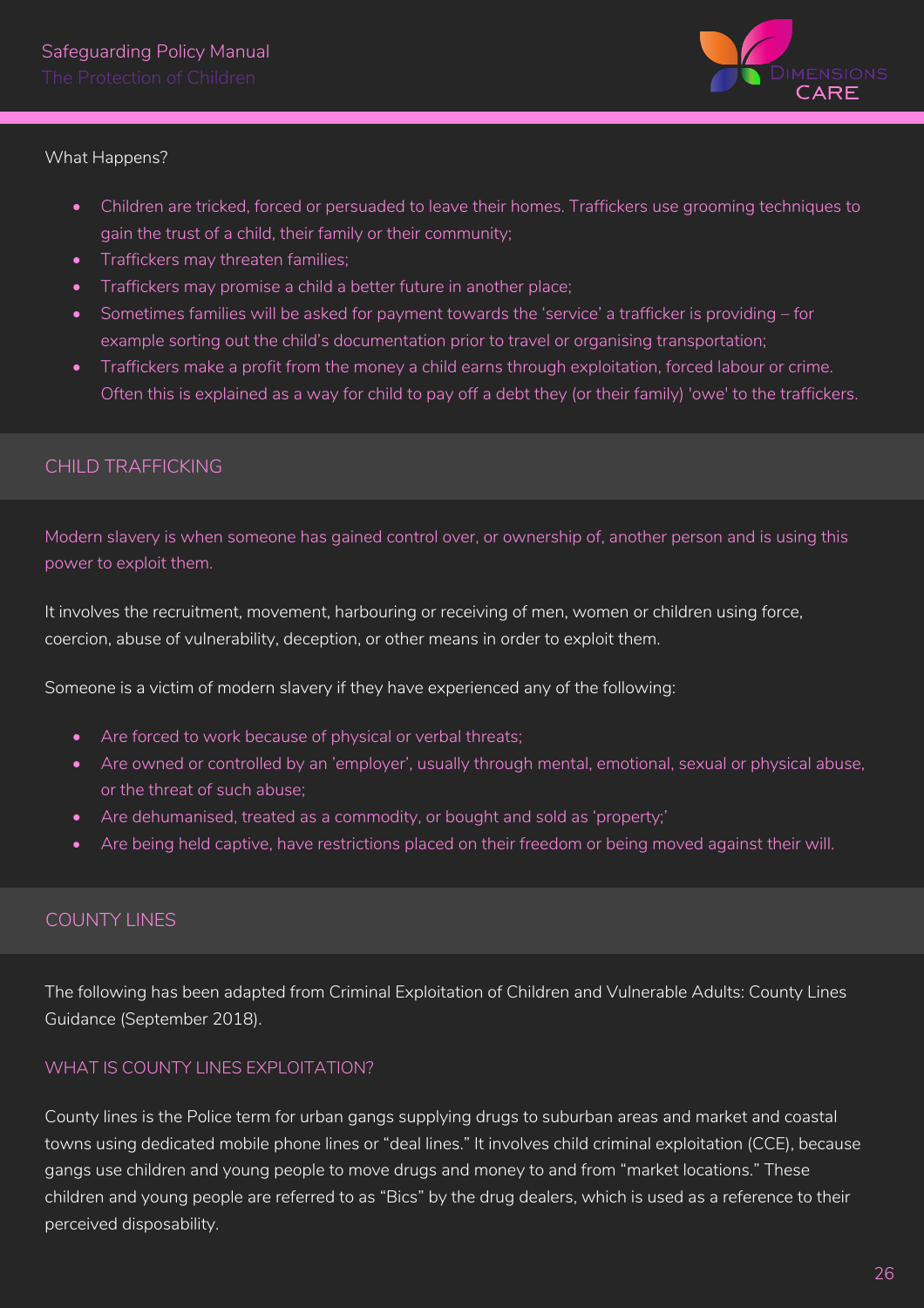

Gangs establish a base in the "market location" that is typically the home of a vulnerable young person or adult by coercion or even violence in a practice referred to as 'cuckooing'.

#### HOW DOES IT AFFECT CHILDREN?

Like other forms of abuse and exploitation, county lines exploitation:

- Can affect any child (male or female) under the age of 18 years;
- Is exploitation, even if the activity appears consensual;
- Can involve force and/or enticement-based methods of compliance and is often accompanied by violence or threats of violence;
- Can be perpetrated by individuals or groups, and males or females;
- Is typified by some form of power imbalance in favour of those perpetrating the exploitation.

Whilst age may be the most obvious, this power imbalance can also be due to a range of other factors including gender, cognitive ability, physical strength, status, and access to economic or other resources.

One of the key factors found in most cases of county lines exploitation is the presence of some form of exchange (e.g., carrying drugs in return for something). Where it is the victim who is offered, promised or given something they need or want. The exchange can include both tangible (such as money, drugs or clothes) and social/emotional rewards (such as status, protection or perceived friendship or affection).

It is important for colleagues to remember the unequal power dynamic within which this exchange occurs. The receipt of something by a child, young person or vulnerable adult does not make them any less of a victim. Notably, the prevention of something negative can also fulfil the requirement for exchange, i.e., child may engage in county lines activity to stop someone carrying out a threat to someone who is close to them.

#### TARGETING OF VULNERABLE CHILDREN

Gangs specifically target vulnerable children and those who do not have support networks. Children with special educational needs, mental health problems or disabilities are known to be purposely targeted. Gangs also look for emotional vulnerability, such as children experiencing problems at home, absent/busy parents or bereavement. The gangs seek to fill that emotional gap for the child and become 'their family'. Male children are most commonly exploited but female children are also used and exploited by gangs. It is thought that 15- 16 years is the most common age for children to be exploited by these gangs but there are reports of children below the age of 11 years being used. Gangs are increasingly looking to recruit 'cleanskins' (i.e. children with no previous criminal record who are unlikely to be stopped by the Police, including children from white, middle class backgrounds and from further afield).

For further information on any aspect of CCE, colleagues should refer to our Countering CCE Policy.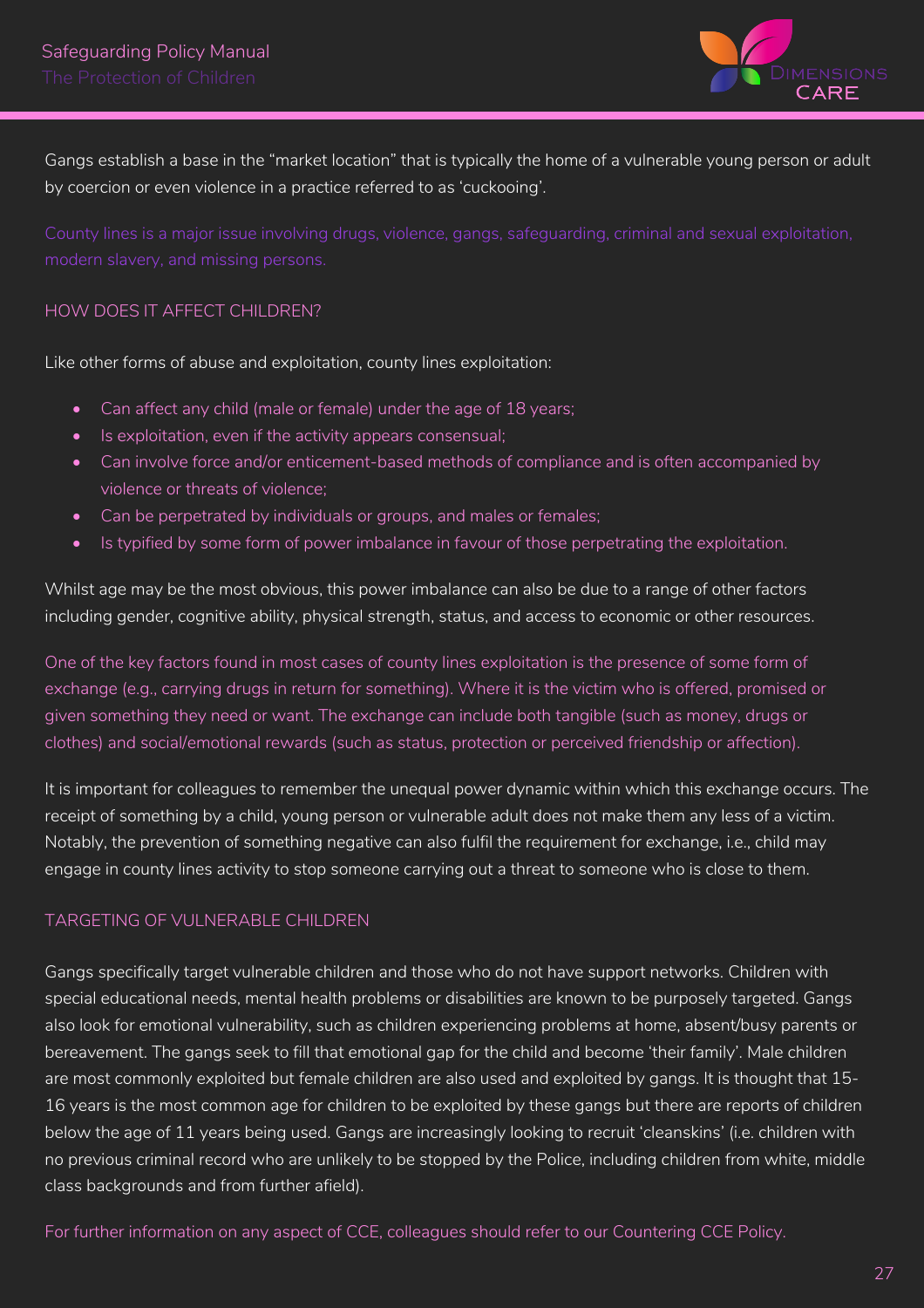

# CHILD TRAFFICKING

It may not be easy to identify that a child is the victim of gang exploitation. However, there are several consistent factors associated with children and young people who have been abused through CCE. They:

- Have been arrested for possession and intent to supply of significant quantities of drugs, particularly heroin and crack cocaine;
- Were arrested away from their own home area;
- Were arrested on public transport, particularly a train;
- Were arrested in a cuckooed address;
- Are in care, particularly residential care;
- Were found carrying a weapon when arrested;
- Have an unexplained injury, possibly caused by a knife;
- Were arrested with or are accompanied by older males or females.

Other indicators of gang involvement include:

- Persistently going missing from school or home;
- Regularly being found away from the home area;
- Unexplained acquisition of money, clothes, or mobile phones;
- Excessive receipt of texts / phone calls;
- Relationships with controlling / older individuals or groups;
- Leaving home / care without explanation;
- Suspicion of physical assault / unexplained injuries;
- Significant decline in school results / performance;
- Self-harm or significant changes in emotional well-being.

#### PROCEDURES

#### CHILD TRAFFICKING & MODERN SLAVERY

Colleagues must be aware of the following facts:

- (Trafficked) Children are tricked, forced or persuaded to leave their homes. Traffickers use grooming techniques to gain the trust of a child, family or community;
- They may threaten families, but this isn't always the case in fact, the use of violence and threats to recruit victims has decreased (Europol, 2011);
- Traffickers may promise children education or persuade parents their child can have a better future in another place; (Continued Over)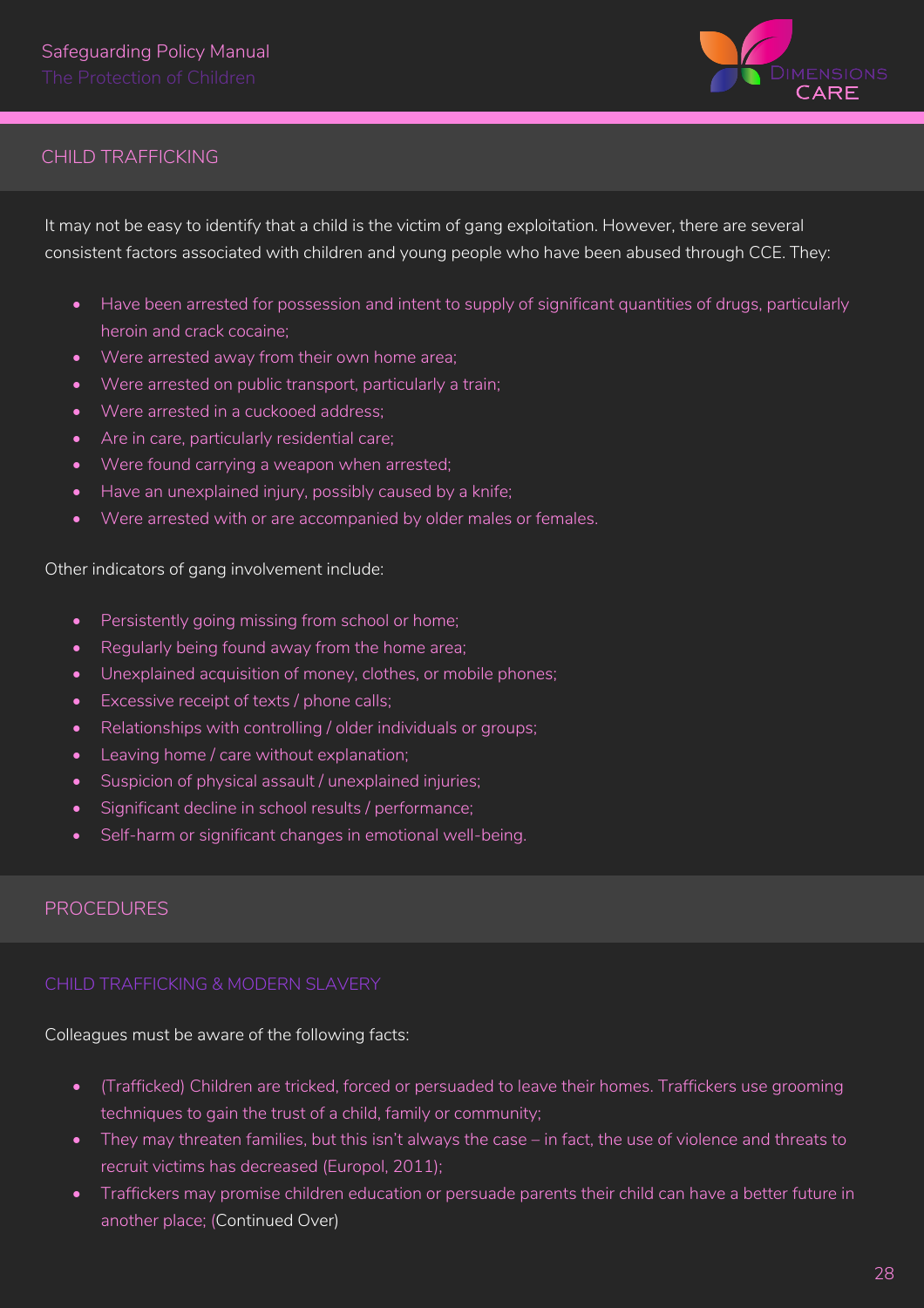

- Sometimes families will be asked for payment towards the 'service' a trafficker is providing for example sorting out the child's documentation prior to travel or organising transportation.
- Traffickers make a profit from the money a child earns through exploitation, forced labour or crime;
- Although these are methods used by traffickers, coercion, violence, or threats do not need to be proven in cases of child trafficking - a child cannot legally consent, so child trafficking only requires evidence of movement and exploitation.

If a child continues to be at risk of harm through trafficking or there remain concerns about a child's risk of being subject to modern slavery, colleagues must:

- Refer any concerns or disclosures regarding trafficking to the Registered Manager (DSL), without delay;
- Ensure that information relating to specific trafficking risks to individual children are recorded and RAGG rated in their safety planning. Safety planning must be reviewed every month for accuracy and relevance. If there is any indication or evidence indicating that the potential risk has changed, the child's safety planning must be reviewed and amended without delay;
- Be mindful of any unusual activity around the home, such as people loitering or watching with no apparent purpose;
- Complete a report with clear and accurate information about any concerns or disclosures, including a record of the child's thoughts and feelings;
- Contact the Police and MASH in accordance with raising a safeguarding concern.

# COUNTY LINES

If colleagues have concerns that a child may be at risk of county lines exploitation, they must notify MASH/EDT and the Police. The DSL must be notified immediately, and information must be shared with local authority social care services as required.

Colleagues must be alert to the following signs of County Lines activity:

- Returning home late, staying out all night or going missing;
- Being found in areas away from the home;
- Increasing drug use, or being found to have large amounts of drugs on them;
- Being secretive about who they are talking to and where they are going;
- Unexplained absences from school, college, training or work;
- Unexplained money, phone(s), clothes or jewellery;
- Increasingly disruptive or aggressive behaviour;
- Using sexual, drug-related or violent language you wouldn't expect them to know;
- Coming home with injuries or looking particularly dishevelled;
- Having hotel cards or keys to unknown places.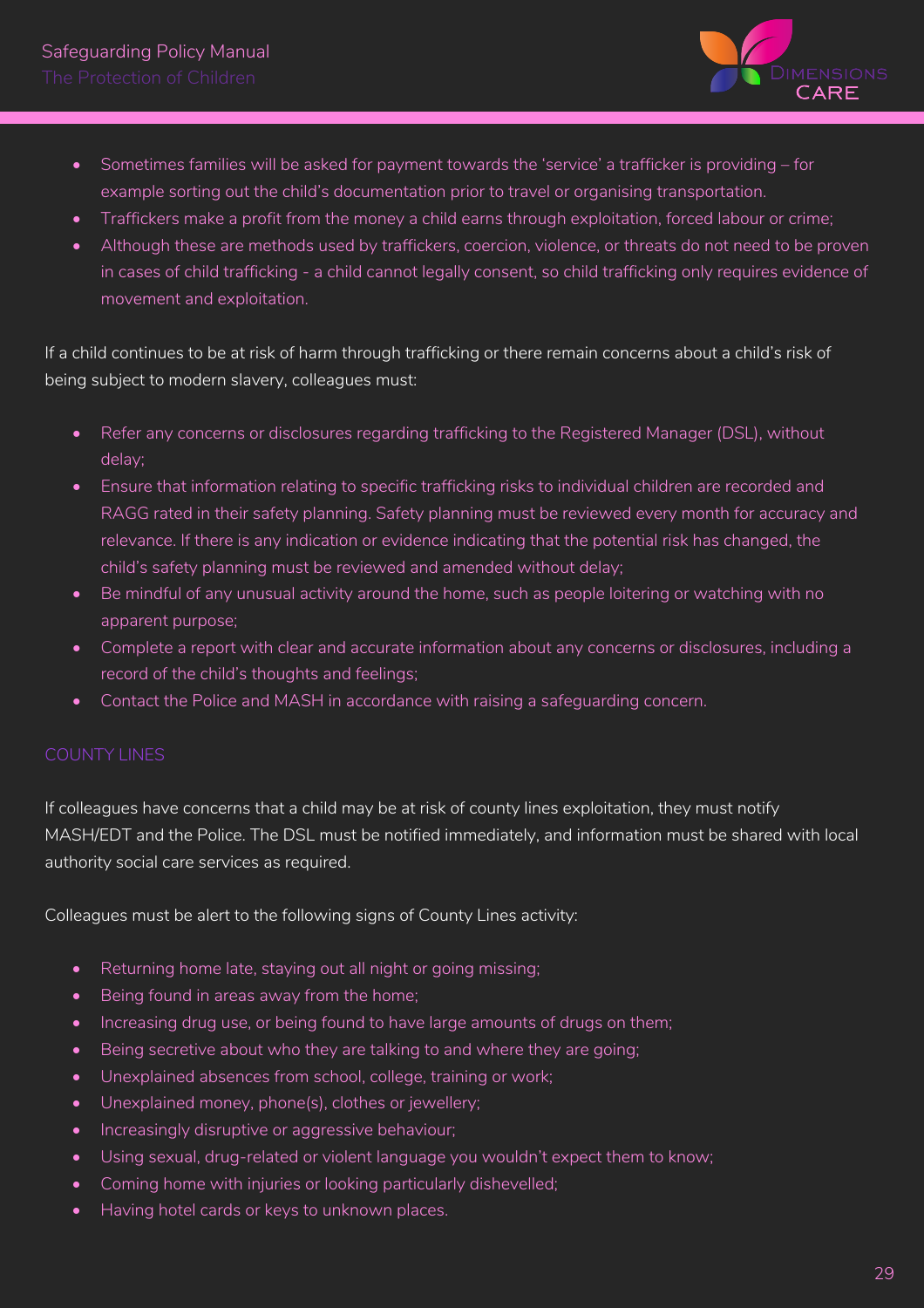

<span id="page-30-0"></span>In all cases where concerns are identified, colleagues must:

- Ensure the DSL/registered manager is notified if they become concerned about a child because they feel s/he is being subjected to County Lines activities or at risk of being exploited through County Lines activities. If out-of-hours, staff must contact the On-Call service;
- Liaise with the DSL to consider a referral to the National Referral Mechanism if the child or young person is thought to have been used for transporting drugs;
- Inform the DSL/ registered manager if a child or young person makes a disclosure indicating that they are a victim of County Lines or that they have been approached by someone (or a group of people) who intend to cause harm in a way that is consistent with County Lines;
- Undertake training to be alerted to the signs and indicators associated with children who are at risk of County Lines or abused in this way;
- Be proactive, non-judgmental, and consistently vigilant to the potential for County Lines to impact upon the lives of children in our care.

If a child says something that indicates they are involved with or worried about County Lines, colleagues must:

- Listen and take seriously what a child says and never express disbelief;
- Do not make any suggestions about what has taken place, or how it came about, or question the child except to clarify what they are saying;
- Allow the child time to express themselves', but do not press for detail beyond what is minimally necessary to be clear that some form of abuse has taken place;
- Do not ask a child to repeat what has been said to anyone else before referring;
- Be calm and reassuring and do not make assumptions;
- Avoid making judgements about what is being said though reassure the child that they are not responsible for what may have happened;
- Do not promise to keep information secret. Be clear that you have to refer the matter on and to whom;
- Tell the child that there are people who can help;
- Write down what has been said and generate a report using the child's exact words and what you said in response. Be factual and state opinion, sign, date report and send to social worker.

If a child is believed to be a victim of criminal behaviour, the Police must be contacted without delay.

# SECTION FOURTEEN: Child Sexual Exploitation (CSE)

All colleagues should know that CSE can impact upon any child, within any community. Although children aged between 12 and 15 chronological years are thought to be most at risk, younger and older children have been identified as victims of CSE.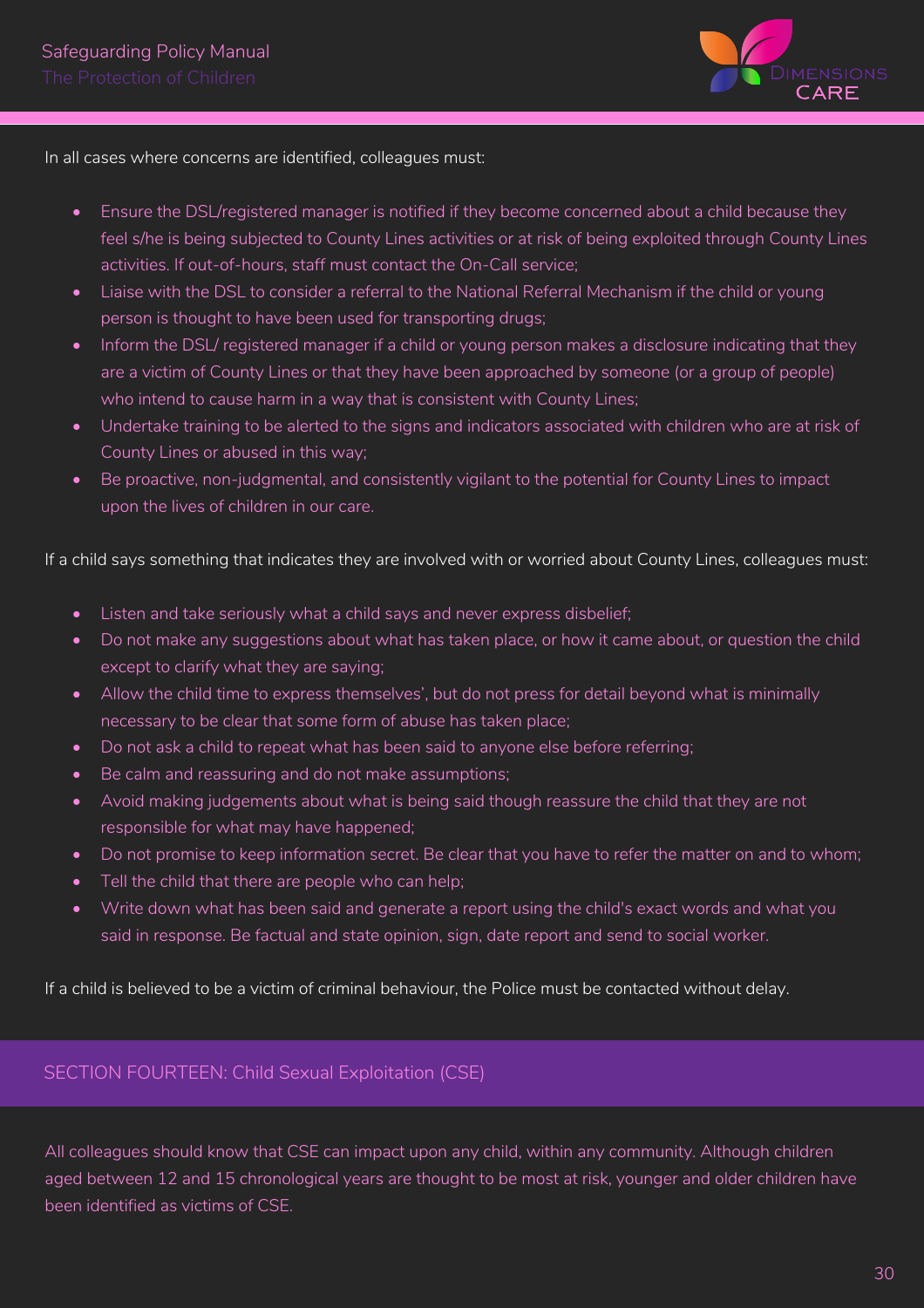

Children rarely disclose CSE, so colleagues must be aware of the following risk indicators:

- Acquisition of money, clothes, mobile phones (etc.) without plausible explanation;
- Gang-association and/or isolation from peers/social networks;
- Unexplained absences from school, college or work;
- Leaving home/care without explanation and persistently going missing or returning late;
- Excessive receipt of texts/phone calls;
- Returning home under the influence of drugs/alcohol;
- Inappropriate sexualised behaviour for age/sexually transmitted infections;
- Evidence of/suspicions of physical or sexual assault;
- Relationships with controlling or significantly older individuals or groups;
- Multiple callers (unknown adults or peers);
- Frequenting areas known for sex work;
- Concerning use of internet or other social media;
- Increasing secretiveness around behaviours; and
- Self-harm or significant changes in emotional well-being.

exploit children and young people. Additionally, the link between CSE and Children Missing from Care (MfC)

#### PROCEDURES

#### PREVENTING CSE

All safety planning must consider whether any form of exploitation is a risk factor for children in our care. The Registered Manager must ensure that:

- Each child's safety planning includes a RAGG Rating (RED, AMBER, GREEN and GREY), specifically regarding known or potential risks associated with CSE;
- Colleagues have direct access to, and demonstrate sufficient understanding of, each child's safety planning;
- Any concerns about children presenting in a way that is consistent with CSE indicators (See our Countering CSE Policy) must ensure there is due consideration towards making a referral to MASH, as well as informing the Police. Any such decision making must be recorded and placed in the child's case file.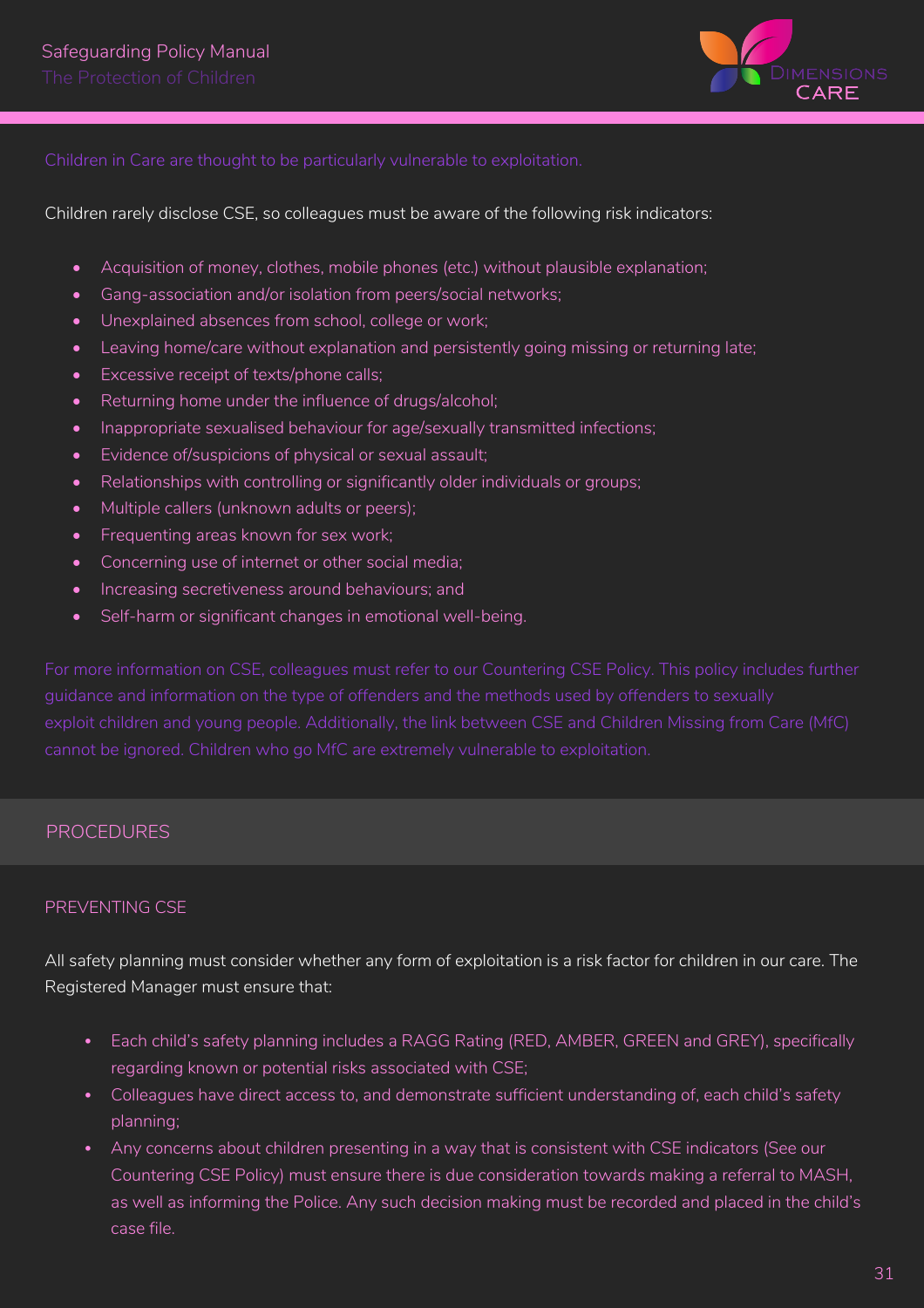

# CSE RISK LEVELS

| <b>RED</b><br><b>Significant Risk</b> | There is evidence that a young person is currently exposed to Child Sexual<br>Exploitation and the risk to the child's safety is significant.                                                                                                              |  |
|---------------------------------------|------------------------------------------------------------------------------------------------------------------------------------------------------------------------------------------------------------------------------------------------------------|--|
| <b>AMBER</b><br>Medium Risk           | There is evidence to suggest that a young person may be targeted for<br>opportunistic abuse through exchange of sex for drugs or alcohol perceived<br>affection, sense of belonging, accommodation, money, and goods etc.                                  |  |
|                                       |                                                                                                                                                                                                                                                            |  |
| <b>GREEN</b><br>Low Risk              | There is no evidence to suggest that the young person is exposed to CSE,<br>however there are concerns that the young person may be at potential risk of CSE<br>in the future due to the presence of identified vulnerability factors or warning<br>signs. |  |
|                                       |                                                                                                                                                                                                                                                            |  |
| <b>GREY</b><br>No Risk                | No Evidence of CSE                                                                                                                                                                                                                                         |  |

It is essential that colleagues are informed about the best way to support and care for children in a way that takes full account of their individual needs and presentation. Training will be available for to support and develop their understanding of CSE, including prevention and intervention strategies.

Colleagues must remain:

- Supportive, non-judgmental and child-centred. They must employ the principles of DDP;
- Responsive and proactively engaged in listening and responding to the views and feelings of the child;
- Informed and fully aware of each child's presenting CSE Risk Levels.

#### Colleagues are expected to:

- Understand the risks of both online and offline CSE (through reading this policy quidance and undertaking training, for example);
- Know the potential indicators of CSE (as referenced in this policy);
- Know where and how to access support;
- Work in partnership with relevant agencies to protect children and young people from CSE, or the potential for CSE;
- Provide children with effective, person-centred support (e.g., around emotions and self-esteem);
- Provide children with advice and guidance about avoiding dangerous/exploitative relationships, as any responsible parent would;
- Provide children with support that is tailored to the specific circumstances and needs of the child.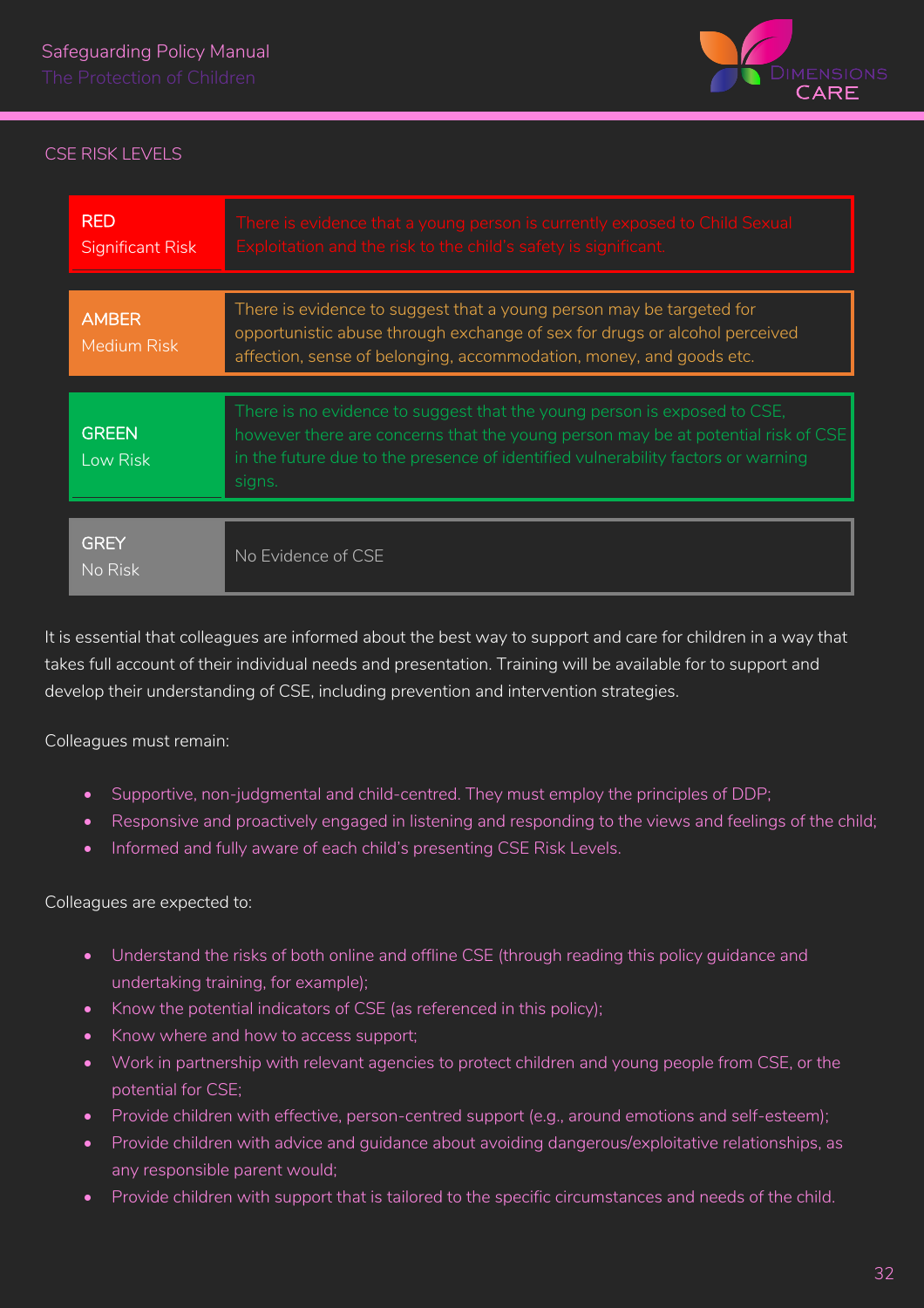

In addition to the training available through Dimensions Care colleagues are strongly advised to access online training, such as below:

#### PACE: Keep Them Safe: an interactive CSE learning tool

Keep Them Safe is a free online learning tool from Pace and Virtual College. Although the course is aimed at parents, colleagues should find the e-learning training course a valuable source of information to:

- Find out more about child sexual exploitation;
- Learn the signs and indicators of when a child might be being exploited;
- Understand the impact child sexual exploitation can have on families;
- Know what to do if you suspect a child might be at risk of this abuse.

The above training can be found at: http://paceuk.info/training/keep-them-safe/

IMPORTANT - The above training is advised to support training opportunities already available to colleagues of which mandatory completion is required through induction and ongoing training.

#### CSE DISCLOSURES & MAKING REFERRALS

Colleagues must:

- Inform the registered manager/Designated Safeguarding Lead (DSL) if they become concerned about a child because they feel they are being subjected to CSE or at risk of CSE;
- Inform the registered manager/Designated Safeguarding Lead (DSL) if a child makes a disclosure/an allegation indicating that they are a victim of CSE or that they have been approached by someone (or a group of people) who intend to cause harm in a way that is consistent with CSE;
- Undertake training as necessary to be alerted to the signs and indicators associated with CSE;
- Be proactive, non-judgmental and consistently vigilant to the potential for CSE to impact upon the lives of children in our care.

If a child says something that which indicates that CSE has taken place:

- Listen and take seriously what the chid says and never express disbelief;
- Do not make any suggestions about what has taken place, or how it came about, or question the child except to clarify what they are saying;
- Allow the child time to express themselves', but do not press for detail beyond what is minimally necessary to be clear that some form of abuse has taken place;
- Do not ask a child to repeat what has been said to anyone else before referring to MASH/EDT;
- Be calm and reassuring and do not make assumptions; (Continued Over)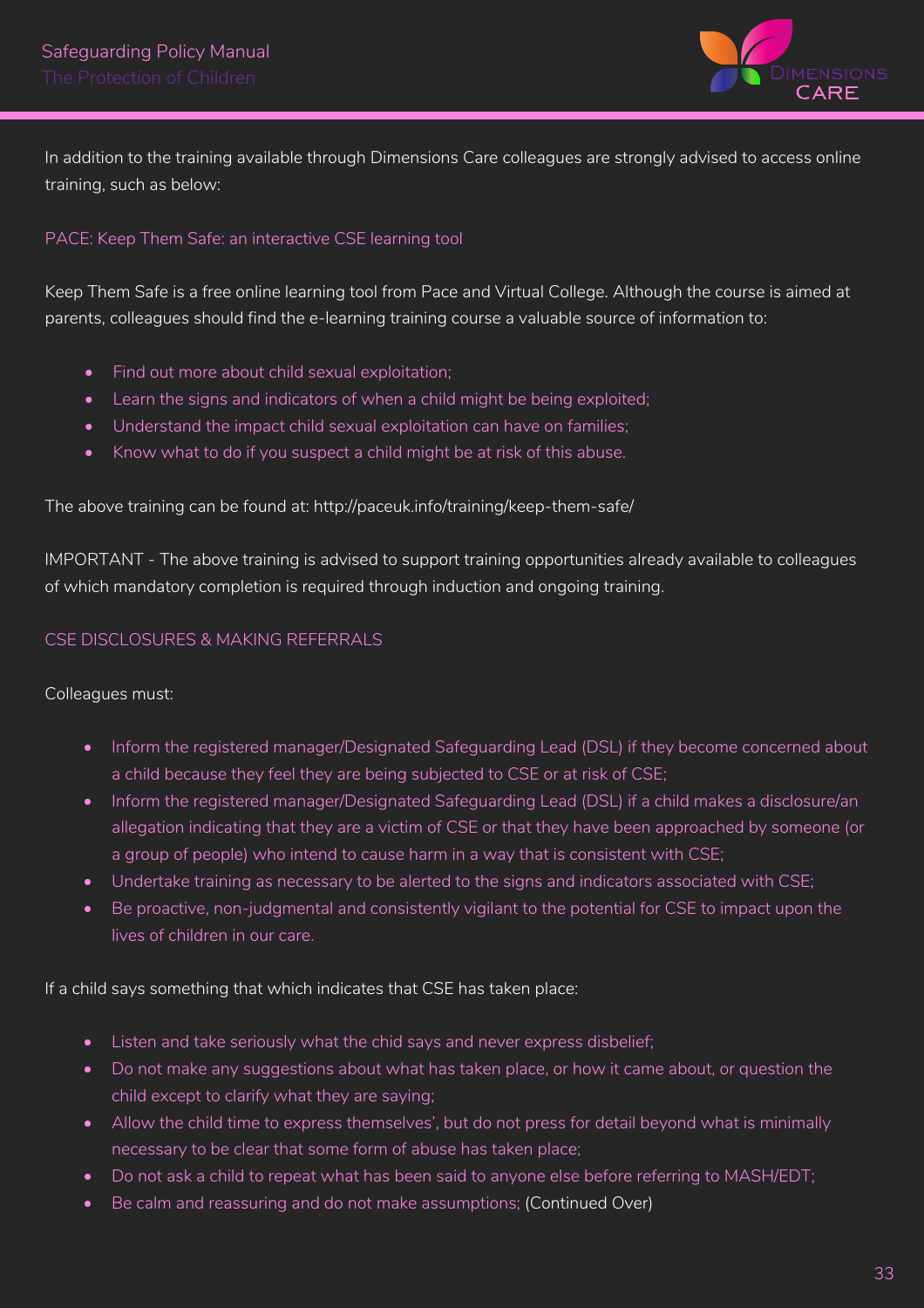

- <span id="page-34-0"></span>• Avoid making judgements about what is being said and reassure the child that they are not responsible for what may have happened;
- Do not promise to keep information secret. Make it clear that you will have to refer the matter on and to whom;
- Tell the child that there are people who can help;
- Do not contact parents/cares directly if the disclosure is made about a family member, take advice from the child's social worker;
- Write down what has been said, using the child's exact words and what you said in response. Be factual, sign and date the report.

Any professional who is concerned that a child may be at risk of, or is suffering, CSE is able to make a referral to the Multi-Agency Safeguarding Hub (MASH). We expect that colleagues will inform the DSL, who will be able to lead the process and ensure that appropriate action is taken.

# SECTION FIFTEEN: Clothing & Appearance

A person's dress and appearance are matters of personal choice and self-expression. However, in a professional domain, adults should dress in ways that are appropriate to their role and this may need to be different to how they dress when not at work.

# PROCEDURES

Colleagues are not required to wear a uniform. However, the following conditions are extremely important.

Colleagues must wear clothes that are/do:

- Appropriate to their role;
- Not likely to be viewed as offensive, revealing or sexually provocative;
- Not distract, cause embarrassment or give rise to misunderstanding;
- Absent of any political or otherwise contentious slogans; and
- Not considered to be discriminatory and is culturally sensitive.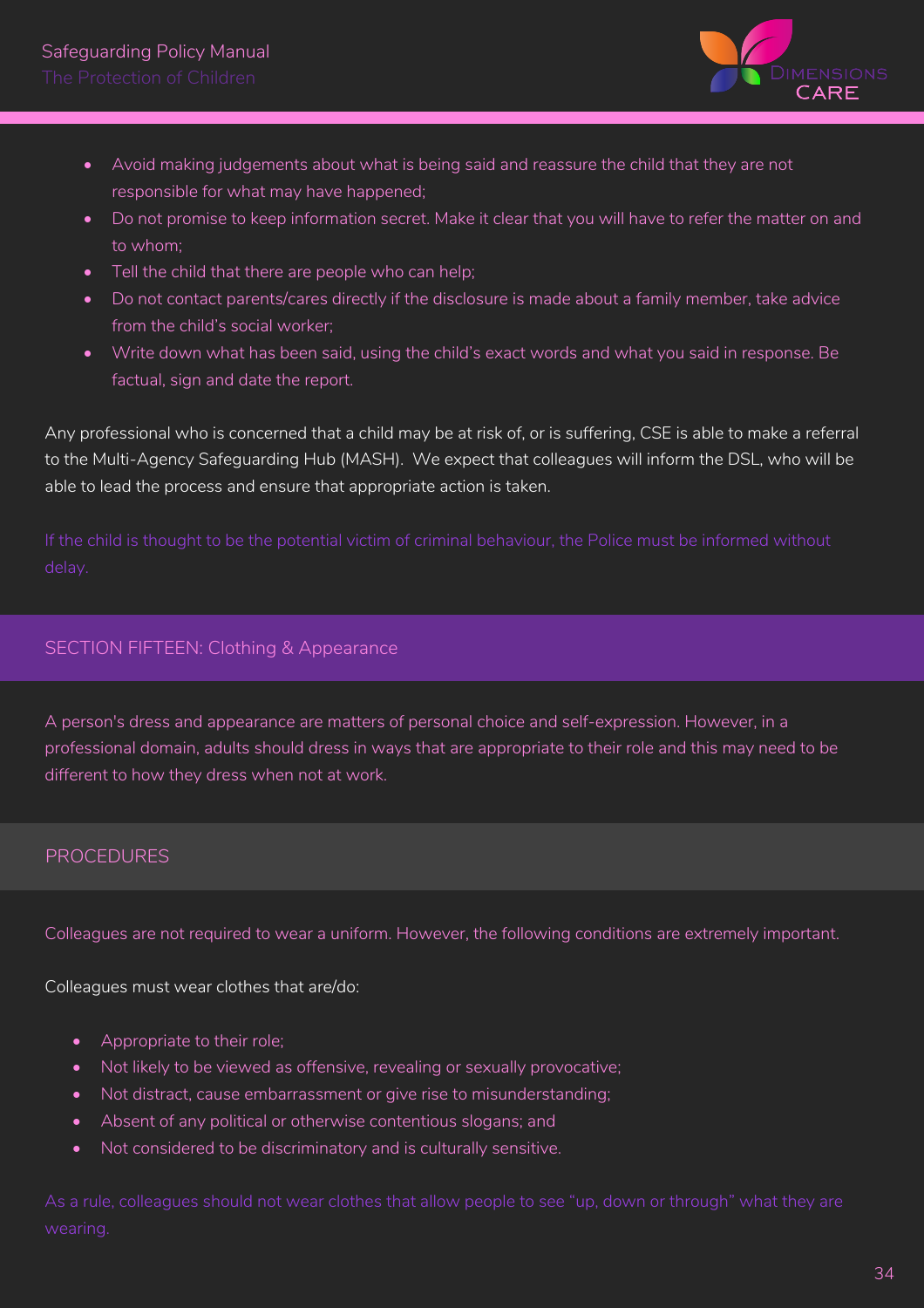

# <span id="page-35-0"></span>SECTION SIXTEEN: Confidentiality

Dimensions Care Limited is a social care organisation. As a Data Controller, Dimensions Care holds highly sensitive personal data about children, young people, and their families, as well as colleagues and contractors. This is essential to our business as a responsible provider of social care services, but moreover it is a critical part of keeping children safe from potential or actual harm.

Colleagues are expected to make responsible and informed decisions about when and with whom to share information. If there is ever any doubt, colleagues should seek advice from the DSL, who will liaise with the DPO as required.

Working Together to Safeguard Children is clear that:

- Effective sharing of information between practitioners and local agencies is essential for early identification of need, assessment and service provision. Not sharing important information can have the severest of consequences;
- Colleagues must be proactive in sharing information as soon as possible in responding to concerns about the safety and welfare of children;
- Information sharing is also essential for the identification of patterns of behaviour when a child has gone missing;
- The Data Protection Act 2018 and General Data Protection Regulations (GDPR) do not prevent the sharing of information for the purposes of keeping children safe. Fears about sharing information must not be allowed to stand in the way of the need to promote the welfare and protect the safety of children:
	- (i) Dimensions Care have a Data Protection Policy in place that sets out clearly the processes and the principles for sharing information. This clarifies how and when information should be shared about children or young people with others involved in the child's life;
	- (ii) We are clear that colleagues must never assume that someone else has or will pass on critical information about keeping a child or young person safe. If they feel a child has suffered/could suffer harm, children's social care and/or the Police must be informed;
	- (iii) The registered manager must ensure that when a child or young person is placed from another local authority, all relevant information is shared towards keeping that child safe from harm;
	- (iv) It is emphasised that it is not necessary to seek consent to share information for the purposes of safeguarding and promoting the welfare of a child provided that there is a lawful basis to process any personal information required.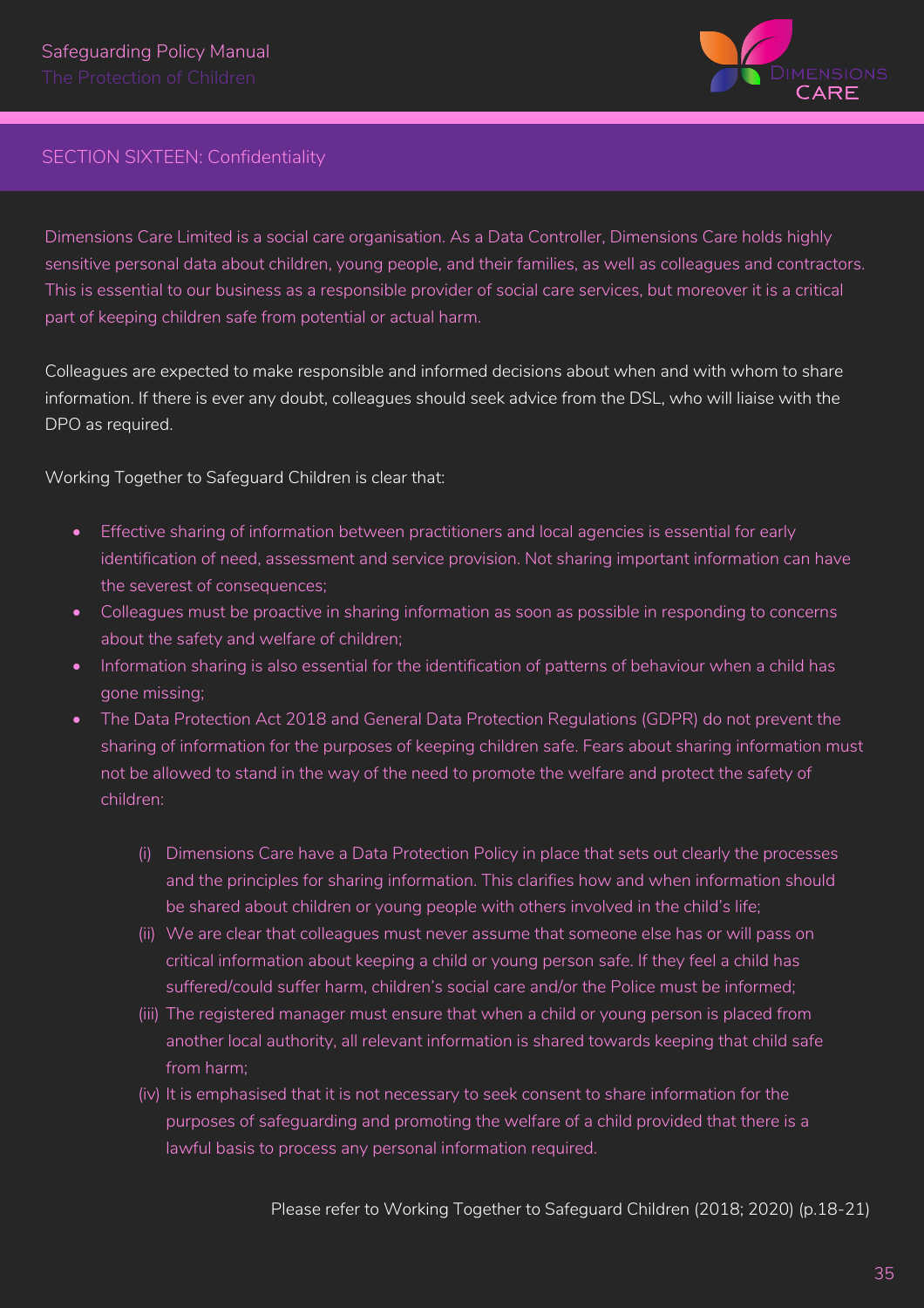

# PROCEDURES

Colleagues will have access to confidential information about children to undertake their everyday responsibilities. Some of this information will be highly sensitive or private. They should never use or share confidential or personal information about a child accessing Dimensions Care's care and/or support services, noting that the only exception is where there are concerns a child is at risk of harm.

Information must never be used to intimidate, humiliate, or embarrass a child. Confidential information about a basis. In circumstances where the child's identity does not need to be disclosed the information should be

#### Colleagues must:

- Be clear about when information can be shared and the circumstances it is appropriate to do so;
- Treat information they receive about children in a discreet and confidential manner;
- Seek advice from the DSL if they are in any doubt about sharing information they hold or has been requested of them.

Colleagues should refer to our Data Protection Policy for more information and guidance.

# SECTION SEVENTEEN: Drugs & Substance Misuse

IMPORTANT: Please refer to the CCE section of this policy for guidance about drugs and the criminal

Many children who use drugs do not become drug abusers or drug addicts in adulthood. However, drug use in adolescence can put a child's mental, emotional, and physical health at risk of potential harm. In particular vulnerable children are at significant risk of on-going drug abuse and addiction problems that will impact upon their life chances.

Signs of drug misuse can be confused with other adolescent problems and challenges, particularly as children get older. Any concerns should be discussed with the child in a safe environment without confrontation or blame.

If a child is involved with drugs, colleagues must understand that the behaviour is unacceptable, not the child.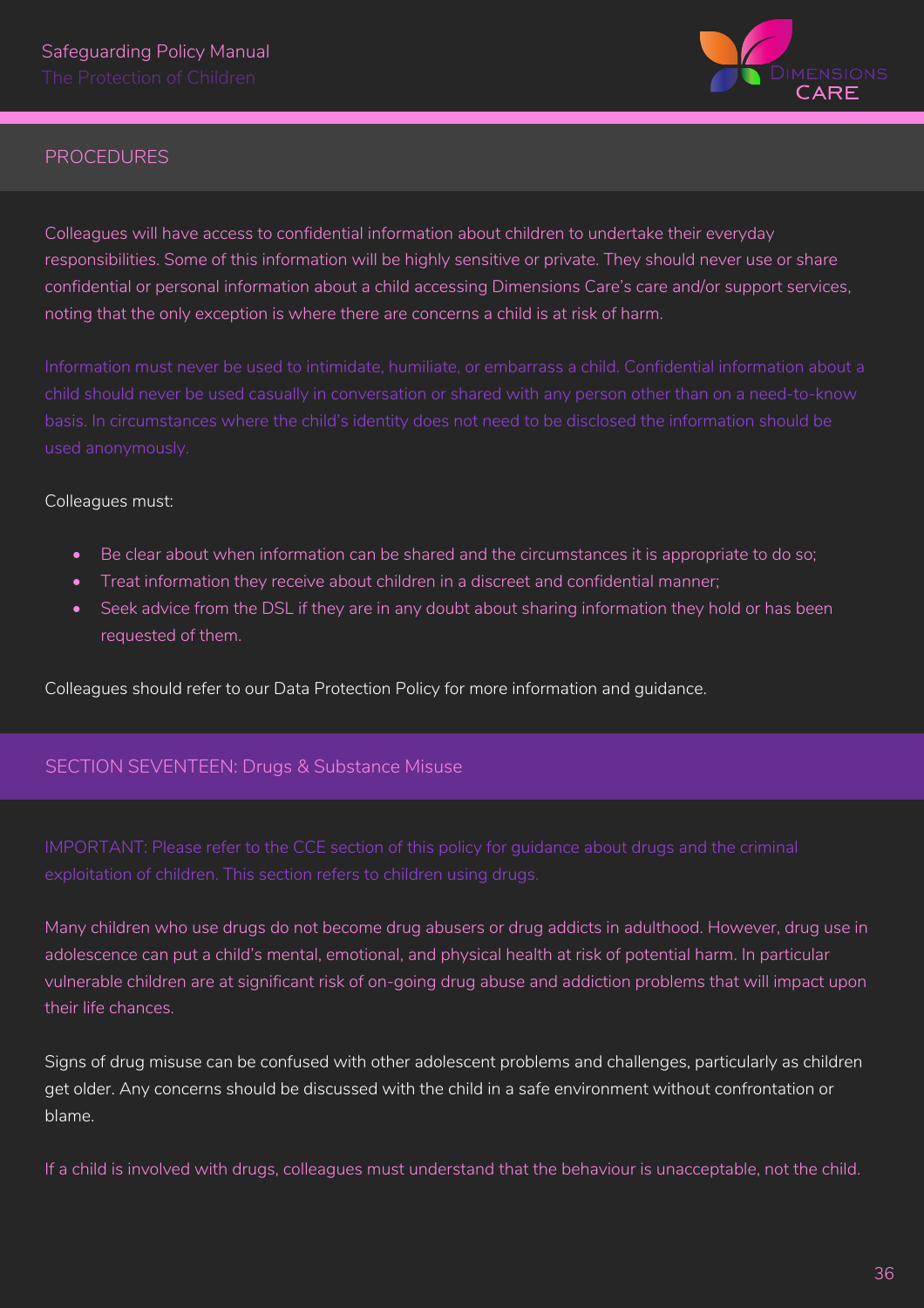

# THE DEFINITION OF A DRUG

'A drug is any substance which affects the way in which the body functions physically, emotionally or mentally and includes tobacco, Alcohol, solvents, over the counter and prescribed medicines, as well as illegal substances.'

Drug-taking by a child that does not cause any perceived immediate harm – even though it may indicate risk or the potential for harm; escalating to

• Drug (Substance) Misuse:

Drug use that harms health and social functioning – either dependant use (physical or psychological) or use as part of a wider spectrum of problematic or harmful behaviour (Definitions used by Standing Conference on Drug Abuse (SCODA) in "Drug related early intervention developing services for young people and families' 1987)

### DRUGS & THE LAW

Misuse of Drugs Act 1971 divides drugs into three classes solely for the purposes of sentencing. They are classified according to their toxic effect, extent of use and danger to society:

• CLASS A

Drugs include heroin (diamorphine), cocaine (including crack), methadone, ecstasy (MDMA), LSD, and "magic mushrooms"

• CLASS B

Drugs include amphetamines, barbiturates, codeine, cannabis, cathinones (including mephedrone) and synthetic cannabinoids

• CLASS C

Drugs include benzodiazepines (tranquilisers), GHB/GBL, ketamine, anabolic steroids and benzylpiperazines (BZP).

# PROCEDURES

Colleagues are expected to actively discourage children from misusing drugs (i.e., Illicit substances). They should ensure that children are provided with genuine care, guidance, and support, as well as advice on matters concerning drug and substance misuse that is appropriate to their age, needs and understanding.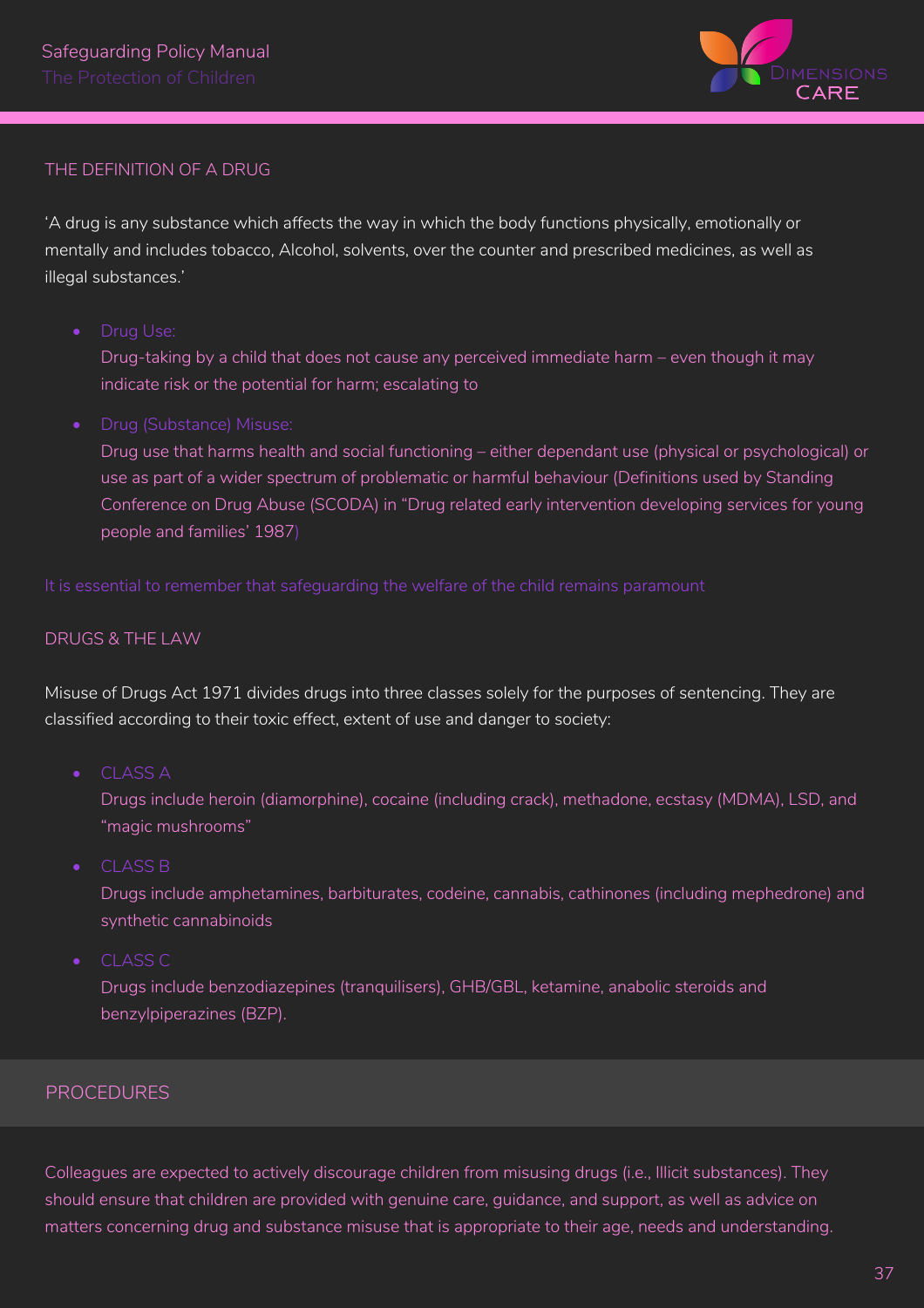

Responsibilities of Colleagues:

- Risks associated with drug misuse that are specific to individual children must be documented within their safety planning. (N.B. All colleagues must be familiar with each child's safety planning);
- Attend and take part in relevant training and team meetings:
- Be familiar with our Countering Substance Misuse Policy;
- Significant events regarding drug use or suspicions/allegations of drug use must be recorded.

Completed reports must be second read by a senior professional before they are sent to social workers or personal advisors.

# AWARENESS & SUPPORT

experience.

It is important that colleagues adopt a non-judgemental approach to promote open communication with children.

Children should be provided with:

• Knowledge

Health, social and legal issues must be considered, especially the understanding of risks, effects and consequences of drug use enabling informed decision making by the child.

• Skill Development

These skills include accessing information, assertiveness, communication, decision-making, negotiating, problem solving and peer pressure.

As defined by the conditions of the child's care plans and through effective partnership working with other agencies.

All children must be encouraged to develop or maintain a healthy lifestyle from an early age. Colleagues are expected to work closely with the Police and other agencies, such as substance misuse services and specialist Health practitioners as appropriate to meeting the identified needs of individual children.

# DRUG INCIDENT MANAGEMENT (AGGRAVATING CIRCUMSTANCES)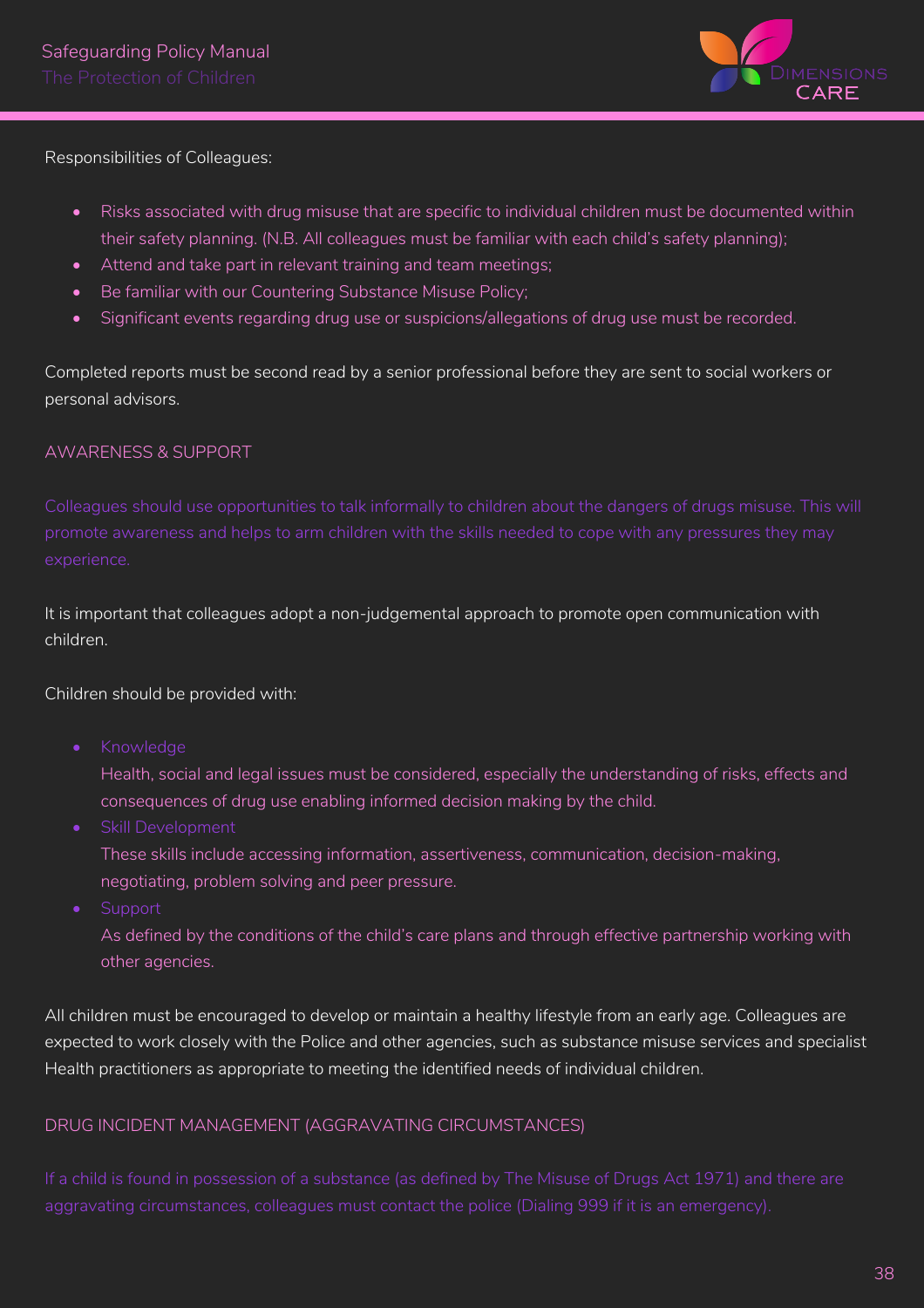

Aggravating circumstances are defined by the Police as:

- Denial of the offence:
- Concealing a large quantity of drugs upon their person;
- Being involved in a drug incident within the home;
- The amount is larger than for personal use (Training will be given in this area);
- Suspicion of supplying drugs;
- Possession of a drug with intent to supply another.

The most appropriate colleague on duty should ask the child the questions below:

- What the substance is? (Identify)
- Who is it for? (Possession or supply)
- Have they got any more?

Please note that it is Dimensions Care policy to avoid the unnecessary criminalisation of children.

The response to drug related incidents should be consistent with any action taken by an informed and responsible parent. This must be balanced with the impact upon other children living in the home, specifically in terms of their welfare and best interests.

# DRUG INCIDENT MANAGEMENT (NO AGGRAVATING CIRCUMSTANCES)

If colleagues suspect a child is using or concealing drugs, the following conditions must be applied:

- Ensure the child's room is searched by at least two colleagues. Please note: You must not search a child's room alone. This is because, amongst other reasons, it places the you at risk of allegations.
- All room searches must be recorded in the Room Search Register and signed-off by both colleagues and the child to confirm accuracy;
- All matters arising must be accurately recorded. You should confirm whether or not drugs were located and the reason that a drug related concern was suspected. If a drug is found, a description of substance should be included, as well as who found it and any related circumstances;
- Colleagues must not handle drugs or substances suspected to be drugs. You must use gloves and avoid contamination with the skin;
- Any drugs or suspicious substances found must be placed in an envelope or bag and sealed. The envelope or bag should have brief description of substance, it should be signed over the seal with date and time. This should be witnessed and signed by another colleague where possible. The envelope or bag should be stored in the safe. You must wait for further instruction from the registered manager, who will liaise with the Police and follow their advice;
- You must record matters arising from the search in the Room Search Register. A copy of the entry should be made and transferred to the child's case file; (Continued Over)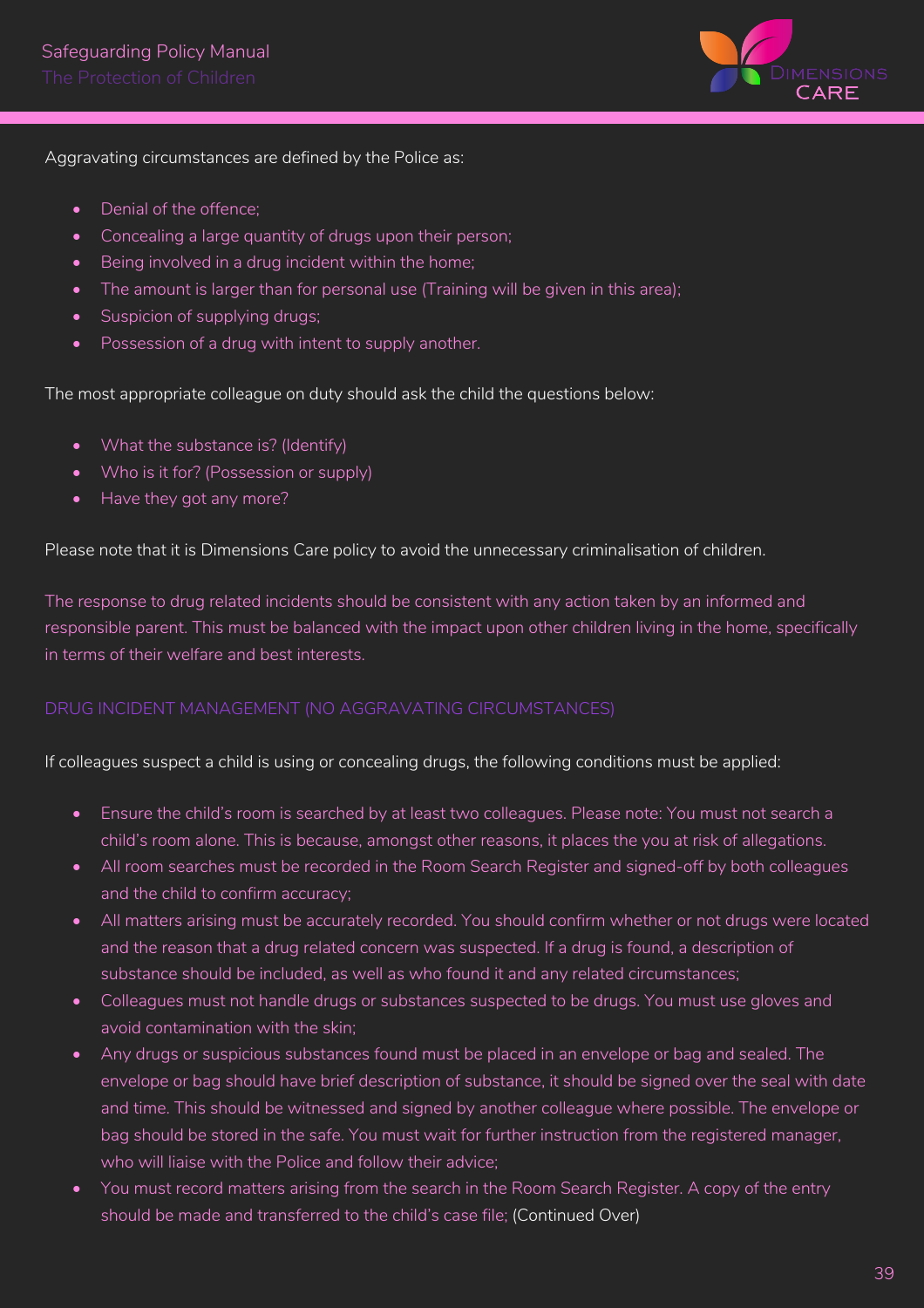

- The social worker should be notified, and safety planning reviewed;
- The child should be encouraged to seek help from agencies that provide support to people who misuse substances, such as Addaction for example, and relevant local authority teams.

### Emergency Procedure for an Unconscious Child

- If a child is unconscious, they should be put into the recovery position and an ambulance called immediately. (N.B. Colleagues should be trained in First Aid);
- If the incident happens during the evening/at night, the manager on-call must be notified;
- A colleague should remain with the unconscious child until the ambulance arrives;
- If another colleague is available, they should collect any evidence of substance. If the child is taken to hospital, part of the suspected drug should be given to paramedics as this could help medical professionals to establish the correct treatment;
- Contact parents if appropriate;
- Domestic cleaning gloves must be worn if removing discarded needles and syringes. The Police will advise on disposal. Gloves must be disposed of after use.

### EMERGENCY PROCEDURE FOR A CONSCIOUS CHILD:

- Keep the child calm. Do not chase or excite, as this could be dangerous;
- Summon an ambulance if health is thought to be at risk. If unsure contact NHS Direct (Dialing 111):
- If unable to calm the situation, summon the Police;
- If the incident happens during the evening or at night, a manager on call must be notified;
- Contact parents, if appropriate (N.B. Check care planning if unsure);
- Domestic cleaning gloves must be worn if removing discarded needles and syringes. The Police will advise on disposal. Gloves must be disposed of after use.

Children have the right to privacy for themselves and their property. However, if colleagues believe that dangerous or illegal substances are being stored in a child's room then the room must be searched.

For all room searches, the child and two colleagues must be present. Room searches must be recorded in the Room Search Register and signed-off by both colleagues and the child to confirm accuracy.

# During the Search:

- All matters arising must be accurately recorded;
- If a child is suspected of carrying drugs, colleagues can request that they turn their pockets out. Again, two colleagues must be present. Clothing must not be removed, and colleagues must not attempt to restrain or restrict the freedom of the child; (Continued Over)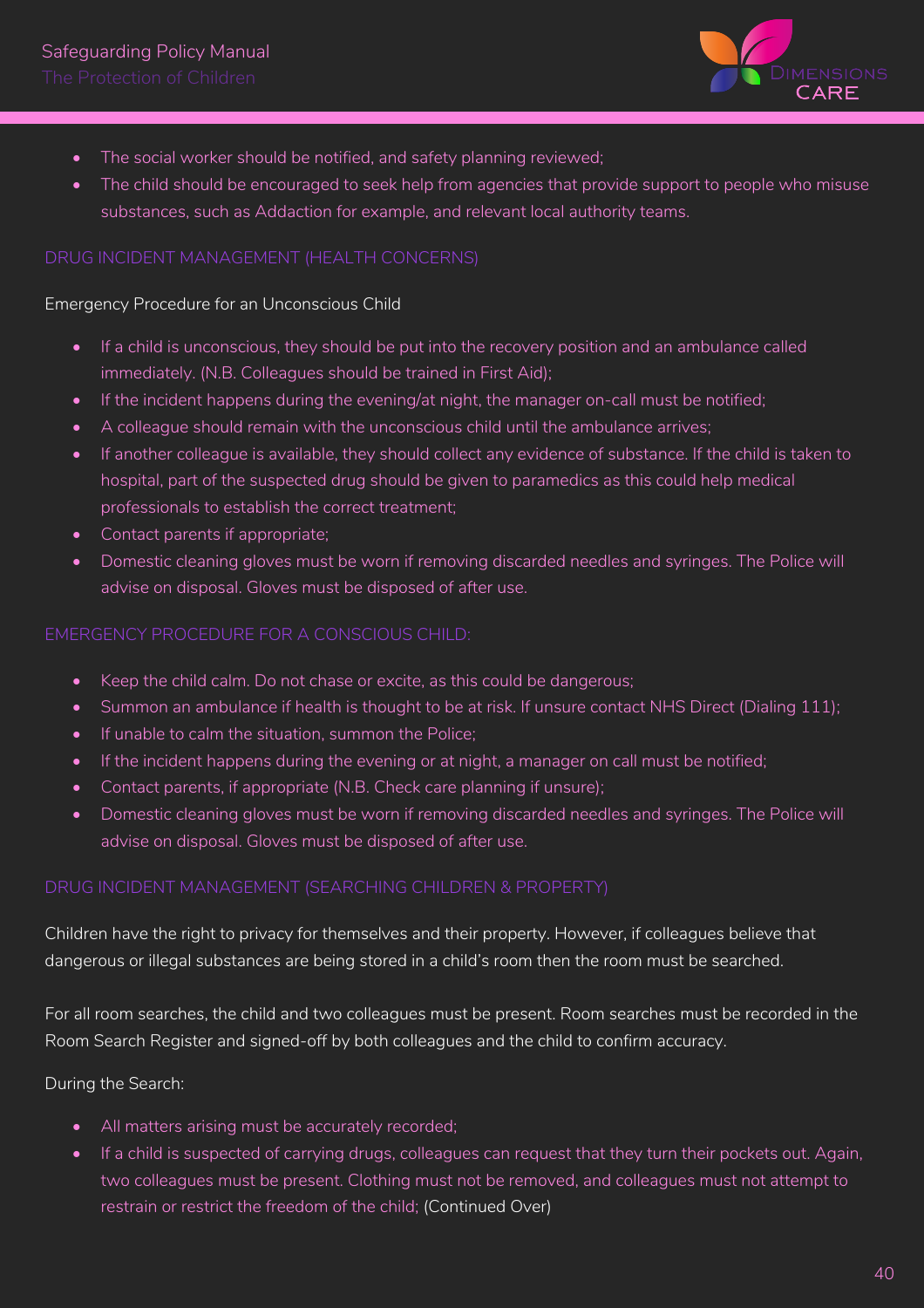

- If the child refuses to allow the search, colleagues must inform the Police (having alerted the child to the fact that they will have no alternative but to inform the Police);
- If a child is carrying out illegal activities within the home (i.e., taking drugs, supplying drugs to others), he/she must be asked to stop, and the Police advised (along with the social worker and responsible parent as appropriate);
- If s/he refuses to hand the substance over, then colleagues should call the Police and notify management on call. The child should be warned that the Police will be called if they do not hand over the substance(s);
- Any substances removed must be stored and dealt with as described above.

# DRUG INCIDENT MANAGEMENT (RECORDING)

All matters arising must be recorded, dated, and signed. Records should be objective and factually based, avoiding judgement and supposition without rational foundation.

Recording should provide a summative account of matters arising, with all relevant details. Colleagues must clearly identify all actions arising, and these must be shared with colleagues. All records relating to the incident should be retained in the child's case files and shared with the child's social worker.

# SECTION EIGHTEEN: First Aid & Medication

Colleagues must pay particular attention to the need to administer medication in strict accordance with the conditions of our policy.

#### FIRST AID

First aid, in common with many other areas of health and safety, is managed on a risk assessment basis. First aid covers the initial and immediate response to an injury, which may involve nothing more than the application of a plaster through to trying to stabilise a casualty while waiting for the emergency services to arrive.

#### First Aider:

A first aider is someone who has undergone a training course in administering first aid at work and holds a current first aid at work certificate.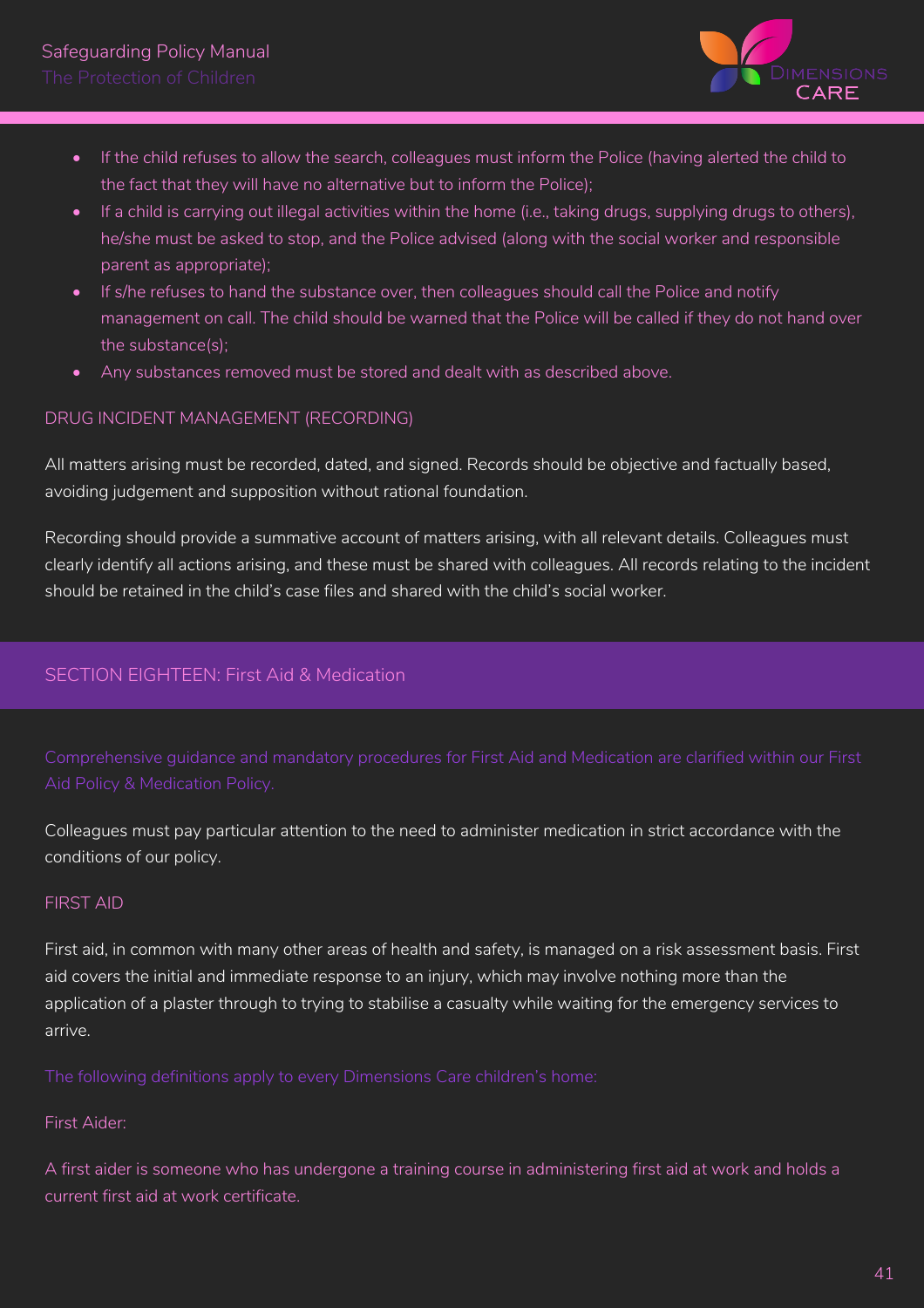

### Appointed Person:

An appointed person is someone nominated by the company who will take charge in an emergency. They will also maintain the first aid supplies at the accommodation, with the full co-operation of colleagues.

The appointed person will be the most senior colleague working at the home, at any given time.

#### MEDICATION

Colleagues should be clear from the onset that care must be taken to ensure prescribed medicines are only administered to the individual for whom they are prescribed. Medicines must be administered in line with a medically approved protocol.

Records must be administered in line with a medically approved protocol. Records must be kept of the administration of all medication, which includes occasions when prescribed medication is refused.

Regulation 23 of The Children's Homes (England) Regulations 2015 requires the registered manager to ensure that suitable arrangements to manage, administer and dispose of any medication are fully maintained.

Children who wish to keep and take their own medication should be supported to do so safely. A Medication Risk Assessment must be completed and signed-off before children are permitted to keep and take their own medication.

Colleagues must be mindful that children holding their own prescribed medication must only use it for themselves in accordance with the prescription. Additionally, any medication stored by children must be held within a lockable cabinet within their rooms

Treatment and care should be personalised, based on the individual's needs and preferences.

Children are all individuals and as such this policy must be applied in keeping with the individual child's beliefs, wishes, experience and ability, whilst consistently ensuring that decisions made must be in the child's best interests.

Colleagues should be aware of the individual's cultural background and other factors that impact on their lives and incorporate this into a person-centred approach to care.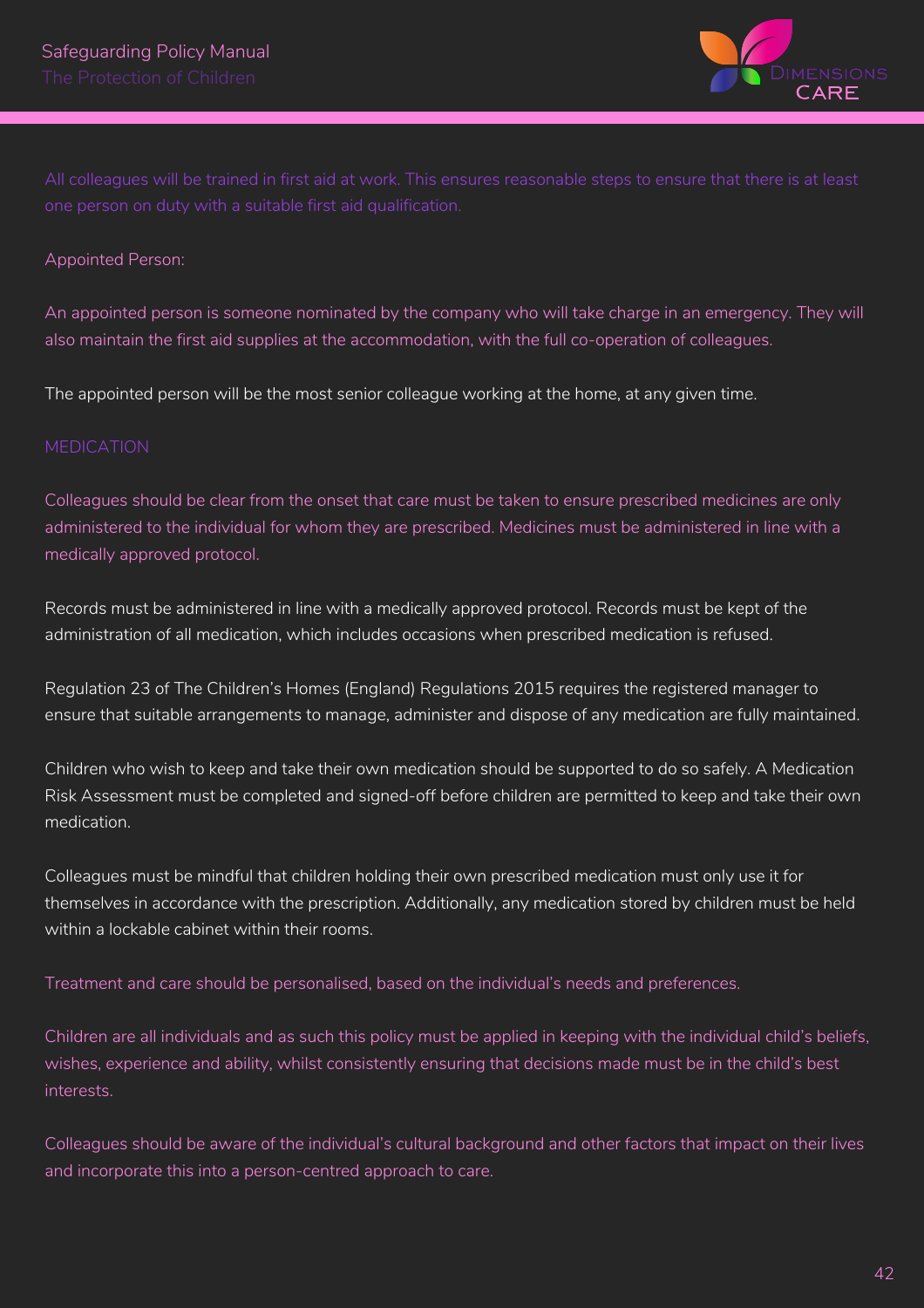

# PROCEDURES

The manager will be the first aid co-ordinator, unless delegated to a suitably knowledgeable is responsible for:

- Ensuring that colleagues know how:
	- a) To obtain first aid assistance for children, other colleagues and visitors;
	- b) To call a first aider; and
	- c) To locate the first aid cabinet.
- Knowing where any specific hazards are identified, and that colleagues are made aware of procedures and equipment for dealing with them.
- Ensuring that there are arrangements in place for identifying colleagues requiring training, in liaison with Dimensions Care management;
- Ensuring that first aid notices are displayed appropriately;
- Ensuring that first aid equipment and the replenishment of first aid supplies is maintained in a regular and timely way.

All colleagues will receive Emergency First Aid at Work Training (EFAW). New colleagues will be trained as soon as practicable. However, colleagues will not be permitted to administer first aid until the training has been successfully completed.

The manager should take care to ensure that a suitably trained first aider is on rota to be working at the home, at all times (when the children are at home or due to arrive home).

# **MEDICATION**

Colleagues are expected to ensure:

- All medication in the home is stored in a secure place to prevent children from having access to it if relevant plans require such measures;
- All prescribed medication must never be administered to anyone other than the named recipient (e.g., the person for whom the medication is prescribed);
- A written record is kept of the administration of any medicine to any child who requires adult supervision;
- Disposal of any medication safely according to advice from the GP and/or Pharmacy;
- They never take any medication prescribed and/or bought for any child in the home;
- The location of the keys to the medical cabinet are verified at every handover;
- The medical cabinet is never left open when not being used; (Continued Over)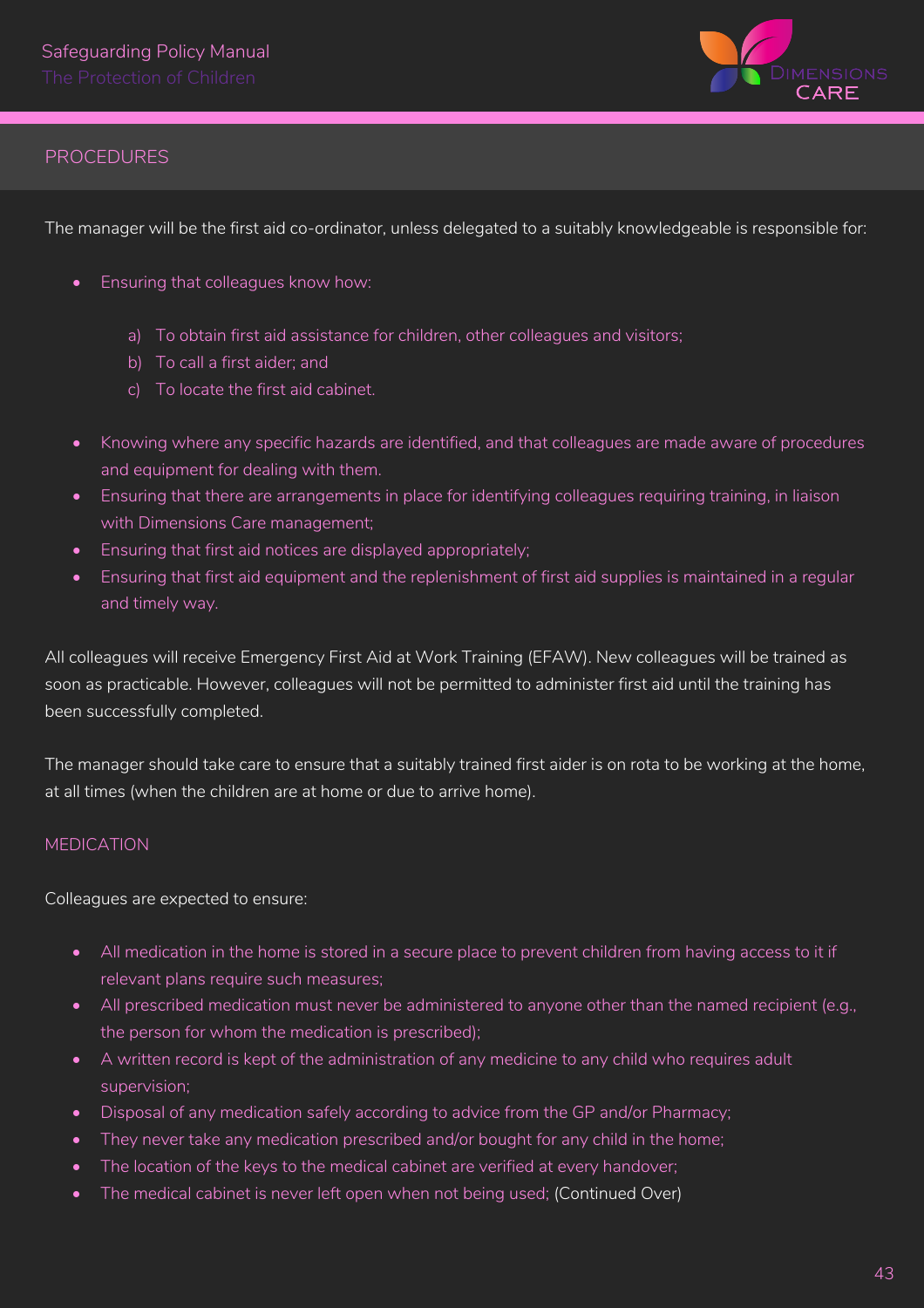

- The key to the medical cabinet must not be left in the medical cabinet;
- Only one child should be given medication at any one time. This to prevent any distractions during the administration of medication and or unauthorised access to medication and medical cabinet;
- There must be no out-of-date medication in the medication cabinet;
- Medications must not be used on a communal basis;
- Where appropriate (i.e., age and stage) and as consistent with any relevant plans, children should be encouraged and supported to self-administer their medication. Dimensions Care have in place a Self-Medication Risk Assessment to aide decision making, but any final decision must be made by the child's responsible parent under the conditions of her/his legal status.

Children given responsibility for managing their own medicines or treatments must have agreement to do so via the placing authority and this must be documented in their relevant plans. Such decisions will be based upon factors of:

- Maturity;
- Mental capacity;
- Understanding (Does the child understand any dangers associated with the medication?);
- Responsibility (Has the child demonstrated sufficient responsibility?);
- Risk of potential abuse of medication;
- Age and stage (In terms of development).

specifically designated refrigerator.

# SECTION NINTEEN: Guests (Visitors & Overnight Stays)

Whilst Dimensions Care acknowledges that it is essential for children to have meaningful contact with their relatives and friends, we have an overarching responsibility to ensure that everybody remains safe.

This means that any concerns around risk must be comprehensively addressed before arrangements are confirmed.

Most children will from time-to-time want to receive guests. As they grow older, it is likely that they will exercise their friendship needs with an increasing sense of autonomy and independence. We know it is important that they maintain positive relationships with those who are significant to them, which includes friendships. However, we understand that not everyone known to children or seeking to befriend a child will have a positive impact upon them or those around them.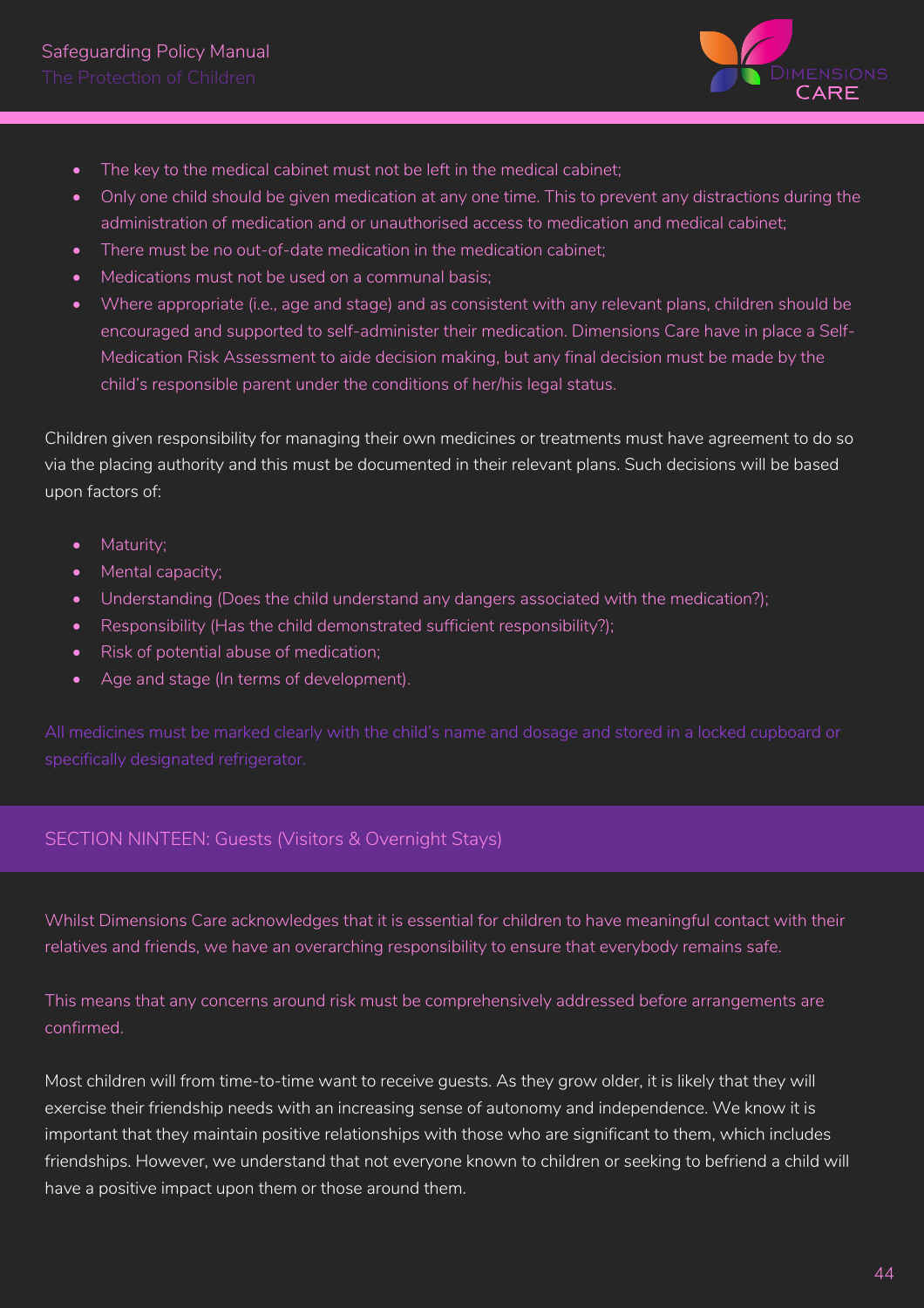

# PROCEDURES

Colleagues must exercise reasonable judgement regarding the appropriateness of any potential guest. Reasonable measures must be adopted to promote the welfare of all children in the home, as well as the colleagues who care for them. The conditions applied to guests are detailed in the "House Rules" and must be explained during the admission process. The House rules are agreed collectively, but certain "non-negotiables" will remain in place as would be expected in any family home with responsible boundaries of conduct and interaction.

Colleagues must be particularly aware of significantly older young people and adults seeking to befriend children. For example, a girl of 13 years engaged in a "friendship" with a teenager of 19 years should alert colleagues to a significant area of concern, such as CSE for example. Therefore, colleagues should recognise the potential for:

- A power imbalance that could lead to harm;
- Grooming for abusive and criminally exploitative purposes (including county lines and CSE);
- Relationship abuse and VAWG; and
- Sexual and emotional abuse.

If in any doubt, colleagues must raise concerns with the registered manager (DSL). Colleagues must also be fully aware of the indicators linked to the above safeguarding issues (as referenced in this policy and related safeguarding policies), and therefore able to make safe and informed decisions.

Known risks to children must be identified within safety planning. The importance of colleagues reading and understanding the conditions each child's safety plan cannot be over-stated. Therefore, the registered manager must seek to ensure that all colleagues remain up to date with all safety planning.

In all circumstances colleagues must liaise with the child's social worker and any other adults with parental responsibility if there are concerns about the suitability of a friendship, with concerns escalated to the registered manager if it is considered that there is a potential for harm.

# SECTION TWENTY: Hate Crime

Hate Crime can be defined as any crime that is motivated by hostility on the grounds of race, religion, sexual orientation, disability, or transgender identity.

There are three categories of Hate Crime in legislation:

- 1) Incitement to hatred offences on the grounds of race, religion or sexual orientation;
- 2) Specific racially and religiously motivated criminal offences (such as common assault); and
- 3) Provisions for enhanced sentencing where a crime is motivated by race, religion, sexual orientation, disability, or transgender identity.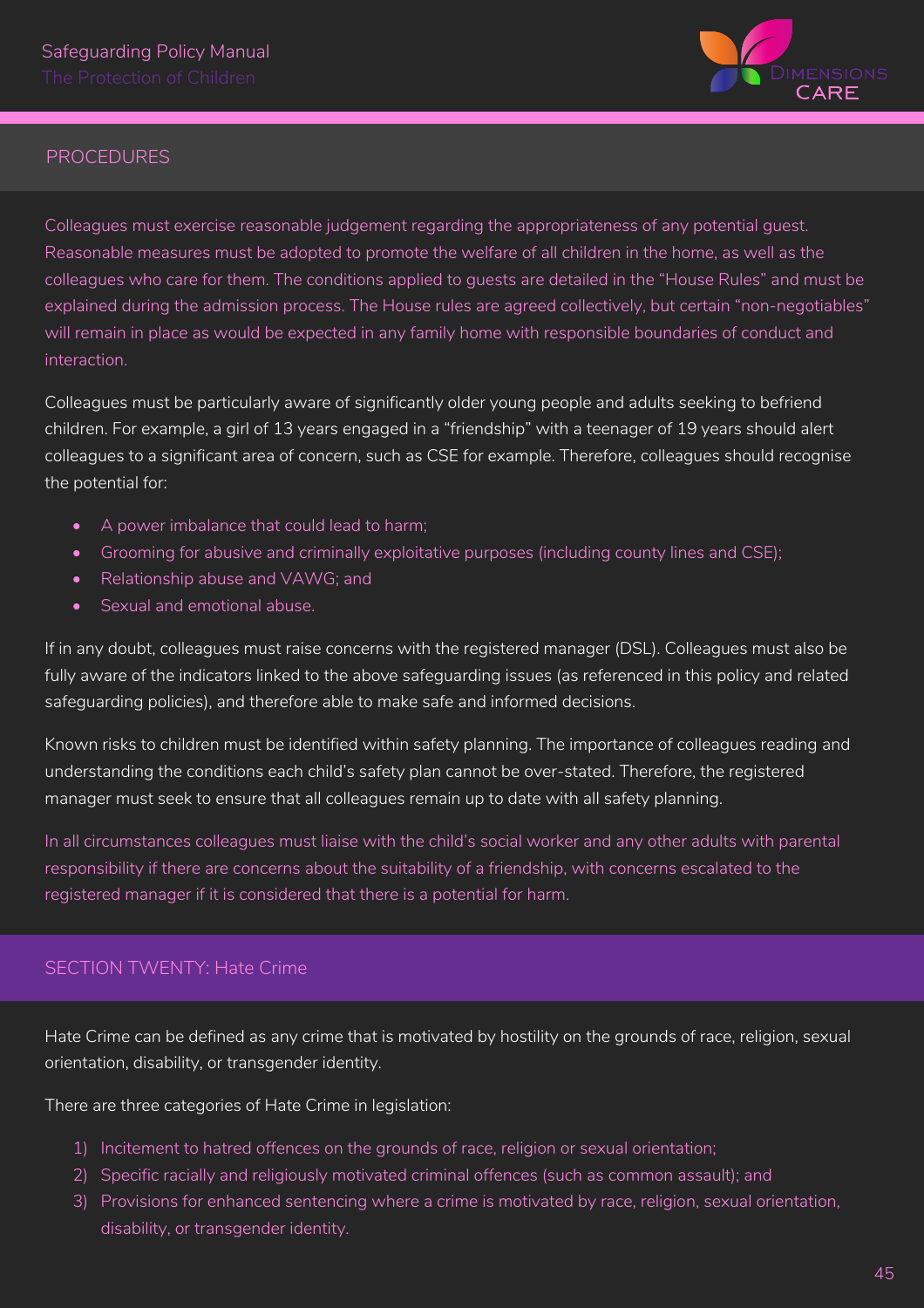

To be clear, the CPS states:

When someone is hostile to another person because of their disability, nationality, race, religion, sexual orientation or tramnsgender identity and they show their hositility through itiminadation, harassment, damaging property and/or violence it is hate crime.

### PROCEDURES

Colleagues are expected to:

- Prevent hate crime by challenging the beliefs and attitudes that can lead to hate crime;
- Provide appropriate, person-centred support to children who have been victims of Hate Crime, as defined by the child's care planning and any further incidents or concerns;
- Raise any concerns with the DSL who will give due consideration to making a referral to MASH/EDT.

#### Colleagues must:

- Ensure that information relating to Hate Crime, as applicable to individual children is recorded in safety planning. This must be reviewed with the child every month for accuracy and relevance;
- Record all allegations, disclosures and concerns relating to hate crime and escalate to the DSL, as well as other relevant professionals and agencies. The DSL will co-ordinate a suitable response and any related action(s).

Dimensions Care is a non-partisan organisation. We will not tolerate any form of prejudice or abuse linked to hate crime.

# SECTION TWENTY-ONE: Honour-Based Abuse (HBA)

'Honour-Based' Violence (HBA) encompasses incidents or crimes which have been committed to protect or defend the honour of the family and/or the community. These include:

- Female Genital Mutilation (FGM);
- Forced marriage; and
- Practices such as breast ironing.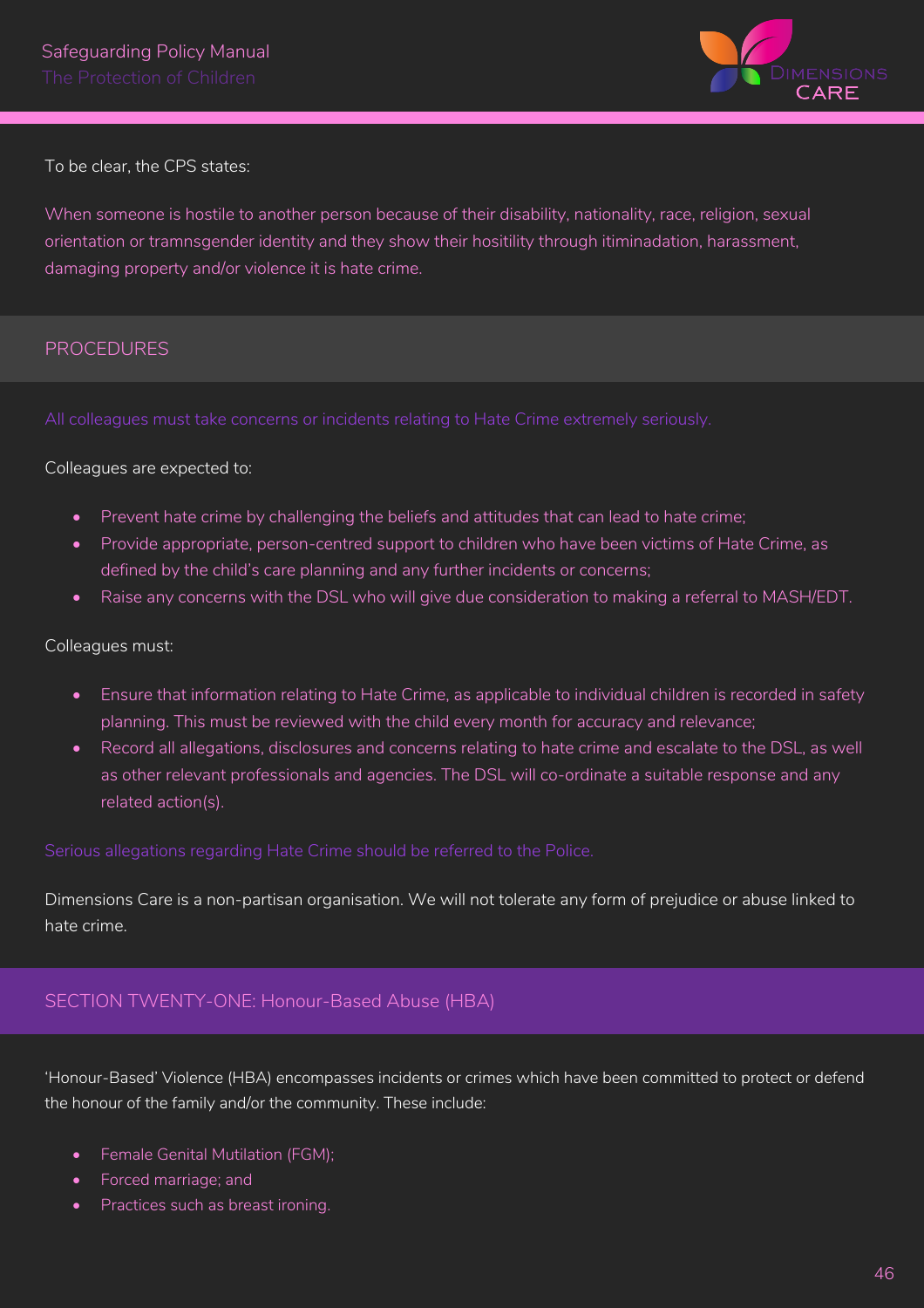

Abuse committed in the context of preserving "honour" often involves a wider network of family or community pressure and can include multiple perpetrators. It is important to be aware of this dynamic and additional risk factors when deciding what form of safeguarding action to take. All forms of HBA are abuse (regardless of the motivation) and should be handled and escalated as abuse. DfE guidance states that 'Professionals in all agencies, and individuals and groups in relevant communities, need to be alert to the possibility of a child being at risk of HBA, or already having suffered HBA.' (KCSIE, 2021)

# FEMALE GENITAL MUTILATION (FGM)

Female genital mutilation (FGM) is a procedure where the female genitals are deliberately cut, injured or changed, but where there's no medical reason for this to be done. It's also known as "female circumcision" or "cutting", and by other terms such as sunna, gudniin, halalays, tahur, megrez, and khitan, among others.

In England and Wales, 23,000 girls under 15 could be at risk of FGM. However, colleagues must be aware that

Communities particularly affected by FGM in the UK include girls from Somalia, Kenya, Ethiopia, Sierra Leone, Sudan, Egypt, Nigeria, Eritrea, Yemen, Indonesia, and Afghanistan.

In the UK, FGM tends to occur in areas with larger populations of communities who practise FGM, such as first- generation immigrants, refugees, and asylum seekers.

These areas include London, Cardiff, Manchester, Sheffield, Northampton, Birmingham, Oxford, Crawley, Reading, Slough, and Milton Keynes.

#### Risk Factors include:

- Low level of integration into UK society;
- Mother or sister who has undergone FGM;
- Girls who are withdrawn from PSHE (Personal, Social and Health Education);
- A visiting female elder from the country of origin;
- Being taken on a long holiday to the family's country of origin;
- Talk about a 'special' event or procedure to 'become a woman.'

#### HIGH-RISK TIMES

This procedure often takes place in the summer, as the recovery period after FGM can be 6 to 9 weeks.

Colleagues should be alert to the possibility of FGM as a reason why a girl in a high-risk group is absent from school, employment, or training.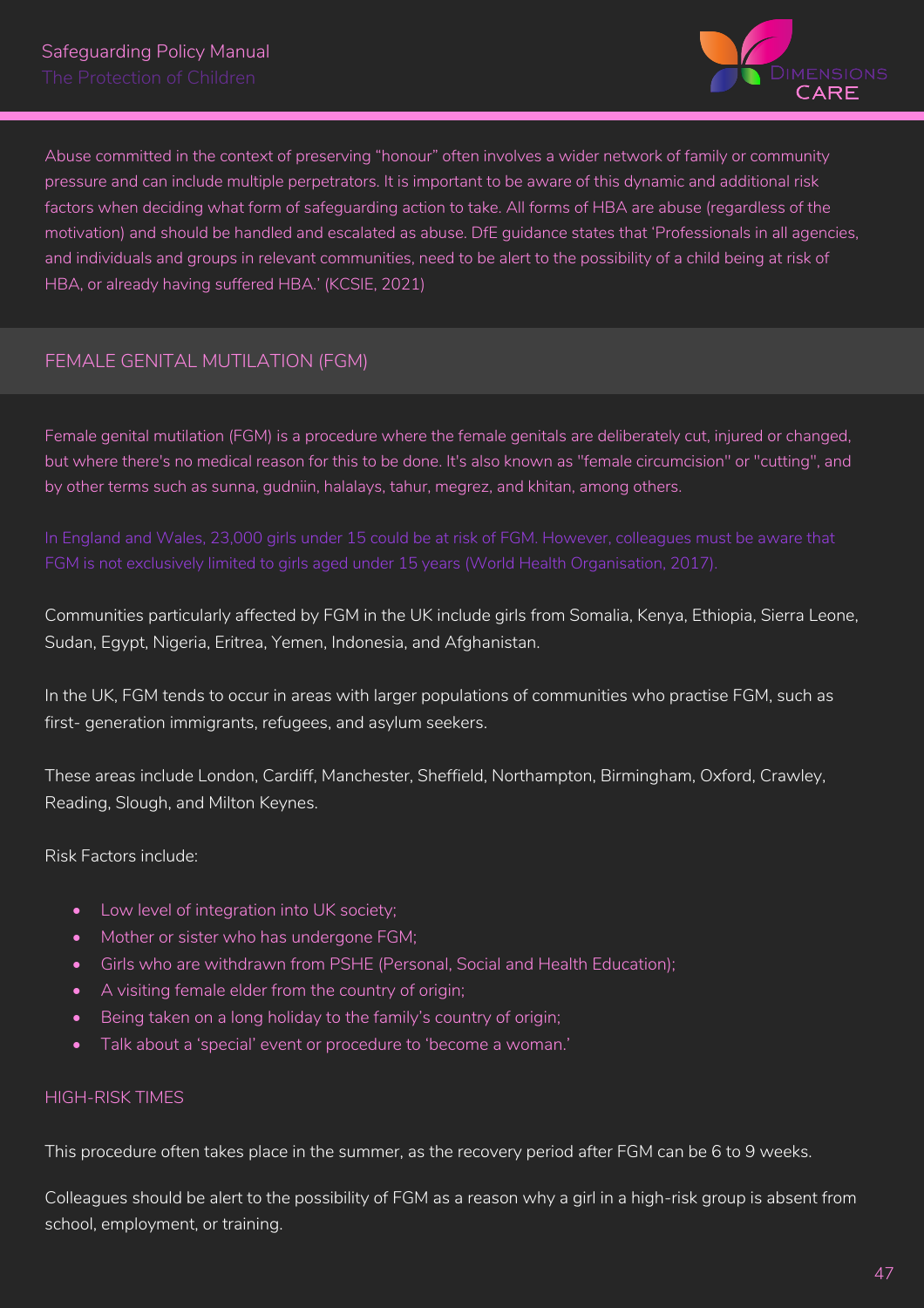

Although, it is difficult to identify girls before FGM takes place, where girls from these high-risk groups return from a long period of absence with symptoms of FGM, advice must be sought from the Police or social services.

Post-FGM Symptoms include:

- Difficulty walking, sitting, or standing;
- Spend longer than normal in the bathroom or toilet;
- Unusual behaviour after a lengthy absence;
- Reluctance to undergo normal medical examinations;
- Asking for help, but not being clear about the issue due to embarrassment or fear.

#### Longer Term problems include:

- Difficulties urinating or incontinence;
- Frequent or chronic vaginal, pelvic or urinary infections;
- Menstrual problems;
- Kidney damage and kidney failure;
- Cysts and abscesses;
- Pain when having sex;
- Infertility;
- Complications during pregnancy and childbirth;
- Significant emotional and mental health problems*.*

# PROCEDURES

#### Colleagues are expected to:

- Remain vigilant to the signs that FGM may be imminent;
- Remain vigilant to the indicators that a child may have been subjected to FGM or someone the child knows may have been subjected to FGM;
- Report to the Police where they discover (either through disclosure by the victim or other evidence) that FGM appears to have been carried out on a girl aged under 18. Colleagues failing to report such cases are likely to face disciplinary action;
- Report to the Police cases where an act of FGM appears to have been carried out;
- Be vigilant to disclosures made by children regarding siblings and/or friends.

#### FGM DISCLOSURES AND MAKING REFERRALS

Any person who is concerned that a child may be at risk of FGM is able to make a referral to the MASH. We expect that colleagues will inform the DSL, who will be able to ensure that appropriate action is taken.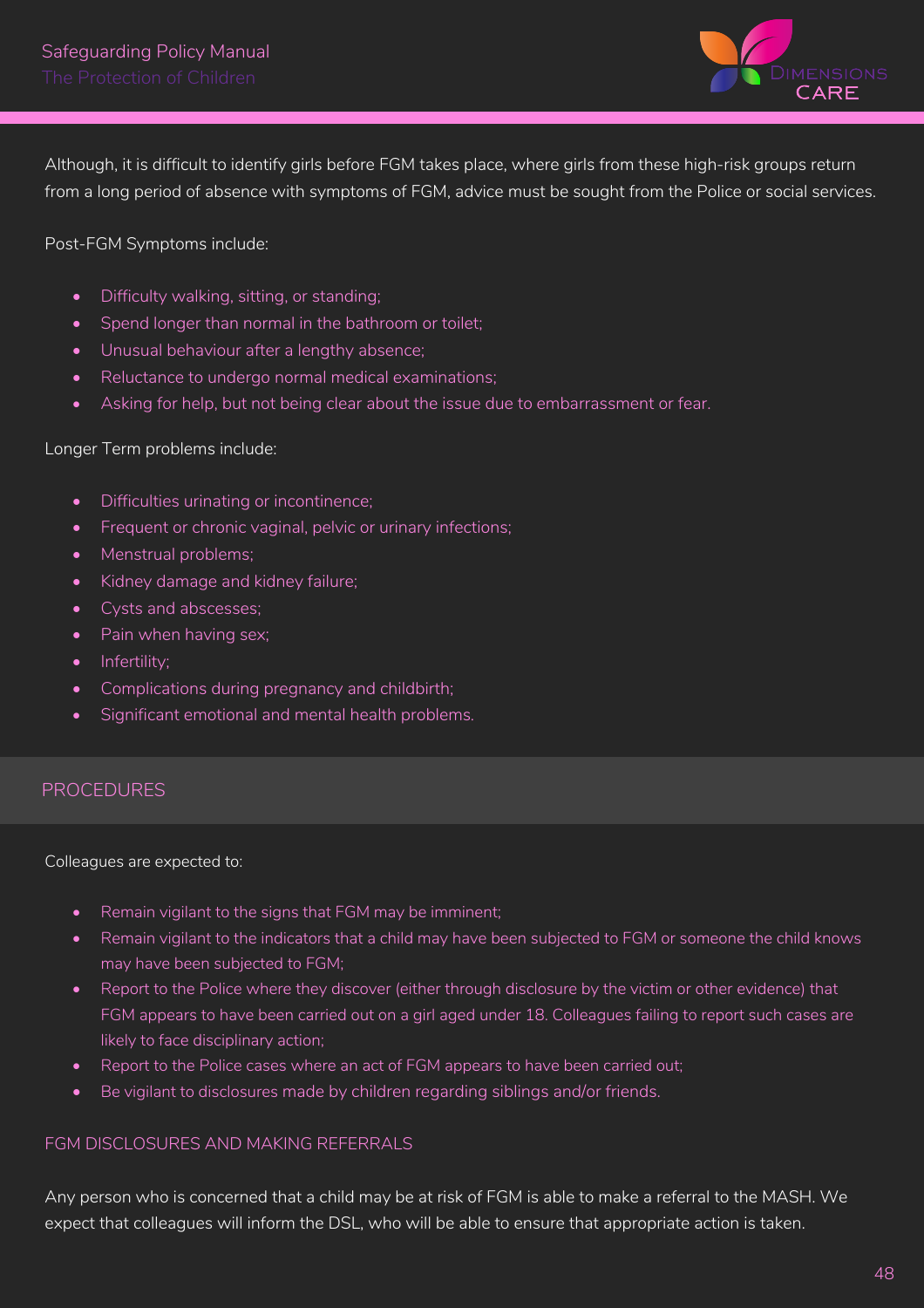

Colleagues must:

- Inform the DSL if they are concerned about a child because they are at risk of FGM;
- Inform the DSL if a child makes a disclosure/an allegation about FGM;
- Ensure that information relating to FGM, as applicable to individual children, is recorded. This must be reviewed at least monthly for continued accuracy;
- Record all allegations, disclosures and concerns relating to FGM;
- Notify the Police by calling 101 to report any concerns.

# FORCED MARRIAGE

psychological, financial, sexual, and emotional pressure.

A lack of full and free consent can be where a person does not consent or where they cannot consent (if they have learning disabilities, for example). Nevertheless, some communities use religion and culture to coerce a person into marriage.

A person's capacity to consent can change. For example, with the right support and knowledge, a person with a learning disability may move from a position of lacking capacity to consent to marriage, to having capacity. However, some children and adults with learning disabilities are given no choice and/or do not have the capacity to give informed consent to marriage and all it entails. This may include engaging in a sexual relationship, having children, and deciding where to live.

# CAPACITY TO CONSENT & THE MENTAL CAPACITY ACT 2005

The Mental Capacity Act 2005 applies to all people aged 16 and over. It aims both to empower people to make decisions for themselves whenever possible and to protect those who lack capacity to do this. The Act starts from the basis that, unless proved otherwise, all adults have the capacity to make decisions. Individuals may lack capacity if they are unable to:

- Understand information given to them;
- Retain that information for long enough to be able to make the decision;
- Weigh up the information available to make the decision; and
- Communicate their decision to others.

Where someone is found to lack capacity to make a particular decision, others may be permitted to make decisions on behalf of that person, so long as any such decision is made in the best interests of the person who lacks capacity. For example, family and professionals might decide that it is in a person's best interest to live in a certain place, even though the person themselves lacks the capacity to consent to such a decision.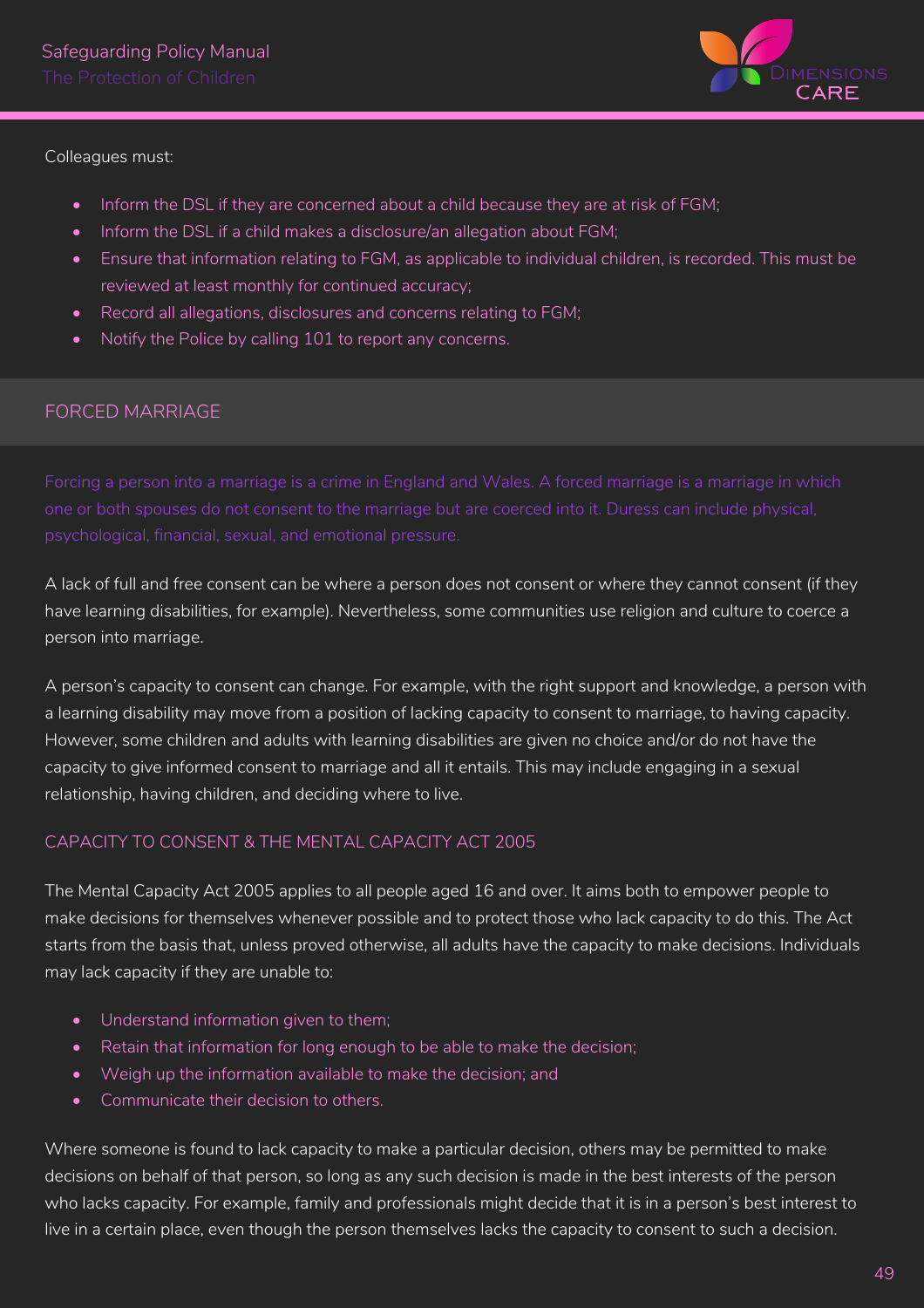

However, there are certain decisions which cannot be made on behalf of another person, and this includes the decision to marry. There is therefore no legal basis on which someone can agree to marriage, civil partnerships, or sexual relations on behalf of someone who lacks the capacity to make these decisions independently. However, families sometimes do believe they have the "right" to make decisions regarding marriage on behalf of their relative.

If a person does not consent or lacks capacity to consent to a marriage, that marriage must be viewed as a forced marriage whatever the reason for the marriage taking place. Capacity to consent can be assessed and tested, but it is time and decision specific.

# PROCEDURES

Good practice in relation to this assistance and support includes:

- Listening to children and make sure they know how to raise concerns;
- Understanding that in cases of forced marriage, it is important that agencies do not initiate, encourage, or facilitate family counselling, mediation, arbitration or reconciliation. There have been cases of individuals being murdered by their families during mediation. Mediation can also place the individual at risk of further emotional and physical abuse;
- Being aware that on occasions when an "at risk" individual insists on meeting with their parents, it should only take place in a safe location, supervised by a trained/specialist professional with an authorised accredited interpreter present (not from the same community), as parents will sometimes threaten the individual in their other language;
- Being aware that allowing a victim to have unsupervised contact with their family is normally extremely risky. Families may use the opportunity to subject the victim to extreme physical or mental duress or take them overseas regardless of any protective measures that may be in place.

Dimensions Care will provide training and raise awareness about forced marriage for colleagues who care for and support children at risk of forced marriage.

Colleagues must:

- Inform the DSL if they are concerned about a child being at risk of forced marriage;
- Inform the DSL if a child makes a disclosure/an allegation about forced marriage;
- Ensure that information relating to forced marriage, as applicable to individual children, is recorded in safety planning. This must be reviewed for continued accuracy;
- Record all allegations, disclosures and concerns relating to forced marriage;
- Notify the Police by calling 101 to report any concerns.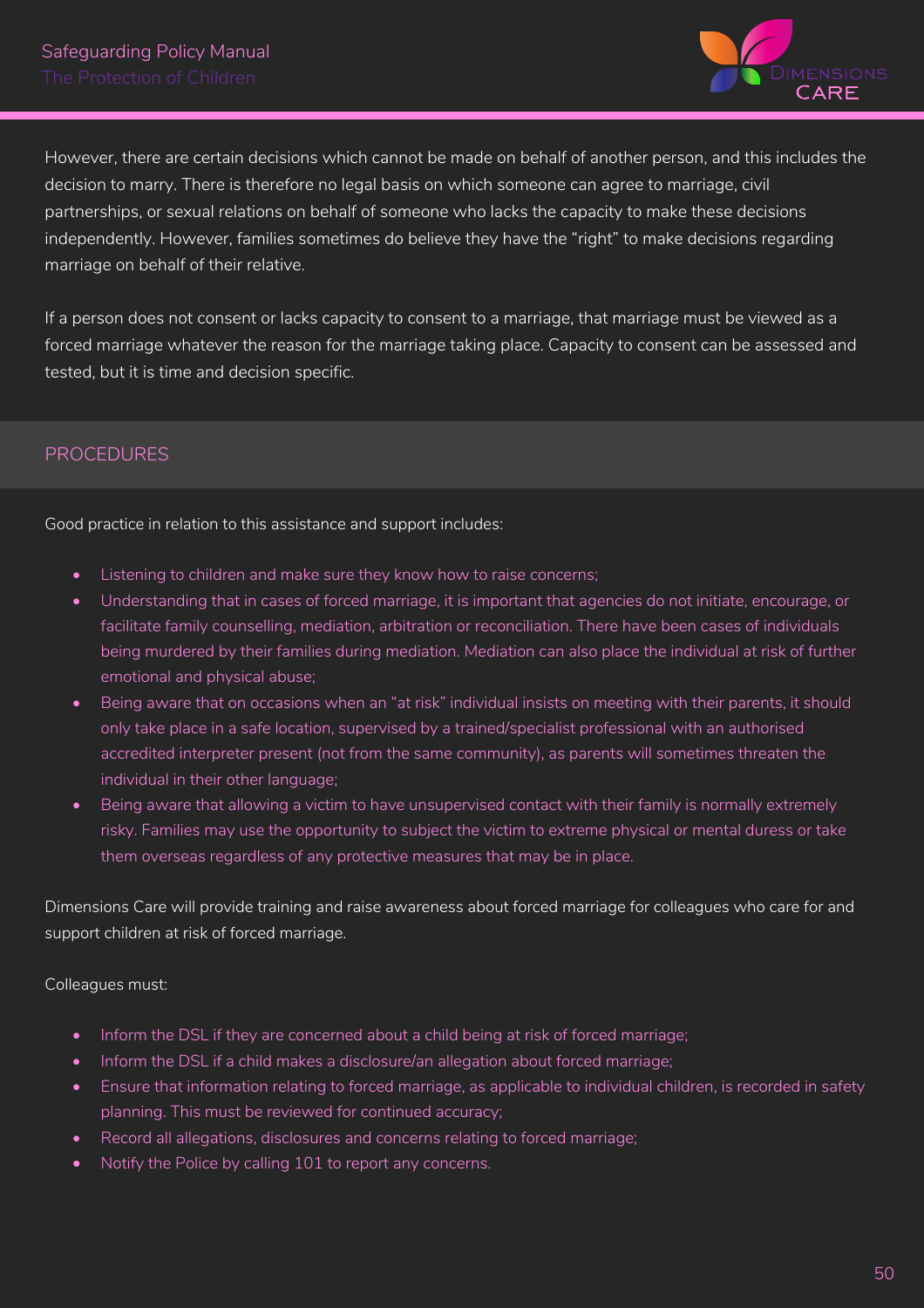

# BREAST IRONING

Breast Ironing is practiced in some African countries, notably Cameroon. Girls aged between 9 and 15 have hot pestles, stones or other implements rubbed on their developing breast to try to make them stop developing or disappear.

The practice of breast ironing is seen as a protection to girls by making them seem 'child-like' for longer and reduce the likelihood of pregnancy. Once girls' breasts have developed, they are at risk of sexual harassment, rape, forced marriage and kidnapping.

#### Breast ironing is physical abuse

Breast ironing is a form of physical abuse that has been condemned by the United Nations and identified as Gender-based Violence.

#### Breast Ironing in the UK

Concerns have been raised that breast ironing is also to be found amongst African communities in the UK, with as many as 1,000 girls at risk.

# PROCEDURES

Colleagues concerned that a child has experienced (or is at risk of) Breast Ironing should alert the DSL immediately, recording all available information in detail.

If a child makes a disclosure regarding a biological sibling (or any other child), a referral to the MASH should be made immediately.

Colleagues must:

- Inform the DSL if they are concerned about a child or young person because they are at risk of breast ironing or have disclosed that they have been subject to breast ironing;
- Inform the DSL if a child or young person makes a disclosure/an allegation regarding breast ironing or have disclosed that they have been subject to breast ironing;
- Ensure that information relating to breast ironing, as applicable to individual children, is recorded in their safety planning. This must be reviewed for continued accuracy;
- Record all allegations, disclosures and concerns relating to breast ironing;
- Notify the Police by calling 101 to report any serious concerns indicating that a child is likely to be harmed.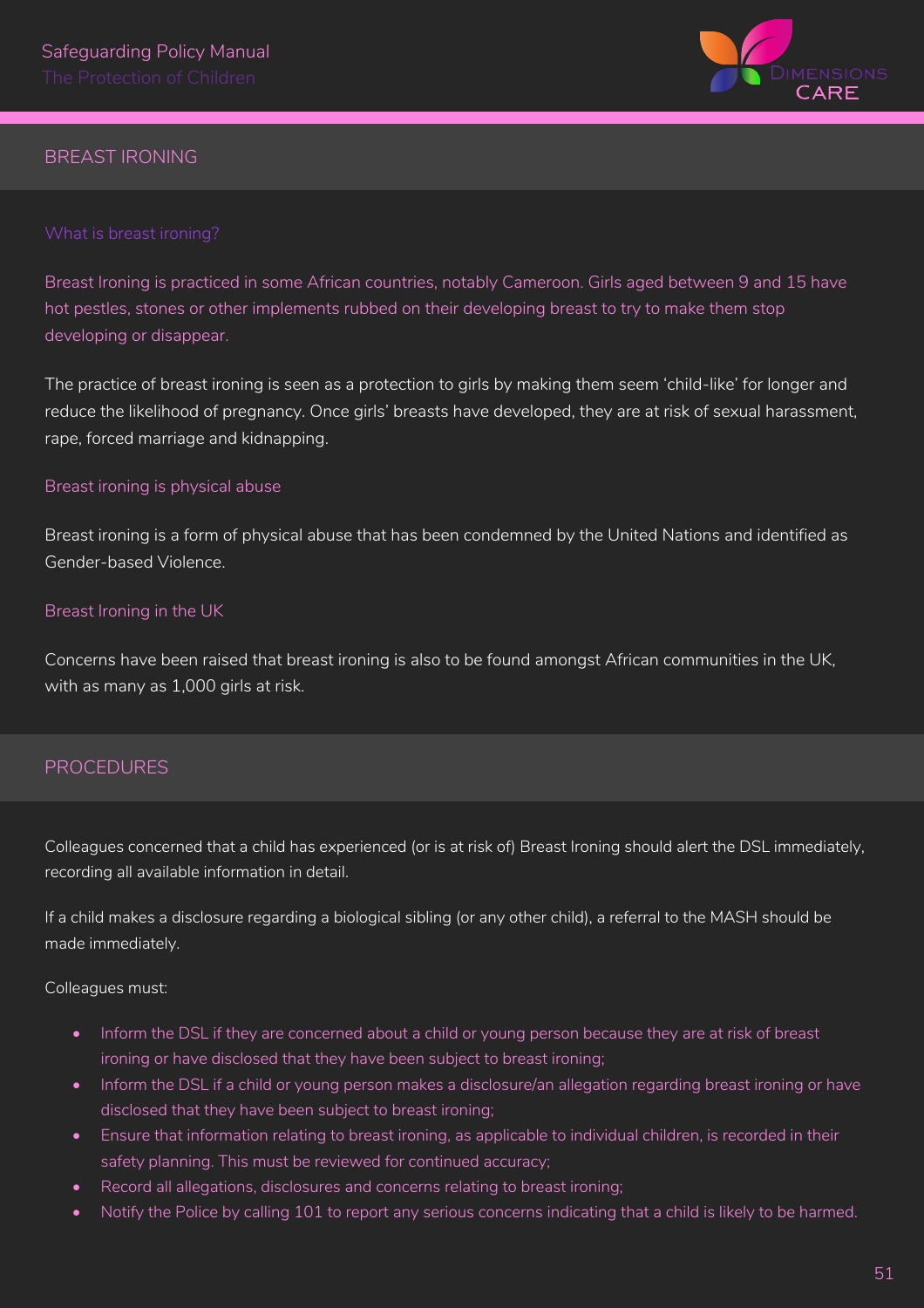

# SECTION TWENTY-TWO: Internet Use & Safe Computing (Indecent Images & Online Exploitation)

This section covers a wide range of issues and concerns arising from Internet use, which includes mobile internet enabled technology (i.e., Smartphones, laptops, gaming devices, iPads/tablets, etc.) and static internet enabled devices (i.e., desktop computers, televisions, games consoles, etc.). For clarification, any device that can send and receive images is included within the scope of this section. Please note that colleagues should refer to the Bullying Section for guidance and procedures relating to cyberbullying.

The risks associated with children's use of such devices cannot be overstated. These risks are particularly acute for vulnerable children.

The scope for benefiting from the use of internet enabled devices is enormous, but we are constantly mindful that there are inherent dangers that are of a severe and profound nature. In addition, we take internet security seriously and provide clear guidance around ensuring up-to-date and effective internet security.

Children and colleagues are encouraged to use and enjoy internet enabled devices, but this is subject to clear expectations of conduct and the welfare needs and requirements of individual children.

The internet has revolutionised the way we live our lives and can be used as a wonderful resource. However, access to the internet is as dangerous as it is beneficial, as well as being particularly hazardous for any vulnerable person.

#### SUMMARY OF CORE RISKS

#### Inappropriate Material

One of the key risks of using the internet, email or chatrooms is that children may be exposed to inappropriate or illegal material. This may be material that is pornographic, hateful, or violent in nature; that encourages activities that are dangerous or illegal; or that is just age- inappropriate or biased.

One of the key benefits of the web is that it is open to all, but unfortunately this also means that those with extreme political, racist, or sexual views can spread their distorted version of the world to vulnerable and impressionable individuals. Images uploaded to the internet never go away and this must be communicated and understood by children and colleagues.

#### Physical Danger

The threat of physical danger is one of the most worrying and extreme risk associated with the use of the internet and other technologies. A criminal minority make use of the internet and chatrooms to contact children with the intention of developing relationships which they can progress to sexual activity or other forms of criminality. Paedophiles will often target children, posing as a child with similar interests and hobbies to establish an online 'friendship'. These relationships may develop to a point where the paedophile has gained enough trust to meet in person. These techniques are often known as 'online enticement', 'grooming' or 'child procurement'.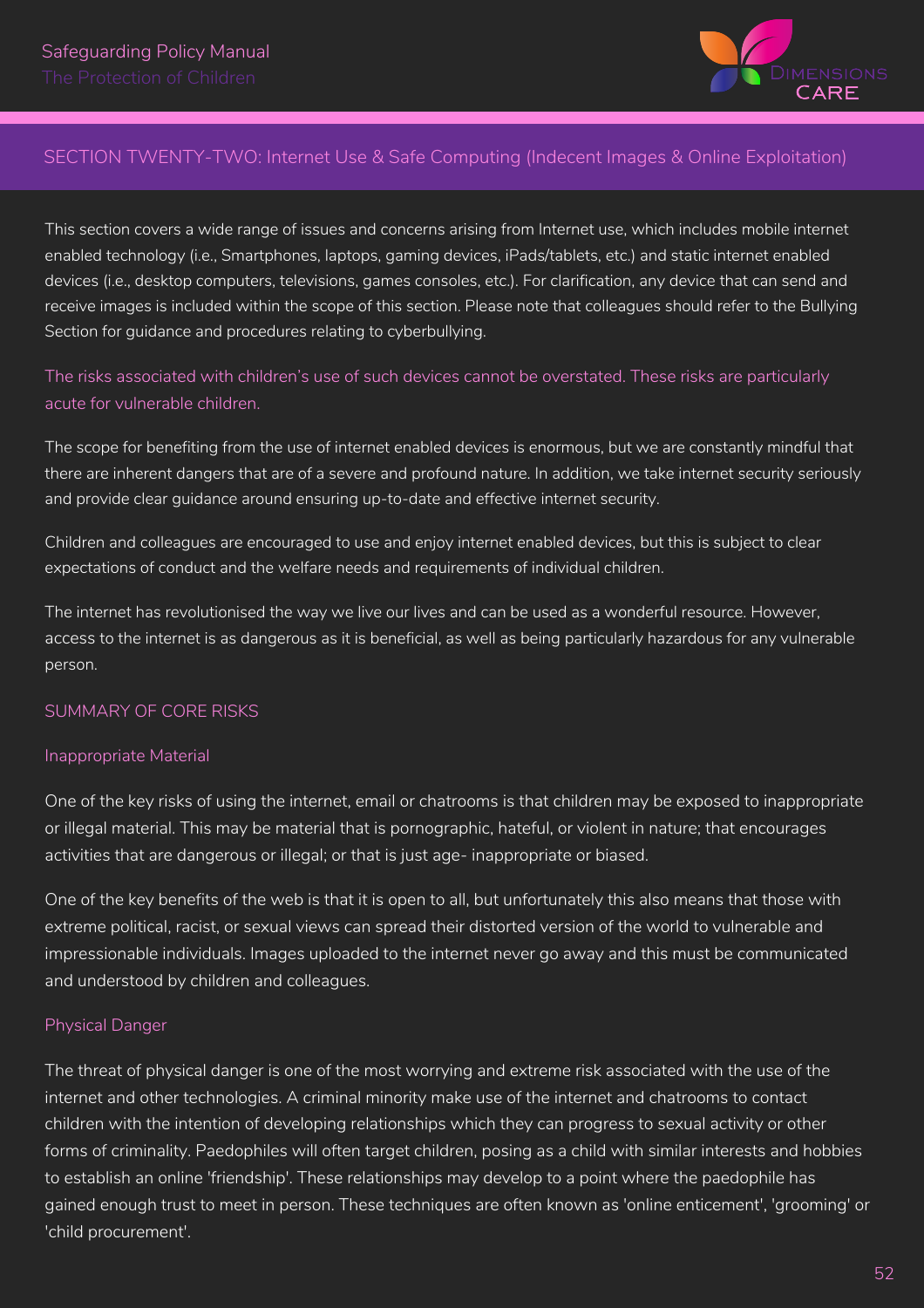

### Emotional Abuse

Emotional abuse can result from serious issues such as bullying, stalking, and trolling for example. These are frequently associated with serious psychological [and physical] effects, such as disrupted sleep, lowered selfesteem, depression, self-harm, suicidal ideation, and in some cases, even suicide.

### SIGNIFICANT AREAS OF CONCERN

The following areas of concern provide an insight into the scope of potential harm arising from inappropriate and/or illegal internet use.

- Internet "grooming" by sexual predators via social media, such as Facebook or Twitter, as well as chat rooms and forums for example;
- Accessing inappropriate websites, such as those containing violence or pornography for example;
- Cyber-bullying, which refers to bullying via social media platforms;
- Cyber-stalking, which is covertly tracking or following an individual, usually to gain personal information or for the purposes of intimidation;
- Exploitation and manipulation, refers to encouraging vulnerable people to behave in a way that can lead to potential emotional harm, such as sharing/selling nudes or semi-nudes and revenge porn for example. Additionally, by exposing or subjecting a person to online abuse by up-skirting, sexting, digital manipulation (i.e., embedding the face of a child onto an existing nude or pornographic image) and sharing the images with other people without consent and/or illegally.
- Reputational damage, such as uploading materials that could be considered as embarrassing or regretful in the future;
- Radicalisation and extremism, which has become an increasingly powerful way to disseminate wholly unacceptable propaganda and ideology (such as that consistent with advocating terrorism for example).

# INDECENT IMAGES OF CHILDREN

#### The Law

The following information clarifies the legal position regarding indecent images of children. It is important that colleagues understand their professional and legal obligations towards protecting children and expectations of responsible conduct.

#### Indecent photographs of children:

• Under the Protection of Children Act 1978 (as amended), the UK has a strict prohibition on the taking, making, circulation, and possession with a view to distribution of any indecent photograph or pseudo indecent photograph of a child and such offences carry a maximum sentence of 10 years' imprisonment. (Continued over)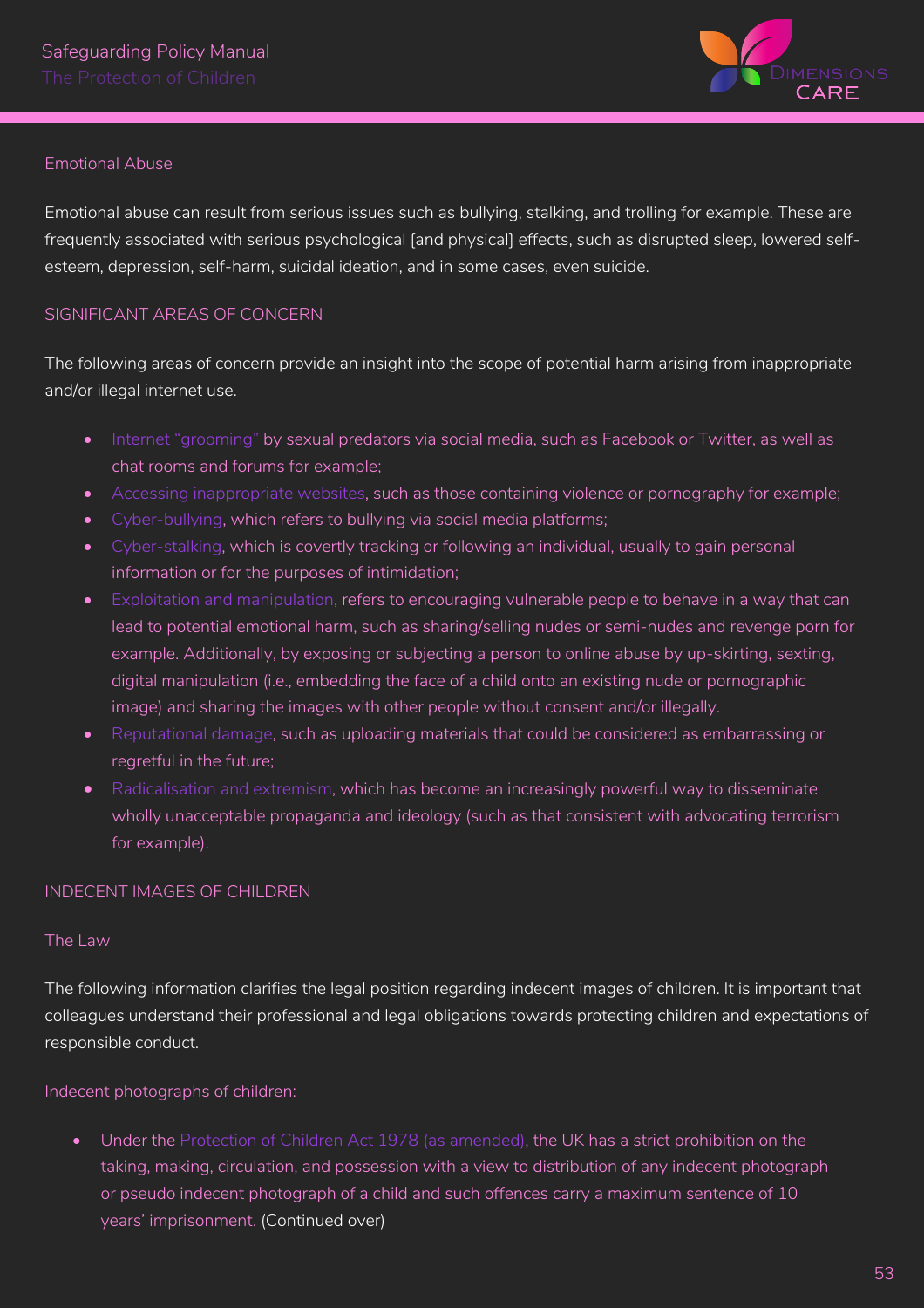

• Section 160 of the Criminal Justice Act 1988 also makes the simple possession of indecent photographs or pseudo photographs of children an offence and carries a maximum sentence of 5 years' imprisonment.

There are defences for those aged over the age of consent (16) who produce sexual photographs for their own use within a marriage or civil partnership. These defences are lost if such images are distributed.

Additionally, for example, the Voyeurism (Offences) Act 2019 criminalises someone who operates equipment or records an image under another person's clothing (without that person's consent or a reasonable belief in their consent) with the intention of viewing, or enabling another person to view, their genitals or buttocks (with or without underwear), where the purpose is to obtain sexual gratification or to cause humiliation, distress, or alarm. Perpetrators could face two years in prison.

The term 'making' could include:

- Opening an email containing an image;
- Downloading an image from a website onto a computer screen;
- Storing an image in a directory on a computer;
- Accessing a website in which images appeared by way of an automatic "pop-up" mechanism.

Types of examples covered by these laws could include the following:

- A person under the age of 18 who creates, possesses and/or shares sexual imagery of themselves with a peer under the age of 18 or adult over 18;
- A person under the age of 18 who possesses and/or shares sexual imagery created by another person under the age of 18 with a peer under the age of 18 or an adult over 18;
- A person over the age of 18 who creates, possesses and/or shares sexual imagery of a child.

The making, manipulation and sharing of exploitative images of children is a serious issue. This section provides outline examples of current concerns.

#### **SEXTING**

- Sexting is when someone shares sexual, naked or semi naked images or videos of themselves or others or sends sexually explicit messages. They can be sent using mobiles, tablets, smartphones, laptops etc – any device that allows you to share media and messages.
- Sexting may also be called 'trading nudes', 'dirties' or 'pic for pic'. The creating or sharing of explicit images of a child is illegal, even if the person doing it is a child.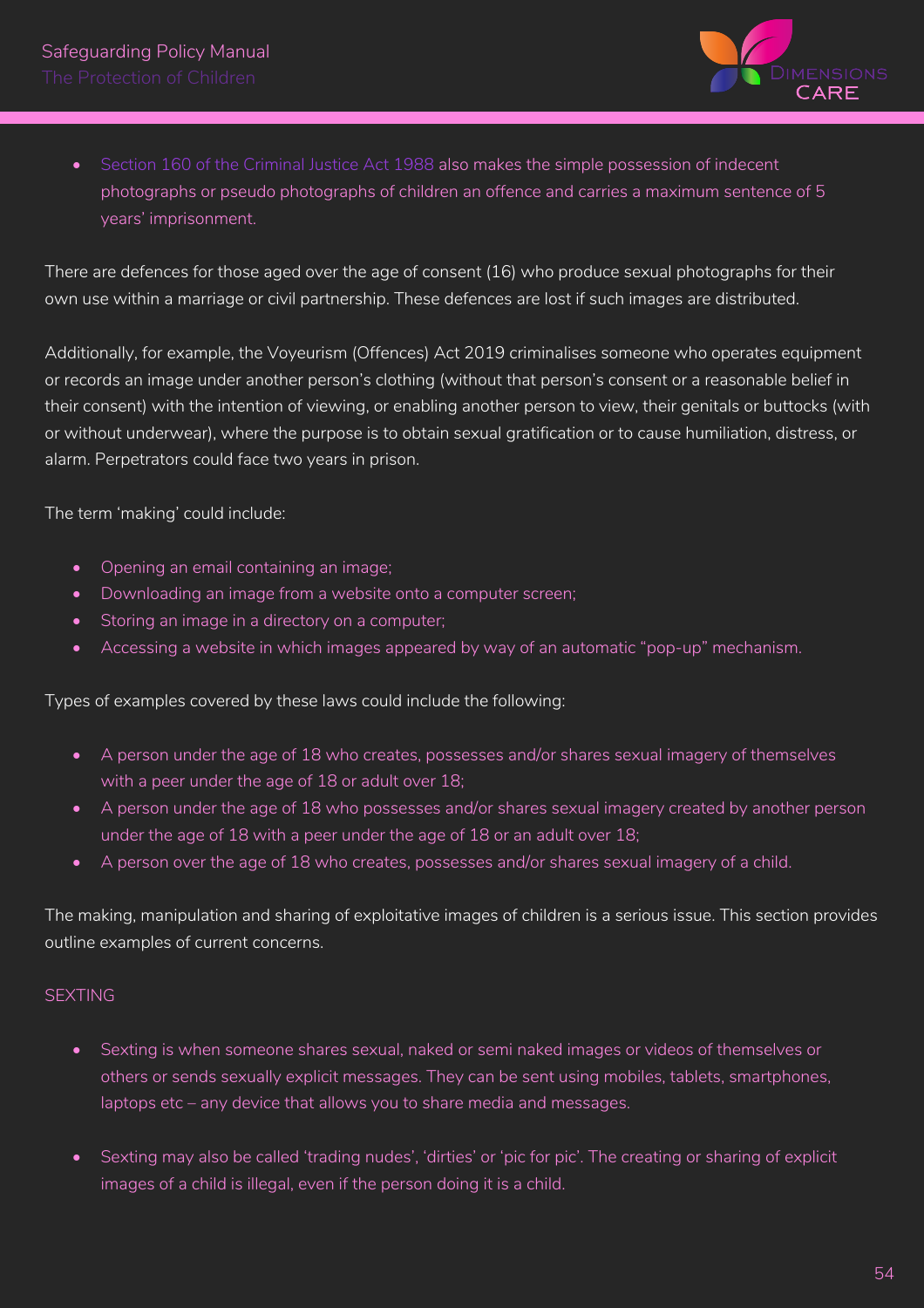

UP-SKIRTING

- Upskirting is a highly intrusive practice, which typically involves someone taking a picture under another person's clothing without their knowledge or their permission, with the intention of viewing their genitals or buttocks (with or without underwear). It is now a specific criminal offence in England and Wales.
- It can take place in a range of places, e.g., British Transport Police have seen a rise of reports on public transport.

The ever-increasing use of social media by children continues to increase the risks presented. This is a particular issue/concern regarding vulnerable children and young people. Sexting, for example, can be linked to bullying, blackmail, and exploitation, as well as other forms of harm:

- Unwanted attention Images posted online can attract the attention of sex offenders, who know how to search for, collect and modify images;
- Feeling profoundly embarrassed and humiliated. If they're very distressed this could lead to suicide or self-harm.

are stored or shared online, they become public. Some people may think that images and videos only last a

For further information and guidance, colleagues should refer to our Safer Computing Policy

# PROCEDURES

Children and colleagues are encouraged to use and enjoy computing resources, including mobile smartphones, and gaming devices, as well as other internet enabled devices. However, this must be subject to clear expectations of conduct.

It is essential that colleagues remain vigilant to the dangers of criminal online abuse, exploitation, and cyberbullying. This means taking full account of the risks and dangers referenced in this policy, as well as the potential for emergent concerns arising from innovations in social media and other forms of digital communication. The following provides all colleagues with important information about protecting children from online abuse and providing them with the support required to keep them safe and make positive choices.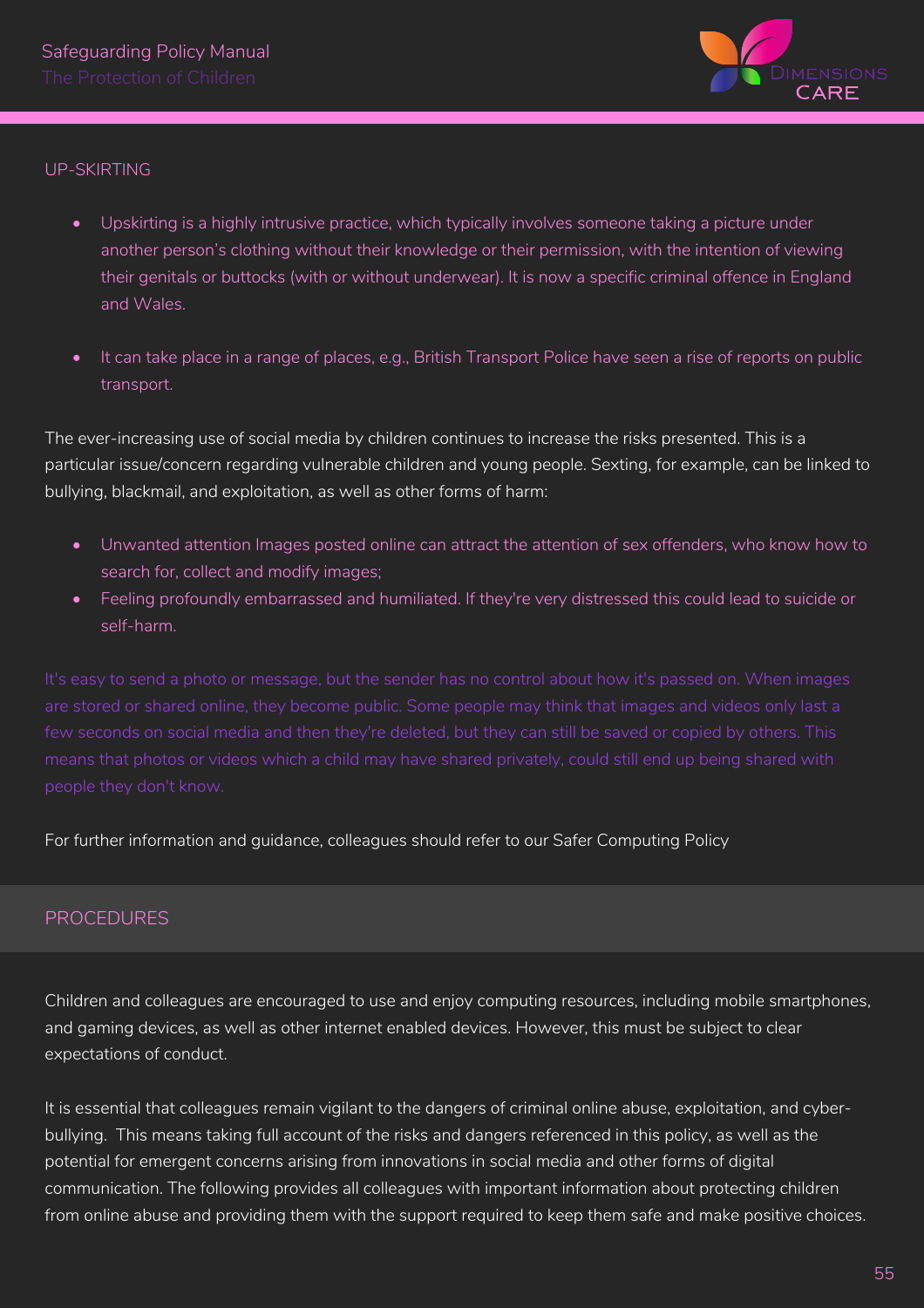

All colleagues must:

- Ensure that children are not exposed to unsuitable material online or through social media;
- Make time to explore and discuss the online world together;
- Talk with children about staying safe online and using their devices safely;
- Follow Safety Planning and guidelines regarding known restrictions. Each child's Care Plan should detail any concerns arising from using internet enabled devices. Some children may have restrictions that must be enforced, such not using internet enabled devices without supervision;
- Agree rules with children, from the onset, about what's okay and what's not okay;
- Ensure that information relating to specific risks to individual children are recorded and RAGG rated in the Safety Planning. This must be reviewed every month for accuracy and relevance;
- Raise any concerns regarding inappropriate use of the internet, the sharing and viewing of indecent images or online exploitation with the DSL immediately. A written record must be shared with the child's social worker and signed off by a senior colleague;
- As consistent with responsible parenting, colleagues should regularly check smartphones and tablets (and other relevant devices) used by children, with reasonable allowances considered due to the child's age and stage;
- Record all allegations, disclosures and concerns relating to internet use.

All colleagues must know that:

- There are no circumstances that will justify the possession of indecent images of children below the age of 18;
- Adults who access and possess links to such websites will be viewed as a significant and potential threat to children. Accessing, making, manipulating for inappropriate purposes, and storing indecent images of children (under the age of 18) is illegal). This will lead to criminal investigation and if substantiated, the individual being barred from working with children or vulnerable people.

The internet has revolutionised the way we live our lives and can be used as a wonderful resource. However, access to the internet is as dangerous as it is beneficial, as well as being particularly concerning when applied to keeping vulnerable children safe from harm.

Where indecent images of children or other unsuitable material are found, the police and Local Authority will be immediately informed. Colleagues must not attempt to investigate the matter or evaluate the material. This may lead to evidence being contaminated, leading to a criminal prosecution.

Therefore, colleagues must be familiar with the following core requirements:

- Ensure they keep data safe and secure;
- Always conduct themselves professionally online; (Continued Over)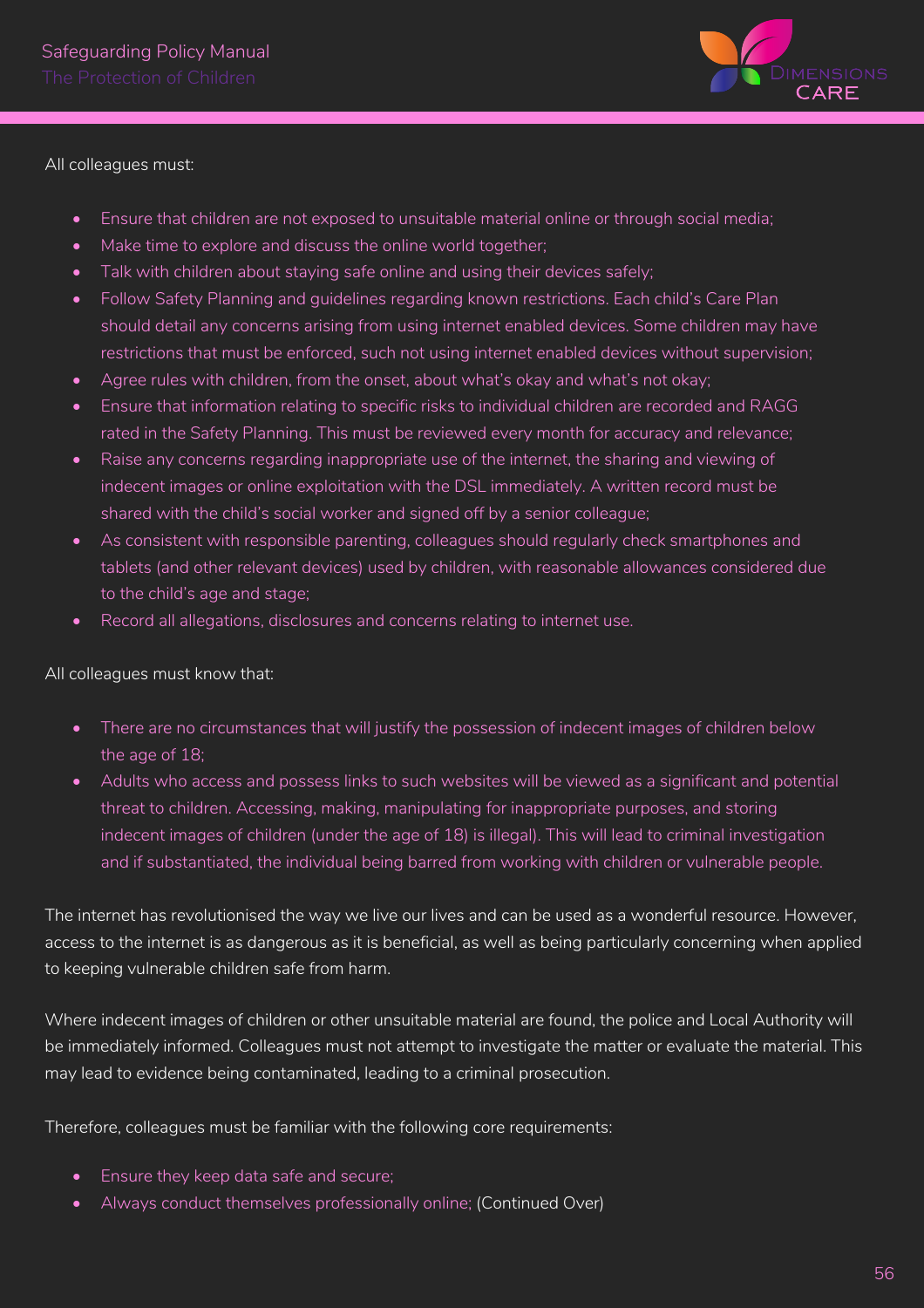

- Never take pictures of children without the authorisation of the manager or deputy manager (or On-call if the manager or deputy manager are not available);
- Never view or possess inappropriate or indecent images of children or young people. If a child discloses a concern, do not encourage the child to show [you] the image. A description will be adequate, and the device will need to be handed over to the Police. Additionally, the gender of the child should be a serious consideration. For example, a female child making a disclosure will likely feel more at ease with a female colleague;
- Not allow children to access to their data through social networking sites such as Facebook (e.g., Colleagues are required to decline "friend requests" from children as this is not appropriate);
- Not place details of their place of work on their social networking profiles. This means referring to
- their job as "working in a social services organisation";
- Inform a senior colleague of any issues of concern; and
- Report any illegal or suspicious internet activity to the Police.

#### PHOTOGRAPHS OF CHILDREN

Working with children in the context of residential care may involve the taking or recording of images. Any such work should take place with due regard to the law and the need to safeguard the privacy, dignity, safety, and wellbeing of our children. Colleagues must be aware that informed written consent from those with parental responsibility and agreement from the child should always be gained before an image is taken.

You must never:

- Display or distribute images of children unless they have consent to do so;
- Use images which may cause distress;
- Use mobile telephones or any other similar devices to take images of children;
- Take images 'in secret' or taking images in situations that may be construed as being secretive.

All colleagues will be expected to justify images of children in their possession, in no uncertain terms.

#### ONLINE EXPECTATION

Online exploitation is when an individual or group use online platforms to take advantage of an imbalance of power to coerce, manipulate or deceive a child or young person under the age of 18 into sexual and/or criminal activity that can occur online and offline. Colleagues should be familiar with following definitions, provided by CEOP (Child Exploitation and Online Protection):

• Child Sexual Abuse (CSA) involves forcing or enticing a child to take part in sexual activity, whether or not the child is aware of what is happening. This may include activities such as involving children in looking at, or in the production of, sexual images, watching sexual activities, encouraging children to behave in sexually inappropriate ways or grooming a child in preparation for abuse.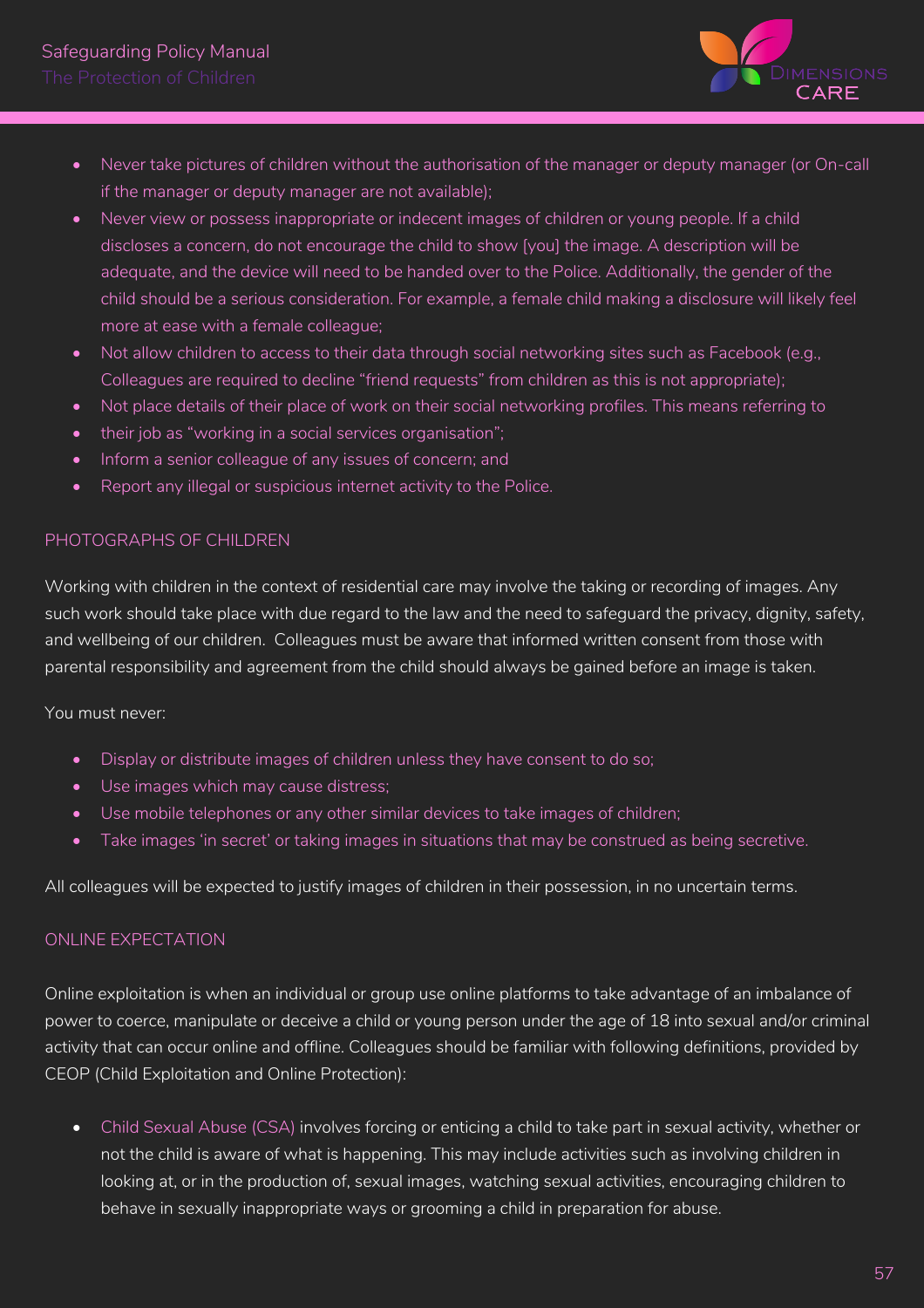

• Child Sexual Exploitation (CSE) is a form of CSA. It occurs where an individual or group takes advantage of an imbalance of power to coerce, manipulate or deceive a child or young person under the age of 18 into sexual activity (a) in exchange for something the victim needs or wants, and/or (b) the financial advantage or increased status of the perpetrator or facilitator. The victim may have been sexually exploited even if the activity appears consensual.

Online Child Sexual Abuse and Exploitation (CSAE) is used throughout this information resource to capture all types of offence. Online CSAE Offending can take several forms which include:

- Online Grooming The act of developing a relationship with a child to enable their abuse and exploitation both online and offline. Online platforms, such as social media, messaging and live streaming, can be used to facilitate such abuse/offending behaviour.
- Live Streaming Live streaming services can be used by Child Sex Offenders (CSOs) to incite victims to commit or watch sexual acts via webcam. CSOs also stream or watch live contact sexual abuse or indecent images of children with other offenders. In some instances, CSOs will pay facilitators to stream live contact abuse, with the offender directing what sexual acts are perpetrated against the victim.
- Online coercion and blackmail The coercion or blackmail of a child by technological means, using sexual images and/or videos depicting that child, for the purposes of sexual gain (e.g., to obtain new IIOC or bring about a sexual encounter), financial gain or other personal gain.
- Possession, production and sharing of IIOC and Prohibited Images CSOs can use online platforms to store and share IIOC and prohibited images. Online platforms can also be used to facilitate the production of IIOC, for example screen-recording of CSEA perpetrated over live streaming.
- Indecent Images of Children (IIOC) are images of, or depicting, a child or part of a child which are judged to be in breach of recognised standards of propriety. Examples of images considered to be indecent are those depicting a child engaging in sexual activity or in a sexual manner, through posing, actions, clothing, etc. IIOC includes photographs, videos, pseudo-photographs, and tracings.
- Prohibited Images of Children are non-photographic images, for example CGI, cartoons etc, which portray a child engaging in sexual activity, a sexual act being performed in the presence of a child or focus on the child's genital or anal region.

# PROCEDURES

In response to any of the above concerns, colleagues must:

- Listen and take seriously what a child says and never express disbelief;
- Do not make any suggestions about what has taken place, or how it came about, or question the child except to clarify what they are saying; (Continued over)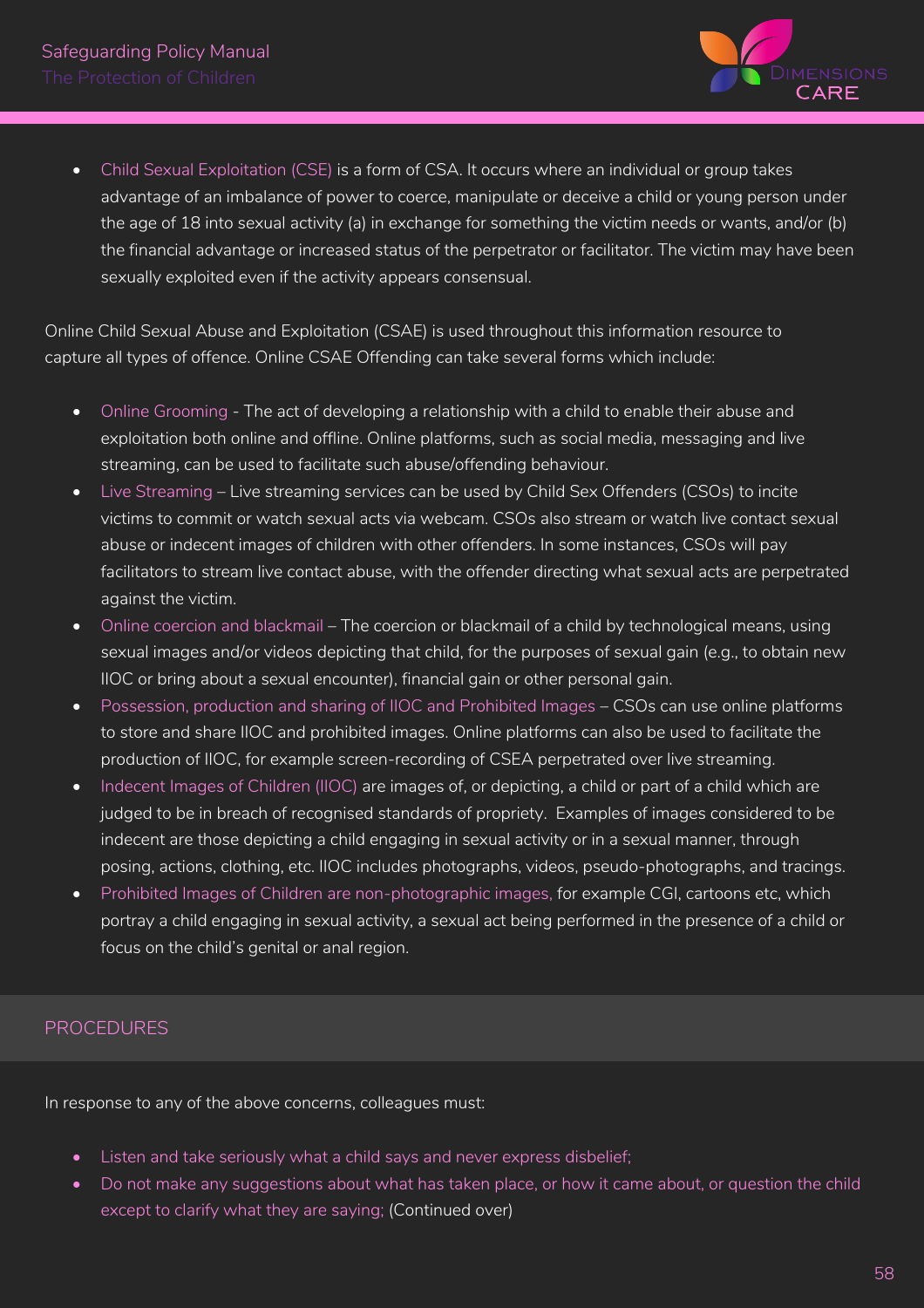

- Allow the child time to express themselves', but do not press for detail beyond what is minimally necessary to be clear that some form of abuse has taken place;
- Do not ask a child to repeat what has been said to anyone else before referring;
- Be calm and reassuring and do not make assumptions;
- Avoid making judgements about what is being said though reassure the child that they are not responsible for what may have happened;
- Never view or possess inappropriate or indecent images of children. If a child disclosures a concern, do not encourage the child to show [you] the image. A description will be adequate. Additionally, the gender of the child should be a serious consideration. For example, a female child making a disclosure will likely feel more at ease with a female colleague (although not exclusively);
- Do not promise to keep information secret. Be clear you will have to refer the matter on and to whom;
- Tell the child that there are people who can help;
- Write down what has been said, using the child's exact words and what was said in response. Be factual and state opinion, sign, date report and send to social worker and DSL.

#### NOTE: All disclosures must be escalated to the DSL.

Where there are immediate concerns, MASH/EDT will be contacted and informed of the disclosure, along with

# SECTION TWENTY-THREE: Knife Crime

In March 2019, Ofsted published Safeguarding Children and Young people in Education from Knife Crime: Lessons from London. Although published for schools and education settings, specific information is transferrable, and colleagues will need to be aware of:

- Expectations upon schools to protect children from knife crime;
- Working with schools and other agencies towards achieving effective prevention strategies.

There is a reasonable expectation that schools must proactively and effectively protect children from harm. Schools have certain powers, such as stop and search, as well as the use of metal detector "wands" for example. However, school policy does tend to vary significantly. Some schools will maintain a position of noncriminalisation of children and others will seek to ensure that children are prosecuted:

was not a criminal offence. Another school had called the police in response to a child carrying a small, sharp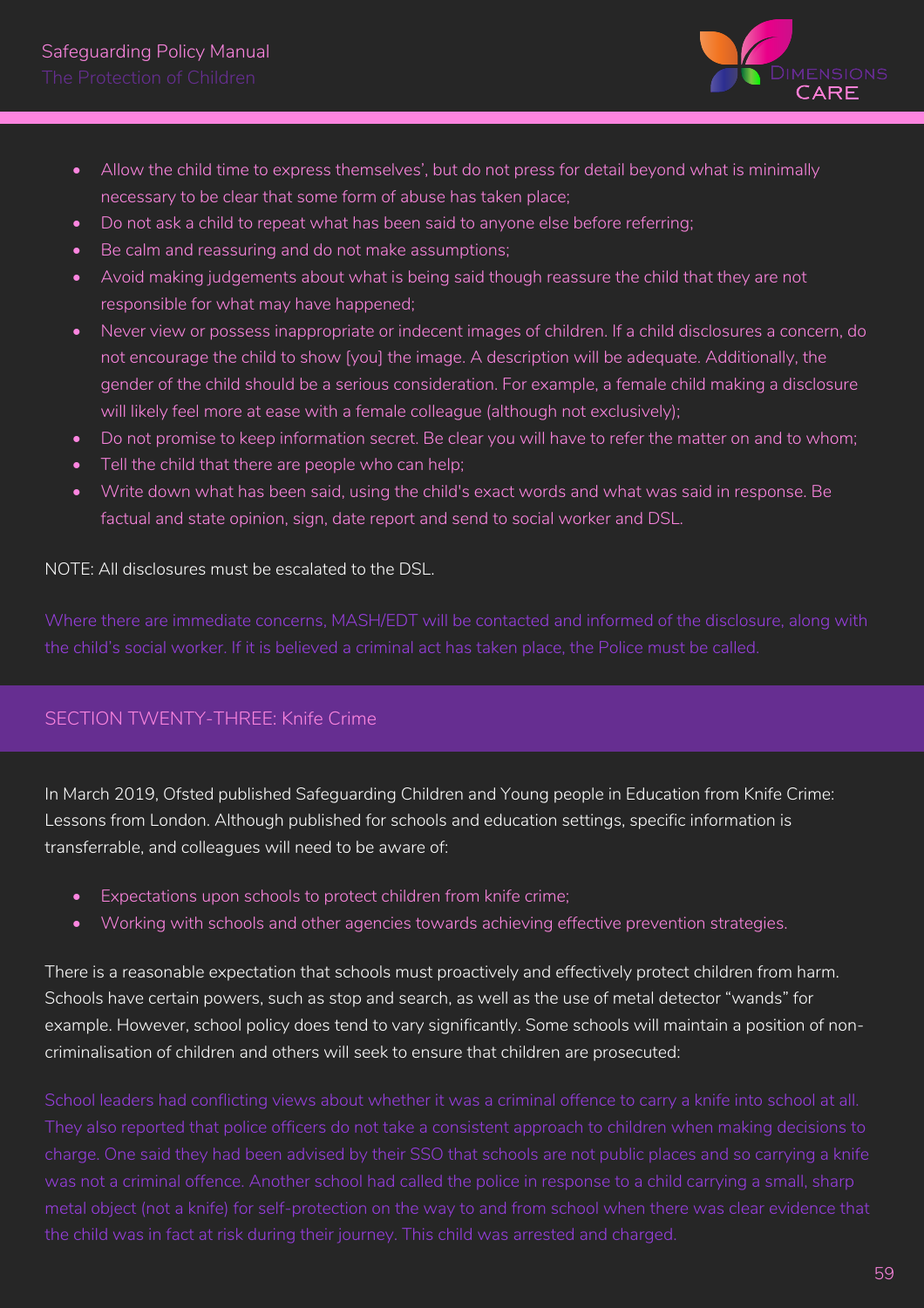

Generally, schools will seek to exclude children who are found to carry knifes or "bladed weapons." This can be seen as unhelpful and often creates more difficulties than are solved. For example, it is accepted that children are more likely to engage with negative influences (i.e., gangs, etc) if they are not in school.

It should also be considered that some children are said to carry knifes for protection and not with the intention of causing harm. This is important because these children clearly feel unsafe and have taken drastic measures to protect themselves. However, it is plausible to state that children who do carry knives with the intention of causing harm will likely protest that they too are protecting themselves. This means that there must be a greater understanding of the context around the individual child's motivation. This can be achieved through ensuring clear lines of communication between home, school, and other agencies.

Our role – the role of colleagues – is to protect the children in our care. We can do this by actively listening to children and talking openly about the risks and by developing: a preventative approach that builds children's knowledge and skills so that they are well supported to keep themselves safe as they grow up.

As consistently reiterated throughout this policy, the need to share information with pertinent professionals and secure effective collaborative practice is essential. This means regular contact with schools, partnership working with relevant agencies and maintaining a consistency of approach.

# PROCEDURES

There are many different criminal offences relating to knives. For example:

- It is an offence to threaten or cause harm to a person with a bladed weapon;
- Some bladed weapons are prohibited from being sold or purchased, including to anyone under the age of 18;
- Offences such as robbery or assault can be aggravated if a knife is involved;
- It is also an offence to carry a knife in a public place without good reason.

Colleagues should be aware that:

- The highest level of risk posed by the use of knives relates to children who have been groomed into gangs, for the purposes of criminal exploitation;
- Working together with other agencies, such as relevant local authority professionals, schools and colleagues is crucial to minimise risk and incidents associated with knife crime; (Continued Over)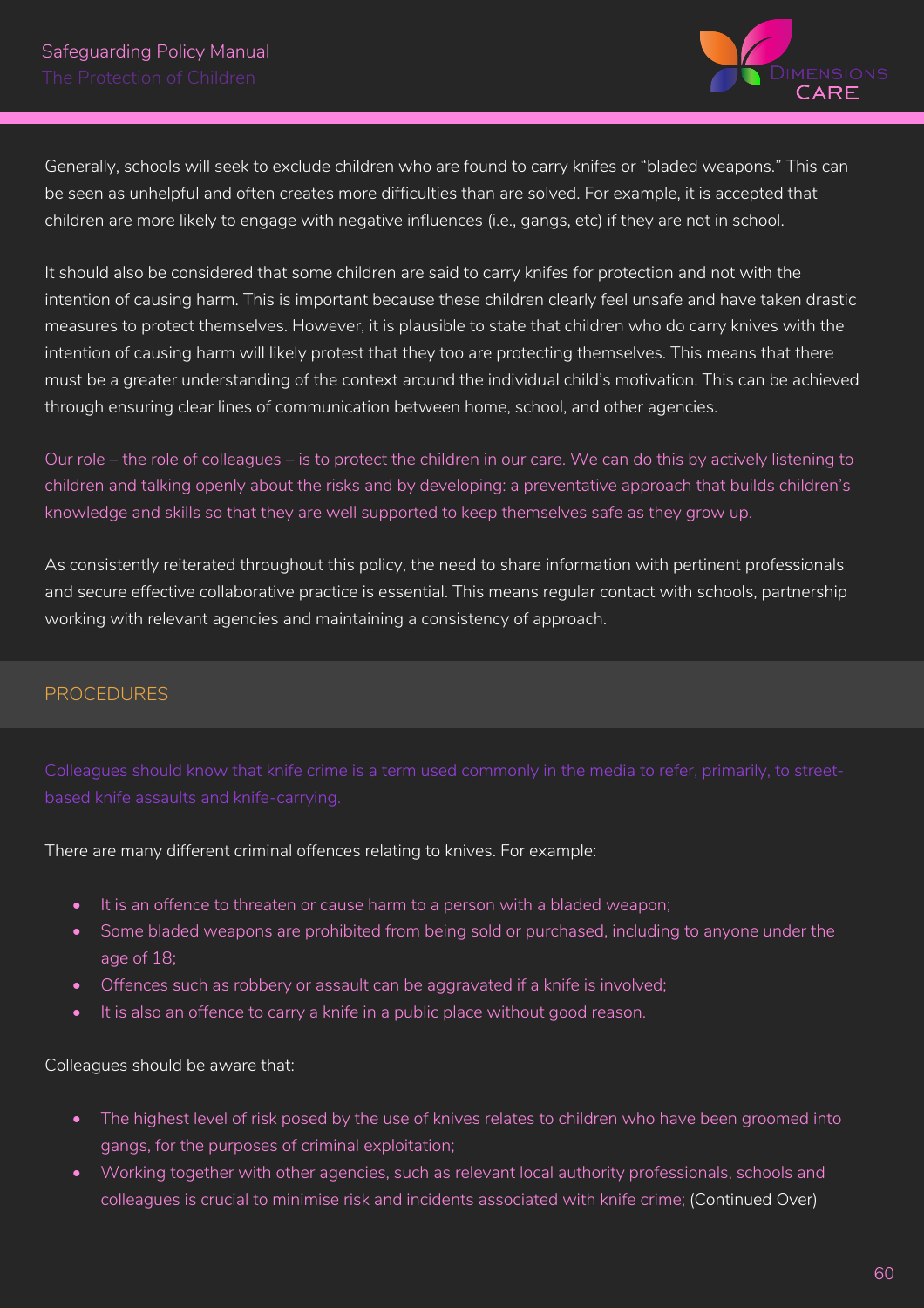

- Working with local community safety partnerships should support the development and implementation of local strategies that aim to address knife crime and serious youth violence. Linking in with other local groups, where appropriate, will support greater knowledge and insight into areas of risk and therefore support the protection of children in our care;
- Work with the Police with the aim of introducing and maintaining risk reduction measures. For example, the Police may be willing to provide information directly to children and colleagues in the home (depending upon resources);
- Support and educate children to understand the dangers of knife crime, whilst being careful not to undermine their sense of safety and wellbeing.

Any concerns about children carrying Knives or bladed weapons must be:

• Escalated to the Registered Manager (i.e., the DSL) immediately, who may inform MASH/EDT of concerns arising. This is particularly important if the child is Absent without Authority or Missing from Care and known to be carrying a knife or bladed weapon.

Please note that colleagues are expected to use On-call if the DSL is unavailable.

In liaison with the registered manager or On-call, colleagues must:

- Complete a report, including all details of what was witnessed, said, and done;
- Inform the child's social worker; and
- Make a decision, based upon the context of the concern, about whether or not to notify the Police. For example, a child keeping a butter knife in their room for protection is different to a child walking around with a carving knife with an intention to harm another person.

Please note that if a child does feel the need to protect themselves by storing a bladed instrument in their room, it must be taken seriously.

# Remember:

- Colleagues should refer to our Countering Knife Crime Policy and Offensive Weapons Policy for further information.
- There are several potential associations with other safeguarding concerns, such as Child Criminal Exploitation (CCE) for example.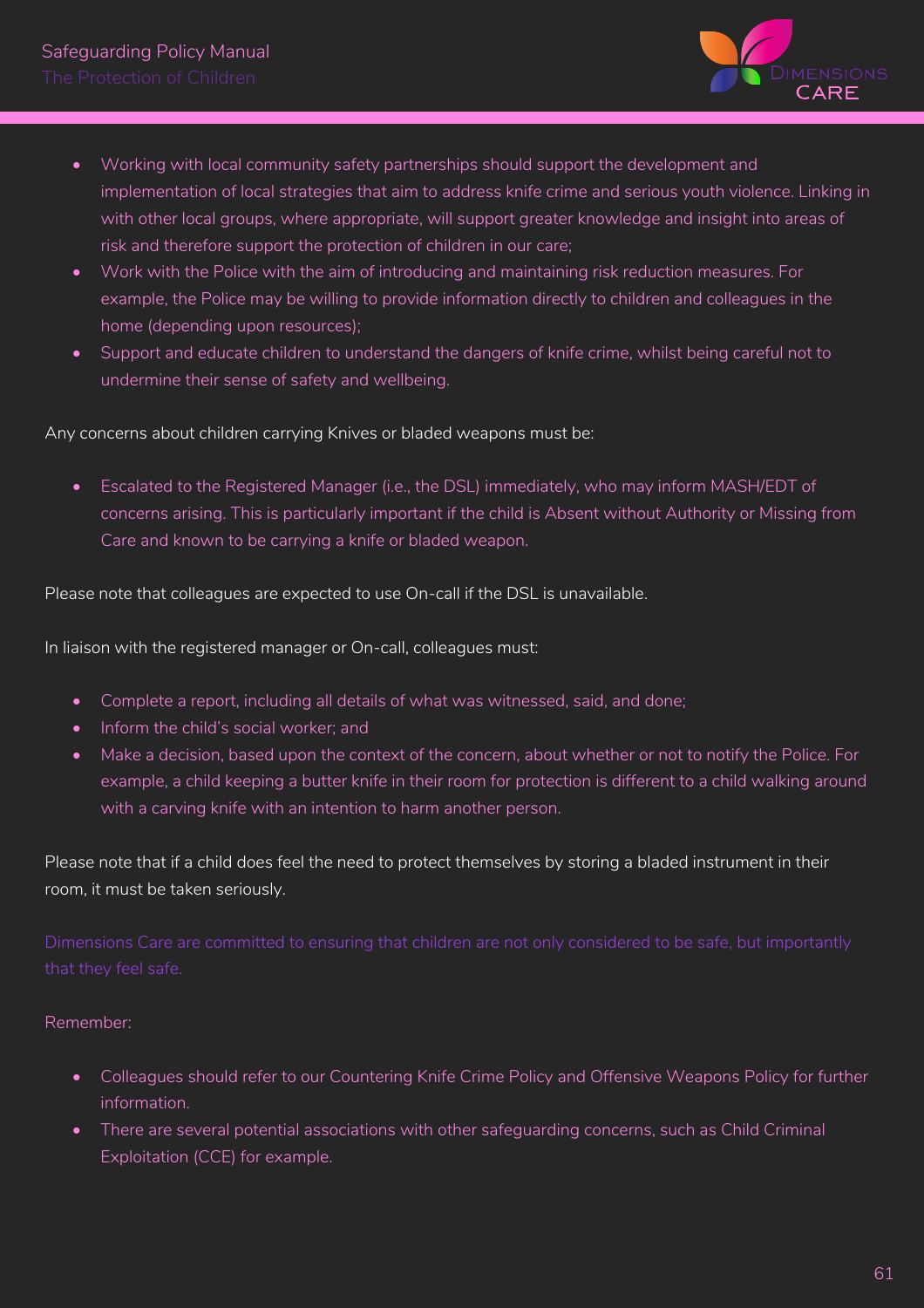

# SECTION TWENTY-FOUR: Lessons Learned

When things go wrong, we must take every opportunity to learn lessons to ensure that every reasonable measure and strategy is in place to avoid a repeat of the issue or incident. As stated at the beginning of this policy, it is crucial to enabling safer care and critical to organisational assurance of good practice. A failure to learn lessons is irresponsible and potentially dangerous, and it counters the ethos and values that drive our commitment to achieving excellence.

# LEARNING LESSONS

The DSL should review the circumstances of the issue or incident with the case manager and SMT to determine whether there are any improvements to be made to existing procedures or practice. This will help to prevent similar events in the future.

Dimensions Care have access to the Tristone Independent Safeguarding Board (TISB), which comprises a range of senior professionals from a range of relevant sectors (i.e., Social Care, Education, Police, Health & Human Resources) who can provide:

- An independent report on the effectiveness of existing measures, compliance analysis, and recommendations for improved practice. This could be, for example, an independent investigation of an incident.
- A comprehensive Section 11 type audit of measures in place to protect children and young people form harm or the potential for harm. The audit will produce a record of recommended actions – as applicable – and assurance of good practice where identified.
- Scrutiny of reported incidents (via the monthly incident tracker) to ensure that Dimensions Care have handled any safeguarding events effectively. These include allegations and disclosures, as well as specific safeguarding issues that impact upon the lives of children in our care (e.g., MfC incidents where criminality is suspected or confirmed, etc.).

To capture lessons learned, Dimensions Care must keep a record of the following:

- A concise summary of what happened
- Action required
- The proposed/actual impact of completing the actions, specifically in terms of how this will improve practice.

Please note that the conditions of GDPR will be upheld and maintained. Please refer to the Confidentiality Section for further information.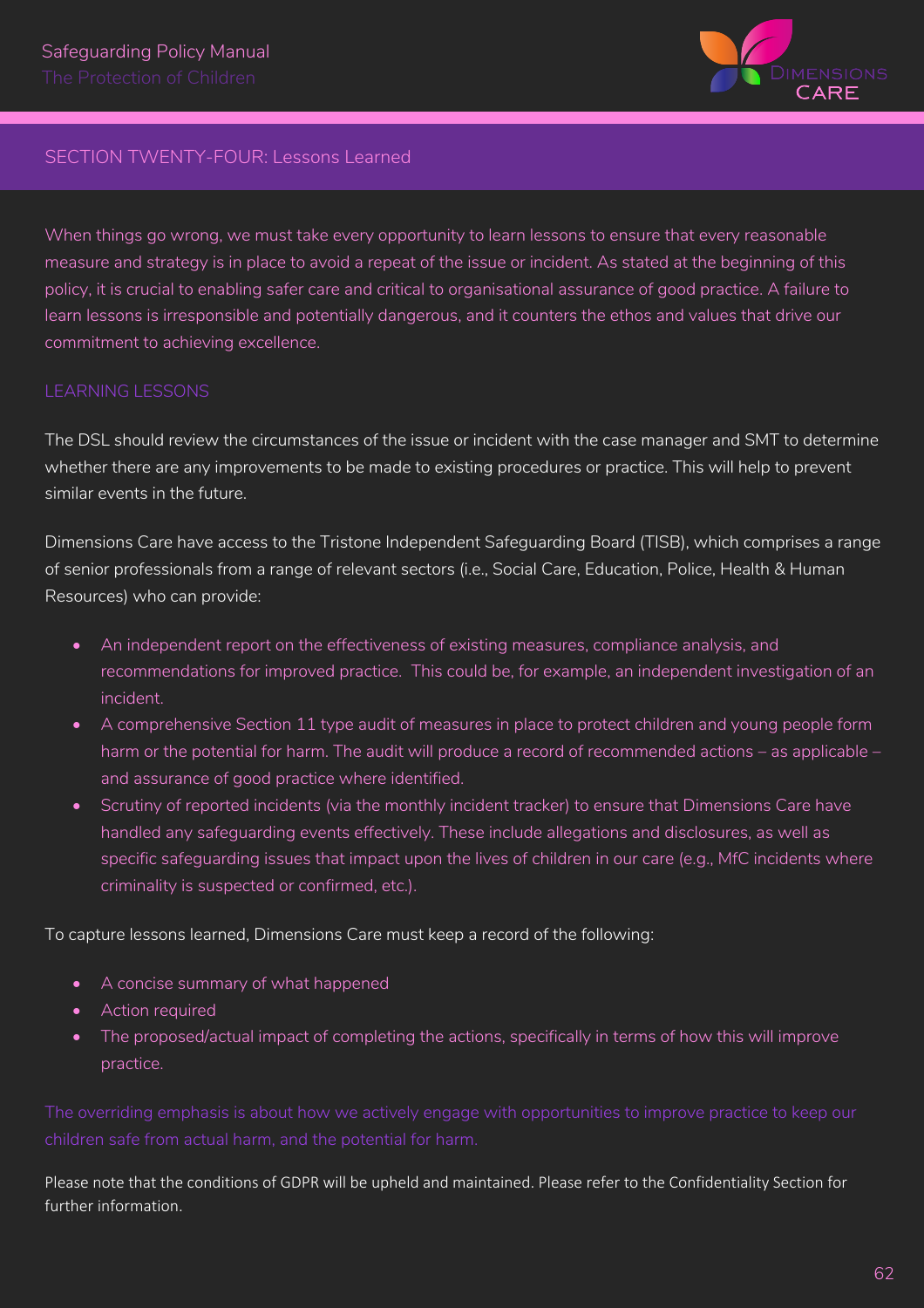

# SECTION TWENTY-FIVE: Missing from Care (MfC)

A child who goes missing just once faces the same immediate risks faced by a child who regularly goes missing.

### WHY CHILDREN GO MISSING

The Children's Society has identified that arguments and conflicts, poor family relationships, physical and emotional abuse, as well as boundaries and control issues are risk factors that can precede a missing incident.

There are no exact figures for the number of children and young people who go missing or run away, but estimates suggest that the figure is in the region of 100,000 per year. Children and young people may run away from a problem, such as abuse or neglect at home, or to go somewhere they want to be. Additionally, they may have been coerced to run away by someone else. Whatever the reason, it is thought that c.25% of children that go missing are at risk of serious harm.

There are specific concerns about the links between children and young people running away and the risks of sexual exploitation. Missing children and young people are also vulnerable to other forms of exploitation, violence, and criminality.

# IMMEDIATE RISKS

Children who go Missing from Care are at serious risk of potential harm. The factors below offer a summary of issues, but this is by no means exhaustive:

- No means of support or legitimate income leading to high-risk activities;
- Child Criminal Exploitation (County Lines, for example);
- Serious physical abuse and sexual abuse (i.e., rape, assault and exploitation);
- Alcohol and substance misuse:
- Serious deterioration of physical and mental health;
- Missing out on training and education, thereby impacting upon "life chances";
- Increased vulnerability and social isolation.

#### Longer Term Risks

- Long-term drug and/or alcohol dependency;
- Criminality;
- Homelessness and profound social disadvantage;
- Exploitation; and
- Poor physical health and profound mental health difficulties.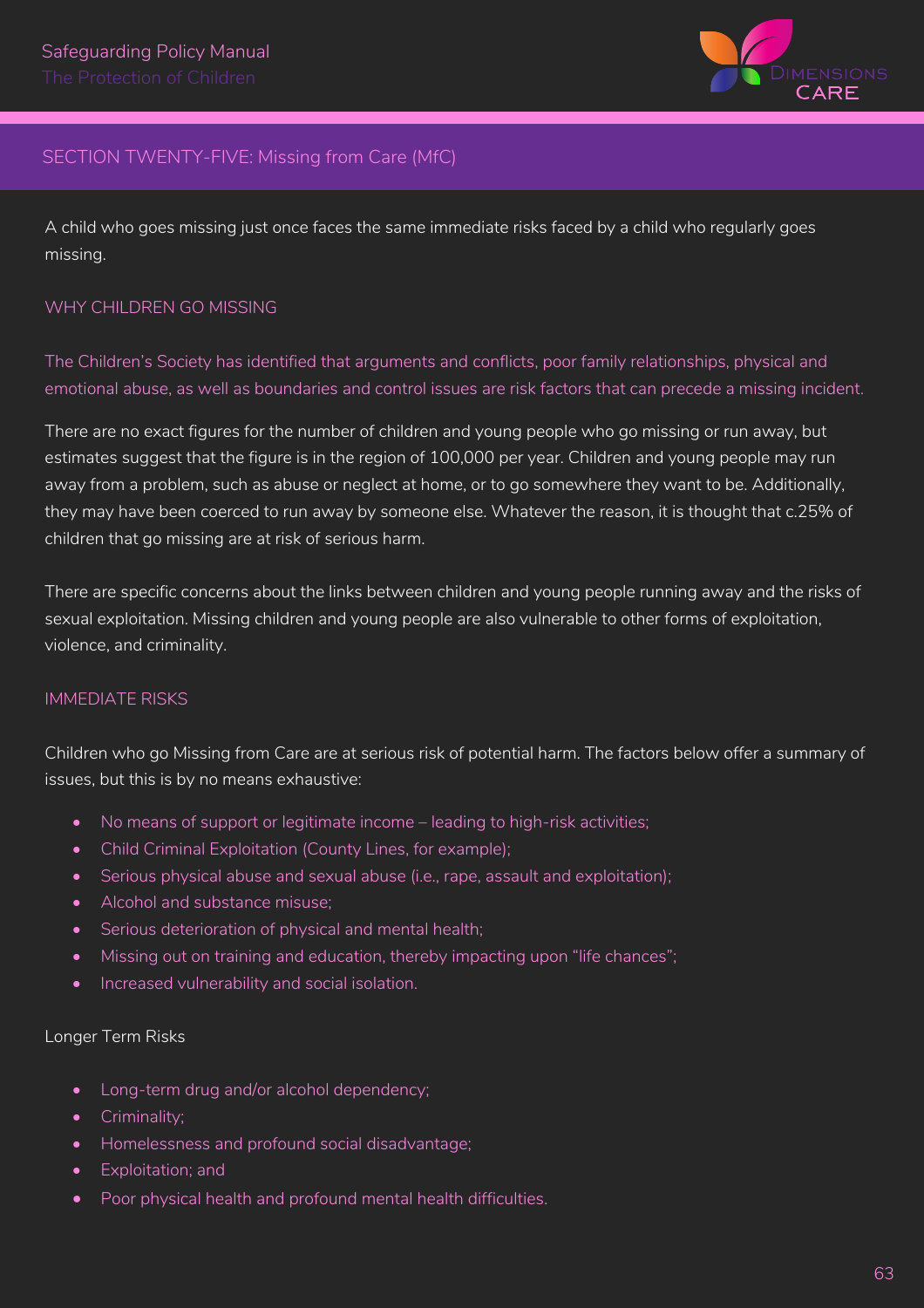

# Definitions

Based on the statutory guidance on Children who run away or go missing from home or care (DfE; 2014), the definitions which should be used when working with children and young people are set out as follows:

- Child: anyone who has not yet reached their 18th birthday. 'Children' and 'young people' are used throughout this guidance to refer to anyone under the age of 18.
- Young runaway: a child who has run away from their home or care placement or feels they have been forced or lured to leave.
- Missing child: a child reported as missing to the police by their family or carers.
- Child Looked After: a child who is looked after by a local authority by reason of a care order, or being accommodated under section 20 of the Children Act 1989.
- Responsible local authority: the local authority that is responsible for a child looked after's care and care planning. If a child is placed in care outside of a child's local authority, the responsible local authority remains the child's home local authority or the placing authority, not the local authority where the child is placed in care.
- Host local authority: the local authority in which a child looked after is placed when placed out of the responsible local authority's area.
- Care leaver: an eligible, relevant, or former relevant child as defined by the Children Act 1989.
- Away from placement without authorisation: a child looked after whose whereabouts is known but is not at their placement or place they are expected to be and the carer has concerns, or the incident has been notified to the local authority or the police, should be treated as missing.
- Parent: The parents, friends, relatives, or those providing private fostering arrangements who look after the child at their current place of residence.
- Carer: The care provider who has been tasked by the Local Authority and those with parental responsibility for the child to act in 'loco parentis'.

# Formal Definitions

The College of Policing APP defines missing as:

"Anyone whose whereabouts cannot be established will be considered as missing until located and their wellbeing or otherwise confirmed. All reports of missing people sit within a continuum of risk from 'no apparent risk' through to high-risk cases that require immediate, intensive action."

\* NB Children missing from care, home and education is not to be confused with the children missing education (CME) policy. The definition of a child missing education is:

"A compulsory school-age child who is not on the roll of a school, not placed in alternative provision by a local authority, and who is not receiving a suitable education at home."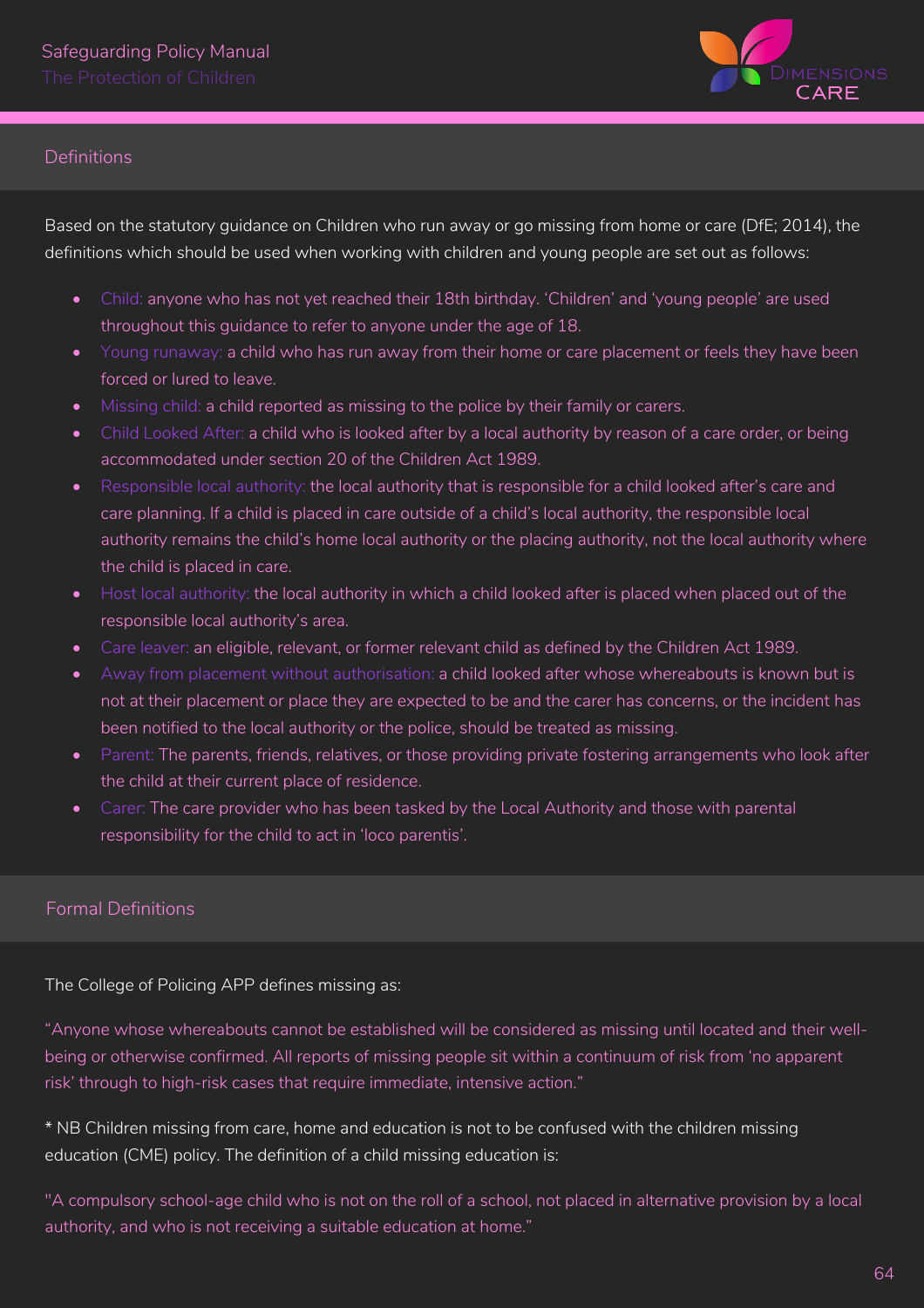

# Local Authority Strategies for Children who go Missing

The following provides a broad summary of what local authorities should do in response to children going MfC. The crucial factor is that everyone works together to protect chidlren from harm.

The Police have a key role in partnership with other agencies and services that are trying to locate children who are missing and in reducing the instances where the same children go repeatedly missing from home or care in an area.

An incident log should be opened by the Police on all occasions when a child is reported to them as missing. The following actions should be considered prior to making the report:

- Have you searched the home address?
- Have you attempted to contact the MFH?
- Have you contacted family and associates?
- Have you checked known addresses and places frequented?
- Have you checked social network sites?
- Have you contacted local hospitals?

A missing person report and action log is created for all missing children.

The Police notify the Police National Computer (PNC) immediately and inform Children's Social Care via an automated email within 24 hours.

# Guiding Principles for Partnership Working

#### The overriding principle is 'Every missing episode is potentially serious.'

The joint aim is to reduce the incidence of all children and young people going missing, and if they do, to reduce the risk of them suffering harm and recover them to safety as soon as possible.

This is done through partnership working, information sharing, problem solving, and performance management.

Each safeguarding partnership will monitor compliance with local protocols and monitor the appropriateness and relevance of this policy. Together the partnerships will take steps to ensure improved responses and practice thereby delivering better outcomes for children.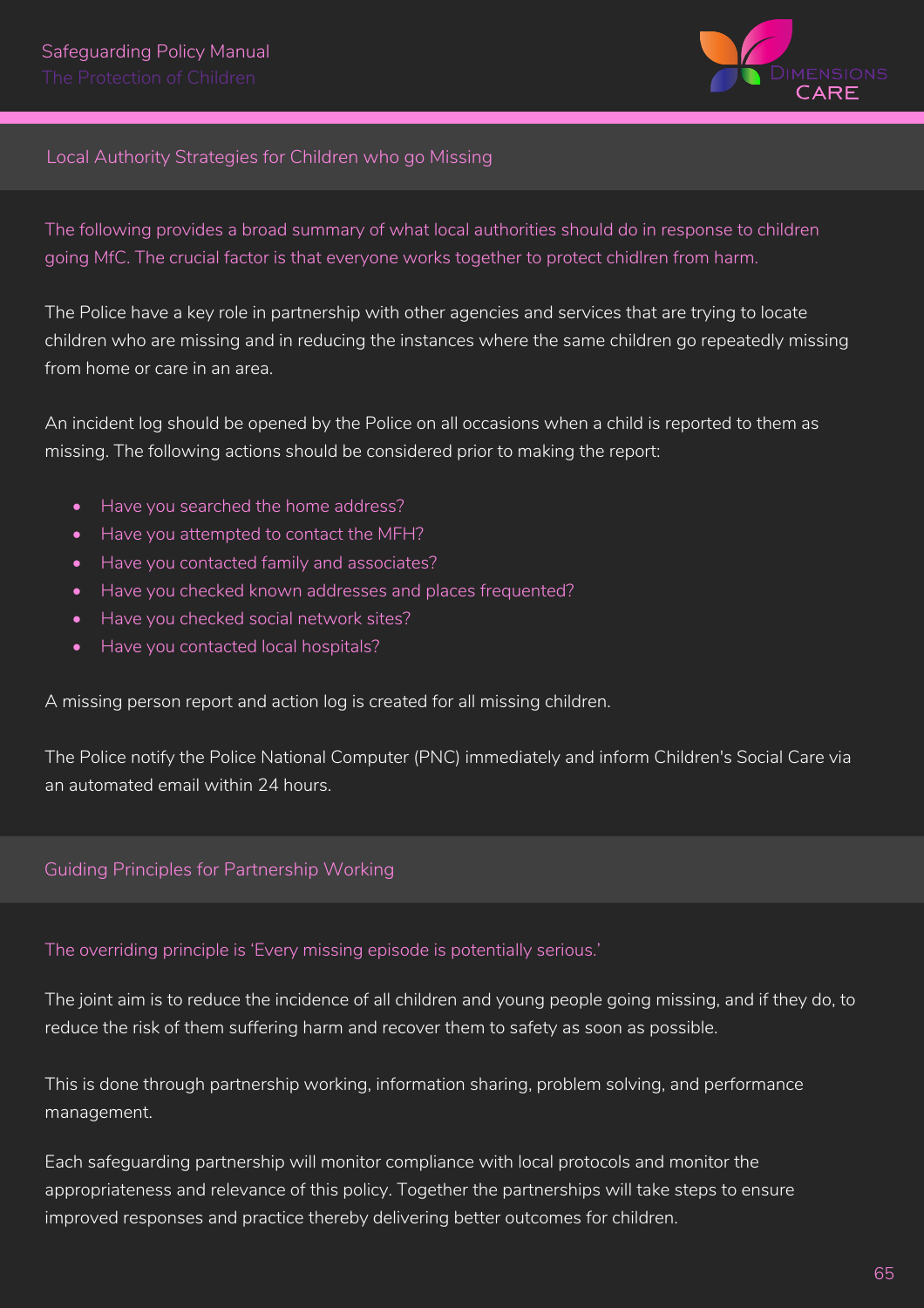

Where known information is minimal, the risk cannot be accurately assessed without active investigation. It does not mean low or no risk; appropriate lines of enquiry should be set to gather the required information to inform the risk assessment.

The fact that the child or young person may have gone missing on several previous occasions does not reduce the risk. In fact, children or young people who repeatedly go missing are often being enticed away from their placement by risky activities that they see as exciting or by predatory influences and as such the risk is increased. Furthermore, short absences may be as risky as lengthy ones.

No child shall be deemed low or no risk missing who is:

- At risk of/experiencing child sexual or other forms of exploitation
- An Unaccompanied Asylum-Seeking Child (UASC)
- Under 12.

The length of time a child or young person has been missing should be a contributory factor to the assessment of risk.

Interventions are important in attempting to address repeat missing episodes. They must be informed by effective return interviews, multi-agency risk assessments and reflected as SMART actions in the child's care plan.

A child or young person's concerns will be taken seriously, they should feel heard. And, their words should be recorded verbatim (i.e., state what they say), but this should not prevent safeguarding action from being taken.

All professionals need to be careful not to label children and young people despite challenging and/or criminal behaviour they may be involved in. The starting point should always be that children and young people who go missing are in potentially dangerous situations because of complex push and pull factors.

All professionals will be mindful to give careful consideration to address equality issues in relation to ethnicity, religion, gender, disability.

It is important that any relevant information obtained is shared with all partner agencies, to ensure effective future safeguarding. Information and intelligence should be shared via local processes with the host and home local authorities and the Police.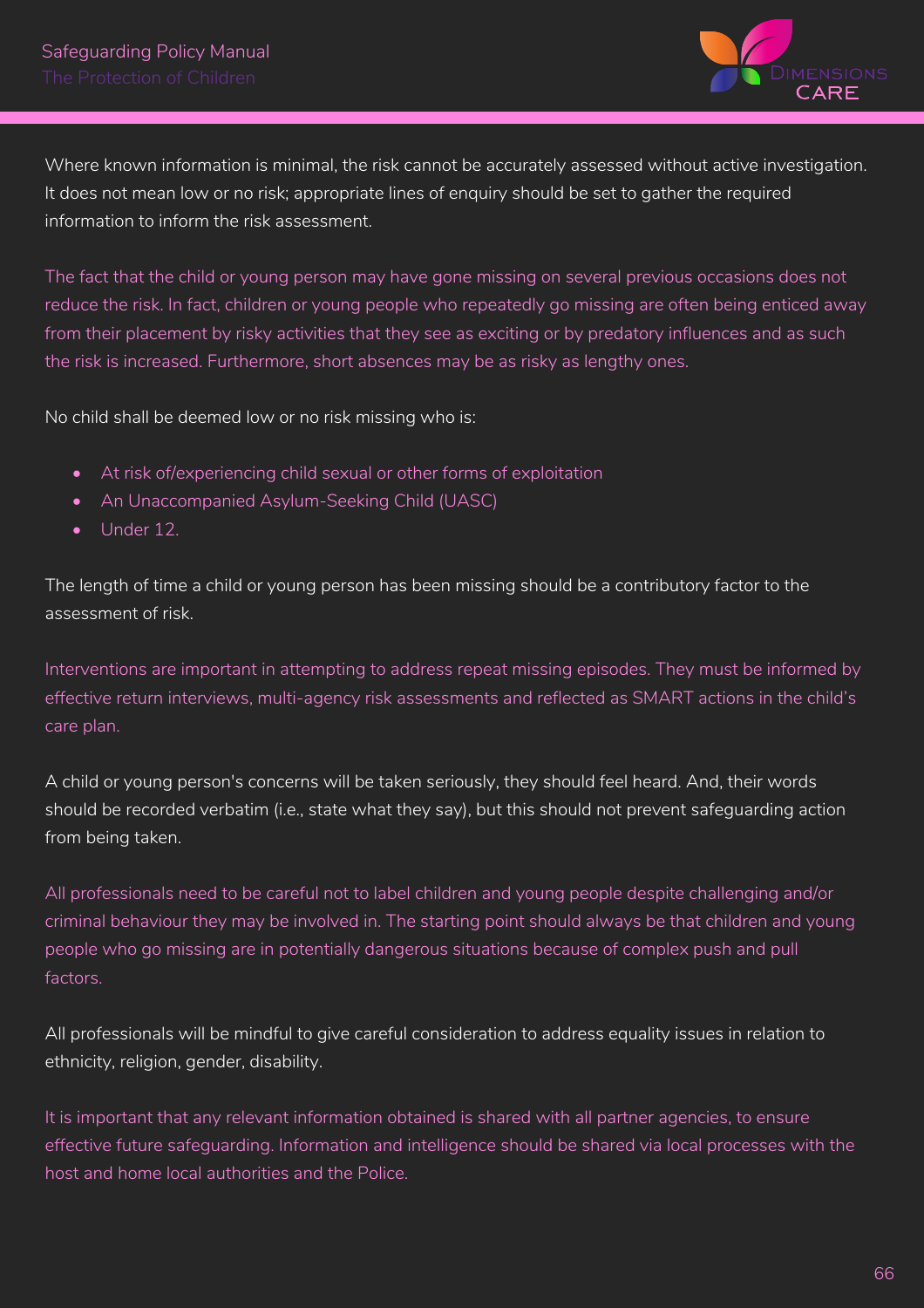

### Risk Assessment

The local Police force, as the lead agency for investigating and finding missing children, will respond to children and young people going missing based on on-going risk assessments and in line with current guidance. Detailed and accurate information must be recorded about the circumstances and the reasons for making the report. This will ensure that the correct level of risk is assessed, and appropriate Police action prioritised.

An immediate risk assessment will be made based on the questions asked by the call handler. In preparation, the person making the report should consider:

- The circumstances around being unable to locate the child;
- The age, basic details and description (including last known clothing);
- The maturity of the child;
- The possible reasons for the child going missing and their likely intentions;
- Whether the child is running from or to anything;
- Medical needs or need for urgent or ongoing medical treatment;
- Whether they use or are under the influence of drugs and/or alcohol;
- The influence of peer groups/family;
- Patterns of criminality or offending;
- Any learning or physical disability of the child;
- Environmental factors such as weather, time of year, community events or tensions;
- Any known risk of abduction;
- Previous behaviour and history of the child;
- Danger posed by the child to themselves and others;
- General vulnerability of the child;
- Predatory influences on the child including others wanting to use them for crime, sex or drugs.

Where a child is not known to the Police or there is limited information available, a joint assessment should be undertaken by the Police who will make contact with partner agencies, to gain further information, to inform the risk assessment and search for the child.

If the child has been missing for 24 hours or more, a strategy meeting will be held including a full multiagency review of the risk. If the child is an open case to Children's Social Care, the responsible social care team will run the meeting. If the child is not currently receiving support, the strategy meeting will be held by the MASH or local equivalent.

Extreme caution should be exercised before making a decision of low or no risk for a child for whom there is limited information and/or to go missing is out of character. Risk levels can be reduced following new information. However, should risk levels have been identified incorrectly as low in the first instance, valuable time may have been lost to safely locate a child.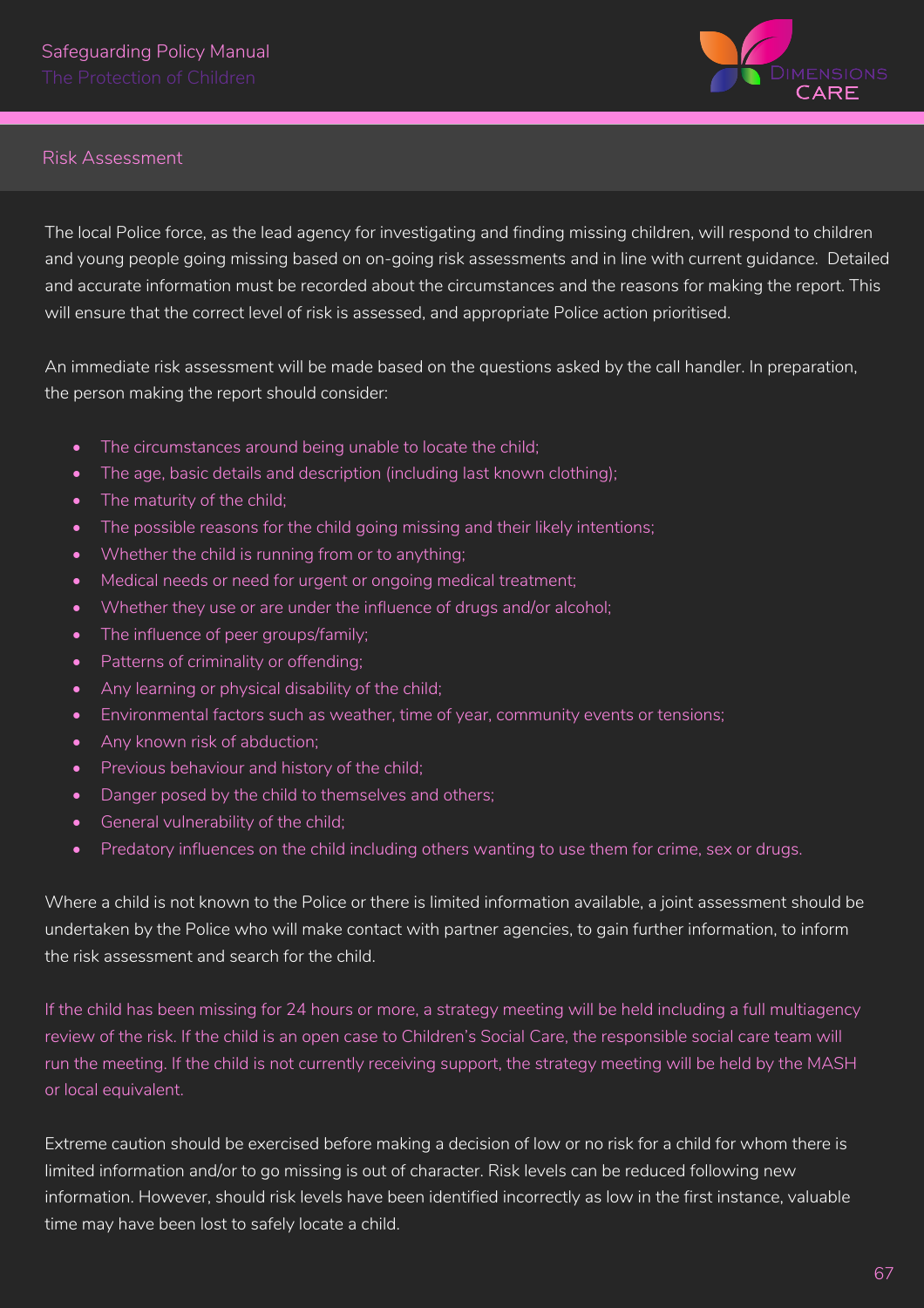

# Risk Levels

It is imperative that colleagues understand the local Police force policy on the definition of missing and how national guidance has been implemented. As a guide, the APP states (as below):

# NO APPARENT RISK

- There is no apparent risk of harm to either the subject or the public.
- Actions to locate the subject and/or gather further information should be agreed with the informant and a latest review time set to reassess the risk.

# LOW RISK

- 
- 

# MEDIUM RISK

- The risk of harm to the subject or the public is assessed as likely but not serious.
- This category requires an active and measured response by the police and other agencies to trace the missing person and support the person reporting.

# HIGH RISK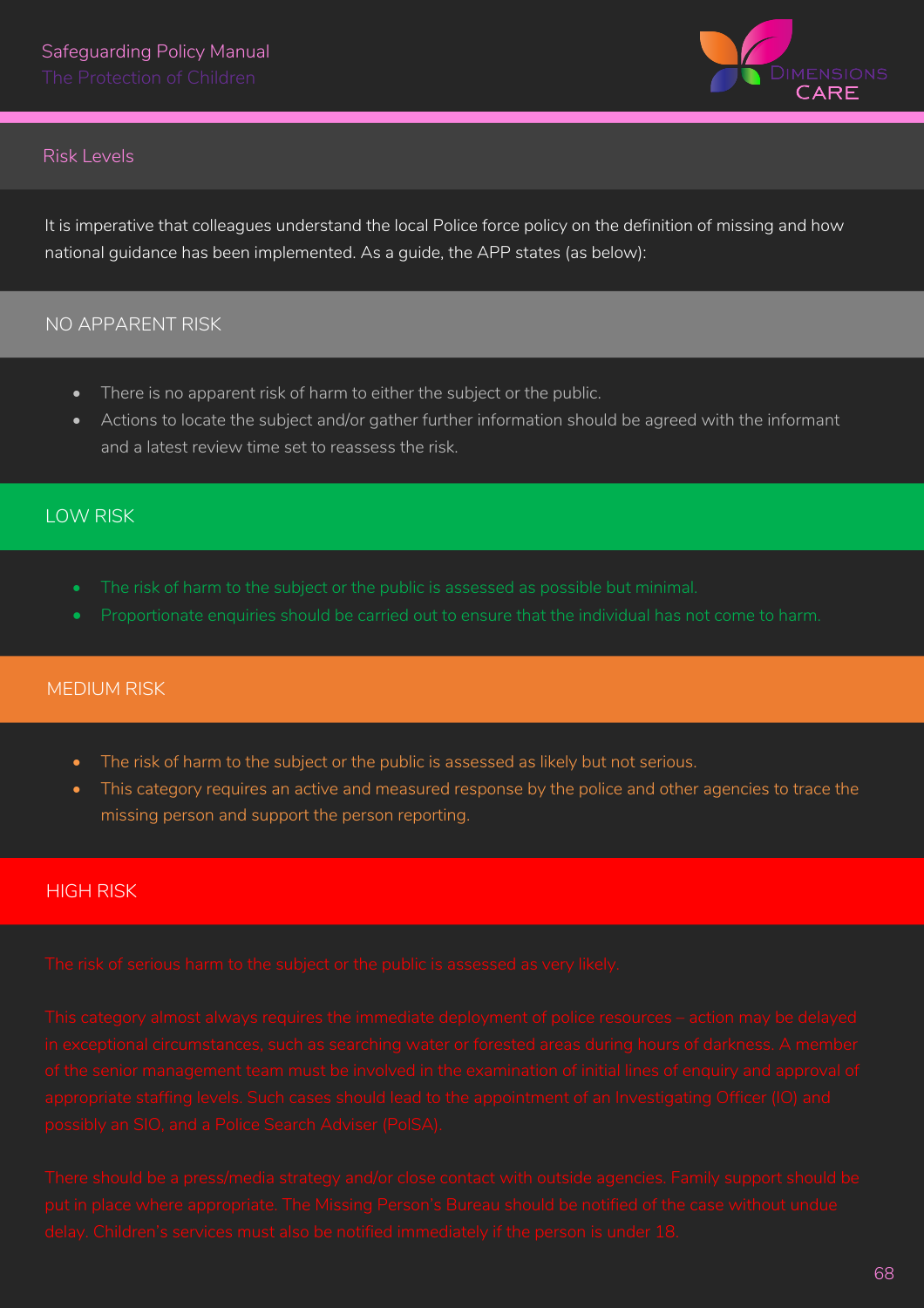

# PROCEDURES

Children who leave the premises without the knowledge of the team on duty will be considered at immediate risk of potential harm if:

- Their whereabouts is unknown; and
- They are RAGG Rated as either RED or AMBER in their individual Safety Plans (see below)

IMPORTANT: RAGG ratings of RED and AMBER are consistent with HIGH and MEDIUM risk as defined by the risk levels on page 8.

As soon as there are suspicions that a child has gone missing or been missing, colleagues must:

- Contact the Police to report the child as missing, stating the child's risk category;
- Inform the Registered Manager (DSL) and/or the On-Call senior professional and MASH/EDT;
- Continue to attempt contact the child by phone, and/or known contacts and friends to locate him/her.

### Searching for a Missing Child

When a child goes missing it is understandable that people will be worried and anxious to find the child. All involved with the missing child must continue to do all they can to locate that child. It must not just be left to the Police to carry on the task alone.

Colleagues should:

- Phone extended family, friends, and anyone else known to the child
- Visit the homes of extended family and the child's friends, and locations where the child may be
- Try to make contact on social media.
- Monitor social media, especially that of the child's friends

Any information obtained that may help locate the child must be shared immediately with the Police.

Children Leaving the Home whilst Emotionally Heightened or In a State of Distress

There may be occasions where children leave the home feeling heightened or distressed. Colleagues must remain open and engaged with the child, and encourage them to return home.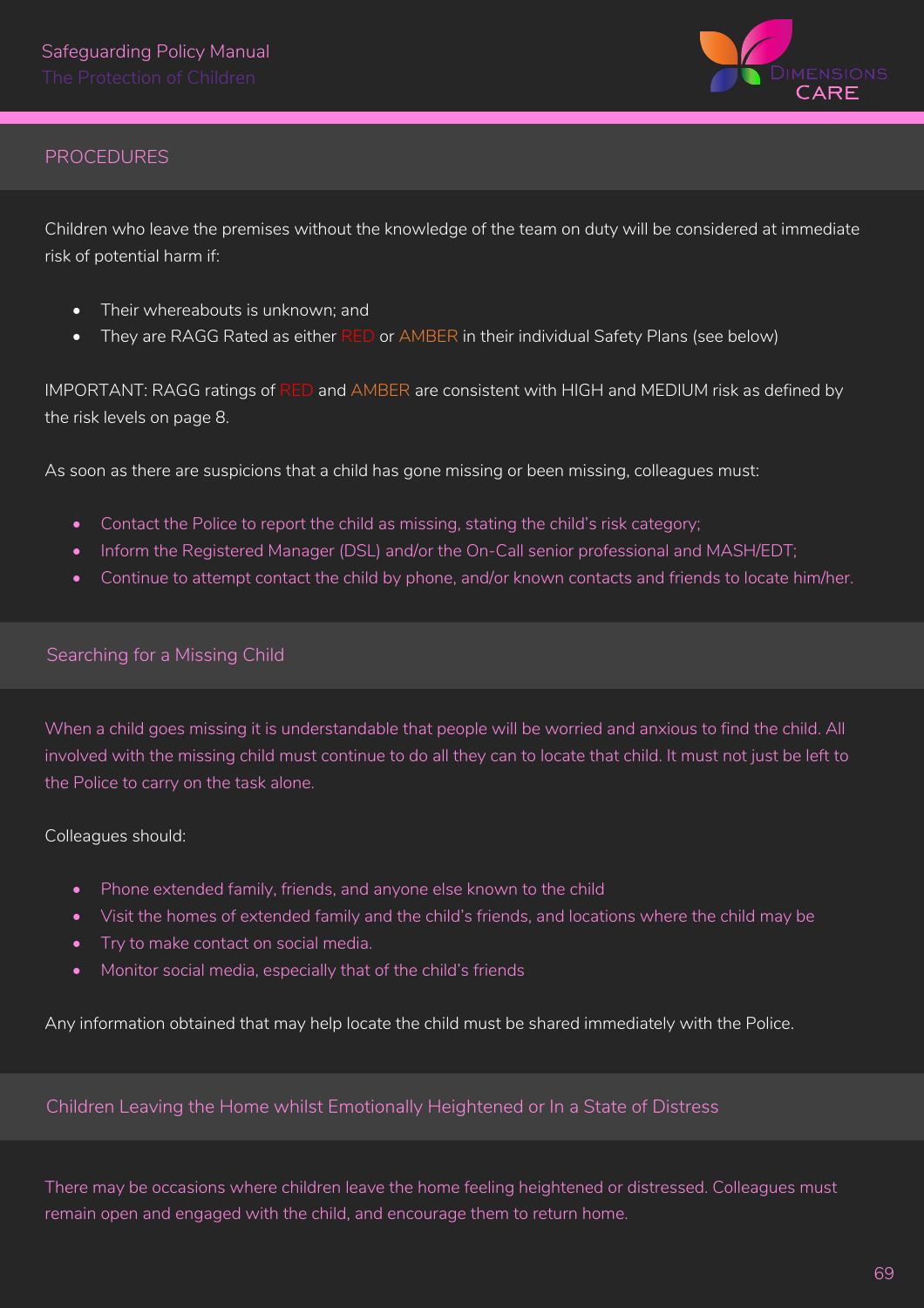

If the child refuses to return, every reasonable effort should be made to stay with and/or follow the child, maintaining a thought to their hidden or expressed needs, depending on the circumstances. In extreme cases, (and only) if a child is believed to be in real and imminent danger, physical restraint may be considered. Any such action will be subject to internal scrutiny and must only ever be used as a "justifiable" last resort.

# The 'Grab-Bag'

Children's home managers must ensure there is a 'grab bag' for each child they are caring for. The 'grab bag' must contain personal information about the child, including:

- Contact details for family, associates, and friends;
- Addresses of likely locations they may be at;
- Mobile phone number(s) and the SIM number(s);
- A recent photograph;
- Details of any court orders (if applicable)
- Names and contact details of agencies involved with the child.

# Recording

All incidents where a child is identified as Missing form Care must be recorded in writing. Details should be recorded using the company notification system, and a summary must be entered in the Missing from Care Register. Please note that all responsible adults (such as appropriate biological parents) and professionals must be informed, but it is important that a senior colleague signs off the notification prior to it being sent.

All records must be copied to the child's individual case file. Colleagues must take particular care to state the time the child was discovered missing, time reported missing to the Police, the child's age, circumstances surrounding the absence, and their return home. All entries must be signed.

Colleagues should take care to incorporate any new information gained through the experience of the child going MfC into their Safety Plan. This refers to antecedents (i.e., "what happened before"), changes in presentation or circumstances and known associates/peers who could encourage or manipulate a child into going MfC.

# When a Child Returns Home

When a child is found, or returns home, it is important that they are made to feel welcome. They need to know that they have been missed and that everyone has been worried about them.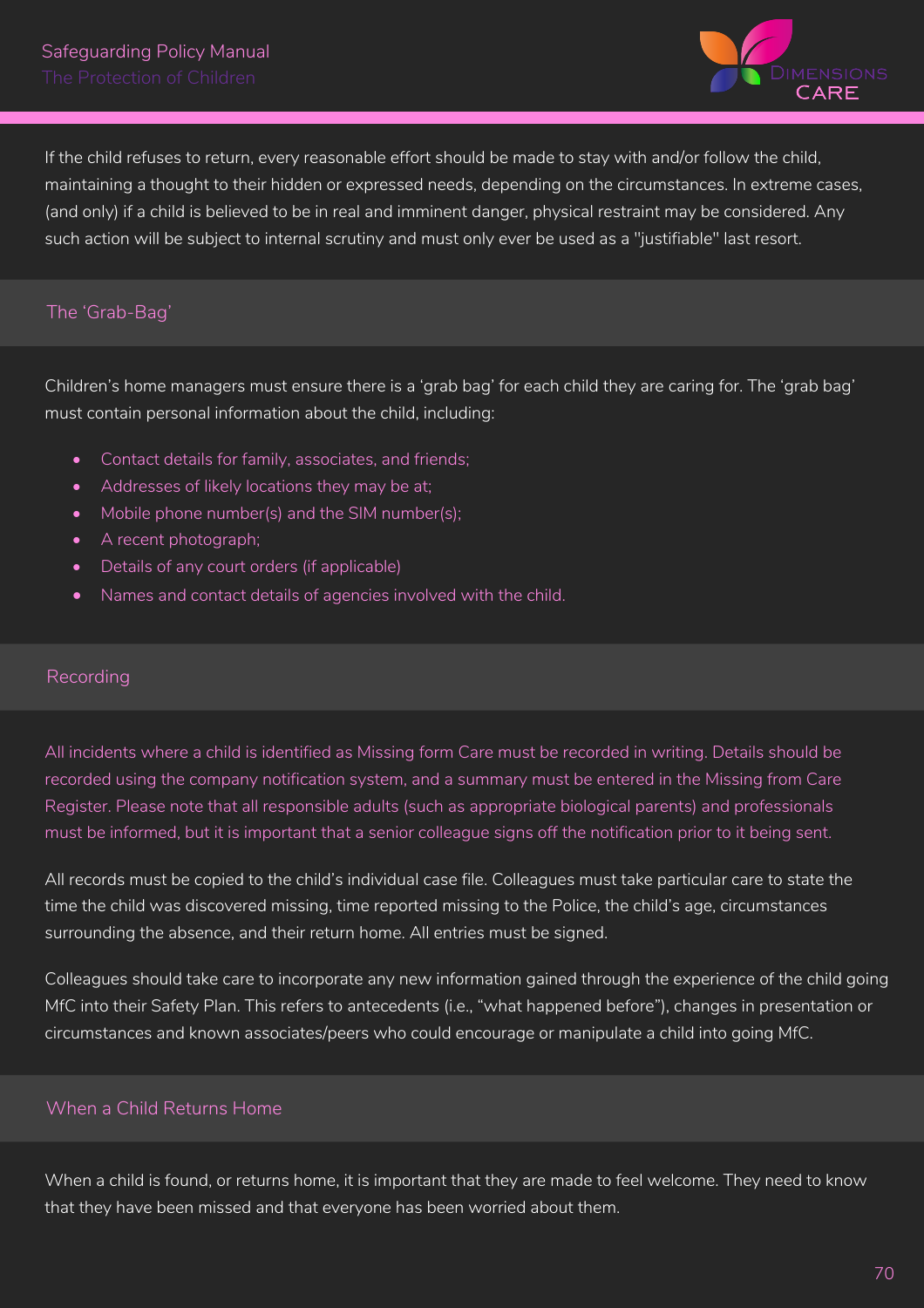

Colleagues must never show any frustration or anger. Avoid asking lots of questions about what happened straight away – give the child time to feel safe and settled. This is because asking lots of questions is likely to push them away.

Relevant adults must be informed as soon as possible. This includes any appropriate biological parents and the child's social worker.

If the child was not found by the Police, they must be informed at the earliest opportunity. The Police should arrange to undertake a Police Prevention Interview (also known as a 'safe and well' check – see below). This is an opportunity for the police to try to understand where the child has been and what has happened to them.

# Safe & Well Checks

"Safe and well" checks are carried out by the Police as soon as possible after a child reported as missing has been found. Their purpose is to check for any indications that the child has suffered harm, where and with whom they have been, and to give them an opportunity to disclose any offending by or against them.

# Independent Return Interviews

When a child is found/returns colleagues must take reasonable action to ensure s/he is offered an Independent Return Interview. Independent return interviews provide an opportunity to uncover information that can help protect children from the risk of going missing again, from risks they may have been exposed to while missing or from risk factors in their home.

This interview should be carried out within 72 hours of the child returning to the home. This should be an indepth interview and is normally best carried out by an independent person (i.e., someone not involved in supporting the child, such as a local authority commissioned service, for example Coram Voice).

The interview and actions that follow from it should:

- Identify and deal with any harm the child has suffered including harm that might not have already been disclosed as part of the 'safe and well check': before or whilst missing;
- Understand and try to address the reasons why the child ran away. Be curious and show empathy to their situation;
- Help the child feel safe, be open and engaged and help them to understand that they have options and choices that are safe alternatives to running away. These options should help to prevent further incidents;
- Provide them with information on how to stay safe if they choose to run away again, including helpline numbers.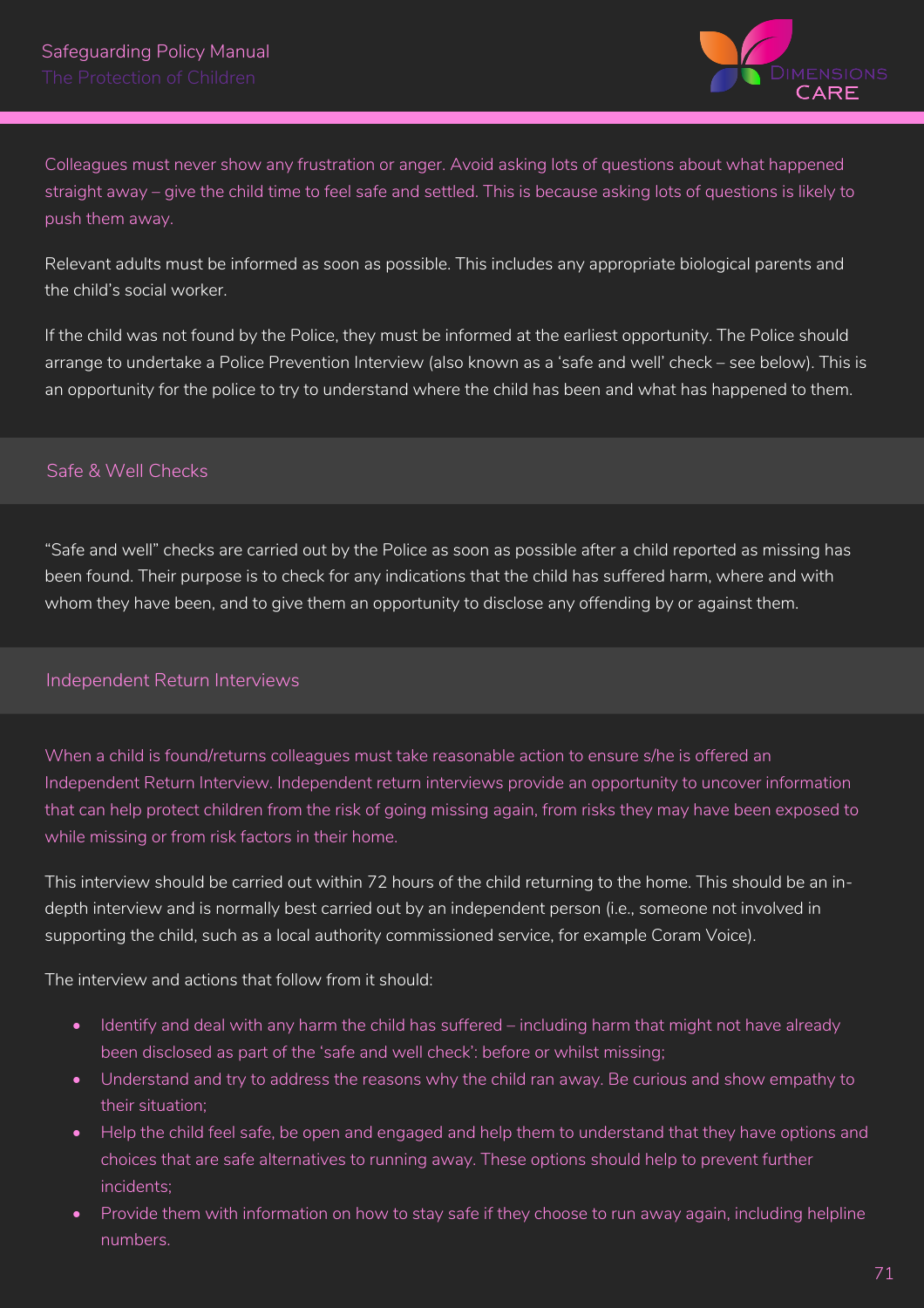

The interview should be held in a neutral place where the child feels safe. The interview provides an opportunity to hear from the child about why they went missing and to understand the risks and issues faced by the child whilst missing. This could include exploring issues where a child:

- Has been reported missing on two or more occasions;
- Is frequently away from placement (or their home) without authorisation;
- Has been hurt or harmed while they have been missing;
- Is at known or suspected risk of sexual exploitation or trafficking;
- Is at known or suspected risk of involvement in criminal activity or drugs;
- Has contact with people posing risk to children; and/or
- Has been engaged (or is believed to have engaged) in criminal activities while missing.

Colleagues should understand that children sometimes need to build up trust with a person before they will discuss in depth the reasons why they ran away. Therefore, colleagues should be mindful that such discussions between children and previously unknown professionals may result in reticence on the part of the child. If it is suspected that the child is withholding information that is indicative of potential harm, these concerns must be duly communicated to the Registered Manager (DSL). All new information must be documented appropriately in the child's Safety Plan.

# Assessing the Risk of Further MfC Incidents

The child's Safety Plan must be fully reviewed following an incident, with particular regard to any changes in information and knowledge about:

- Individual circumstances, including family circumstances;
- Motivation for running away;
- Likely destinations and associates, as well as any pattern of absences;
- Circumstances in which the child was found or returned; and
- Individual characteristics and risk factors, such as whether a s/he has learning difficulties, mental health issues, depression, and other vulnerabilities.

It is important to consider the following when reviewing the child's safety plan:

- Child Criminal Exploitation (CCE)
- Child Sexual Exploitation (CSE)
- Honour-Based Abuse (HBA)
- Radicalisation
- Spirit Possession
- Trafficking

For further guidance and information, colleagues must refer to our MfC Policy.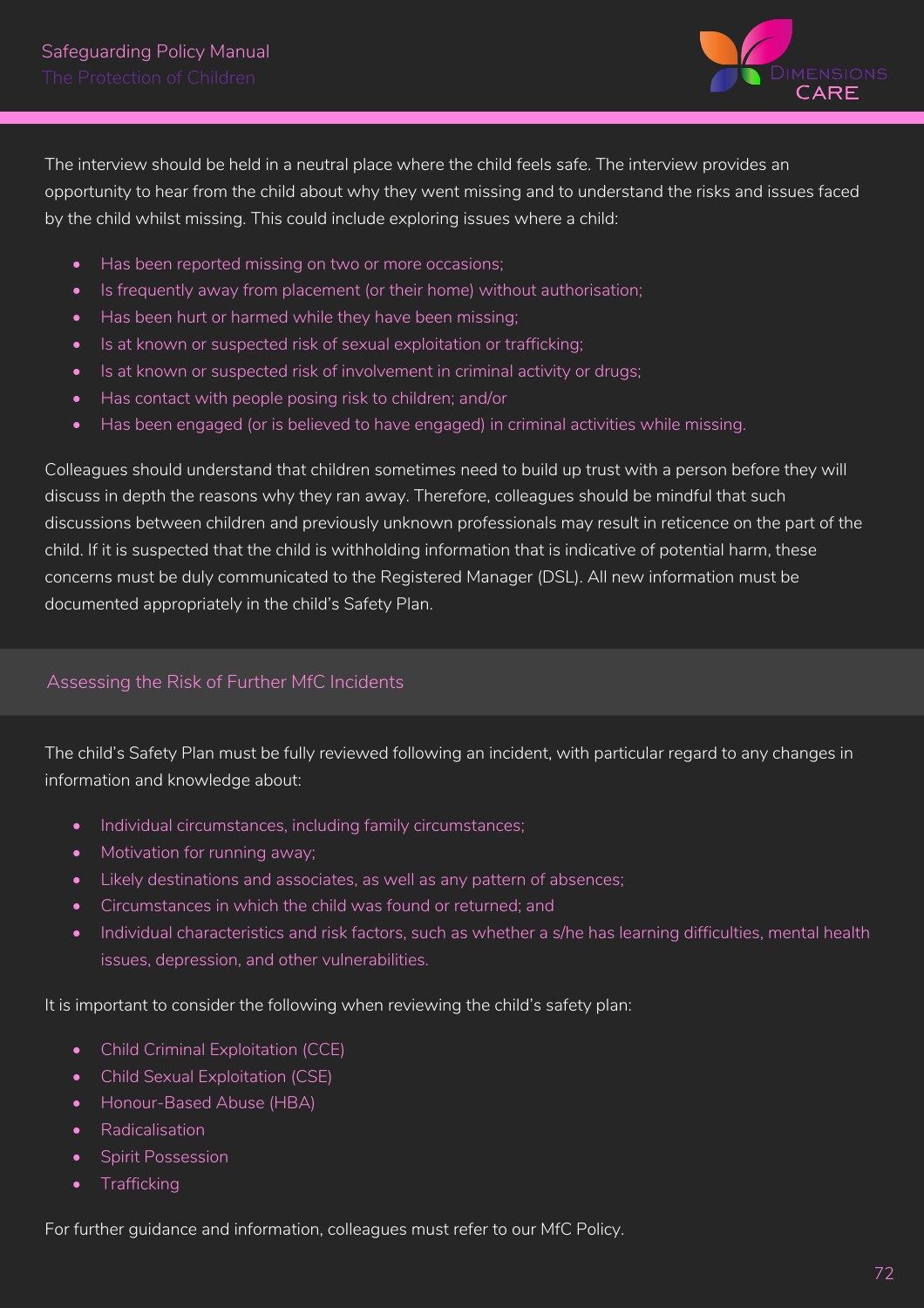

### Summary of our MfC Procedure

Ensure that all relevant information about the risk of the child going missing from care is captured in the child's Safety Plan. In consultation with the child's social worker, as well as any other relevant agencies and professionals, make a judgement about the child's individual risk level.

| I NO APPARENT RISK ' | <b>LOW RISK</b> | <b>MEDIUM RISK</b> | <b>HIGH RISK</b> |
|----------------------|-----------------|--------------------|------------------|
|                      |                 |                    |                  |

Ensure there is a 'grab bag' prepared in the event the child should go missing

The following actions must be applied without delay

| (A) NO APPARENT RISK              | (B) LOW RISK                      | (C) MEDIUM RISK               | (D) HIGH RISK                 |
|-----------------------------------|-----------------------------------|-------------------------------|-------------------------------|
| Search the home and grounds,      | Search the home and grounds,      | Contact the Police to report  | Contact the Police to report  |
| as well as areas the child        | as well as areas the child        | the child as missing, stating | the child as missing, stating |
| frequents.                        | frequents.                        | the child's risk category.    | the child's risk category.    |
| Contact known friends and         | Contact known friends and         | Inform the Registered         | Inform the Registered         |
| relatives.                        | relatives.                        | Manager (DSL) and/or the On-  | Manager (DSL) and/or the On-  |
| Attempt to contact the child on   | Attempt to contact the child on   | Call senior professional and  | Call senior professional and  |
| the telephone, via text or social | the telephone, via text or social | the local MASH/EDT.           | the local MASH/EDT.           |
| media.                            | media.                            | Ensure that the placing       | Ensure that the placing       |
| Make appropriate enquiries        | Make appropriate enquiries        | authority is informed.        | authority is informed.        |
| with the child's parents/ carer   | with the child's parents/ carer   | Follow steps described in     | Follow steps described in     |
| and other relatives.              | and other relatives.              | $columns$ A and $B$           | columns A and B               |
| Make enquiries with other         | Make enquiries with other         |                               |                               |
| carers and professionals who      | carers and professionals who      |                               |                               |
| have been involved with the       | have been involved with the       |                               |                               |
| child.                            | child.                            |                               |                               |
| If the child cannot be found,     | If the child cannot be found,     |                               |                               |
| notify the MASH and the           | notify the MASH and the           |                               |                               |
| Police.                           | Police.                           |                               |                               |

#### Safe and Well Check

Ensure a "Safe and well" check is carried out by the Police as soon as possible after a child reported as missing has been found.

#### Independent Return Interview

Ensure an Independent Return Interview is completed within 72 hours of the child's return. Staff should be proactive in ensuring this takes place, recording all contact with the social worker in this regard is documented

#### Review Safety Planning

In consultation with the child's social worker, as well as any other relevant agencies and professionals, re-assess the incident to inform a judgement about the child's individual risk level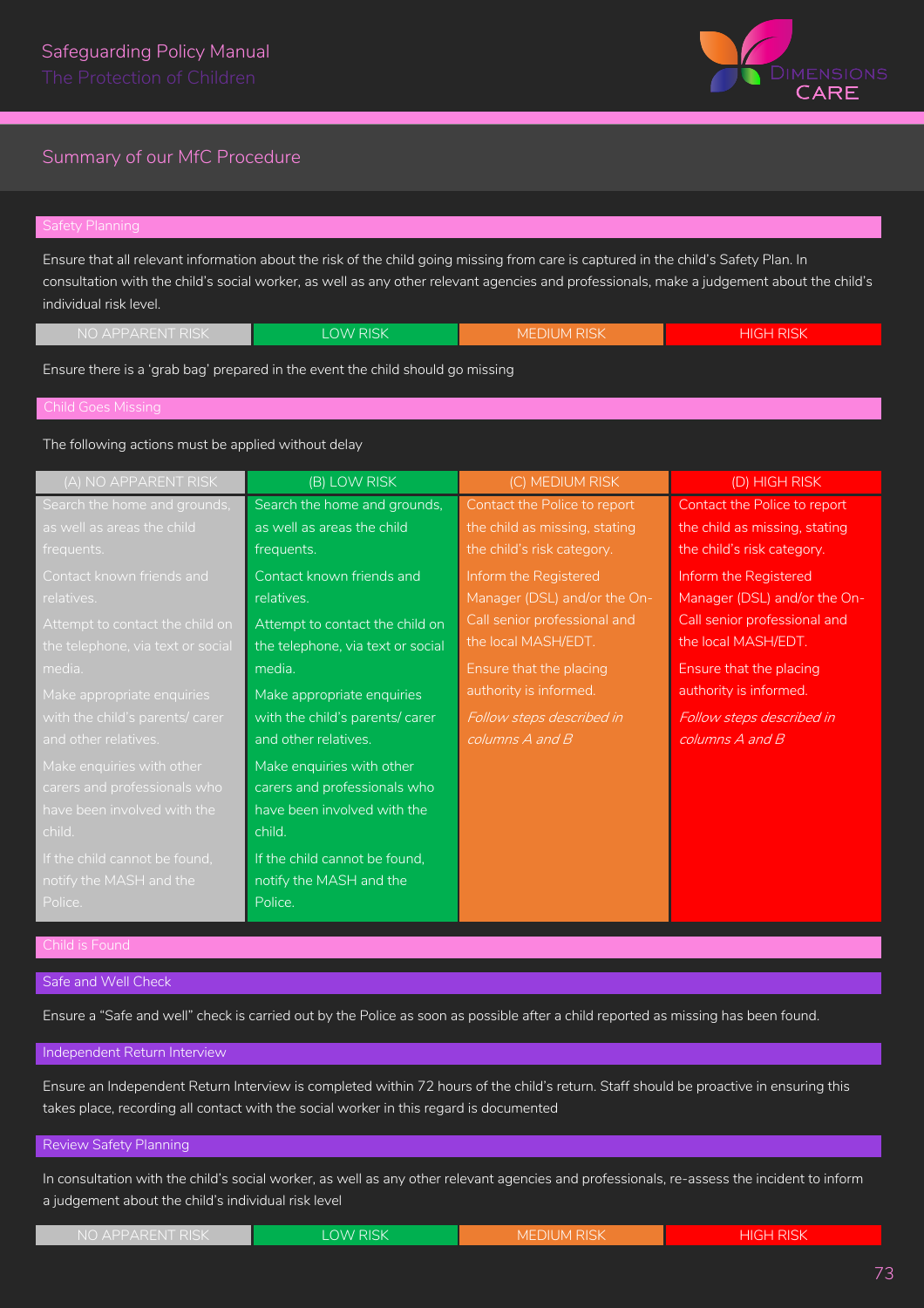

## SECTION TWENTY-SIX: One-to-One Situations

Individuals are alone at work when they are on their own, they cannot be seen or heard by another colleagues, cannot expect a visit from another colleague for some time and/or where assistance is not readily available when needed. Therefore, lone workers are those who work by themselves without close or direct supervision.

It is not realistic to state that one-to-one situations should never take place. In considering any decision for 'one to one' working, the protection of children and colleagues must be the primary consideration.

Our Lone Working Policy and arrangements are defined by the conditions relating to each child, on a case-bycase basis. Arrangements for Lone Working will take account of the needs and presentation of all children resident, which will be duly risk assessed and recorded.

Our approach to lone working and one-to-one situations aims to:

- Increase awareness of safety issues relating to lone working;
- Ensure that the risks of lone working are assessed regularly and that systems are put in place to minimise the risk as far as is reasonable and practical;
- Ensure that colleagues have access to appropriate training and/or guidance that equips them to recognise risk and provides practical advice on safety when working alone;
- Encourage full reporting and recording of all adverse incidents relating to lone working.

### PROCEDURES

All colleagues will:

- Ensure that when lone working is an integral part of their role, full and appropriate risk assessments have been conducted and agreed (as consistent with our Lone Working Policy);
- Take part in lone working training when appropriate and available;
- Avoid meetings with children in remote, secluded areas;
- Always inform colleagues about the contact(s) beforehand. Consider having them present or close by;
- Avoid use of 'engaged' or equivalent signs wherever possible. Such signs may create an opportunity for secrecy or the interpretation of secrecy;
- Always report any situation where a child becomes distressed or angry to a senior colleague;
- Carefully consider the needs and circumstances of the child when in one-to-one situations;
- Adhere to the expectations, procedures and standards detailed in related company policy.

For further information, please refer to our Lone Working Policy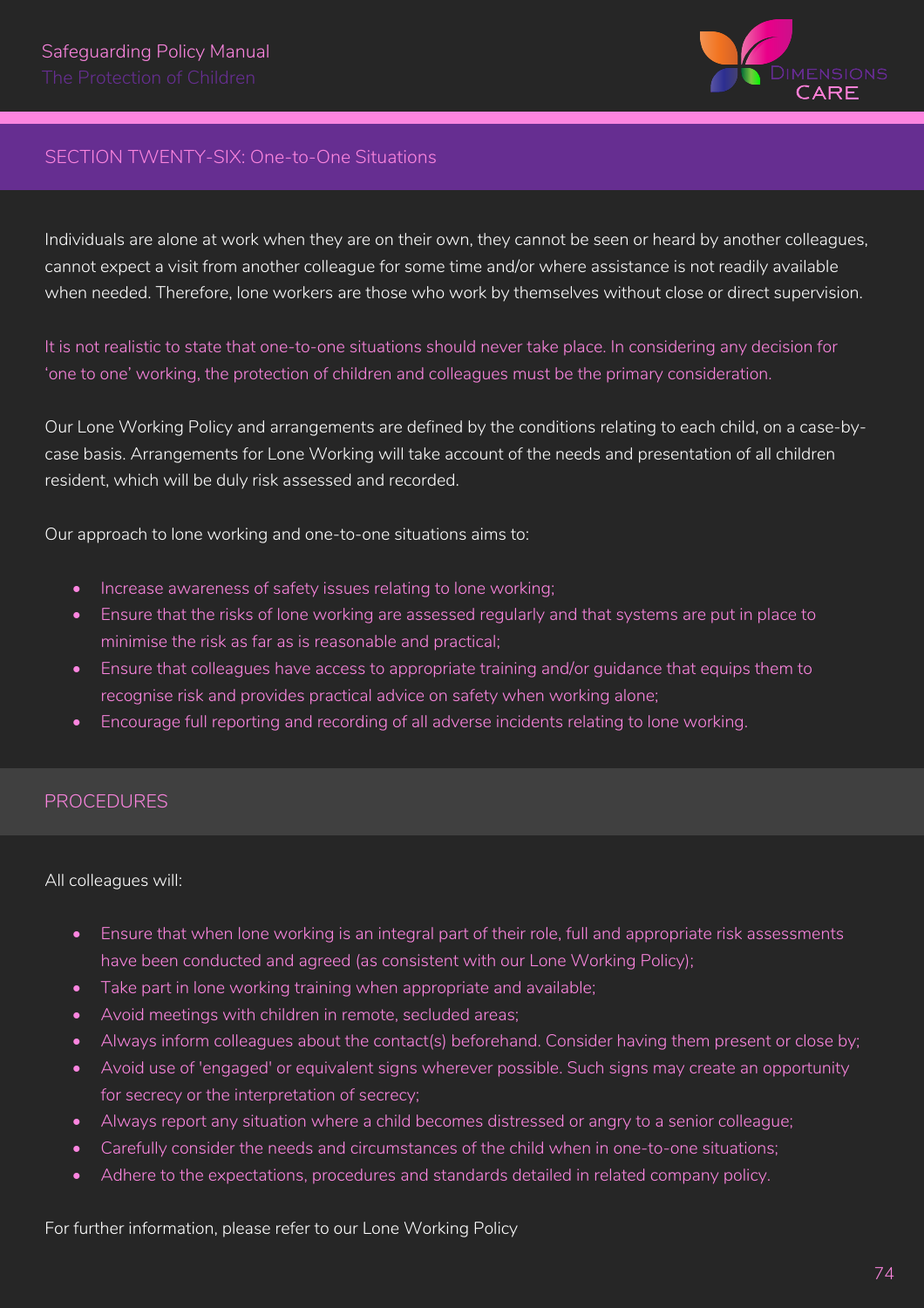

# SECTION TWENTY-SEVEN: Physical Contact

Colleagues must always act and maintain professional boundaries in relation to any physical contact they may have with any child we look after. The children that we care for may have been subject to inappropriate approaches from adults (whom they trusted), which may have included physical and sexual contact from adults resulting in physical and sexual abuse.

about their practice and conduct.

For further information, please refer to our Physical Contact Policy

# PROCEDURES

#### Colleagues must:

- Always be mindful of the need to maintain professional boundaries in relation to any physical contact with children;
- Respect a child's personal space and do not 'invade' this without good cause;
- Speak up to their line manager, the Registered Manager (DSL) should they have any concerns about any practice, particularly concerning any physical contact with any child;
- Avoid being familiar with any child;
- Be mindful of any tactile behaviour that they, colleagues and children have and ensure that appropriate professional and physical contact boundaries are maintained;
- Ensure that each child's personal care routine(s), needs, etc., are known and recorded in the child's placement plan. Specifically, any actions that include physical contact with any child;
- Have regular supervision so that any issues concerning physical contact can be discussed including any concerns about any colleague's practice towards any child; and
- Ensure that all children a know how to complain (and who to complain to) should they have concerns and that telephones are provide as according to regulatory requirements for children.

### SECTION TWENTY-EIGHT: Physical Contact that is Intimate

Some job responsibilities may necessitate intimate physical contact with a child on a regular basis. The nature, circumstances and context of such contact must comply with professional codes of practice or guidance and/or be part of a formally agreed plan, which is regularly reviewed.

Any additional vulnerability that may arise from a physical or learning disability should be considered and recorded as part of the Care Plan.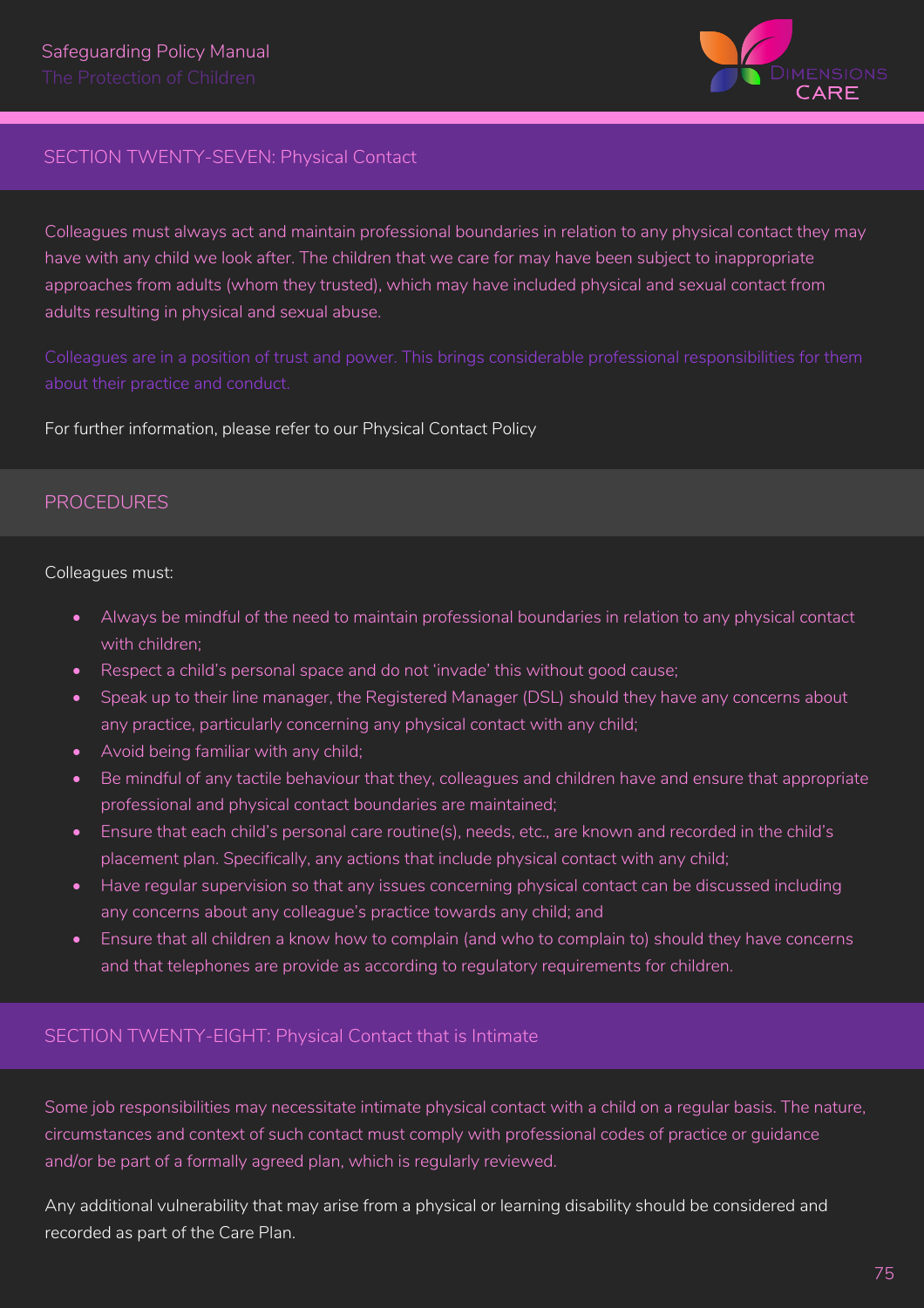

All children have a right to safety, privacy, and dignity when contact of a physical or intimate nature is required and depending on their abilities, age, and maturity they should be encouraged to act as independently as possible.

The views of the child must be actively sought when drawing up and reviewing formal arrangements.

Colleagues are reminded that consideration for the views, wishes, and feelings of all children in our care is essential. It is imperative that colleagues respect the rights of the child. Any behaviour by colleagues that is considered to breach those rights will be taken extremely seriously, not in the least as a potential form of abuse of trust.

# PROCEDURES

#### Colleagues must:

- Avoid any physical contact when children are in a state of undress;
- Avoid any visually intrusive behaviour;
- Knock on a child's bedroom and await a reply before entering, subject to safety and Room Search Policy considerations;
- Adhere to the conditions of Dimensions Care policy and procedure regarding matters related to the above. This includes all aspects of physical contact.

For further information, please refer to our Physical Contact Policy

# SECTION TWENTY-NINE: Physical Intervention when Children are in Distress

Physical contact is an important element of care and parenting. As such, normal physical contact (i.e., to comfort in times of distress) should not be avoided. Our Physical Contact Policy aims to provide colleagues with clarity regarding what is appropriate, and what is not appropriate regarding physical contact with children.

Regardless of the kind of physical contact, colleagues must be aware that any inappropriate behaviour towards children will not be tolerated. This section takes account of the fact that there may be occasions when a distressed child needs comfort and reassurance, and this may involve physical contact. Colleagues must use their professional judgement to comfort or reassure a child in an age-appropriate way, whilst maintaining clear professional boundaries.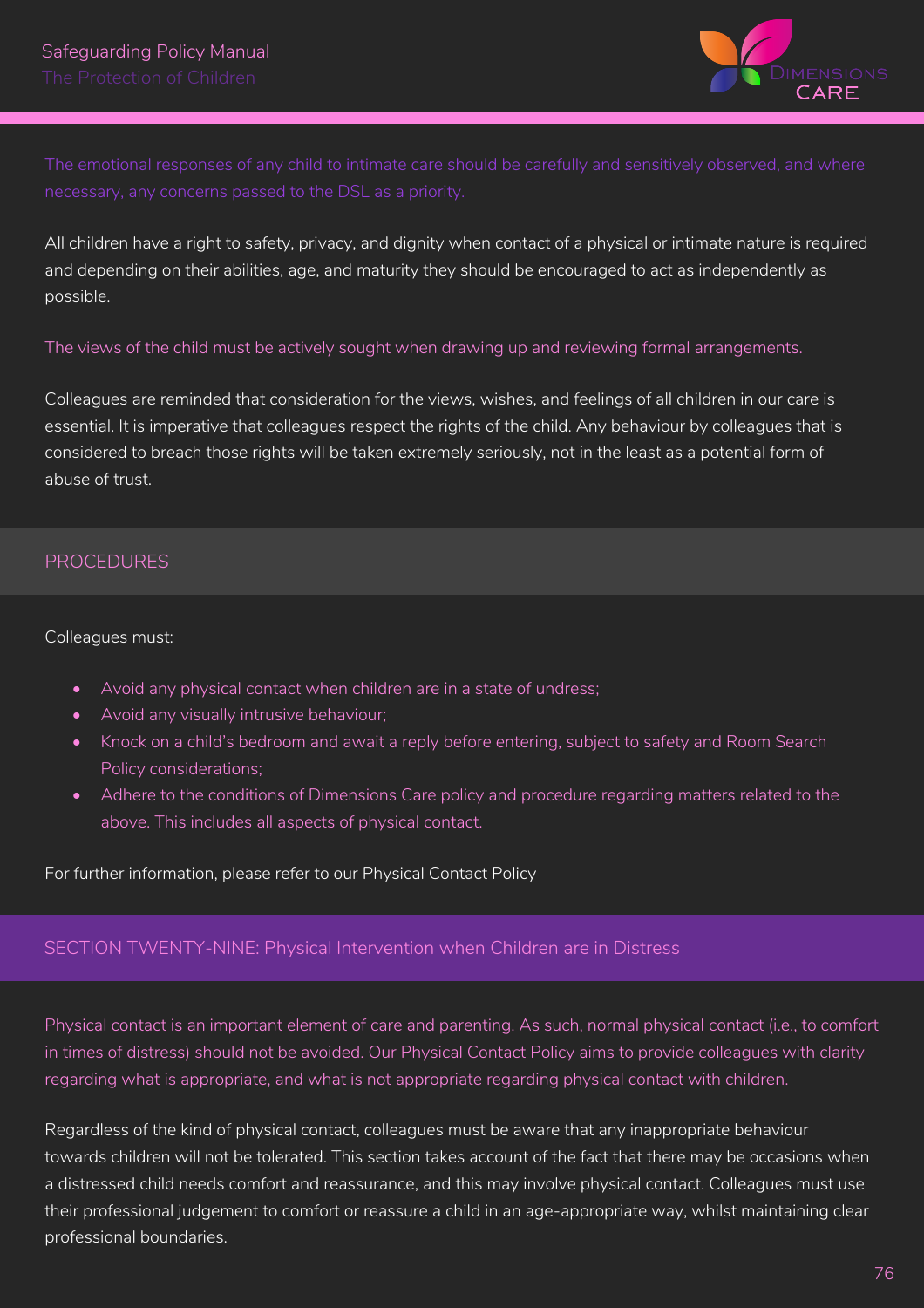

## PROCEDURES

Colleagues are expected to:

- Offer comfort and reassurance to a distressed child in an appropriate way, using DDP principles;
- Be circumspect (Be careful to consider all circumstances and possible consequences) in offering reassurance in-one to-one situations, but always record such actions in these circumstances;
- Never touch a child in a way that may be considered indecent or inappropriate;
- Record and report situations that may give rise to concern from either party;
- Never assume that all children seek or require physical comfort if they are distressed.

## SECTION THIRTY: Physical Restraint

Dimensions Care expects that all colleagues will deal professionally and appropriately with all physically aggressive incidents.

Colleagues may employ the use of authorised physical restraint only where there is an immediate risk of injury to a person or serious damage to property. In doing so, staff must always ensure that there is minimal risk to the child/children concerned. It is imperative that all colleagues familiarise themselves with our Physical Restraint Policy.

### UNDERPINNING PRINCIPLES

- Having to control children should not be regarded as failure, but as an integral part of the caring and therapeutic roles of colleagues. It is part of good parenting;
- Physical Restraint may only be used if there is an immediate risk of injury to a person or severe damage to property. This includes children whose presenting behaviour means that they are placing themselves at risk of harm.

#### PRICE

Dimensions Care use PRICE (Protecting Rights In the Caring Environment) for situations necessitating physical restraint. PRICE Training places a significant emphasis on the importance of primary, secondary and non-restrictive tertiary strategies. PRICE is rooted in a person-centred approach that aims to understand and meet the needs of individuals before difficulties arise, to recognising an individual's early behavioural signs (physical, emotional, communicative). A significant emphasis is placed on the use of non-restrictive tertiary strategies, such as de-escalation, diversion, distraction ,or strategic capitulation as well as the use of breakaway techniques to safely respond to unwanted physical contact.

All colleagues will be trained in using the PRICE model and timely refresher training will be provided. This is a mandatory expectation. PRICE training is provided within the induction framework for all colleagues.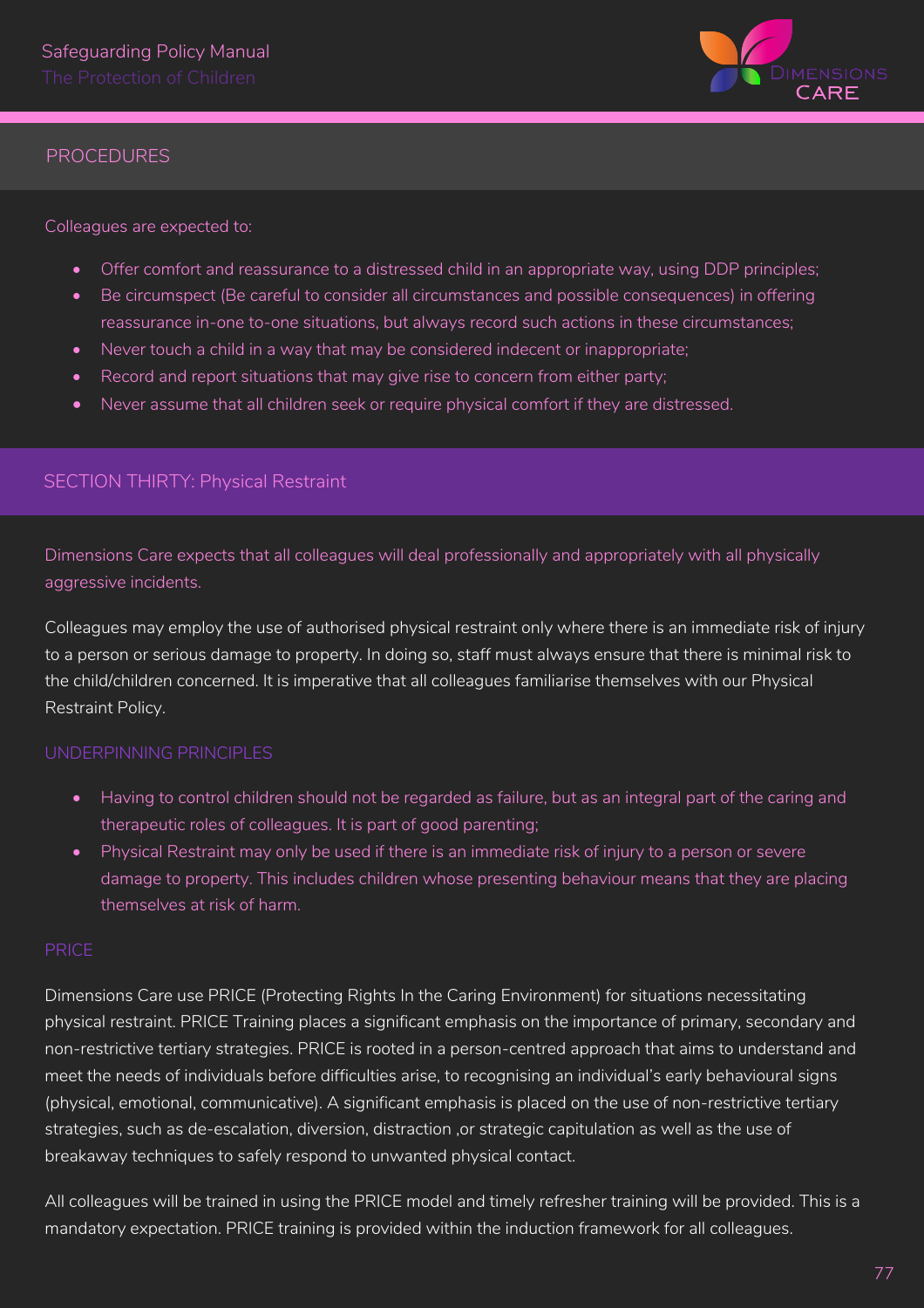

There are occasions when a child presents with behaviours that would likely result in a significant risk to themselves' or others around them (specifically other children and staff, but not exclusively). There may also be times where "crisis" behaviours will result in attempts to significantly damage property and the home environment.

Training is provided and there are clearly defined boundaries and firm expectations of conduct in any such situation. 'Holds' are defined and set in place with a firm regard for the welfare and safety of the child. All and any such incidents are recorded in detail.

All colleagues must:

- Only use a physical intervention where there is an immediate risk of injury to a person or significant damage to property. Talking, listening, counselling, and negotiating should be used first. There are only a few holds allowable, which must only be used after training. Dimensions have adopted PRICE principles for situations necessitating physical restraint. If practicable, staff must always seek to obtain adequate assistance before attempting any physical restraint. Children should be warned when physical restraint is about to happen with an explanation of the reasons;
- Only apply the minimum amount of 'force' required to control the behaviour(s). It must be applied in a manner that attempts to reduce and not provoke further aggressive reaction. Colleagues must be able to show that the method of restraint was in keeping with the incident that gave rise to it;
- Colleagues should try to use clothing rather than limbs to effect restraint. If limbs need to be grasped, they should be held near a major joint to minimise risk;
- Colleagues should avoid vulnerable areas when using restraint (head, throat, chest, sexual areas, etc.);
- Where it is clear, that if a child were to leave the home and there was a strong likelihood of injury to that child or others, it would be reasonable to use physical restraint to prevent them from leaving;
- As soon as it is safe, gradually relax the hold to allow the child to regain self-control;
- Never use restraint as a punishment. Physical restraint must never be used to force compliance with colleagues instructions when there is no immediate risk to people or property;
- The potential for harm in applying any form of restraint must always be kept in mind;
- The age, special educational needs and cognitive ability of the child should be considered in deciding what degree of intervention is necessary;
- Colleagues must ensure that the Physical Restraint Log is completed within 24 hours of all restraints;
- Colleagues must participate in a timely "debrief" following a physical restraint. This is important and colleagues must make time to participate in this process to reflect and ensure that the welfare of all involved has been duly considered. Any concerns must be raised during the debrief;
- The child's views and feelings must be recorded in the Restraint Log within 5 days of the incident;
- Any concerns around a colleague's behaviour during the restraint, will be dealt with on a case-by-case basis, but it is noted that unacceptable behaviour (for example deliberate use of excessive force or inappropriate touching) will result in the implementation of child protection measures and the Local Authority Designated Officer (LADO) will be contacted and informed.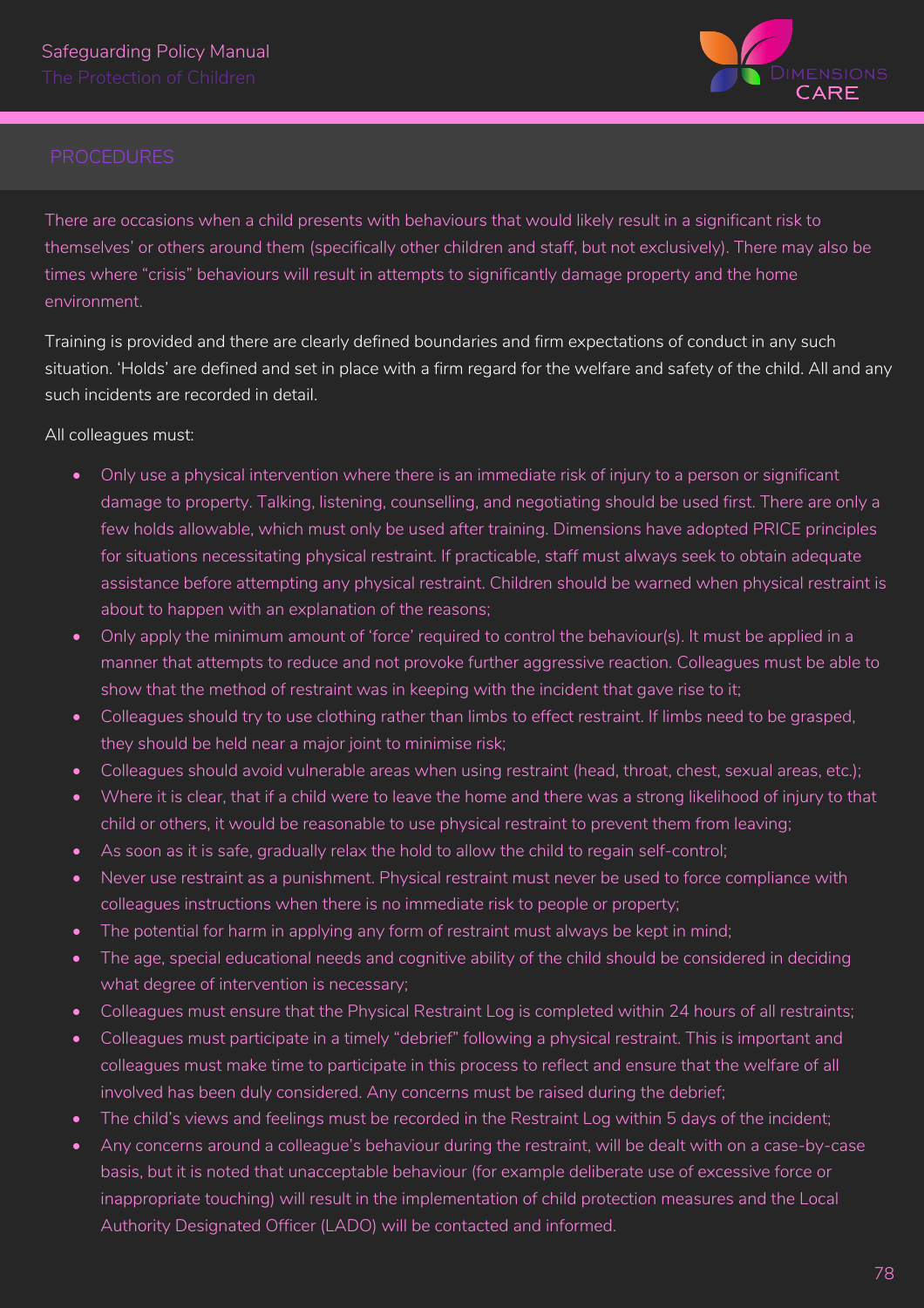

# SECTION THIRTY-ONE: Public Confidence & Professional Standards

All colleagues have a responsibility to maintain public confidence in their ability to safeguard the welfare and best interests of the children. It is expected that all colleagues, in all roles, will adopt high standards of personal conduct to maintain the confidence and respect of the children and colleagues or the public in general, and all those with whom they work.

There may be times, for example, when a colleague's behaviour or actions in their personal life come under scrutiny from local communities, the media, or public authorities. This could be because their behaviour is considered to compromise their position in their workplace or indicate an unsuitability to work with vulnerable children. Misuse of drugs, alcohol or acts of violence would be examples of such behaviour.

Colleagues should therefore understand and be aware that safe practice also involves using judgement and integrity about behaviours in places other than the work setting.

The behaviour of a colleague's partner or other family members may raise similar concerns and require careful consideration as to whether there may be a potential risk to children.

# PROCEDURES

### COLLEAGUES MUST:

- 
- Understand that the behaviour and actions of their partner (or other family members) may raise
- 

- 
- 
- 

It is important to note that we have an Employee Conduct Policy in place, which summarises important and mandatory conditions of behaviour by colleagues.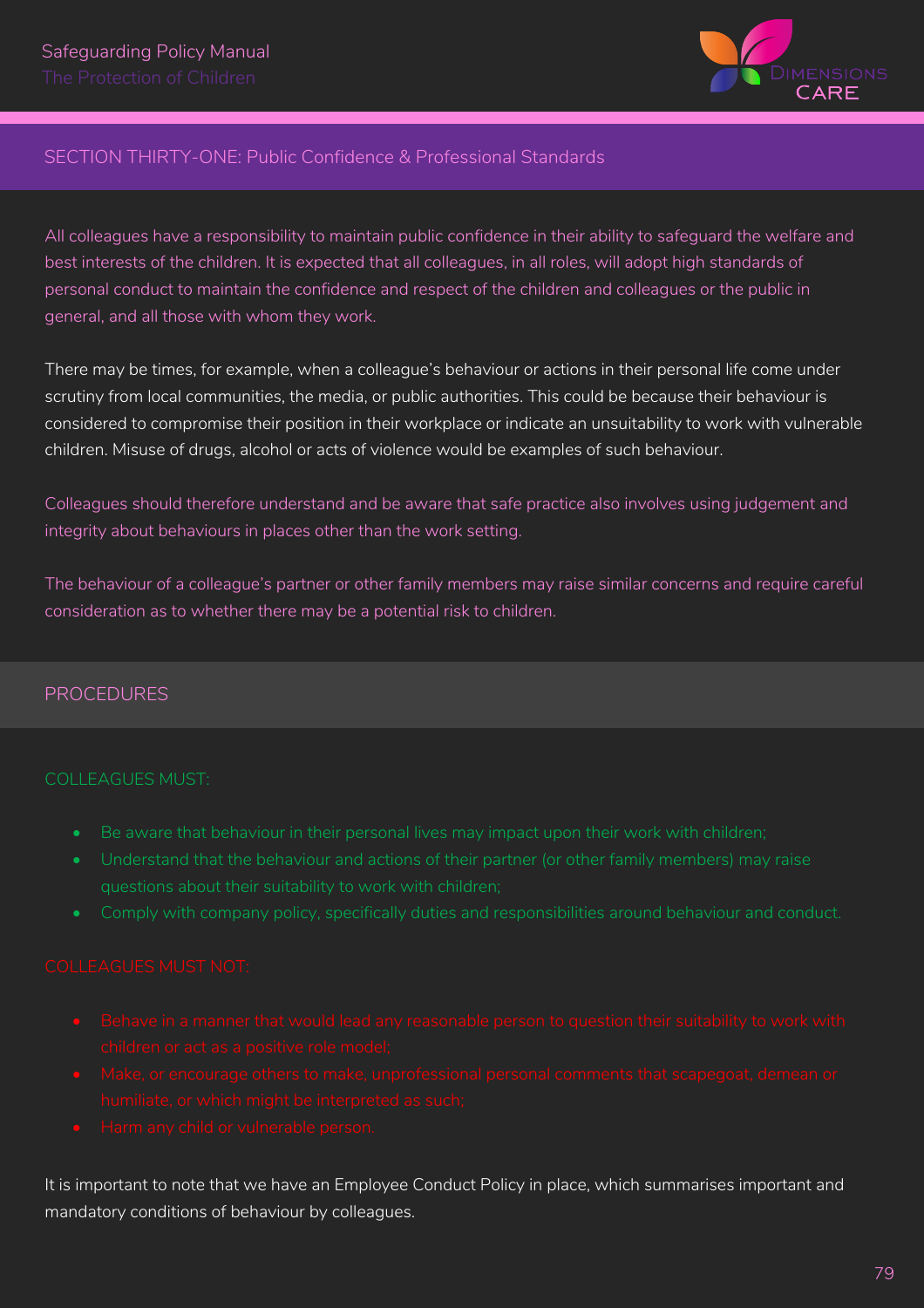

# SECTION THIRTY-TWO: Radicalisation & Extremism

We have an important part to play in supporting children to understand extremism and make positive choices. Importantly, colleagues must be alert to children being vulnerable to radicalisation (and therefore a risk of future extremism).

In March 2015, statutory duties came into force under the Counter-Terrorism and Security Act (CTSA) (2015). Section 26 of the CTSA places a duty upon local authorities to have "due regard to the need to prevent people from being drawn into terrorism". As such, Dimensions Care have a duty to actively prevent children from being drawn into terrorism, whether through vulnerability, manipulation, abuse or forced indoctrination.

## VALUES OF TOLERANCE & RESPECT

Dimensions Care aim to ensure that through our shared ethos, vision, and values, we promote tolerance and respect for all cultures, belief systems and religions. The Directors seek to ensure that this ethos is reflected and implemented effectively in company policy and practice. We have a duty to support children to understand and contribute positively to opportunities and experiences of life in modern Britain.

## WHAT IS RADICALISATION & EXTREMISM?

### Radicalisation?

The government's Prevent Duty Guidance (2015) defines radicalisation as "the process by which a person comes to support terrorism and extremist ideologies associated with terrorist groups". Vulnerable individuals can be drawn into the process of radicalisation in several ways. These vulnerabilities, derived from circumstances, experiences or mental health difficulties, can lead individuals towards a dangerous terrorist ideology.

### Extremism?

Government's Counter Extremism Strategy (2015) clarifies that 'Extremism is the vocal or active opposition to our shared values. These include democracy and the rule of law, mutual respect and tolerance of other faiths and beliefs. We also consider calling for the death of our armed forces either in the UK or overseas to be extremism.'

The purpose of the PREVENT Strategy is to stop people becoming terrorists or supporting violent extremism in all its forms. The strategy has three objectives, one of which is to prevent people from being drawn into extremism and ensure they are given appropriate advice and support. Channel is a programme that focuses on providing support at an early stage to people who are identified as being vulnerable to being drawn into terrorism. Such people are identified as being 'Vulnerable to Extremism' (VTR). Channel provides a mechanism for agencies to make referrals if they are concerned that an individual might be vulnerable to radicalisation leading to extremism.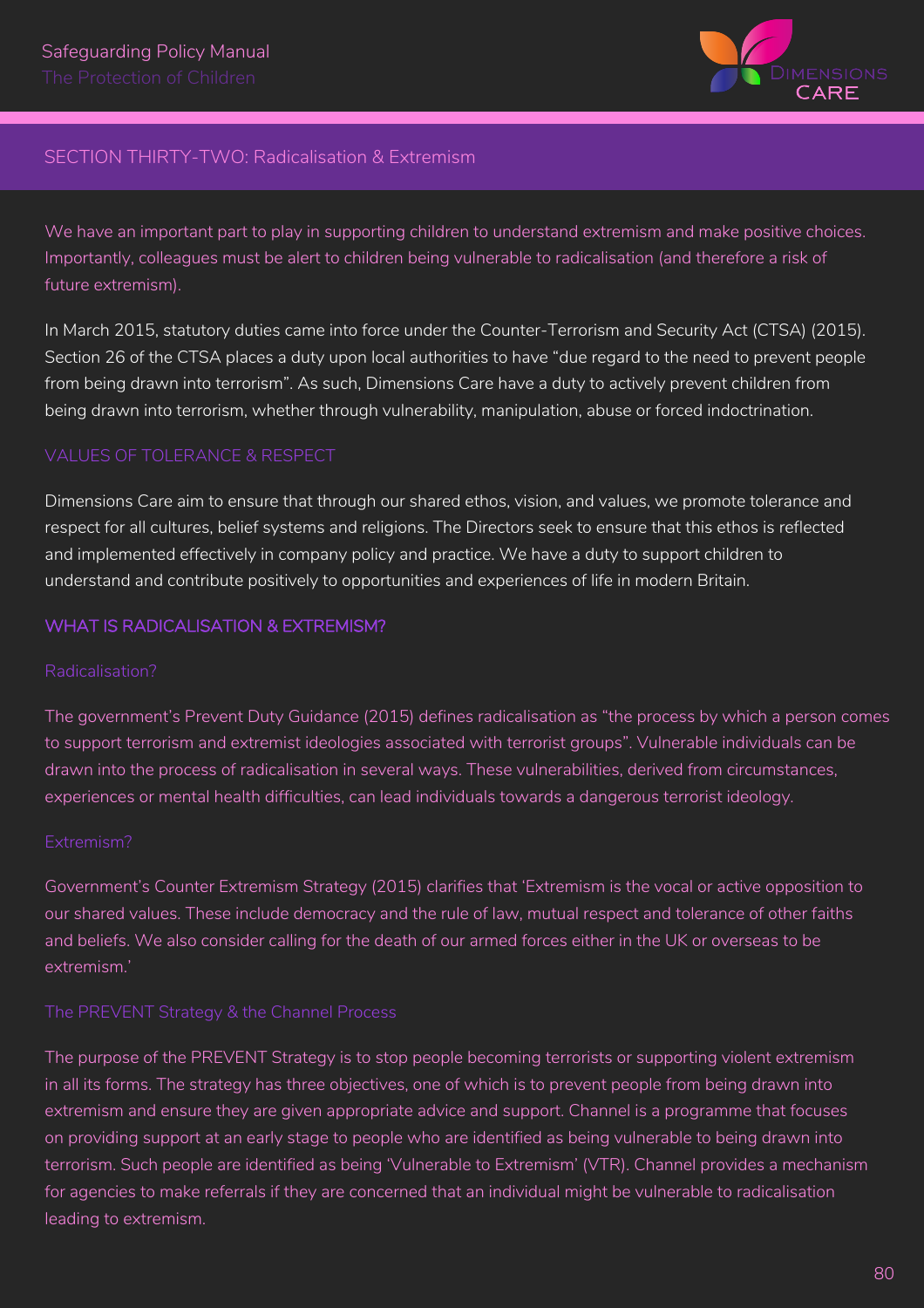

# PROCEDURES

Colleagues should use professional judgement in identifying children who might be at risk of radicalisation and act proportionately. A Channel referral may be required.

#### All colleagues are expected contribute towards:

- Assessing the risk of children being drawn into terrorism, including those exhibiting support for extremist ideas that are part of terrorist ideology. This means being able to demonstrate both a general understanding of the risks affecting vulnerable children in the area, and a specific understanding of how to identify individual children who may be at risk of radicalisation and what to do to support them;
- A service that will ensure that children are safe from terrorist and extremist material when accessing the internet at home.

### RADICALISATION & EXTREMISM: PREVENTING RADICALISATION & CHANNEL

Channel is a programme that focuses on providing support at an early stage to people who are identified as being vulnerable to being drawn into terrorism.

Channel provides a mechanism for agencies to make referrals if they are concerned that an individual might be vulnerable to radicalisation.

All colleagues must:

- Report and record any concerns around radicalisation or extremism to the DSL/on-call immediately;
- Understand when it is appropriate to make a referral to the Channel programme and alert the DSL/oncall to their concerns, without delay;
- Work with other agencies as appropriate.

For further information, please refer to our Countering Radicalisation Policy

#### .<br>I SECTION THIRTY-THREE: Safe Recruitment

Our recruitment and selection procedures are in place to help deter, reject, or identify people who might abuse children or young people or who are otherwise unsuited to work with them. A relevant member of the Senior Management Team (SMT) will lead the process of making employee appointments and delegate duties and responsibilities as appropriate, in consultation with Directors.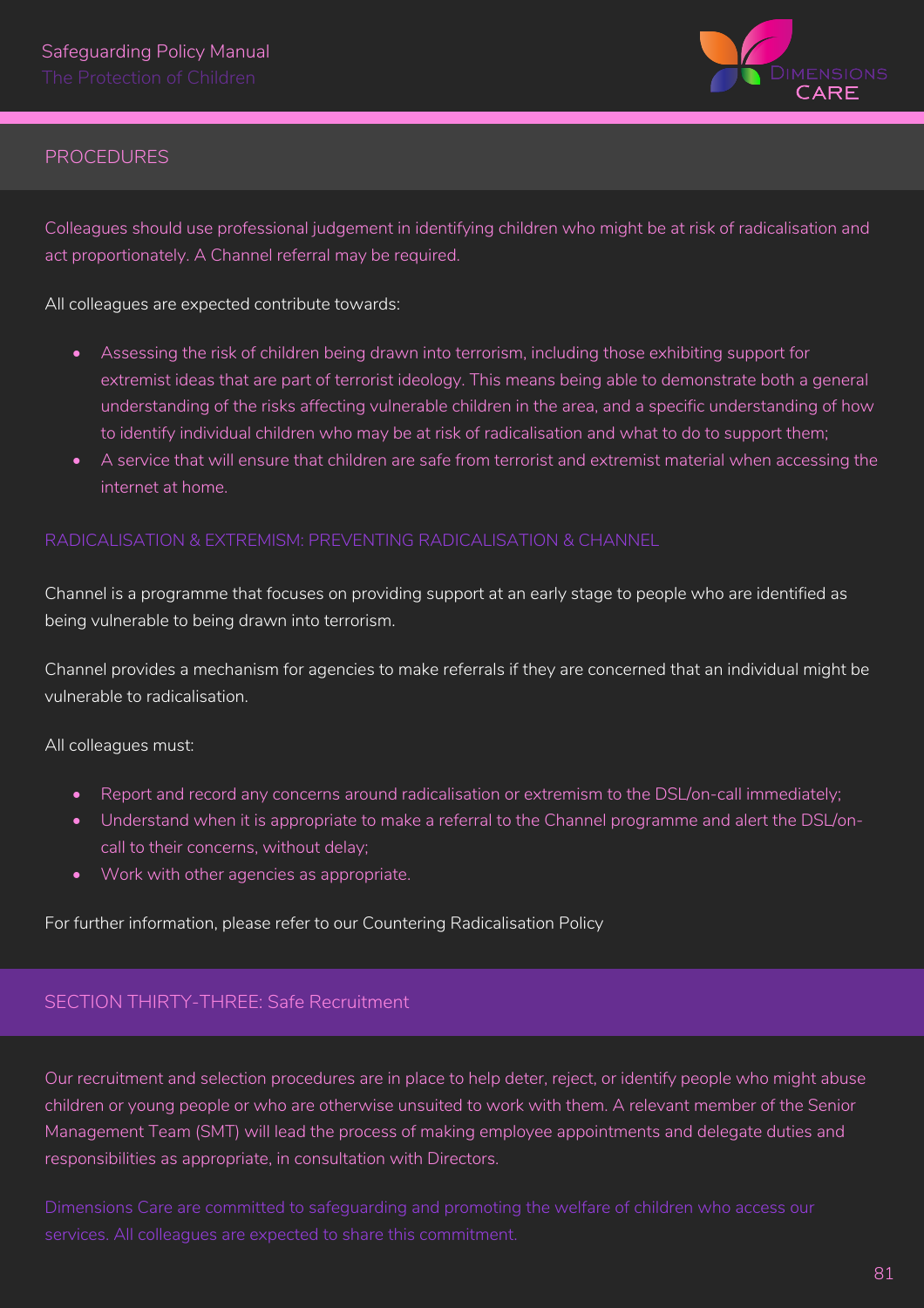

# PROCEDURES

The registered manager has responsibility for ensuring that colleagues working in the home are recruited safely, and in a way that is consistent with company policy.

All personnel, prior to a formal offer of employment:

- Must complete an application form;
- Must provide no less than TWO references. One reference must be from a most recent employer;
- Are subject to follow-up telephone reference verification by management;
- Must declare any previous instances of dismissal or proven/substantiated allegations of misconduct;
- Will be subject to an Enhanced Disclosure and Barring Service (DBS) check and subject to Vetting & Barring Scheme when in place;
- Must bring/provide evidence of relevant qualifications, training and experience, which will be copied and retained to personnel files;
- Must confirm that they have the right to work in United Kingdom (UK) and there will be further checks for those who have lived outside the UK;
- Must provide evidence of proof of identity;
- Required to present a fitness to work certificate/letter from a General Practitioner (GP) (depending upon the individuals' circumstances).

For successful applicants, all records will be retained and monitored through CHARMS. The CHARMS system allows us to monitor, review and audit all matters relating to safer recruitment to ensure continued compliance.

For further information, please refer to our Safe Recruitment Policy.

# SECTION THIRTY-FOUR: Self-Harm

Self-harm is when somebody intentionally damages or injures their body. It's usually a way of coping with or expressing overwhelming emotional distress. As such, self-harm is often an expressed need, but behind an expressed need there will be a hidden need that a child is struggling to manage without support or guidance.

Self-harm is not usually triggered by one isolated event, but rather a set of circumstances that leave children overwhelmed and unable to manage their feelings. It is not the core to a problem, but a sign and symptom of underlying emotional difficulties, used as a way of coping. Self-harm can be quite different from a suicide attempt since self-harm may be how a child or young person tries to survive emotional pain, rather than being inspired by a desire to end life. However, in some cases, it can be part of the same continuum. They are both symptoms of acute distress, and there is evidence that people who self-harm are at an increased risk of suicide.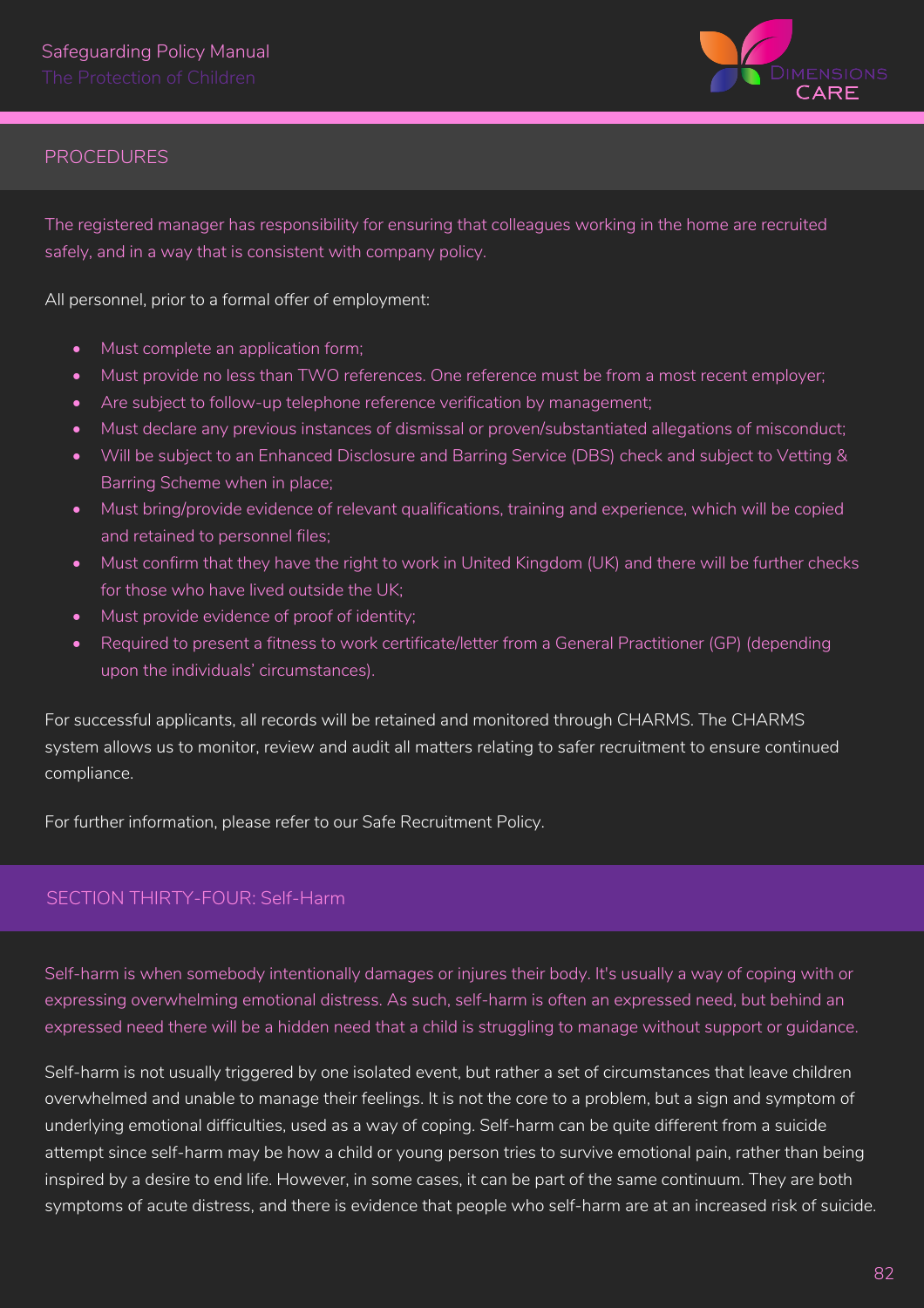

Research indicates that up to one in ten children and young people in the UK engage in self-harming behaviours, and that this figure is higher amongst specific populations, including Children Looked After (CLA) and those with special educational needs.

## WHAT IS SELF-HARM?

Deliberate self-harm includes any intentional act of self-injury or self-poisoning, irrespective of the apparent motivation or intention. Self-harm is not usually about trying to get other people's attention. It often comes from feeling numb or empty, or wanting some relief. It might be linked to feeling depressed or anxious, low self-esteem, drug and alcohol abuse, relationship problem, bullying or worries about sexuality.

The most common activities are cutting and overdosing although there are many other forms such as hitting, burning, pulling hair, picking, or scratching skin, swallowing things that are not edible, inserting objects into the body, and banging head and other body parts against walls. There are other activities such as eating disorders, drug and alcohol misuse, and risk-taking behaviours that are linked with self-harm.

For further information and guidance about self-harming behaviours, colleagues must refer to our Understanding & Managing Self-Harming Behaviours Policy.

### PROCEDURES

Colleagues who become aware of a child engaging in, or suspected to be at risk of engaging in, self-harm must consult the DSL or on-call as soon as it is safe to do so.

#### Colleagues must:

- Actively seek to ensure that all relevant Safety Plans are revised, referencing response guidance and supportive measures, as well as individual approaches to safeguarding the child. All colleagues must be familiar with each child's relevant safety planning (including risk assessments);
- Work with other relevant agencies to meet the needs of the child concerned, consistently employing the use of DDP principles aligned to the individual needs of the child concerned;
- Colleagues must record and report all potential or suspected self-harming incidents;
- First Aid should be administered in accordance with company policy;
- In a medical emergency, colleagues must call 999 (or 112) immediately.

If there is any suspicion that the child may be involved in self-harming, the social worker must be informed, and a risk assessment undertaken with a view to deciding whether a strategy should be adopted to reduce or prevent the behaviour. Any resulting strategy should be included in the child's Care Plan. If necessary, specialist advice or support should be sought.

The Designated Safeguarding Lead (DSL) must be informed without delay.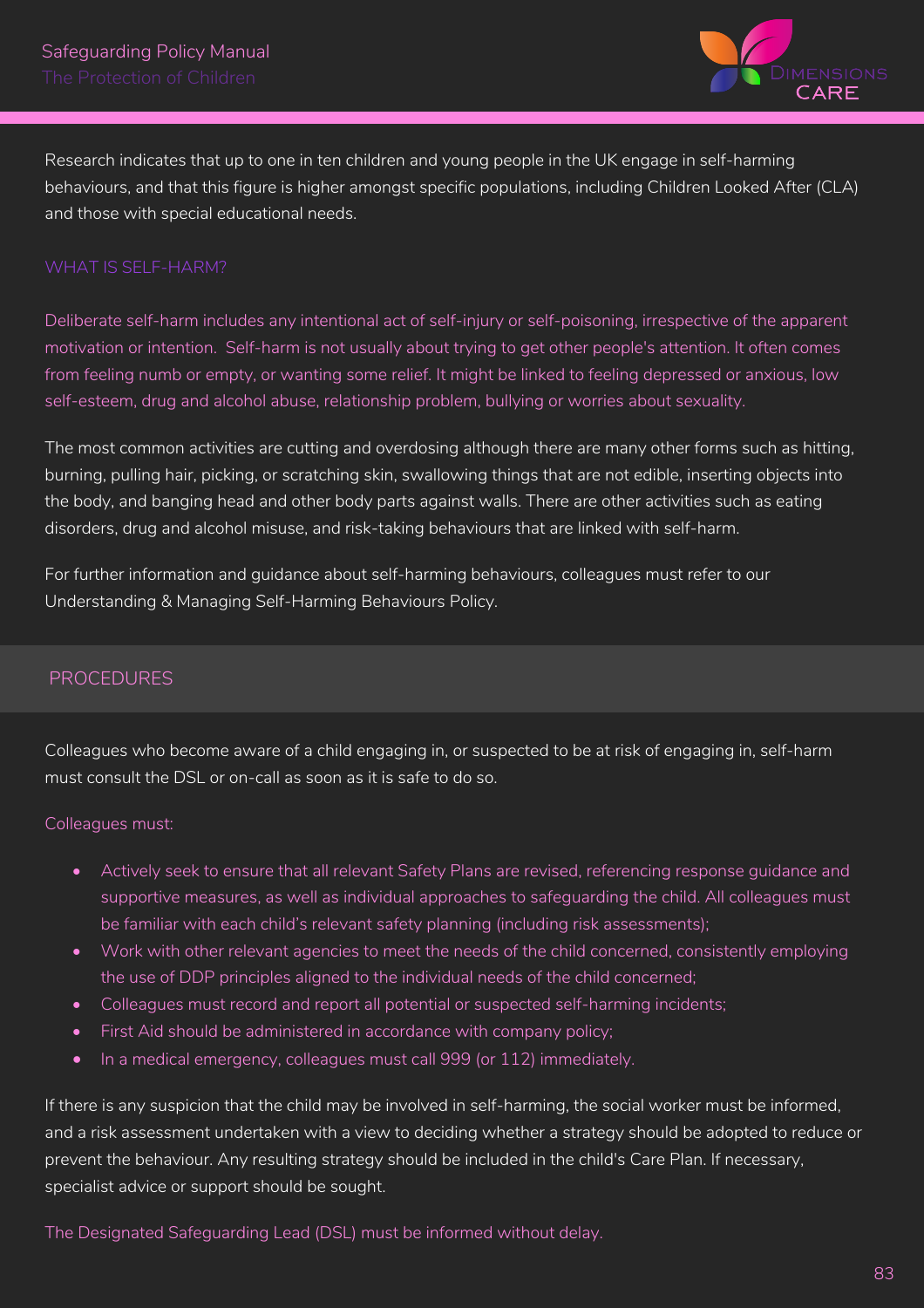

## SECTION THIRTY-FIVE: Sexual Violence & Sexual Harassment

Sexual violence and sexual harassment can happen to anyone, and it is not limited to adults. It can occur between two children of any age and sex. It can also occur through a group of children sexually assaulting or sexually harassing a single child or group of children.

Sexual violence and sexual harassment are never acceptable. Sexual violence and sexual harassment may overlap and can occur online and offline (both physical and verbal). It is important that all victims are taken seriously and offered appropriate support.

Colleagues should be aware that some groups are potentially more at risk. Evidence shows girls, children with SEND and LGBTQ children are at greater risk.

### WHAT IS SEXUAL VIOLENCE & SEXUAL HARASSMENT?

#### SEXUAL VIOLENCE

It is important that school and college staff are aware of sexual violence and the fact children can, and sometimes do, abuse their peers in this way. When referring to sexual violence we are referring to sexual offences under the Sexual Offences Act 2003 as described below:

• Rape:

A person (A) commits an offence of rape if: he intentionally penetrates the vagina, anus or mouth of another person (B) with his penis, B does not consent to the penetration and A does not reasonably believe that B consents.

A person (A) commits an offence if: s/he intentionally penetrates the vagina or anus of another person (B) with a part of her/his body or anything else, the penetration is sexual, B does not consent to the penetration and A does not reasonably believe that B consents.

• Sexual Assault:

A person (A) commits an offence of sexual assault if: s/he intentionally touches another person (B), the touching is sexual, B does not consent to the touching and A does not reasonably believe that B consents.

### WHAT IS CONSENT?

Consent is about having the freedom and capacity to choose. Consent to sexual activity may be given to one type of sexual activity, but not another (e.g., to vaginal but not anal sex or penetration with conditions, such as wearing a condom). Consent can be withdrawn at any time during sexual activity and each time activity occurs. Someone consents to vaginal, anal, or oral penetration only if s/he agrees by choice to that penetration and has the freedom and capacity to make that choice.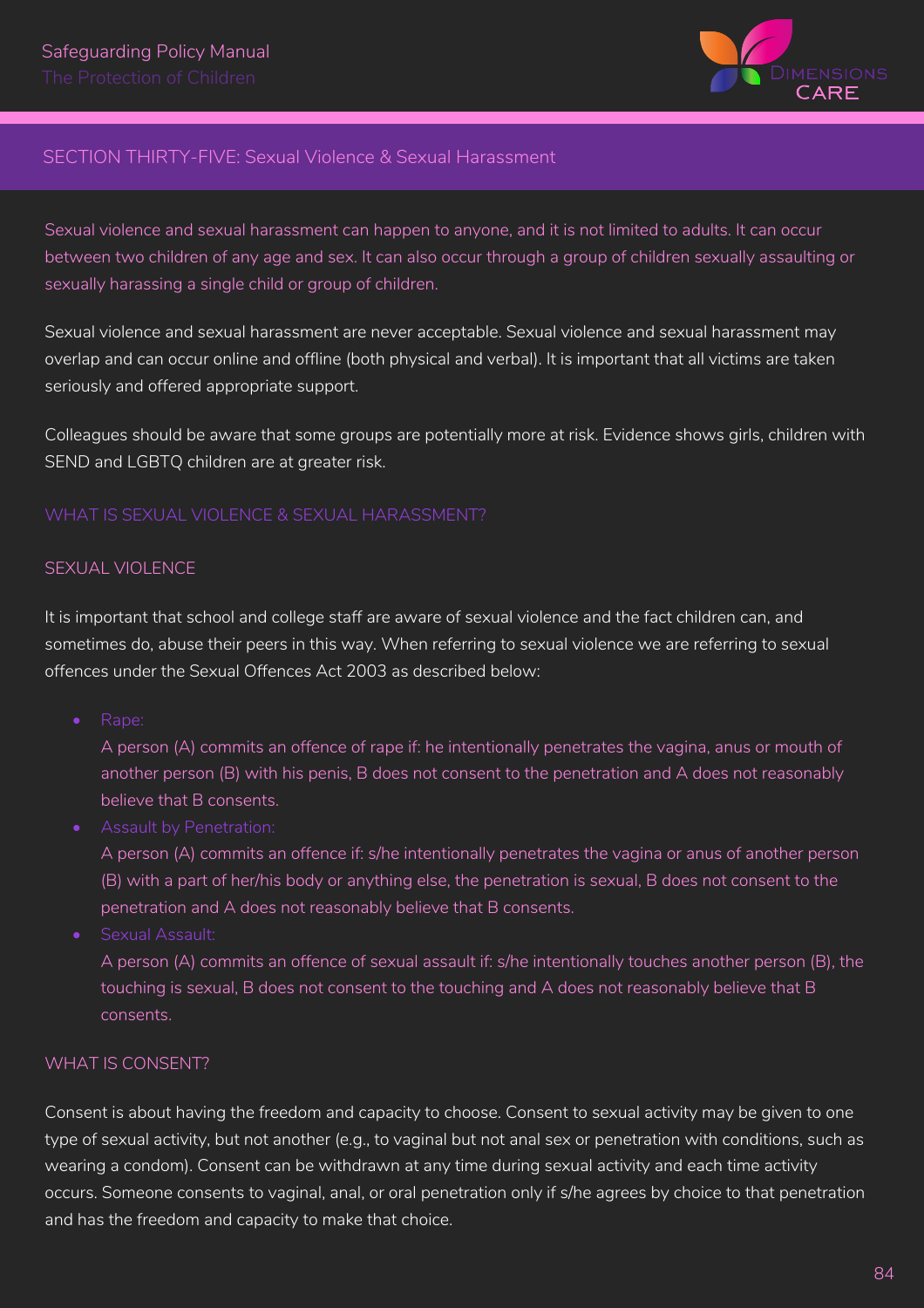

## SEXUAL HARASSMENT

Sexual harassment is clarified as 'unwanted conduct of a sexual nature' that can occur online and offline.

Sexual harassment is likely to:

- Violate a child's dignity:
- Make them feel intimidated, degraded or humiliated;
- Anxious, frightened, and withdrawn; and
- Create a hostile, offensive, or sexualised environment.

Whilst not intended to be an exhaustive list, sexual harassment can include:

- Sexual comments, such as: telling sexual stories, making lewd comments, making sexual remarks about clothes and appearance and calling someone sexualised names;
- Sexual "jokes" or taunting;
- Physical behaviour, such as: deliberately brushing against someone, interfering with someone's clothes (colleagues should consider when any of this crosses a line into sexual violence - it is important to talk to and consider the experience of the victim) and displaying pictures, photos or drawings of a sexual nature;
- Online sexual harassment. This may be standalone, or part of a wider pattern of sexual harassment and/or sexual violence. It may include:
	- o Non-consensual sharing of sexual images and videos;
	- o Sexualised online bullying;
	- o Unwanted sexual comments and messages, including, on social media; and
	- o Sexual exploitation; coercion and threats

Sexual violence and sexual harassment are forms of abuse. Colleagues should read the above in the context of other safeguarding issues covered by this policy, such as:

- Bullying (including Cyber-bullying);
- Child Sexual Exploitation;
- Internet Use (Unacceptable Internet Use);
- Peer on Peer Abuse;
- Self-harm:
- Sexting; and
- Violence Against Women and Girls.

The above list is not exhaustive. In all cases colleagues must refer any suspicions or concerns to the DSL or on-call manager immediately. If it is suspected that a crime has been committed, the Police must be called without delay*.*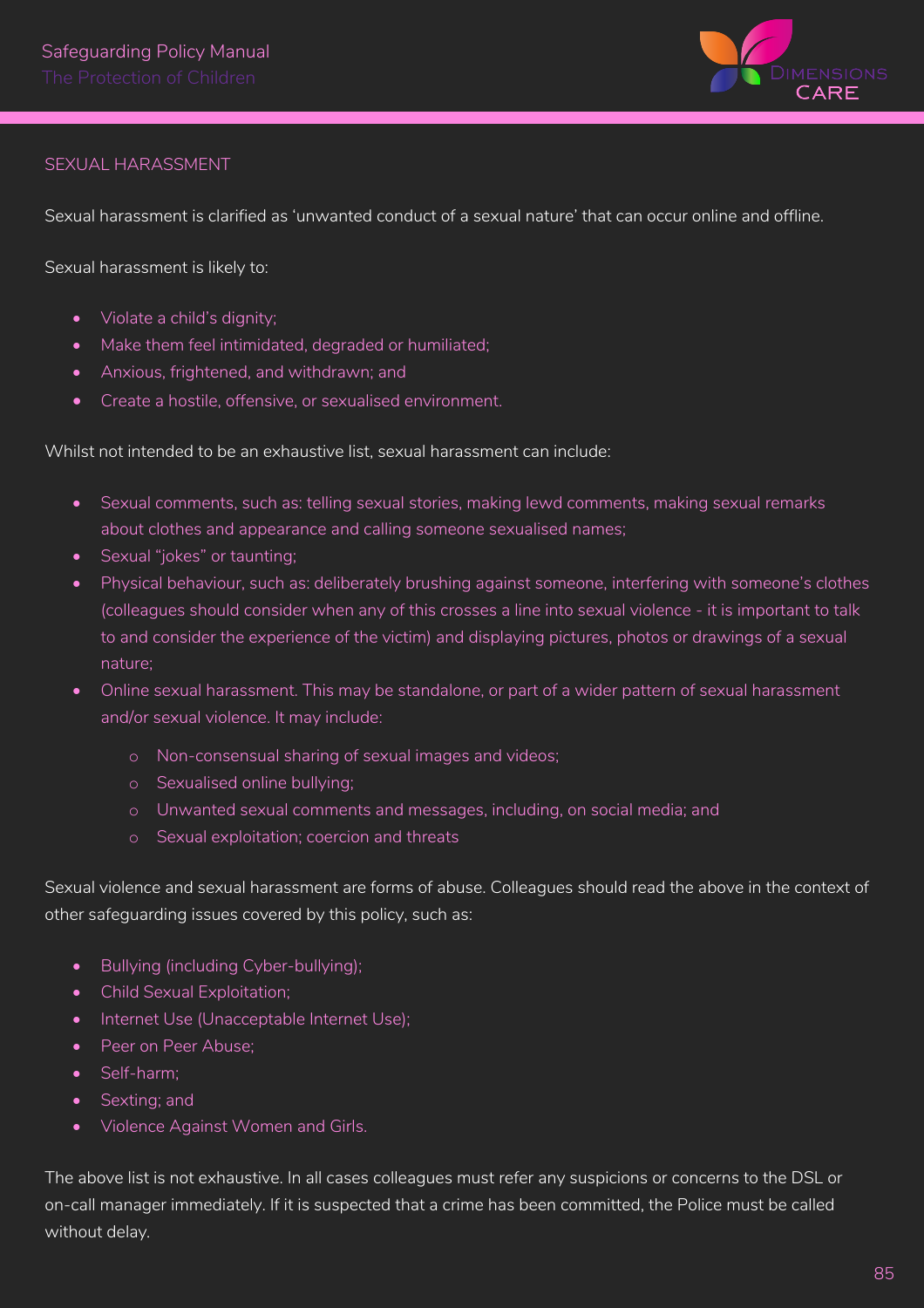

## PROCEDURES

When managing allegations of violence and sexual harassment, the initial response to a disclosure from a child is crucial. Children must be reassured that they are being taken seriously and that they will be supported and kept safe. A victim should never be given the impression that they are creating a problem by reporting sexual violence or sexual harassment. Nor should a victim ever be made to feel ashamed for making a report*.* 

If a child is suspected of being a victim of sexual violence or harassment, colleagues must:

- Refer any concerns or disclosures to the Registered Manager (DSL) or on-call, without delay;
- Ensure that information relating to CSE, inappropriate internet use vulnerabilities, peer on peer abuse, sexting and other related concerns are identified in each child's Safety Plan. This must be reviewed every month for accuracy and relevance;
- Complete a record detailing information about concerns or disclosures to the DSL;
- Contact the Police and MASH in accordance with raising a safeguarding concern.

Please Note: If colleagues have any concerns about violence and sexual harassment in the workplace, they should refer to the Dimensions Care Disciplinary, Professional Conduct, Grievance and Appeals Policy. All colleagues should be assured that any form of sexual violence and/or sexual harassment will not be tolerated.

## SECTION THIRTY-SIX: Suicide Prevention

Many Children Looked After (CLA) have experienced neglect, abuse, and rejection. This can result in significant emotional deregulation, substance misuse and other mental health related difficulties and concerns. Everybody can feel sad, lonely or depressed at times - especially teenagers - and they might find it hard to cope with these feelings. They may feel intense pain and upset which won't go away. Intense feelings of hopelessness for the future and prolonged low mood can lead to thoughts of suicide. People who attempt suicide feel they have no other option open to them at that time.

Suicide is a major factor in deaths of young people under 35 in the UK. In 2014, 597 young people between the ages of 10 and 24 took their own lives. Under the age of 35, the number rose to 1,556. Every year many thousands more attempt or contemplate suicide, harm themselves or suffer alone, afraid to speak openly about how they are feeling (Papyrus, 2016).

Most people who attempt suicide do not attempt again. However, about 16% repeat within one year and 21% repeat within 1-4 years, (Owens et al., 2005). Most repeat attempters will use more lethal means on subsequent attempts – increasing the likelihood of death. Approximately 2% of attempters die by suicide within 1 year of their first attempt. The history of a prior suicide attempt is the best-known predictor for future suicidal behaviours. Approximately 8-10% of attempters will eventually die by suicide.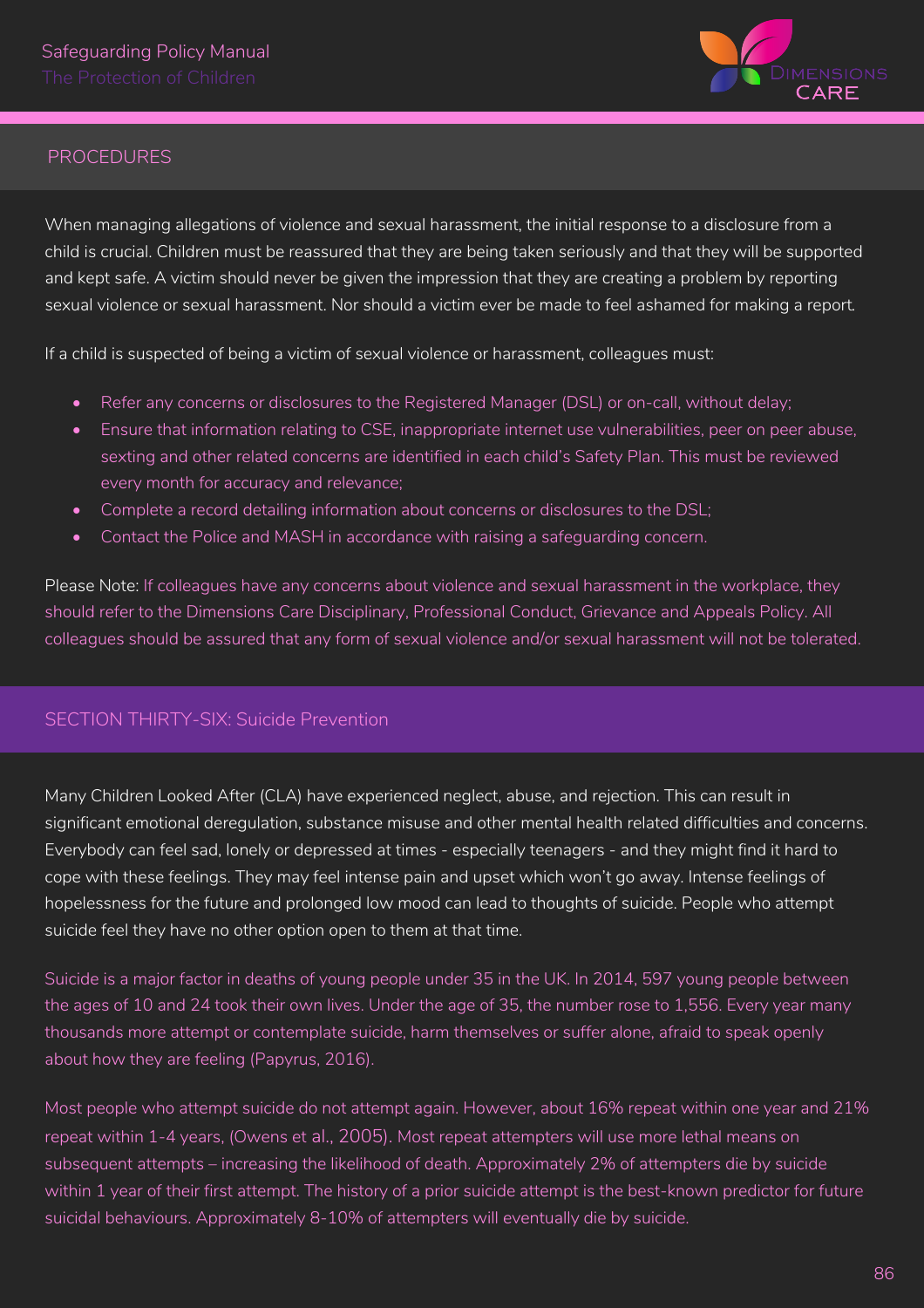

## Self-Harm – Suicide Continuum

We distinguish between self-harm behaviours where suicidal thoughts may not be present, and suicidal behaviours. Therefore, a separate Understanding & Managing Self-harm Behaviour Policy is in place which aims to minimise the harm caused by self- injury. For clarification, this Suicide Prevention Policy aims to prevent suicide and manage the risks associated with suicidal thoughts.

## Suicide: What are the risk factors? And, what can increase risk?

Important: If you have any concerns arising from the following risk factors, it is imperative that you consult with the registered manager and the Designated Safeguarding Lead (DSL) without delay. Please note that Registered Manager is also the DSL. If out-of-hours, you must use the management on-call system if you consider that there is a genuine and likely threat to the safety and welfare of the child concerned.

- Lack of friends and social isolation;
- Family problems;
- Sexual, physical or emotional abuse;
- Severe mental health problems;
	- I. Shield of shame.
	- II. Lack of understanding of own history/trauma
	- III. Lack of trust in adults to keep them safe
	- IV. Feeling worthless
- Poorly planned placement transitions;
- Alcohol and drug problems;
- Poor physical health;
- Recent change in role/ loss of role in life;
- Recent loss/bereavement or anniversary of loss/ bereavement;
- History of suicide attempts;
- Family history of suicide attempts.

### WARNING SIGNS

Although most people will give off warning signs or invite invitations for help, some will not. Also, colleagues may not be around the child for long enough periods of time to assess any changes in behaviour. Asking the child how they are feeling may help them talk about their feelings. Colleagues who suspect that a child may be having thoughts of suicide should ask them, but it is crucial that this is handled sensitively with an understanding that some children may be more willing to share such information with those whom a positive, trusting relationship is established.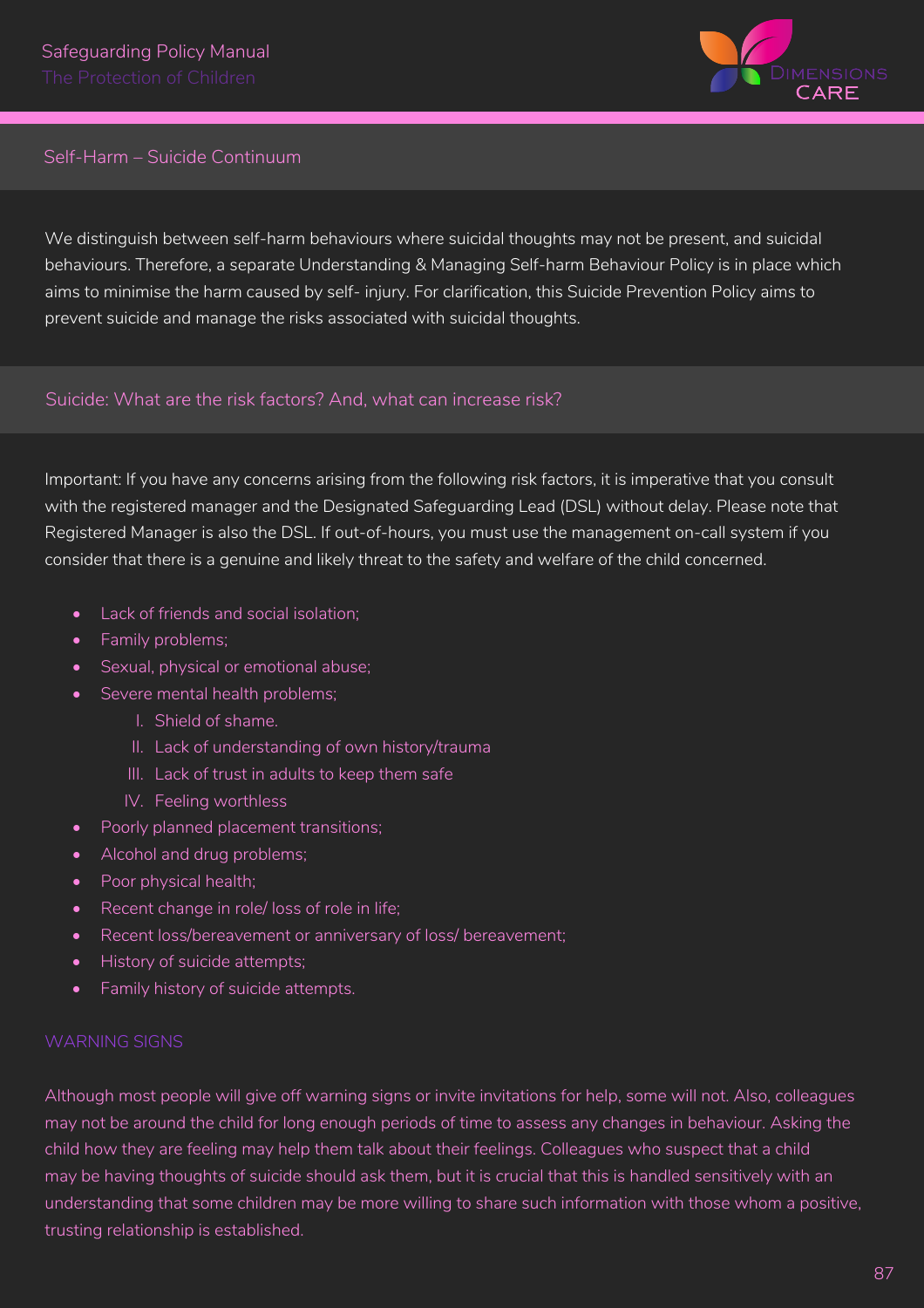

## PROCEDURES

Dimensions Care will:

- Promote a culture which is tolerant of emotional distress and fully maintains DDP principles;
- Ensure any other relevant training is provided to meet the individual needs of children in the home;
- Work in partnership with other relevant agencies, as consistent with each child's care planning;
- Support colleagues and [external] education staff to manage the suicidal thoughts, intentions and behaviours of children effectively and safely;
- Consider factors associated with suicide upon admission to a children's home;
- Ensure all colleagues are trained in First Aid as soon as possible, whilst maintaining a condition that there is always a trained first-aider on shift;
- Provide appropriate training in relation to self-harm, crisis management, and suicide prevention.

Children will be encouraged to:

- Talk to an adult (colleague) if they are in emotional distress. Please note that this could take some time as children will need to develop a crucial sense of trust in those who care for them;
- Alert an adult (colleague) if they suspect a fellow child of being suicidal;
- Be guided about issues of when confidentiality must be broken to safeguard another child, which will be handled with a complete understanding of each child's age, stage, and cognitive ability.

The above should be discussed with children placed where self-harm/suicide may be an issue.

Social workers and appropriate parents will be encouraged to:

- Support children to ask for help as soon as they are feeling stressed, considering harming themselves or having suicidal thoughts;
- Support children to talk openly about their problems and feelings;
- To avoid shaming the child;
- To share relevant information with the team at the respective home;
- Support and fully engage inter-agency working/practices.

If colleagues are concerned about children presenting with a risk of suicide, they must refer to our Suicide Prevention Policy for further information and guidance. In all cases, the DSL must be informed.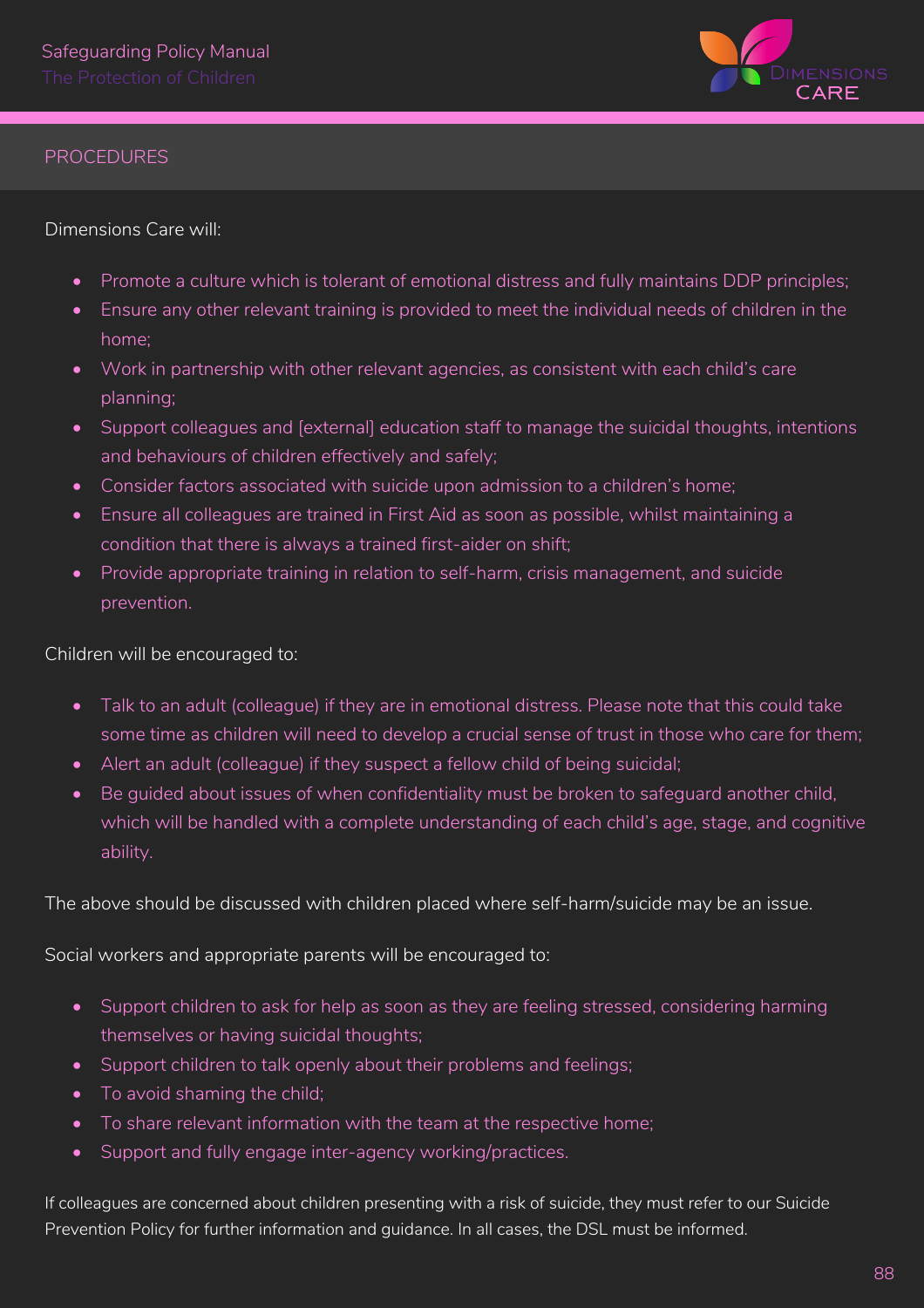

## SECTION THIRTY-SEVEN: Transporting Children

There are many situations where colleagues will be required to transport children. Wherever possible and practicable, colleagues must use the home's vehicles. Private vehicles should not be used. However, if a colleague does choose to use their own vehicle for transporting children, s/he must ensure that the vehicle is roadworthy, appropriately insured (i.e., business assurance) and that the maximum capacity is not exceeded. It is a legal requirement that all passengers should wear seat belts.

Where adults transport children in a vehicle that requires a specialist license/insurance (e.g., PCV or LGV – colleagues should ensure that they have an appropriate licence).

### PROCEDURES

There are two primary registers in place to ensure the home's vehicles are safe:

• The Vehicle Journey Register

respective children's home), must be recorded.

• Vehicle Safety Check Log

Register entries have been designed to ensure that even those with a minimal understanding of basic car maintenance can complete the required checks, without needing to know anything that would be regarded as "mechanical." If in any doubt about completing the required information for either car, speak with a senior colleague for advice/guidance.

#### Important

All vehicles must be taxed, insured and MOT'd (if the latter is required). Colleagues must never attempt to drive a vehicle that is unsafe.

#### Managing Behaviour

Managing the behaviour of children in a vehicle is essential. If a child removes her/his seatbelt or starts to behave in a way that is dangerous to themselves, other people in the car or other motorists, colleagues must look for the first available place to pull over safely.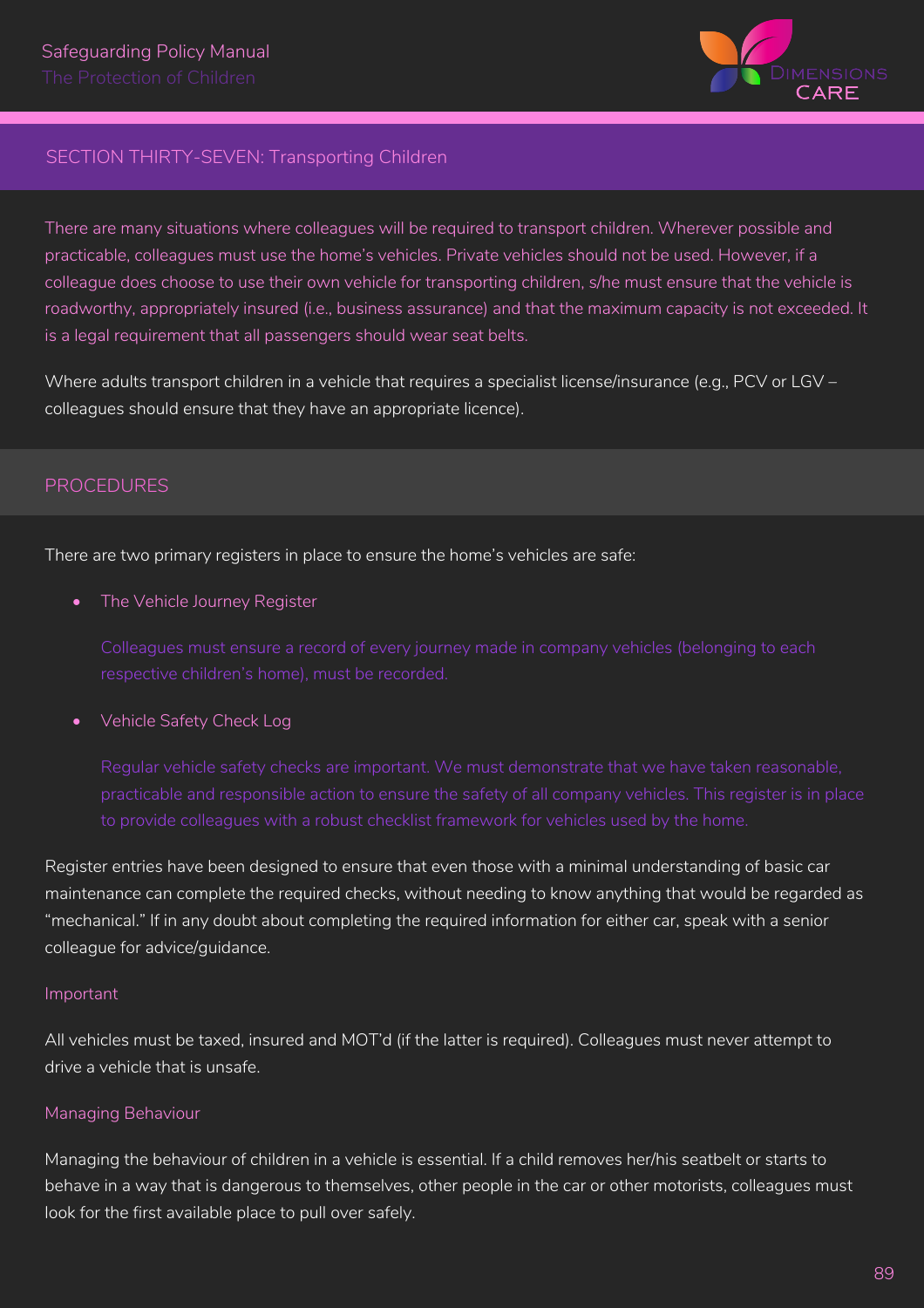

## SECTION THIRTY-EIGHT: Violence Against Women & Girls (VAWG)

Violence Against Women and Girls (VAWG) is a term that can be applied to numerous areas of concern, covering a multiplicity of issues relating to safeguarding children and young people. Some relate directly to Specific Safeguarding Issues (SSIs), such as CSE and FGM, whilst others are linked to abusive behaviours that encompass a range of concerns, such as harassment, emotional abuse, and relationship abuse.

The HM Government (HMG) Strategy, 'Ending Violence Against Women and Girls 2016 – 2020' is clear that VAWG is both a cause and consequence of gender inequality. This refers to the need to challenge the "deeprooted social norms, attitudes and behaviours that discriminate against and limit women and girls across all communities."

Whilst there are some predictive factors that can be linked with a higher risk of becoming a victim or a perpetrator of VAWG, it occurs across all socio-economic boundaries and cultural spectrums. VAWG can involve/be linked to:

- Domestic abuse;
- Stalking and harassment;
- Rape;
- Sexual offences (excluding rape);
- Child abuse;
- Human trafficking and modern slavery;
- Sexual Exploitation; and
- Pornography and obscenity.

• Honour-Based Abuse;

The above list is not exhaustive.

## PROCEDURES

If a disclosure or VAWG concern is raised colleagues must treat this as a significant concern indicating possible abuse or harm. Colleagues must:

- Inform the DSL or on-call manager (if out-of-hours) if they become concerned about a child being exploited and/or abused through VAWG:
- Inform the DSL or on-call manager (if out-of-hours) if a child makes a disclosure/an allegation indicating that they are a victim of VAWG;
- Be proactive, non-judgmental, and consistently vigilant to the potential for VAWG to impact upon the lives of children in our care, in a variety of ways.

If a child makes a disclosure or an allegation, colleagues must:

- Listen and take seriously what a child says and never express disbelief;
- Do not make any suggestions about what has taken place, or how it came about, or question the child except to clarify what they are saying; (Continued Over)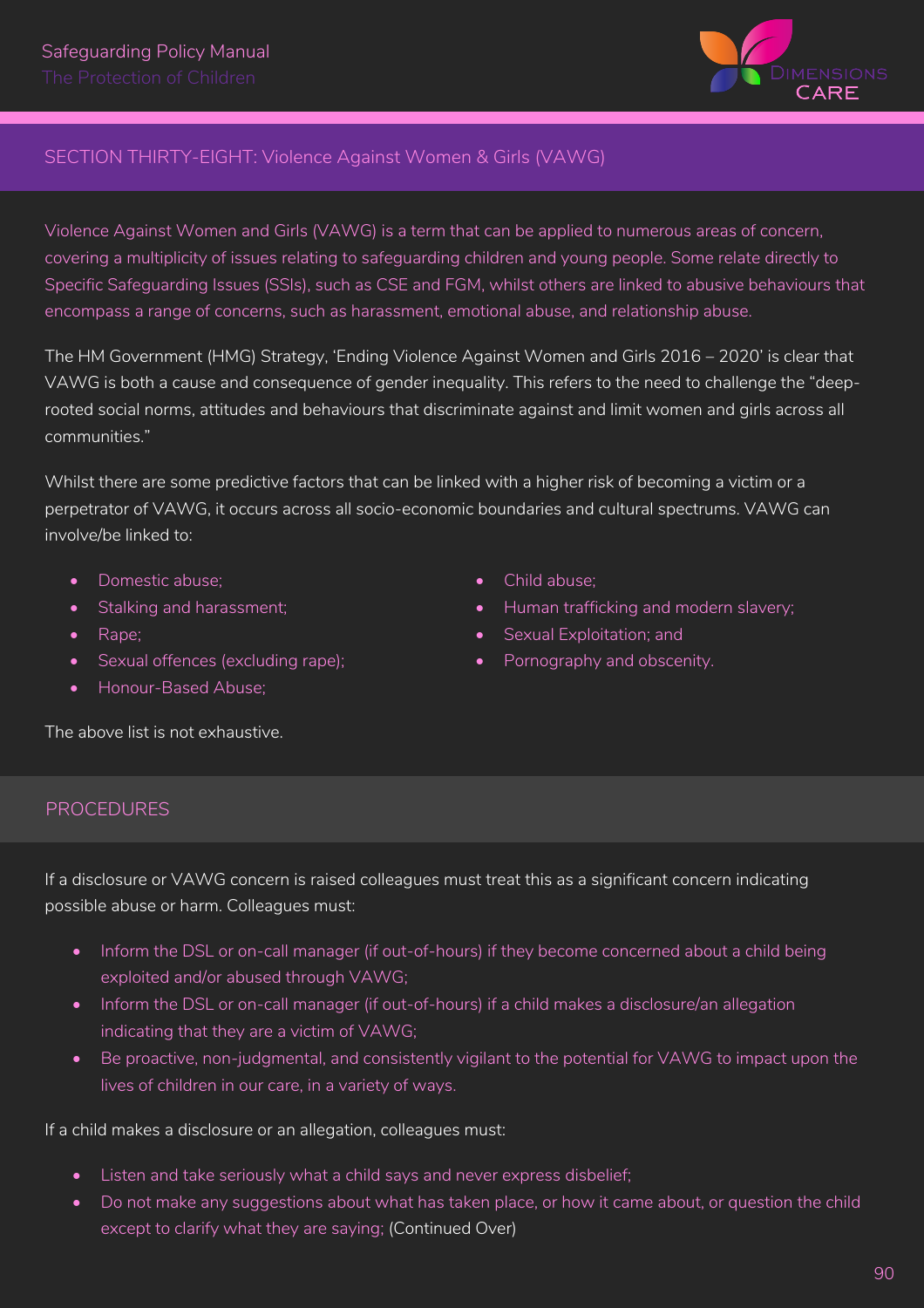

- Allow the child time to express themselves' and do not press for detail beyond what is necessary;
- Do not ask a child to repeat what has been said to anyone else before referring;
- Be calm and reassuring;
- Do not make assumptions and judgements about what is being;
- Do not promise to keep information secret. Be clear you will have to refer the matter on and to whom;
- Tell the child that there are people who can help;
- Do not contact parents directly if the disclosure is made about a family member, take advice from the child's social worker;
- Record what has been said, using the child's exact words, and what you said in response. Be factual and state opinion, sign, date report and send to social worker. Although anybody can make a referral to the Multi-Agency Safeguarding Hub (MASH), we expect that colleagues will inform the DSL who will be able to lead the process and ensure that appropriate action is taken.

## SECTION THIRTY-NINE: Whistleblowing

Colleagues will, in properly carrying out their duties, have access to, or encounter information of a confidential nature. Except in the proper performance of duties, colleagues are forbidden from disclosing or making use of in any form whatsoever such confidential information. However, the law allows you to make a 'protected disclosure' of certain information. The disclosure must also be made in good faith and in the public interest.

This policy is about the absolute need to raise concerns, however seemingly minor, if there is reason to believe a colleague's conduct, or behaviour, could indicate suspicions of potential harm to a child.

#### ESSENTIAL RESPONSIBILITIES

If you become aware of information that you reasonably believe shows one or more of the following (below), you must use the disclosure procedure set out in this policy and speak up:

- A criminal offence has been committed, is being committed or is likely to be committed;
- A person has failed, is failing or is likely to fail to comply with any legal obligation to which the individual is subject;
- A miscarriage of justice has occurred, is occurring, or is likely to occur;
- The health or safety of any individual has been, is being, or is likely to be, endangered;
- The environment, has been, is being, or is likely to be, damaged;
- The information tending to show any of the above is being or is likely to be deliberately concealed.

Colleagues are often the first to realise that there may be something seriously wrong. We expect colleagues who have serious concerns about any aspect of Dimensions Care to come forward and voice those concerns.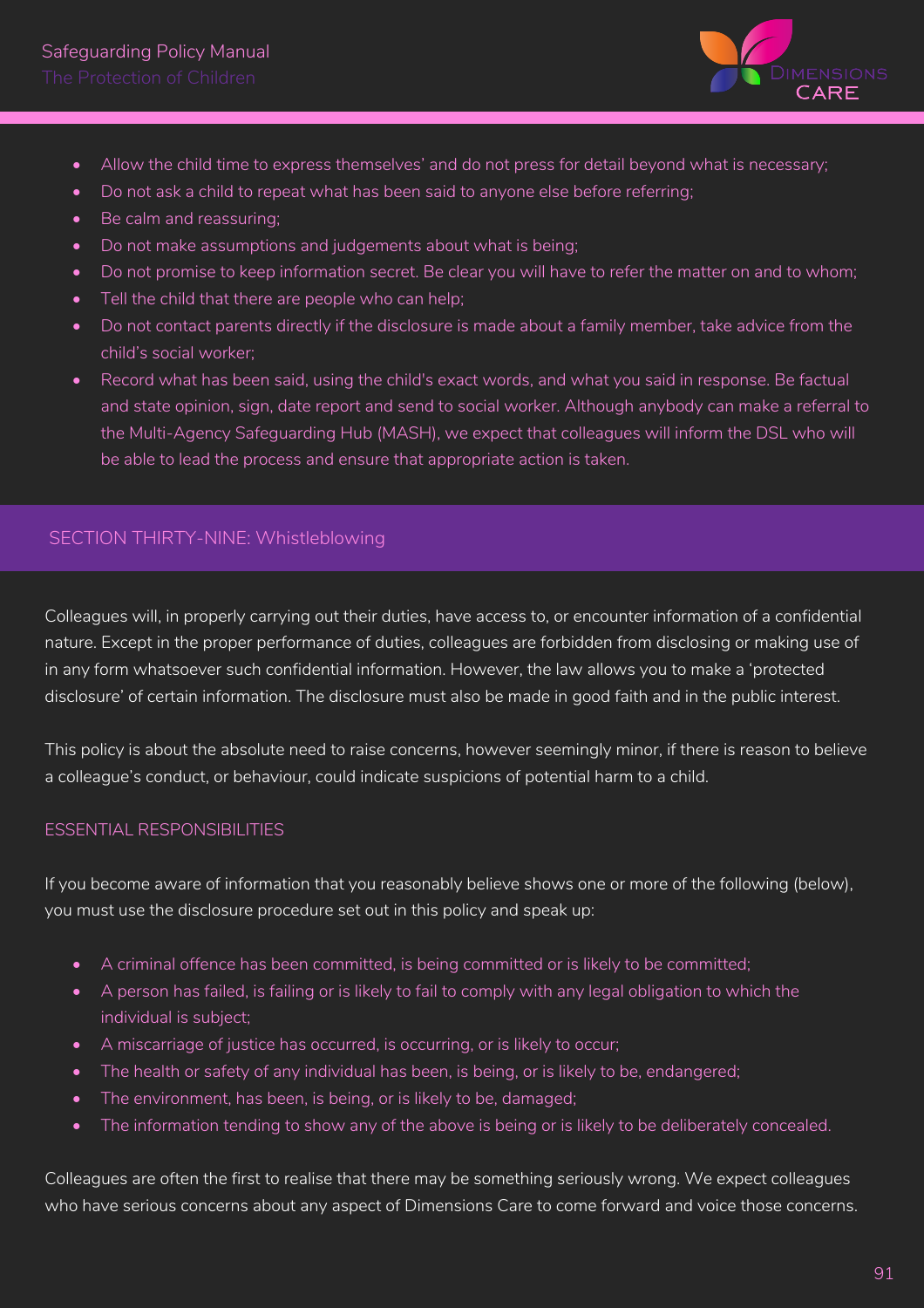

We are clear that colleagues can and should voice concerns without fear of victimisation, subsequent serious concerns rather than overlooking a problem.

This applies to all colleagues, and applies equally to those designated as casual, temporary, agency, authorised volunteers, or work experience, as well as those contractors working for the company or on company premises (for example: agency personnel, builders, drivers, etc.). It also covers suppliers and those providing services under a contract with Dimensions Care.

Colleagues will be:

- Encouraged to feel confident in raising serious concerns, and to question and act upon concerns about practice, particularly if it relates to a welfare or safeguarding concern;
- Provided with a response to any concerns, and the means to pursue them;
- Reassured that they will be protected from possible reprisals or victimisation if any disclosure was made in good faith and supported to feel safe.

#### Colleagues should raise concerns with the DSL. The DSL is the manager of each home.

If the DSL is the subject of the concern, colleagues can contact Alison Moore (NSL/Managing Director), or an on 07340 356371 or Daryl Holkham (Tristone's Director of Operational Corporate Governance) on 07969 973920.

Consideration must also be given to whether a safeguarding concern should be raised with MASH/EDT and/or the Police.

Where a colleague feels unable to raise an issue as described above or feels that their genuine concerns are not being addressed, other whistleblowing channels may be open to them:

- General guidance can be found at: https://www.gov.uk/whistleblowing/what-is-awhistleblower
- The NSPCC whistleblowing helpline is available for colleagues who do not feel able to raise concerns regarding child protection failures internally.

Colleagues can call 0800 028 0285 – line is available from 8:00 AM to 8:00 PM, Monday to Friday and email: help@nspcc.org.uk.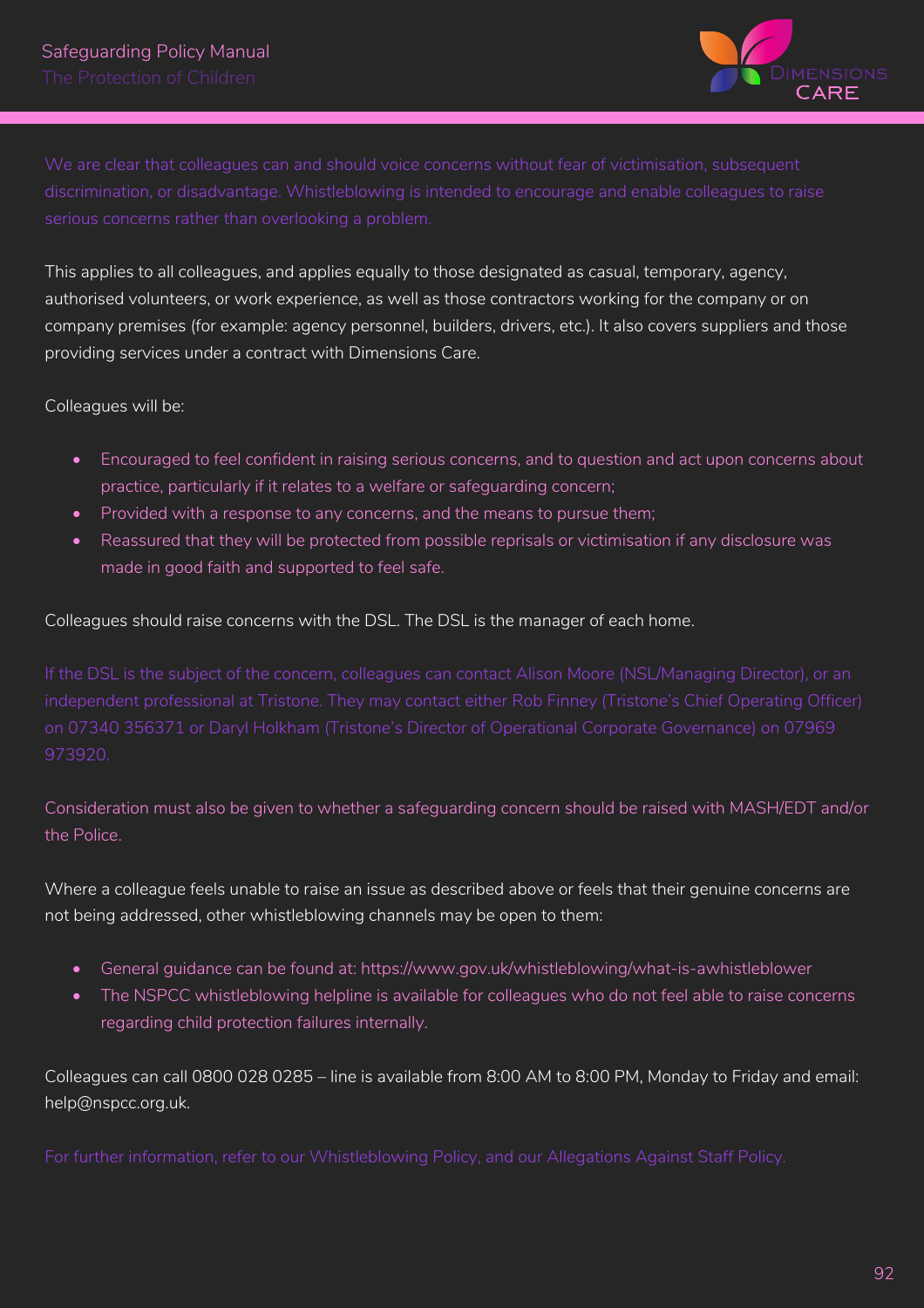

## Appendix One: About the Quality Standards

#### The Quality Standards

#### Regulation 5 Engaging with The Wider System to Ensure Each Child's Needs Are Met

The Quality Standards set out in regulations the outcomes that children must be supported to achieve while living in children's homes. Each standard has an aspirational, child-focused outcome statement, followed by a clear set of underpinning, measurable requirements that homes must meet to achieve the standard.

#### Engaging with the wider system to ensure children's needs are met

5. In meeting the quality standards, the registered person must, and must ensure that staff—

- a) Seek to involve each child's placing authority effectively in the child's care, in accordance with the child's relevant plans;
- b) Seek to secure the input and services required to meet each child's needs;
- c) If the registered person considers, or staff consider, a placing authority's or a relevant person's performance or response to be inadequate in relation to their role, challenge the placing authority or the relevant person to seek to ensure that each child's needs are met in accordance with the child's relevant plans; and
- d) Seek to develop and maintain effective professional relationships with such persons, bodies or organisations as the registered person considers appropriate having regard to the range of needs of children for whom it is intended that the children's home is to provide care and accommodation.

#### The regulations prescribe nine Quality Standards for children's homes:

- 1) The Quality and Purpose of Care Standard (Regulation 6)
- 2) The Children's Wishes and Feelings Standard (Regulation 7)
- 3) The Education Standard (Regulation 8)
- 4) The Enjoyment and Achievement Standard (Regulation 9)
- 5) The Health and Well-Being Standard (Regulation 10)
- 6) The Positive Relationships Standard (Regulation 11)
- 7) The Protection of Children Standard (Regulation 12)
- 8) The Leadership and Management Standard (Regulation 13)
- 9) The Care Planning Standard (Regulation 14)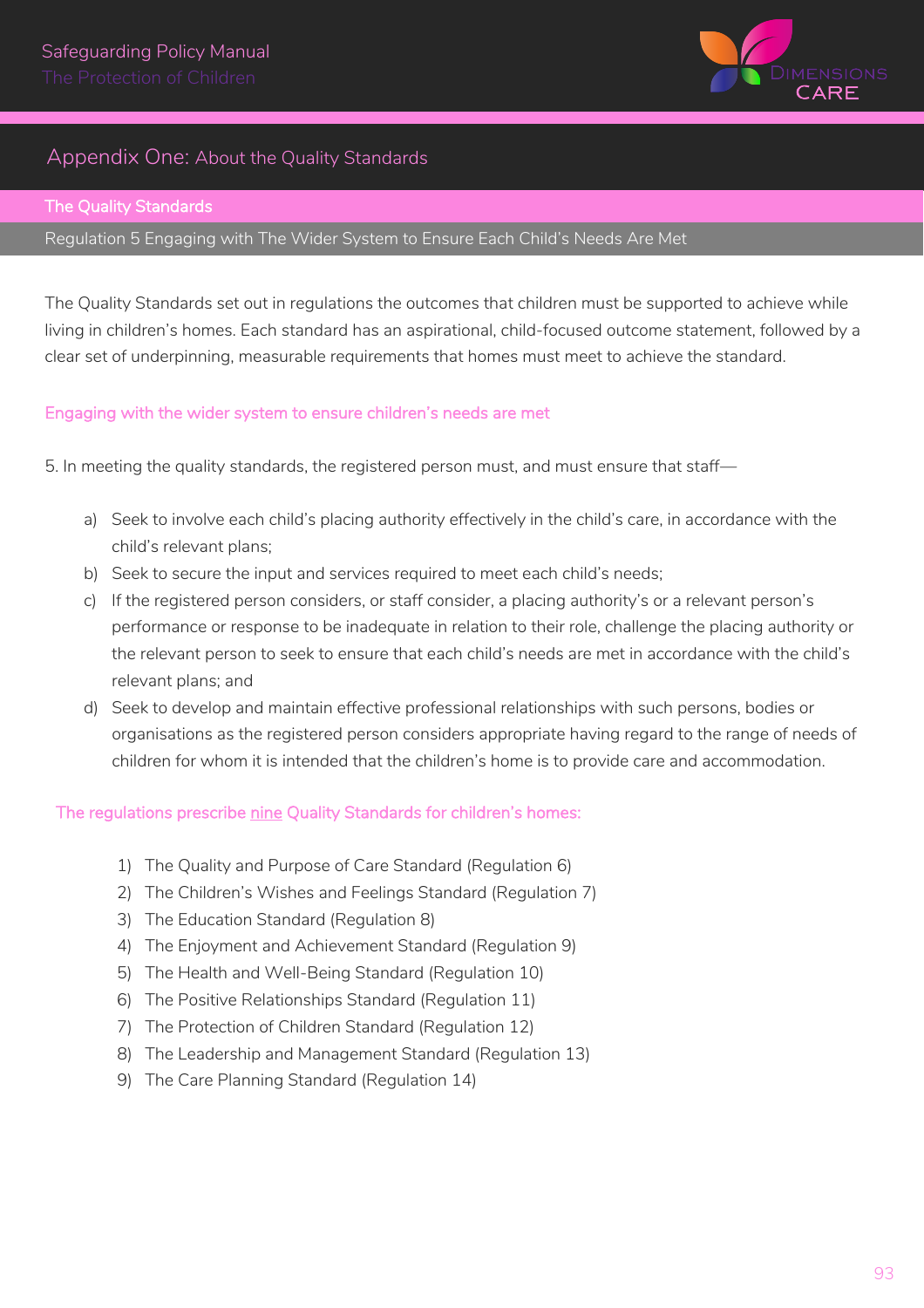

### **Appendix Two: Key Legislation & Guidance**

- **Care Act 2014;**
- **Caring for Young People and the Vulnerable**
- **Childcare Act 2006**
- **Children (Leaving Care) Act 2000 Regulations and Guidance (Department of Health, 2000)**
- **Children (Leaving Care) Act 2000;**
- **Children and Families Act 2014;**
- **Children and Social Work Act 2017**
- **Common Law Duty of Care**
- **Counter-Terrorism and Security Act 2015**
- **County Lines Gang Violence, Exploitation & Drug Supply 2016**
- **Criminal Exploitation of Children and Vulnerable Adults- County Lines Guidance (2017)**
- **Equality Act 2010**
- **Keep on Caring (Supporting Young People from Care to Independence) (DfE, July 2016);**
- **Keeping Children Safe in Education (2021)**
- **Mental Capacity Act 2005**
- **Police Act 1997**
- **Police Reform and Social Responsibility Act 2011**
- **Preventing and Tackling Bullying (July 2017)**
- **Protection of Freedoms Act 2012**
- **Putting Children First (Delivering Our Vision for Excellent Children's Social Care) (DfE, July 2016);**
- **Safeguarding Vulnerable Groups Act 2006**
- **The Children Act 1989**
- **The Police Act 1997 (Criminal Records) (No 2) Regulations 2009, as amended**
- **The Police Act 1997 (Criminal Records) Regulations 2002, as amended**
- **The Rehabilitation of Offenders Act 1974 (Exceptions) Order 1975**
- **The report of Her Majesty's Chief Inspector of Education, Children's Services and Skills (Ofsted, 2016).**
- **The Sexual Act 2003**
- **What to do if you're worried a child is being abused (2015)**
- **Working Together to Safeguard Children (July 2018; 2020)**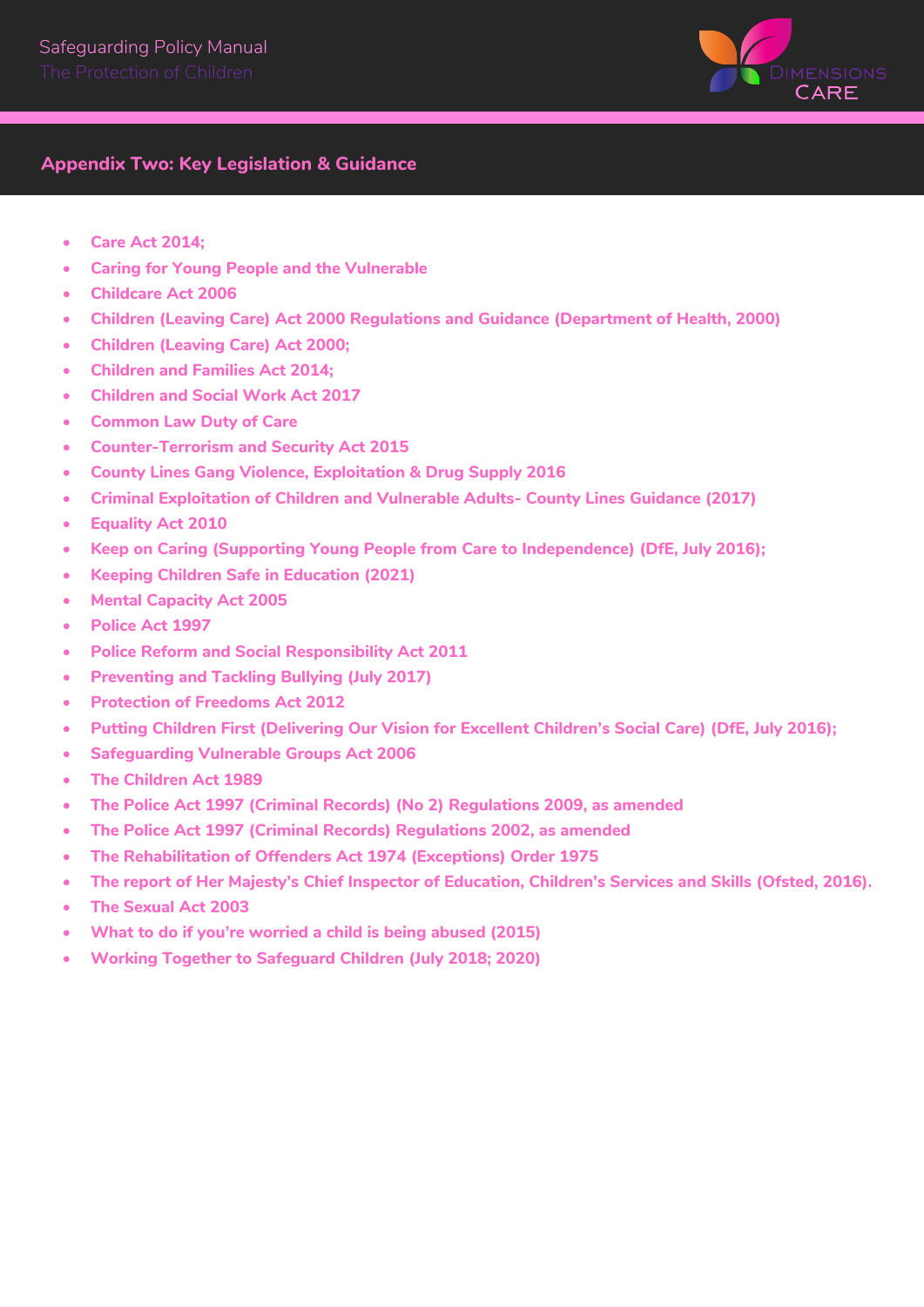

## **Appendix Three: Abuse or Safeguarding Issues**

#### **RECOMMENDED GUIDANCE OR ADVICE MEASURE AND ADVICE SOURCE**

#### **ABUSE**

| What to do if You're Worried a Child is Being Abused | DfE Advice (2015)     |
|------------------------------------------------------|-----------------------|
| <b>Domestic Violence and Abuse</b>                   | Home Office (2013/18) |
| <b>Faith-Based Abuse: National Action Plan</b>       | DfE Advice (2012)     |
| <b>Relationship Abuse: Disrespect Nobody</b>         | Home Office (website) |

# **BULLYING [Preventing and Tackling Bullying & Advice for Parents & Carers on Cyberbullying](https://assets.publishing.service.gov.uk/government/uploads/system/uploads/attachment_data/file/623895/Preventing_and_tackling_bullying_advice.pdf) DfE Advice (2017) Children and the Courts (12 to 17-year-old witnesses in criminal courts) HM Courts (2017)**

| <b>MISSING CHILDREN</b>                     |                         |
|---------------------------------------------|-------------------------|
| <b>Children Missing Education</b>           | $\vert$ DfE (2016)      |
| <b>Children Missing from Home or Care</b>   | $\overline{$ DfE (2014) |
| <b>Children and Adults Missing Strategy</b> | Home Office (2011)      |

### **CHILDREN WITH FAMILY MEMBERS IN PRISON**

| <b>Children of Offenders</b> | NICCO (website) |
|------------------------------|-----------------|
|                              |                 |

### **CHILD EXPLOITATION**

| <b>County Lines</b>                                             | Home Office (2018) |
|-----------------------------------------------------------------|--------------------|
| <b>Child Sexual Exploitation (CSE): Guide for Practitioners</b> | DfE (2018)         |
| <b>Trafficking: Safeguarding Children (2017)</b>                | DfE & Home Office  |

### **DRUGS (SUBSTANCE MISUSE)**

| <b>Drugs Strategy 2017</b>                                             | Home Office (2017)           |
|------------------------------------------------------------------------|------------------------------|
| <b>Information and Advice on Drugs</b>                                 | <b>Frank (website)</b>       |
| <b>Drug and Alcohol Platform for Sharing Information and Resources</b> | Mentor UK (website)          |
| <b>Drugs Advice for Schools</b>                                        | <b>DfE &amp; ACPO (2012)</b> |

| [SO-CALLED] HONOUR-BASED VIOLENCE                                 |                    |  |
|-------------------------------------------------------------------|--------------------|--|
| <b>Female Genital Mutilation: Information and Guidance</b>        | Home Office (2013) |  |
| <b>Female Genital Mutilation: Multi-Agency Statutory Guidance</b> | Home Office (2016) |  |
| <b>Forced Marriage: Information and Practice Guidelines</b>       | Home Office (2018) |  |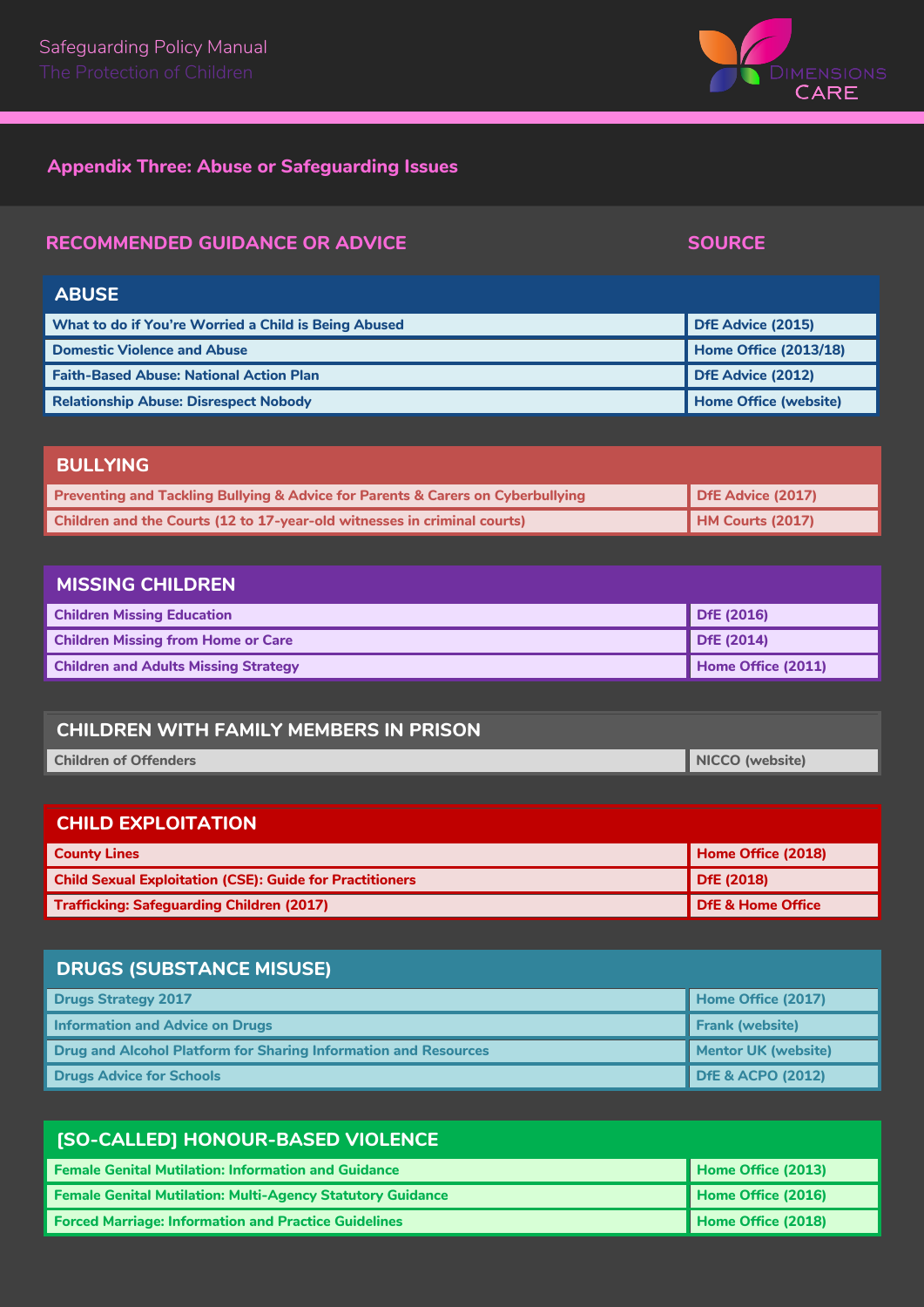

## **RECOMMENDED GUIDANCE OR ADVICE AND ARRIVE SOURCE SOURCE**

| <b>HEALTH AND WELLBEING</b>                                                |                              |
|----------------------------------------------------------------------------|------------------------------|
| <b>Fabricated Illness: Safeguarding children</b>                           | <b>DfE &amp; DH (2008)</b>   |
| <b>Resources on Health, Wellbeing and Resilience</b>                       | <b>PHE</b> (website)         |
| <b>Medical Conditions</b>                                                  | <b>DfE (2017)</b>            |
| <b>Mental Health and Behaviour</b>                                         | <b>DfE (2016)</b>            |
|                                                                            |                              |
| <b>HOMELESSNESS</b>                                                        |                              |
| <b>Homelessness Guidance for Local Authorities</b>                         | <b>HCLG (2018)</b>           |
|                                                                            |                              |
| <b>ONLINE</b>                                                              |                              |
| <b>Sexting: Responding to Incidents</b>                                    | <b>UKCCIS (2018)</b>         |
|                                                                            |                              |
|                                                                            |                              |
| <b>PRIVATE FOSTERING</b>                                                   |                              |
| <b>Private Fostering: Local Authorities</b>                                | <b>DfE (2005)</b>            |
|                                                                            |                              |
| <b>RADICALISATION</b>                                                      |                              |
| <b>Prevent Duty Guidance</b>                                               | Home Office (2015)           |
| <b>Prevent Duty Advice for Schools</b>                                     | <b>DfE (2015)</b>            |
| <b>Educate Against Hate Website</b>                                        | <b>DfE &amp; Home Office</b> |
|                                                                            |                              |
| <b>VIOLENCE</b>                                                            |                              |
| <b>Gangs and Youth Violence</b>                                            | Home Office (2013)           |
| Ending Violence Against Women & Girls: 2016 - 2020 Strategy                | Home Office (2016)           |
| <b>Violence Against Women &amp; Girls: National Expectations Statement</b> | Home Office (2016)           |

**[Sexual Violence and Harassment in Schools and Colleges](https://assets.publishing.service.gov.uk/government/uploads/system/uploads/attachment_data/file/719902/Sexual_violence_and_sexual_harassment_between_children_in_schools_and_colleges.pdf) Department of Langley 2018** 

**[Serious Violence Strategy](https://assets.publishing.service.gov.uk/government/uploads/system/uploads/attachment_data/file/698009/serious-violence-strategy.pdf) Manufacture of the Contract of the Contract of the Contract of the Contract of the Contract of the Contract of the Contract of the Contract of the Contract of the Contract of the Contract of th**